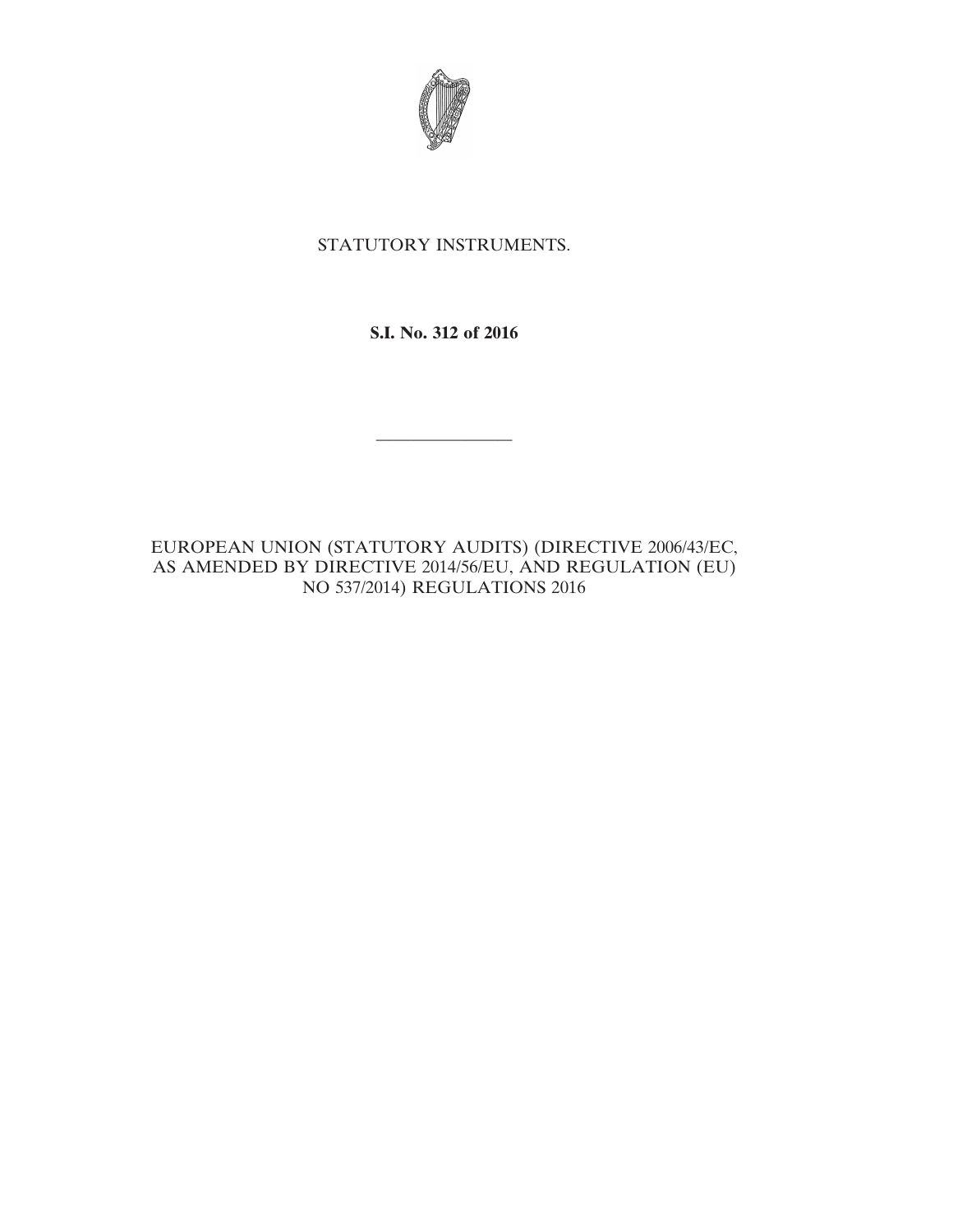# EUROPEAN UNION (STATUTORY AUDITS) (DIRECTIVE 2006/43/EC, AS AMENDED BY DIRECTIVE 2014/56/EU, AND REGULATION (EU) NO 537/2014) REGULATIONS 2016

# ARRANGEMENT OF REGULATIONS

### *PART 1*

# PRELIMINARY MATTERS

- 1. Citation, commencement and construction
- 2. Revocation and savings
- 3. Application
- 4. Interpretation general

### *PART 2*

#### AMENDMENT OF COMPANIES ACT 2014

- 5. Definition
- 6. Amendment of section 2 of Principal Act
- 7. Amendment of section 35 of Principal Act
- 8. Amendment of section 322 of Principal Act
- 9. Amendment of section 336 of Principal Act
- 10. Amendment of section 337 of Principal Act
- 11. Amendment of section 380 of Principal Act
- 12. Amendment of section 390 of Principal Act
- 13. Amendment of section 394 of Principal Act
- 14. Amendment of section 900 of Principal Act
- 15. Amendment of section 904 of Principal Act
- 16. Amendment of section 905 of Principal Act
- 17. Amendment of section 906 of Principal Act
- 18. Amendment of section 907 of Principal Act
- 19. Amendment of section 918 of Principal Act
- 20. Amendment of section 919 of Principal Act
- 21. Amendment of section 930 of Principal Act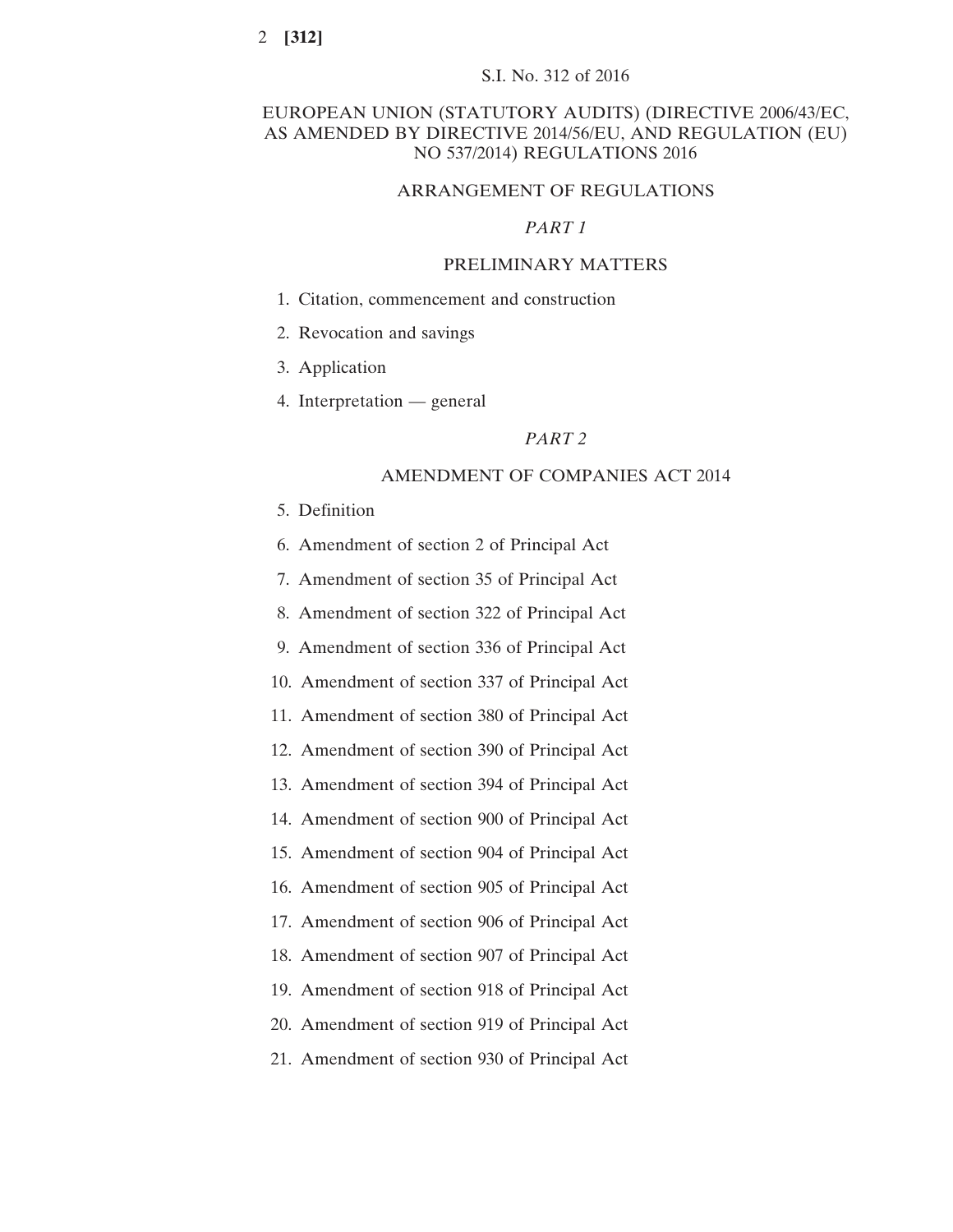- 22. Amendment of section 932 of Principal Act
- 23. Supplemental provisions in relation to section 934 (including as concerns its relationship to provisions of 2016 Audits Regulations)
- 24. Amendment of Principal Act
- 25. Amendment of section 938 of Principal Act
- 26. Amendment of section 941 of Principal Act
- 27. Application to court to confirm decision to impose relevant sanction
- 28. Amendment of section 1097 of Principal Act
- 29. Amendment of section 1305 of Principal Act
- 30. Amendment of section 1441 of Principal Act
- 31. Amendment of section 1448 of Principal Act

### *PART 3*

# DESIGNATION OF COMPETENT AUTHORITY AND ASSIGNMENT OF FUNCTIONS

- 32. Designation of competent authority
- 33. Assignment of functions
- 34. Annual audit programme and activity report
- 35. Operation of certain provisions with regard to particular recognised accountancy bodies
- 36. Conflicts of interest to be avoided

### *PART 4*

# APPROVAL OF STATUTORY AUDITORS AND AUDIT FIRMS, PROHIBITION ON UNAPPROVED PERSONS ACTING AS AUDITOR, ETC.

#### Chapter 1

# *Approval of Statutory Auditors and Audit Firms*

- 37. Applications for approval, general principle as to good repute, etc.
- 38. Basis on which audit firms approved in other Member States may carry out statutory audits in State
- 39. Restriction as to persons who may carry out statutory audits
- 40. Restriction on acting as statutory auditor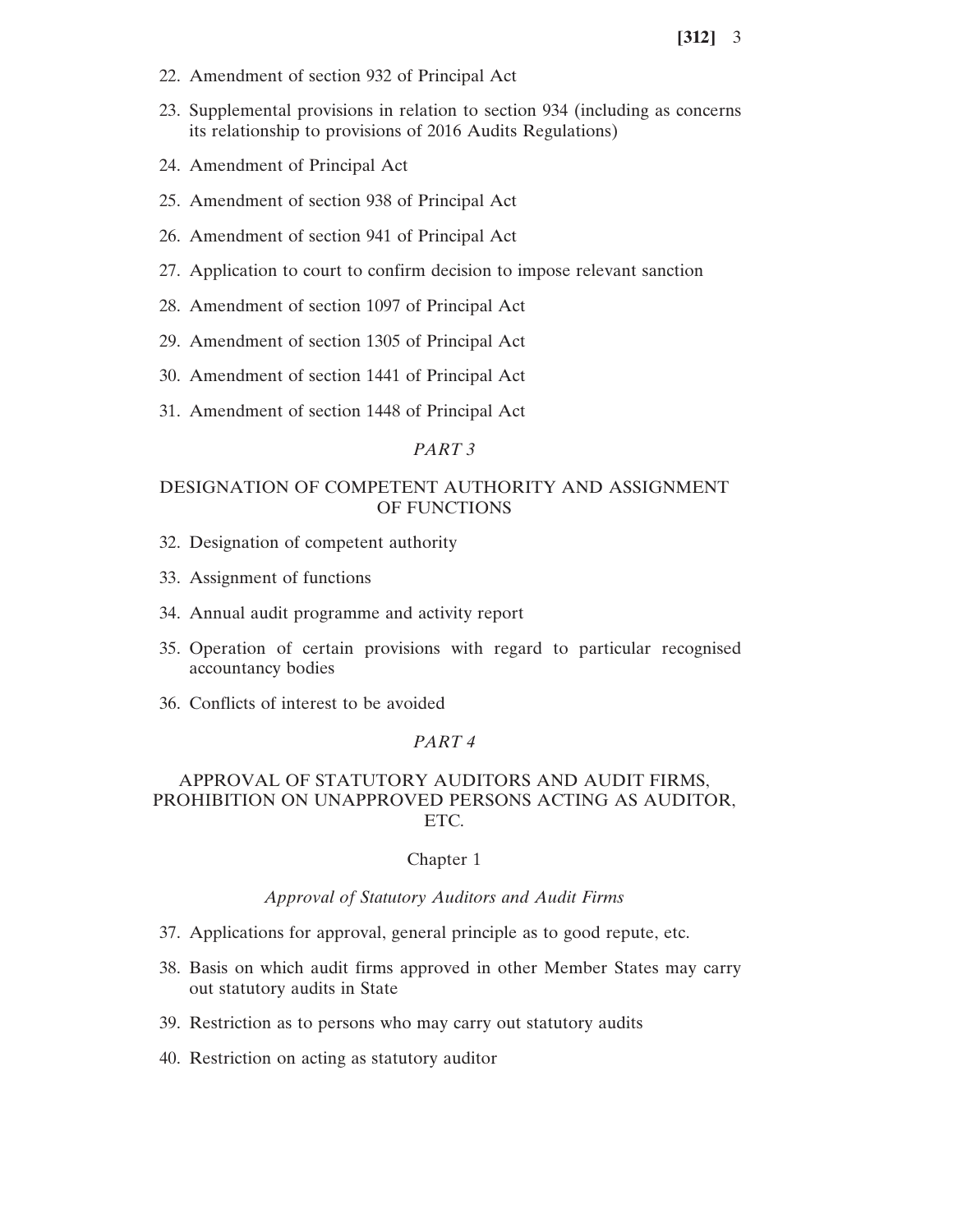- 41. Restriction on acting as statutory audit firm
- 42. Offence for contravening Regulation 39, 40 or 41
- 43. Conditions for approval as statutory auditor
- 44. Transitional provisions
- 45. Appropriate qualification for purpose of Regulation 43(*a*)
- 46. Conditions for approval as statutory audit firm
- 47. Powers of Director of Corporate Enforcement
- 48. Evidence in prosecutions under Regulation 47

# Chapter 2

### *Aptitude Test*

- 49. Aptitude test to be passed
- 50. Scope of aptitude test
- 51. Adequate standards to be applied in administration of aptitude test

#### Chapter 3

# *Withdrawal of Approval*

- 52. Grounds for mandatory withdrawal of approval in case of statutory auditor
- 53. Grounds for mandatory withdrawal in case of statutory audit firm
- 54. Appeals against withdrawal of approval
- 55. Certain persons to be notified of withdrawal of approval
- 56. Other persons to be notified of withdrawal of approval

# *PART 5*

# STANDARDS AND PROVISIONS APPLICABLE TO STATUTORY AUDITORS AND AUDIT FIRMS

### Chapter 1

## *Appointment of Statutory Auditors or Audit Firms*

- 57. Prohibition of contractual clauses restricting choice of auditors
- 58. Selection procedures for statutory auditors or audit firms by publicinterest entities
- 59. Appointment of statutory auditors or audit firms by public-interest entities — informing the Supervisory Authority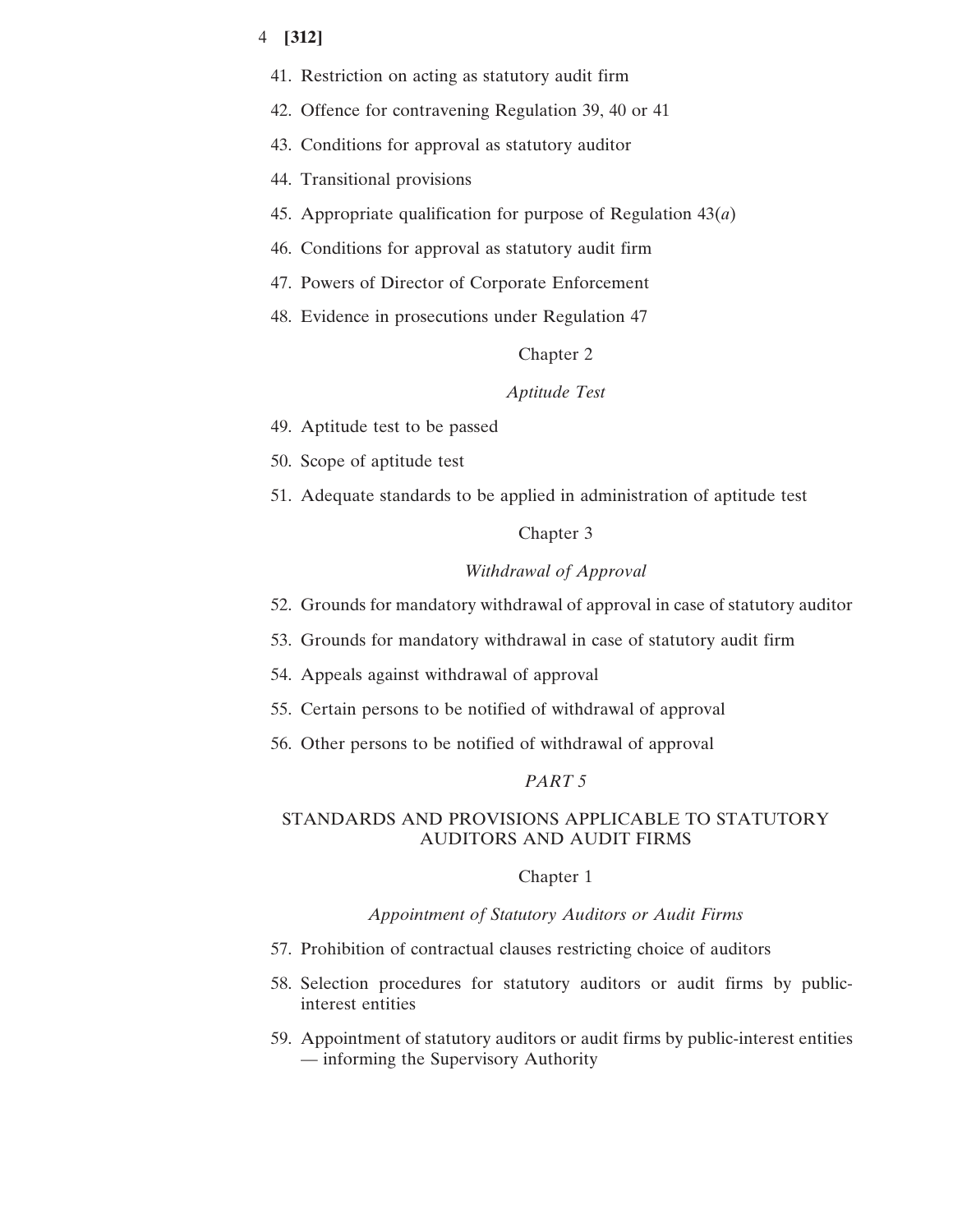- 60. Removal of statutory auditors or audit firms by public-interest entities supplementary provisions
- 61. Directors' report to include date of last appointment of statutory auditor or audit firm

### Chapter 2

### *Standards for Statutory Auditors*

- 62. Continuing education
- 63. Professional ethics
- 64. Independence, objectivity and professional scepticism
- 65. Standards for purposes of Regulations 62 to 64
- 66. Arrangements for enforcement of standards

### Chapter 3

# *Confidentiality and Professional Secrecy*

- 67. Rules of confidentiality to apply
- 68. Supplemental provisions in relation to Regulation 67
- 69. Saving
- 70. Rules of confidentiality in relation to entities in third countries
- 71. Incoming statutory auditor or audit firm to be afforded access to information
- 72. Access by recognised accountancy body to audit documents
- 73. Access by Supervisory Authority to information and documents held by recognised accountancy bodies or relevant persons
- 74. Professional privilege
- 75. No liability for acts done in compliance with Regulations
- 76. Restriction of section 940 of Companies Act 2014

## Chapter 4

# *Auditing Standards and Audit Reporting*

- 77. Auditing standards to be applied
- 78. Audit of group accounts responsibility of group auditor
- 79. Further responsibility of group auditor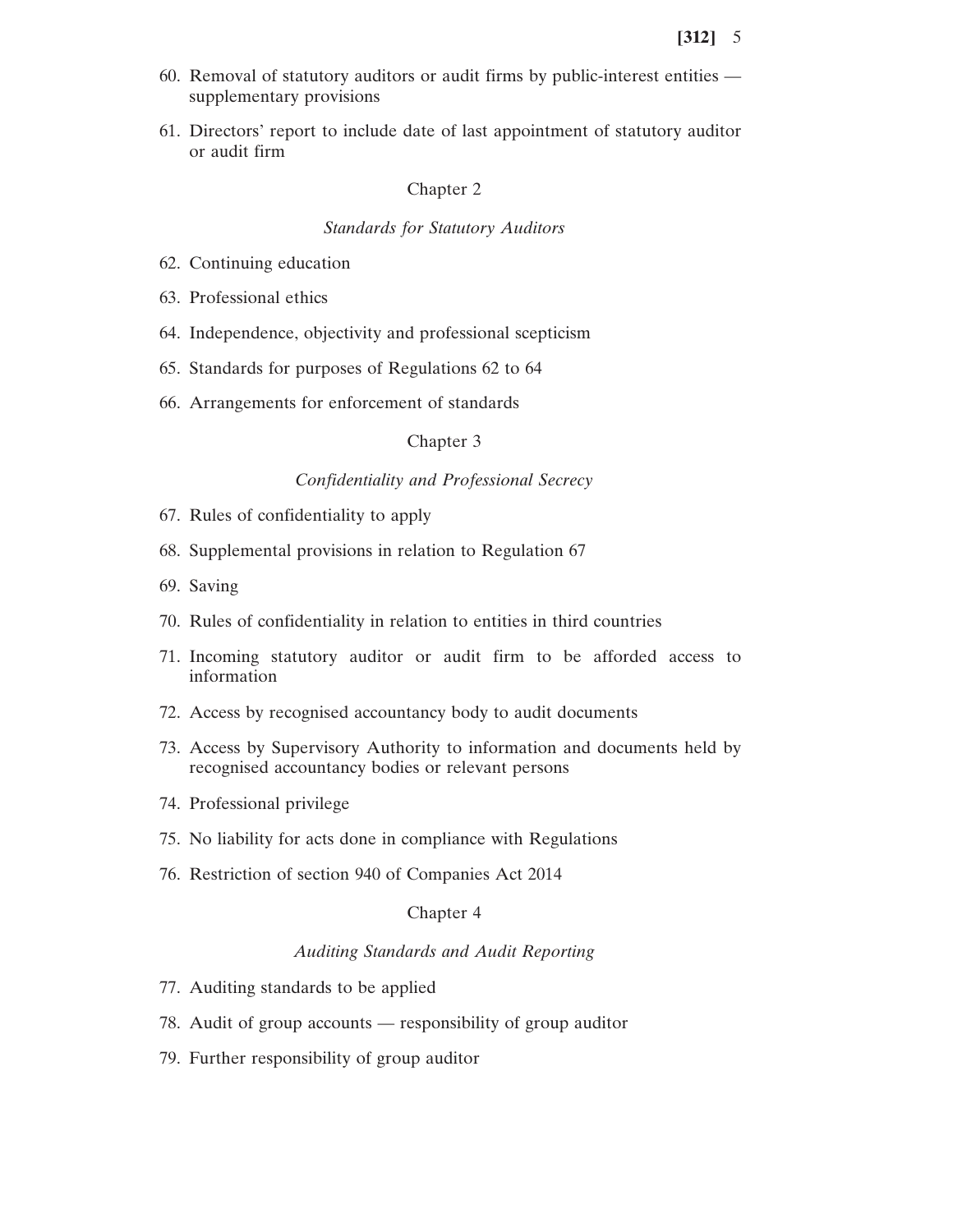- 80. Additional report to audit committee
- 81. Auditors' reporting obligations under Article 12 of Regulation (EU) No 537/2014

Chapter 5

*Record keeping*

82. Record keeping

Chapter 6

*Objectivity*

83. Future viability

### *PART 6*

#### PUBLIC REGISTER

- 84. Public register
- 85. Notification of information to Registrar of Companies
- 86. Prohibition on certain acts unless registered
- 87. Obligation of statutory auditor or audit firm to notify certain information
- 88. Information must be signed
- 89. Removal of third-country auditor or audit entity registered in accordance with Regulation 135 from public register
- 90. Language of information to be entered in public register

### *PART 7*

#### INDEPENDENCE

- 91. Requirement for independence general
- 92. Professional scepticism
- 93. Prohibited relationships specific provisions to secure independence
- 94. Prohibited relationships financial or beneficial interest
- 95. Prohibited relationships mergers and acquisitions
- 96. Threats to independence and other information to be recorded
- 97. Preparation for statutory audit and assessment of threats to independence
- 98. Internal organisation of statutory auditors and audit firms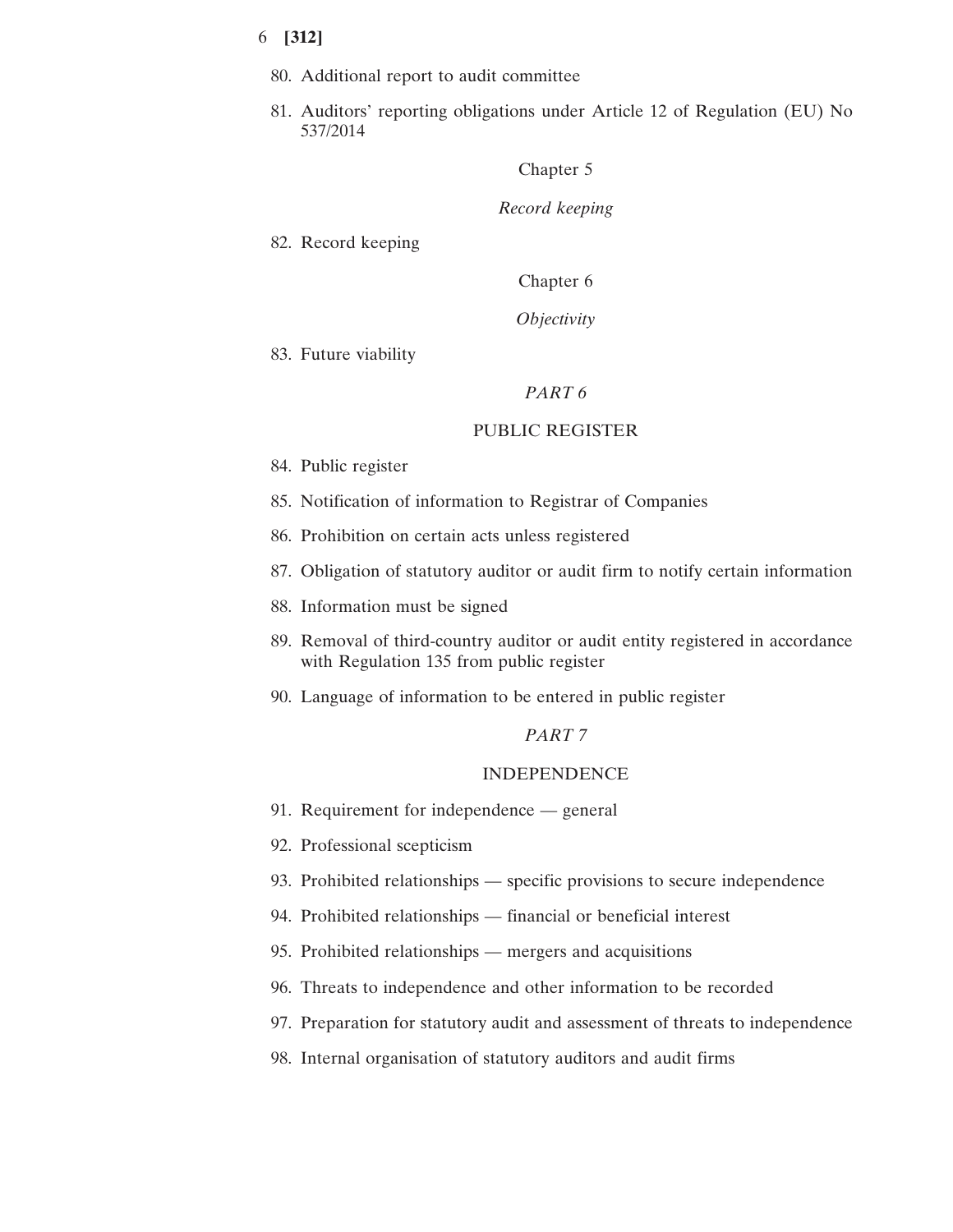- 99. Organisation of work of statutory auditors and audit firms
- 100. Organisation of work of statutory auditors and audit firms audit files
- 101. Restrictions with regard to fees
- 102. Rotation of key audit partner in cases of public-interest entities
- 103. Moratorium on taking up certain positions in audited entities
- 104. Rotation of statutory auditor and audit firms in the case of public-interest entities — extension
- 105. Rotation reports by statutory auditor and audit firm in case of publicinterest entities
- 106. Provision of certain prohibited non-audit services by auditors of publicinterest entities

# *PART 8*

# QUALITY ASSURANCE OF STATUTORY AUDITORS AND AUDIT FIRMS

# Chapter 1

# *Quality assurance*

- 107. Quality assurance by Supervisory Authority of statutory audit of publicinterest entities and third-country auditors, etc.
- 108. System of quality assurance to be put in place
- 109. Organisation of quality assurance system
- 110. Quality assurance review deemed to include individual auditors in certain cases
- 111. Right of recognised accountancy body as regards professional discipline

### Chapter 2

### *Investigations and Sanctions*

- 112. System of investigation and penalties
- 113. Duty of each recognised accountancy body with regard to sanctions
- 114. Scope of penalties and publicity in relation to their imposition

### *PART 9*

### AUDIT COMMITEES

115. Audit committees for public-interest entities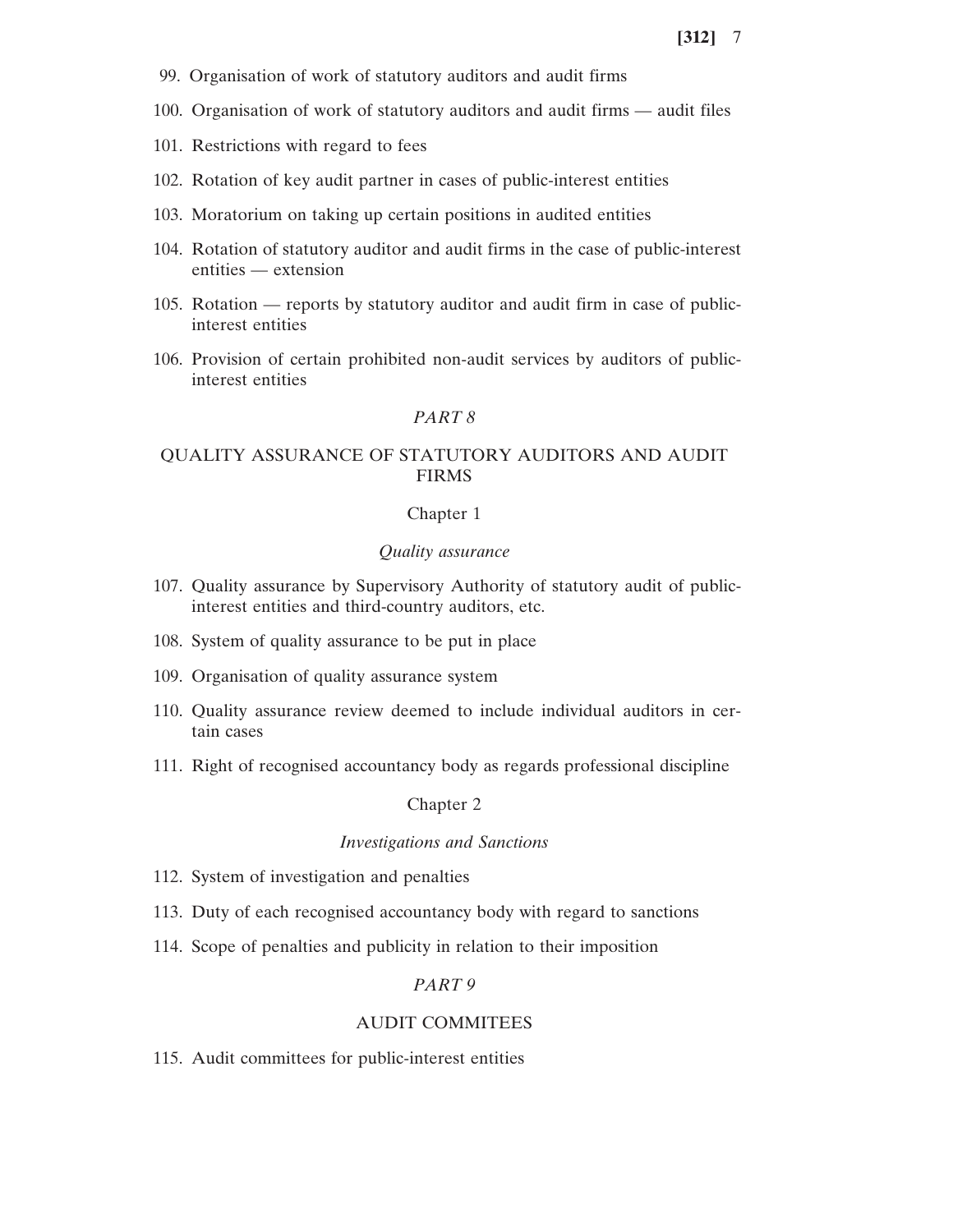# *PART 10*

#### REGULATORY ARRANGEMENTS BETWEEN MEMBER STATES

### Chapter 1

#### *Cooperation with other Member States*

- 116. Specific requirements with regard to cooperation
- 117. Confidentiality of information
- 118. Supplemental provisions in relation to Regulation 117
- 119. Obligation to supply information required for certain purposes and saving concerning confidential information
- 120. Obligation of Supervisory Authority or recognised accountancy body to gather information
- 121. Application of Regulation 117 to certain information
- 122. Requesting authority to be notified if its request not complied with
- 123. Grounds for refusing request for information
- 124. Use to which information may be put
- 125. Counterpart authority to be notified of non-compliance with Audit Directive and Regulation (EU) No 537/2014
- 126. Counterpart authority may be requested to carry out investigation
- 127. Duty of Supervisory Authority or recognised accountancy body to take certain action
- 128. Due consideration to be given to counterparty's request for investigation
- 129. Grounds for refusing request for investigation

# Chapter 2

*Mutual Recognition of Regulatory Arrangements between Member States*

130. Mutual recognition of regulatory arrangements between Member States

#### Chapter 3

### *Transfer of Working Papers to Third-country Competent Authorities*

- 131. Transfer of audit documentation to third-country competent authority
- 132. Derogation from Regulation 132 in exceptional cases
- 133. Particulars of working arrangements to be notified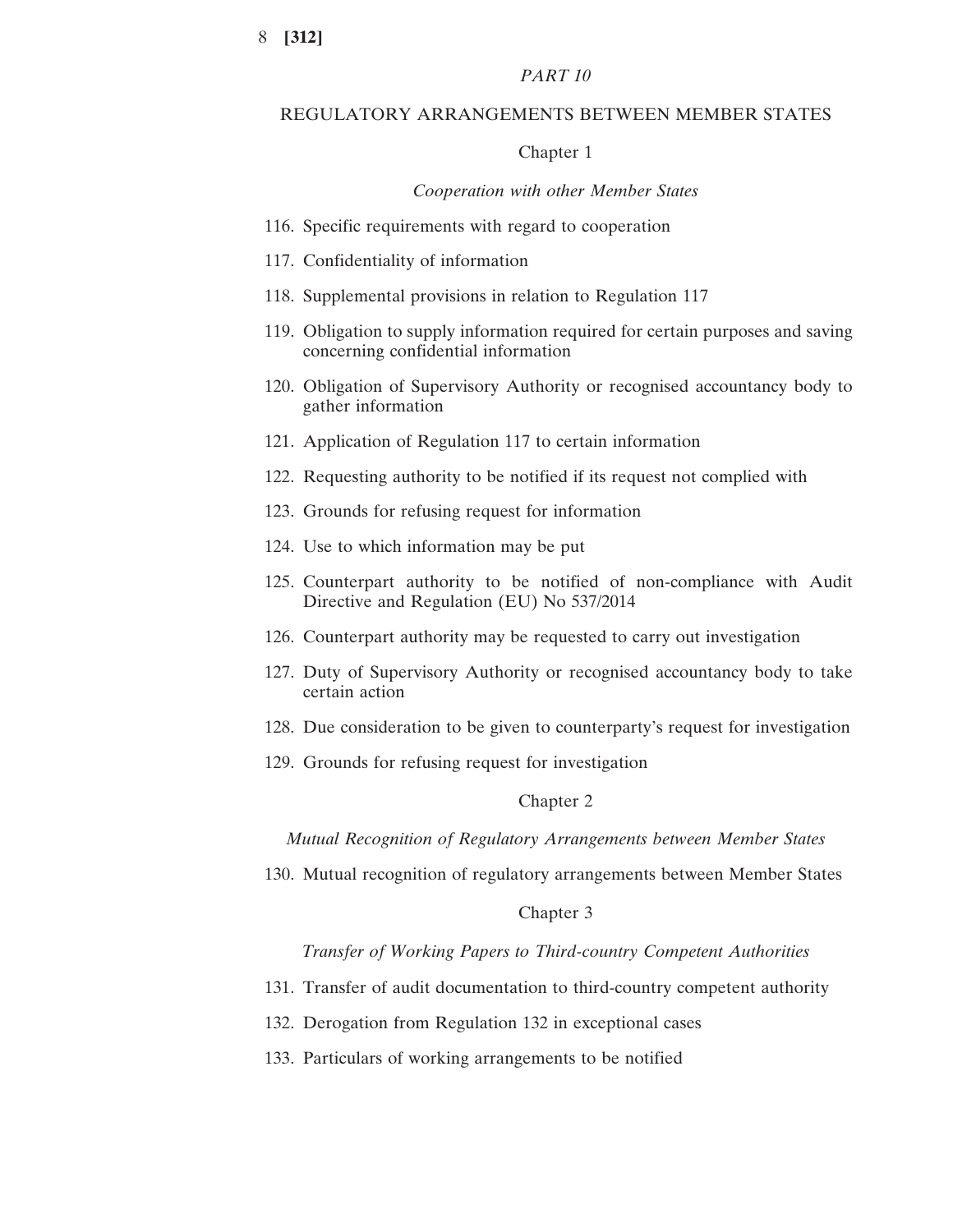# *PART 11*

## THIRD-COUNTRY AUDITORS

# Chapter 1

# *International Aspects*

134. Approval of third-country auditor

# Chapter 2

# *Registration and Oversight of Third-country Auditors and Audit Entities*

- 135. Registration of third-country auditors and audit entities
- 136. Exemption from quality assurance
- 137. Audit by non-registered auditor or audit entity consequence
- 138. Conditions for registration of third-country auditor or audit entity
- 139. Supervisory Authority may assess matter of equivalence for purposes of Regulation  $138(2)(c)$
- 140. Certain fees chargeable by Supervisory Authority
- 141. Exemptions in case of equivalence

# *PART 12*

# **MISCELLANEOUS**

- 142. Summary proceedings
- 143. Savings for disciplinary proceedings in being
- 144. Amendment of Irish Collective Asset-management Vehicles Act 2015

### SCHEDULE 1

# Standards relating to training and qualifications for approval of individual as statutory auditor

# SCHEDULE 2

Information required, by Part 6, to be Supplied and Entered in Public Register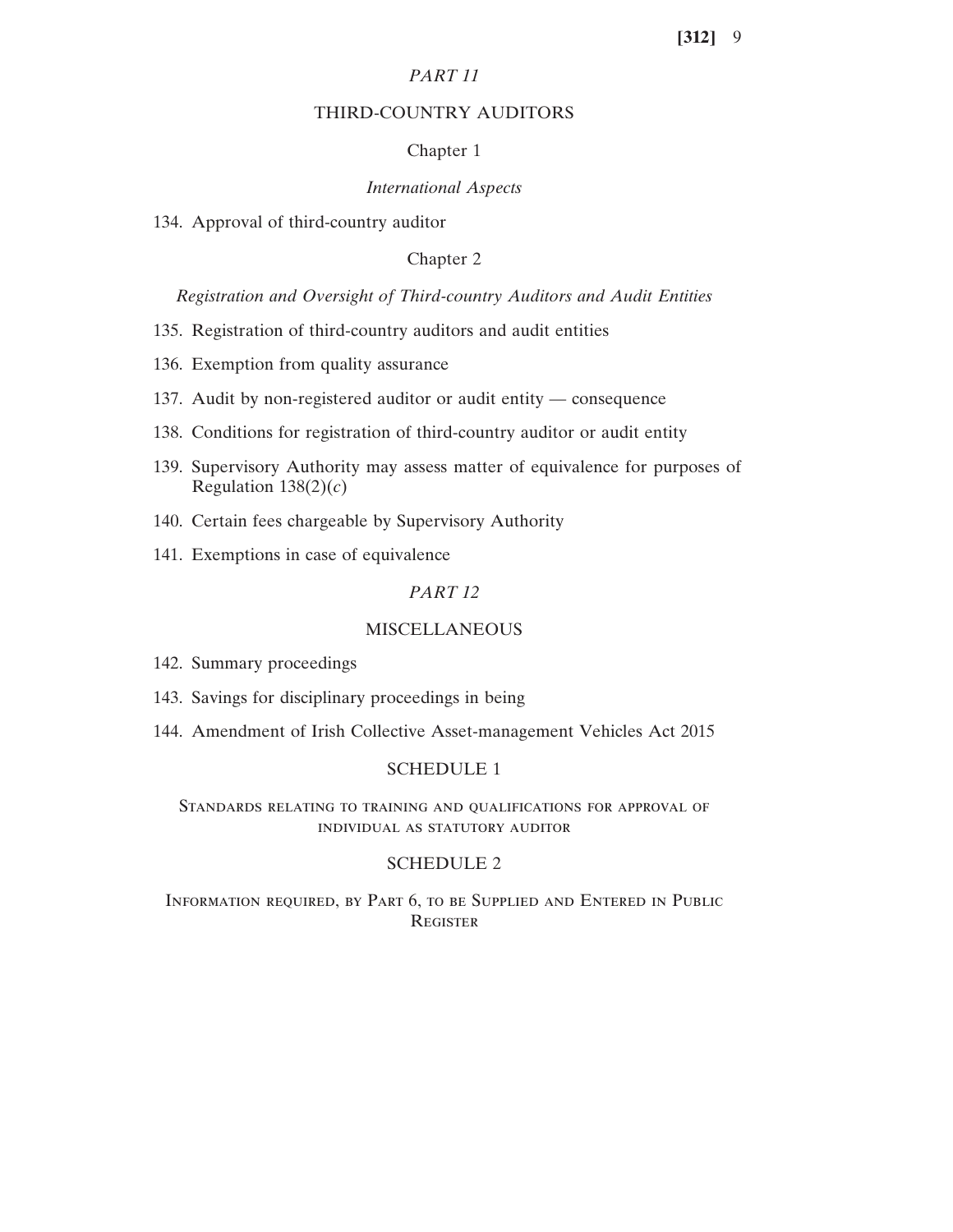# S.I. No. 312 of 2016

# EUROPEAN UNION (STATUTORY AUDITS) (DIRECTIVE 2006/43/EC, AS AMENDED BY DIRECTIVE 2014/56/EU, AND REGULATION (EU) NO 537/2014) REGULATIONS 2016

I, MARY MITCHELL O'CONNOR, Minister for Jobs, Enterprise and Innovation, in exercise of the powers conferred on me by section 3 of the European Communities Act 1972 (No. 27 of 1972), and for the purpose of giving effect to Directive 2006/43/EC of the European Parliament and of the Council of 17 May 20061 on statutory audits of annual accounts and consolidated accounts, amending Council Directives 78/660/EEC and 83/349/EEC and repealing Council Directive 84/253/EEC, as amended by Directive 2014/56/EU of the European Parliament and of the Council of 16 April 20142 amending Directive 2006/43/EC on statutory audits of annual accounts and consolidated accounts, and giving effect to certain provisions of Regulation (EU) No 537/2014 of the European Parliament and of the Council of 16 April 2014<sup>3</sup> on specific requirements regarding statutory audit of public-interest entities and repealing Commission Decision 2005/909/EC, hereby make the following regulations:

#### PART 1

### PRELIMINARY MATTERS

#### *Citation, commencement and construction*

1. (1) These Regulations may be cited as the European Union (Statutory Audits) (Directive 2006/43/EC, as amended by Directive 2014/56/EU, and Regulation (EU) No 537/2014) Regulations 2016.

(2) These Regulations shall come into operation on 17 June 2016.

(3) These Regulations shall be read as one with the Companies Act 2014 (No. 38 of 2014).

#### *Revocation and savings*

2. (1) Subject to paragraph (2), the European Communities (Statutory Audits) (Directive 2006/43/EC) Regulations 2010 (S.I. No. 220 of 2010) are revoked.

(2) Subject to Regulation 143(3), the 2010 Audits Regulations, as in force immediately before 17 June 2016—

(*a*) in so far as they related to the conduct of statutory audits and the duties and powers of statutory auditors and audit firms in relation

1 OJ L 157, 9.6.2006, p. 87 2 OJ L 158, 27.5.2014, p. 196 3 OJ L 158, 27.5.2014, p. 77

> *Notice of the making of this Statutory Instrument was published in "Iris Oifigiúil" of* 17*th June*, 2016.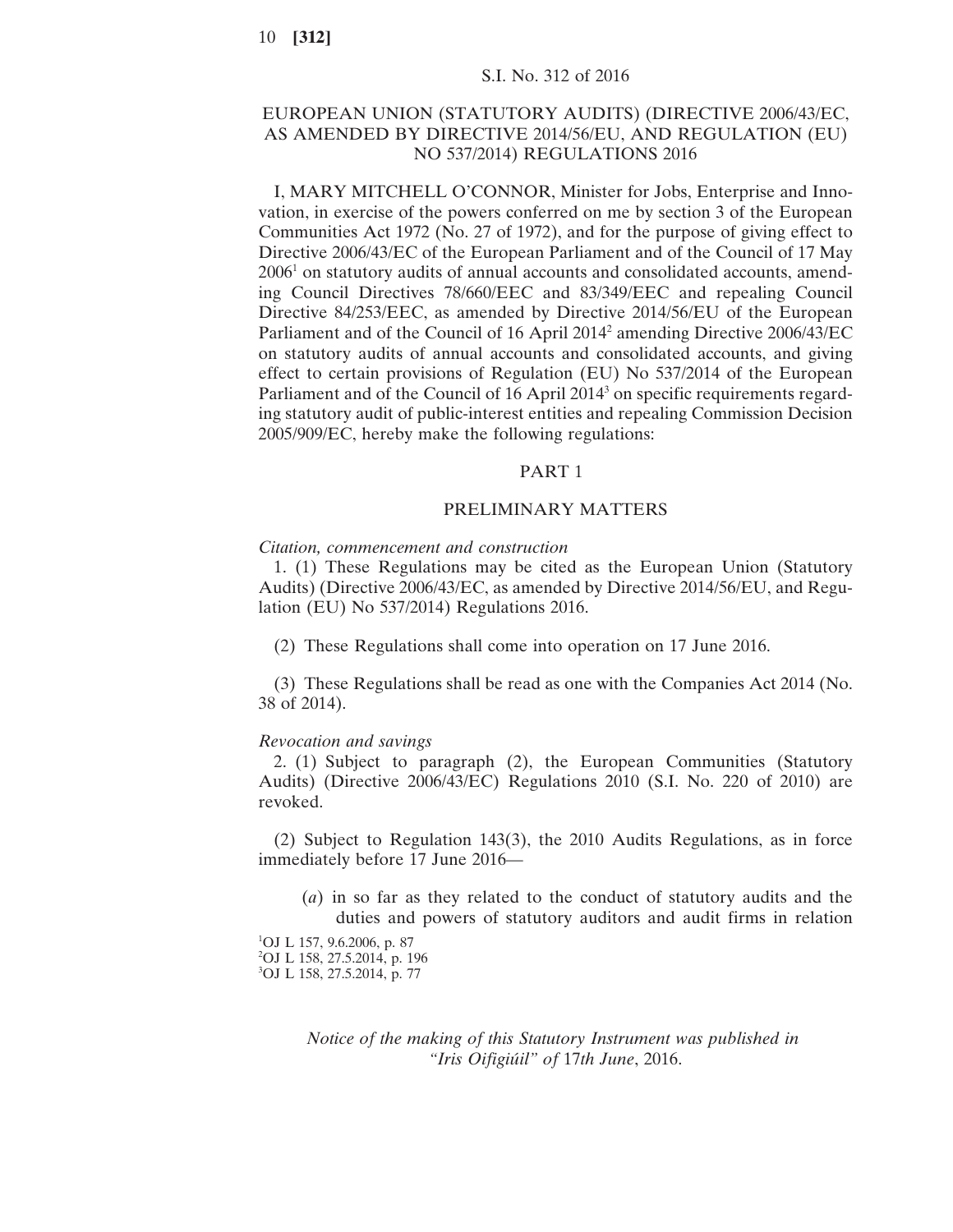thereto for financial years commencing before that date, shall continue to apply to the conduct of statutory audits and the duties and powers of statutory auditors and audit firms in relation thereto for those financial years, and

(*b*) as regards each other matter provision for which was made by those Regulations before that date, shall continue to make such provision before that date.

# *Application*

3. Save where otherwise provided (including provided by Regulation (EU) No 537/2014), these Regulations apply—

- (*a*) in so far as they relate to the conduct of statutory audits and the duties and powers of statutory auditors and audit firms in relation thereto, to the conduct of statutory audits for financial years commencing on or after 17 June 2016, and
- (*b*) as regards each other matter provision for which is made by these Regulations, on and from 17 June 2016.

*Interpretation* — *general*

4. (1) In these Regulations—

"2010 Audits Regulations" means the European Communities (Statutory Audits) (Directive 2006/43/EC) Regulations 2010 revoked by Regulation 2(1);

"AAPA report" means the annual audit programme and activity report referred to in Regulation 34(1);

"additional report to the audit committee" means the report submitted to the audit committee of a public-interest entity by the statutory auditor or audit firm carrying out statutory audits as set out in Article 11 of Regulation (EU) No 537/2014;

"affiliate", in relation to a statutory audit firm, means any undertaking, regardless of legal form, which is connected to the statutory audit firm by means of common ownership, control or management;

"approved", in relation to a statutory auditor or audit firm, means approved under these Regulations;

"aptitude test" means an aptitude test referred to in Regulation 49(1);

"audit committee", in relation to a public-interest entity, means the audit committee established for the entity under Regulation 115;

"Audit Directive" means Directive 2006/43/EC of the European Parliament and of the Council of 17 May 2006 as amended by Directive 2014/56/EU of the European Parliament and of the Council of 16 April 2014 on statutory audits of annual accounts and consolidated accounts;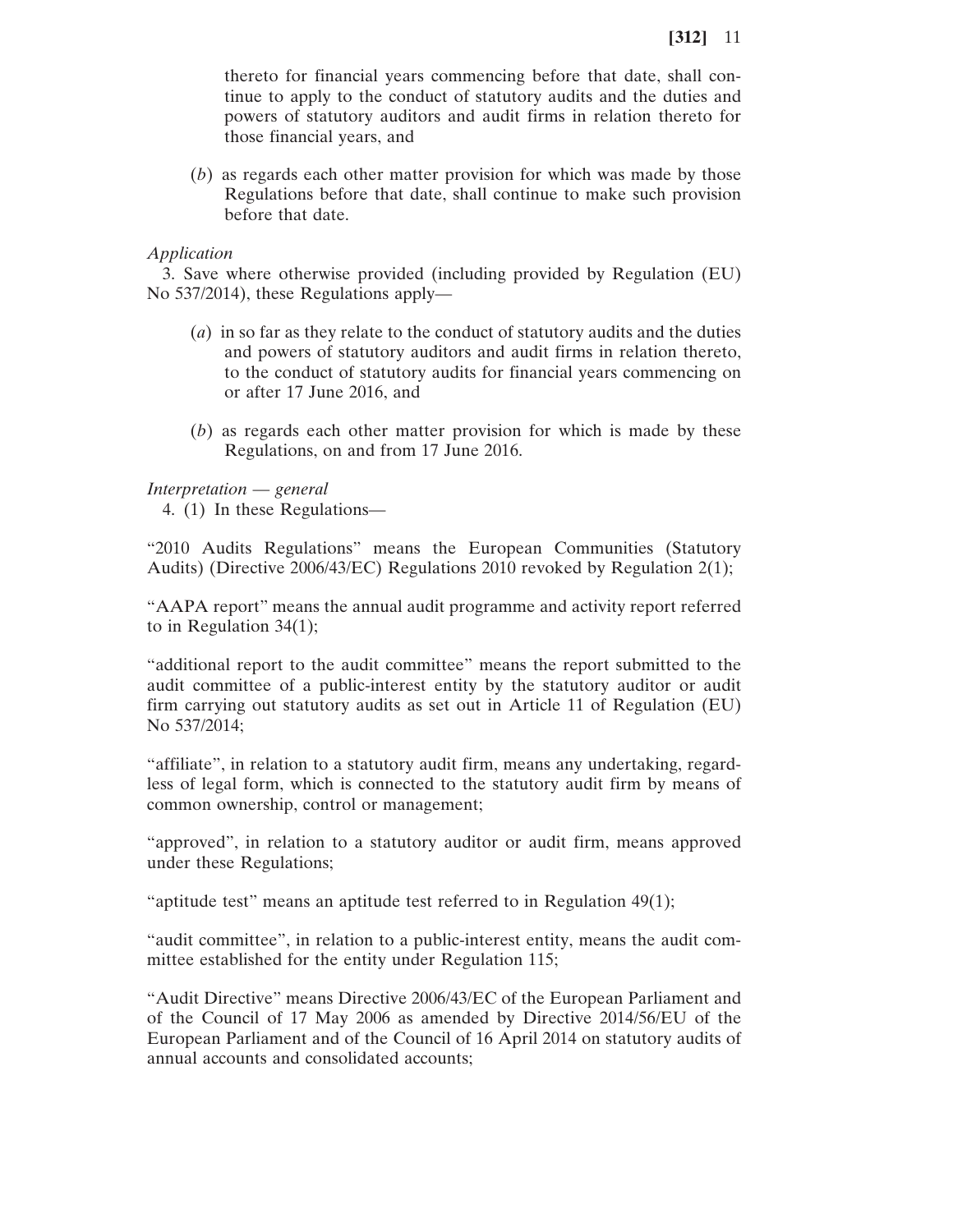"audit working papers", in relation to a statutory auditor or audit firm, means material (whether in the form of data stored on paper, film, electronic media or other media or otherwise) prepared by or for, or obtained by the statutory auditor or audit firm in connection with, the performance of the audit concerned, and includes—

- (*a*) the record of audit procedures performed,
- (*b*) relevant audit evidence obtained, and
- (*c*) conclusions reached,

and a reference to audit working papers in relation to a Member State auditor or audit firm, or a third-country auditor or audit entity, shall be read accordingly;

"auditing standards" means the standards adopted by the Supervisory Authority under Regulation 77 in accordance with which statutory audits shall be carried out;

"Commission" means Commission of the European Union;

"counterpart authority" shall be construed in accordance with Regulation 116;

"disciplinary committee" has the same meaning as in section 900 of the Companies Act 2014;

"EEA Agreement" has the same meaning as in section 2 of the Companies Act 2014;

"EEA state" has the same meaning as in section 2 of the Companies Act 2014;

"enactment" has the same meaning as in section 2 of the Companies Act 2014;

"financial year"—

- (*a*) in relation to the Supervisory Authority and an audited entity, shall be construed in accordance with section 288 of the Companies Act 2014, and
- (*b*) in relation to a statutory auditor or audit firm, means—
	- (i) subject to subparagraph (ii), any period in respect of which a profit and loss account or income statement is prepared by the auditor or audit firm for income tax or other business purposes, or
	- (ii) in the case of a statutory audit firm that is a company, any period in respect of which accounts under the Companies Act 2014 are prepared by the firm,

whether that period is of a year's duration or not;

"firm" includes a body corporate;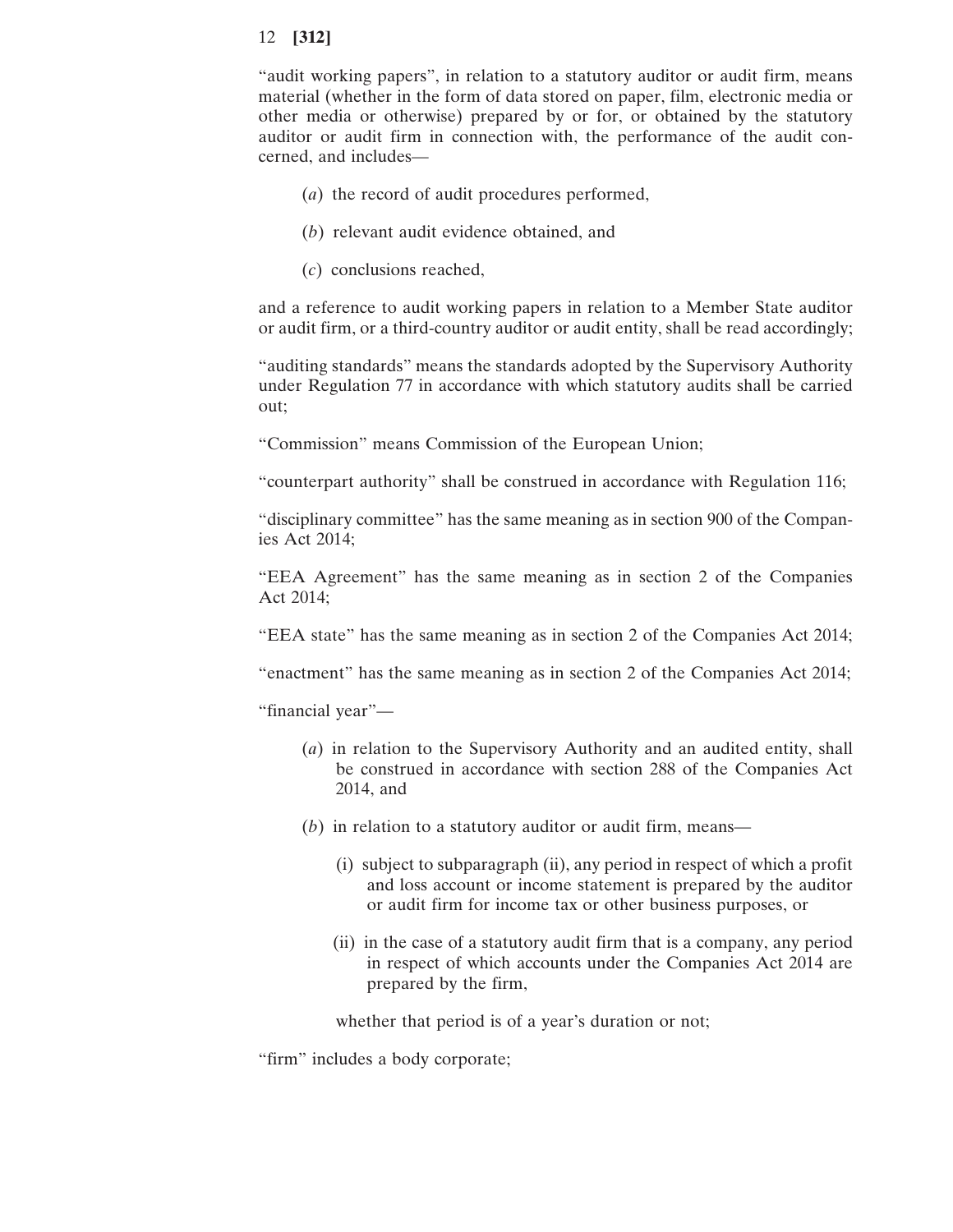"group auditor" means the statutory auditor or audit firm carrying out the statutory audit of the group accounts concerned;

"home Member State" means the Member State in which a statutory auditor or audit firm is approved in accordance with Article 3(1) of the Audit Directive;

"host Member State" means—

- (*a*) a Member State in which a statutory auditor approved by his or her home Member State seeks to be also approved in accordance with Article 14 of the Audit Directive, or
- (*b*) a Member State in which an audit firm approved by its home Member State seeks to be registered, or is registered, in accordance with Article 3a of the Audit Directive;

"key audit partner" means—

- (*a*) the one or more statutory auditors designated by a statutory audit firm for a particular audit engagement as being primarily responsible for carrying out the statutory audit on behalf of the audit firm,
- (*b*) in the case of a group audit, at least the one or more statutory auditors designated by a statutory audit firm as being primarily responsible for carrying out the statutory audit at the level of the group and the one or more statutory auditors designated as being primarily responsible at the level of material subsidiaries, or
- (*c*) the one or more statutory auditors who sign the audit report;

"medium-sized undertakings" means the undertakings referred to in Article 3(3) of Directive 2013/34/EU of the European Parliament and of the Council of 26 June 20134 on the annual financial statements, consolidated financial statements and related reports of certain types of undertakings, amending Directive 2006/43/EC of the European Parliament and of the Council and repealing Council Directives 78/660/EEC and 83/349/EEC;

"Member State" means a Member State of the European Union or an EEA state;

"Member State audit firm" means an audit entity approved in accordance with the Audit Directive by the counterpart authority of another Member State to carry out audits of annual or group accounts as required by European Union law;

"Member State auditor" means an auditor approved in accordance with the Audit Directive by a counterpart authority of another Member State to carry out audits of annual or group accounts as required by European Union law;

"Minister" means the Minister for Jobs, Enterprise and Innovation; 4 OJ L182, 29.6.2013, p. 19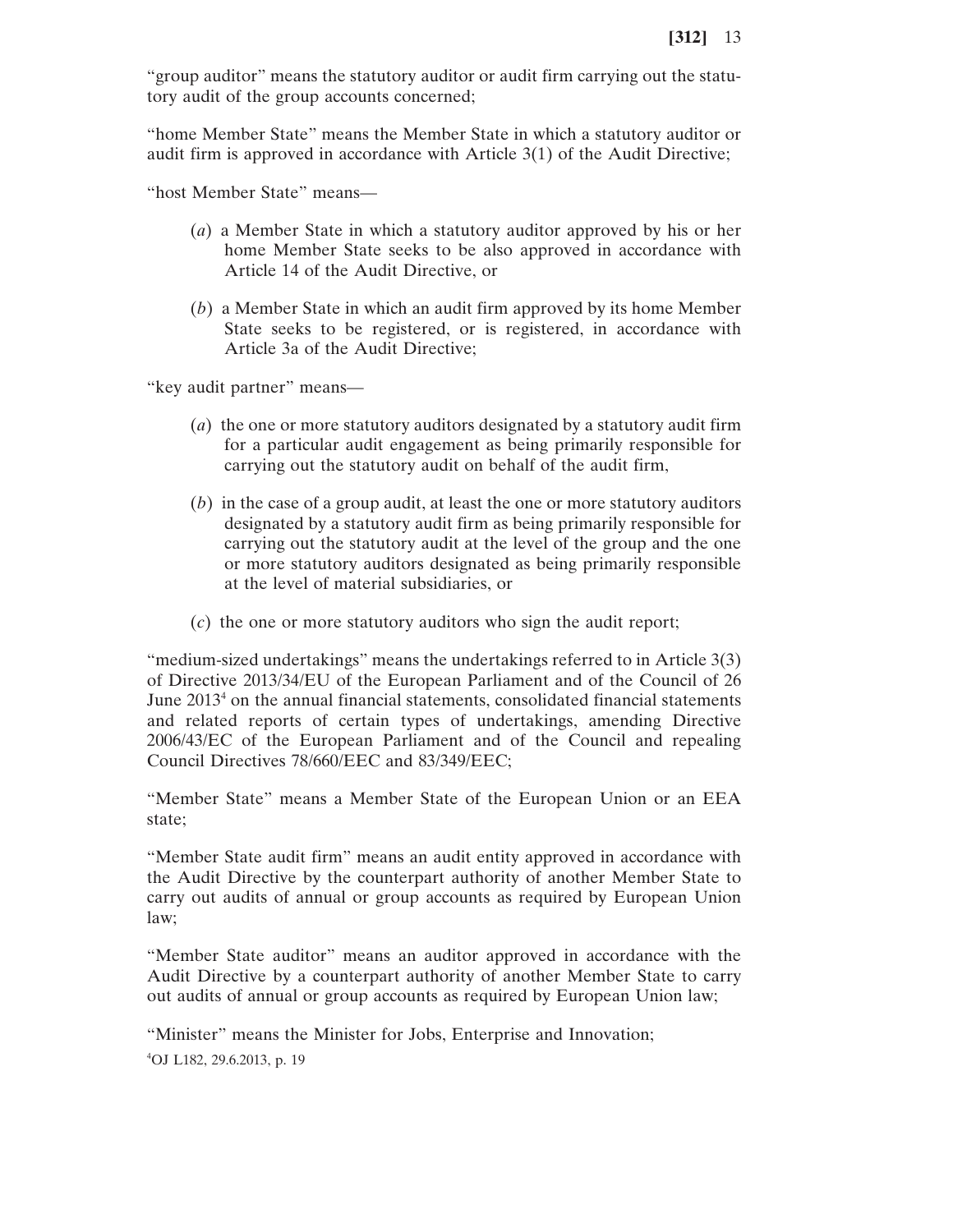"network", in relation to a statutory auditor or audit firm, means the larger structure:

- (*a*) which is aimed at cooperation and to which the statutory auditor or audit firm belongs;
- (*b*) either—
	- (i) the clear objective of which is profit or cost-sharing, or
	- (ii) which shares—
		- (I) common ownership, control or management,
		- (II) common quality control policies and procedures,
		- (III) a common business strategy, or
		- (IV) the use of a common brand-name or a significant part of professional resources;

"public-interest entities" means—

- (*a*) entities governed by the law of a Member State whose transferable securities are admitted to trading on a regulated market of any Member State within the meaning of point 14 of Article 4(1) of Directive 2004/39/EC of the European Parliament and of the Council of 21 April 2004<sup>5</sup> on markets in financial instruments amending Council Directives 85/611/EEC and Directive 2000/12/EC of the European Parliament and of the Council and repealing Council Directive 93/22/EC,
- (*b*) credit institutions as defined in point 1 of Article 3(1) of Directive 2013/36/EU of the European Parliament and of the Council of 26 June  $2013<sup>6</sup>$  on access to the activity of credit institutions and the prudential supervision of credit institutions and investment firms, amending Directive 2002/87/EC and repealing Directives 2006/48/EC and 2006/49/EC (but excluding credit institutions referred to in Article 2 of Directive 2013/36/EU), and
- (*c*) insurance undertakings within the meaning of Article 2(1) of Directive 91/674/EEC of 19 December 1991<sup>7</sup> on the annual accounts and consolidated accounts of insurance undertakings;

"public register" shall be construed in accordance with Regulation 84;

"recognised accountancy body" has the same meaning as in section 900 of the Companies Act 2014;

5 OJ L145, 30.4.2004, p.1 6 OJ L176, 27.6.2013, p.338 7 OJ L374, 31.12.91, p.7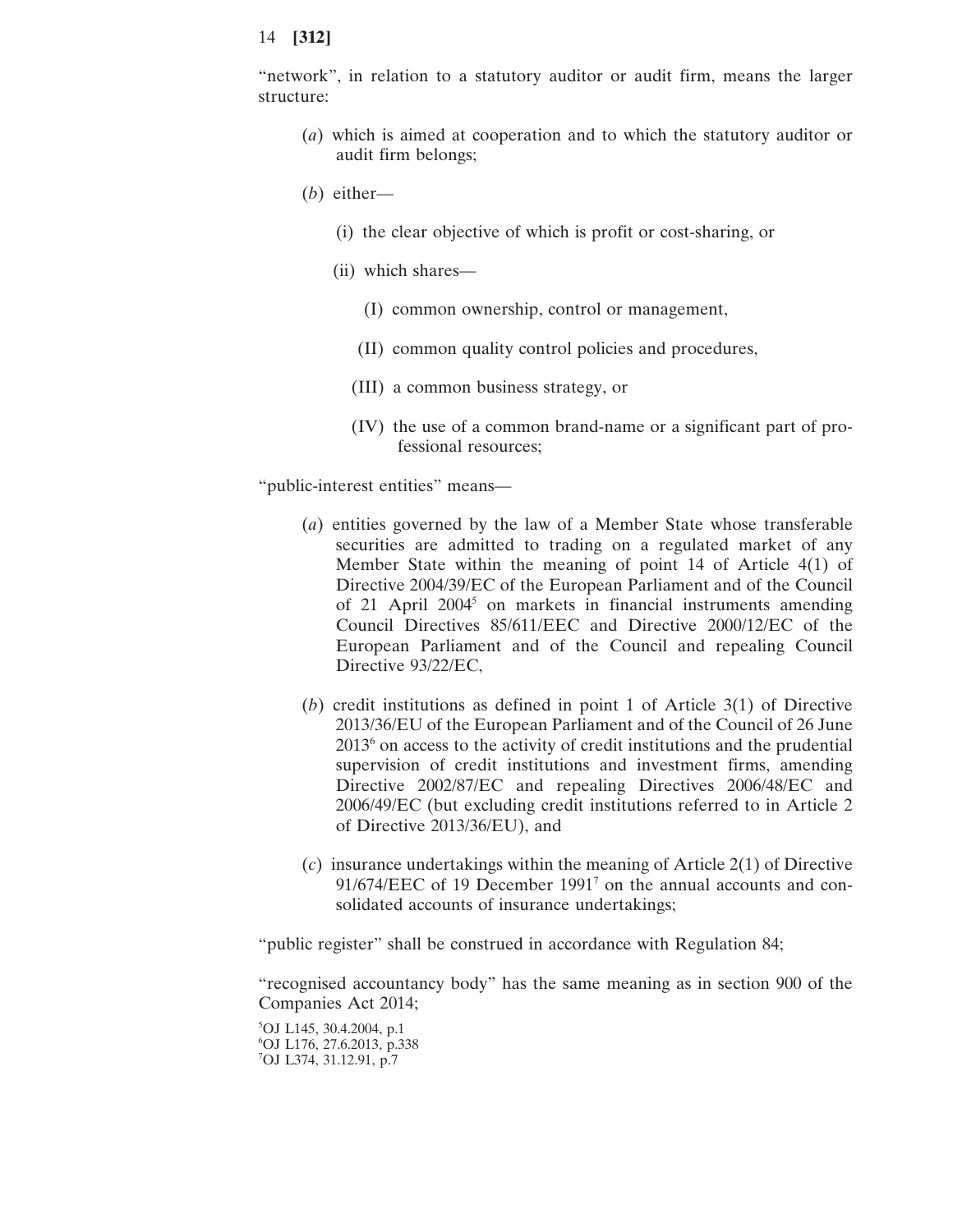"Regulation (EU) No 537/2014" means Regulation (EU) No 537/2014 of the European Parliament and of the Council of 16 April 2014 on specific requirements regarding statutory audit of public-interest entities and repealing Commission Decision 2005/909/EC;

"small undertakings" means the undertakings referred to in Article 3(2) of Directive 2013/34/EU;

"standards" means those standards, as defined in section 900 of the Companies Act 2014, of a prescribed accountancy body which is a recognised accountancy body;

"statutory audit" means an audit of individual accounts or group accounts in so far as—

- (*a*) required by European Union law, or
- (*b*) required by national law as regards small undertakings;

"statutory audit firm" means—

- (*a*) an audit firm which is approved in accordance with these Regulations to carry out statutory audits, or
- (*b*) an audit firm which is registered in accordance with Regulation 38 to carry out statutory audits;

"statutory auditor" means an individual who is approved in accordance with these Regulations to carry out statutory audits;

"statutory auditors' report" means the report made under section 391 of the Companies Act 2014 in the form required by section 336 of that Act;

"Supervisory Authority" has the same meaning as in section 900 of the Companies Act 2014;

"third country" means a country or territory that is not a Member State or part of a Member State;

"third-country audit entity" means an entity, regardless of its legal form, which carries out audits of the annual or consolidated financial statements of a company incorporated in a third country, other than an entity which is registered as an audit firm in any Member State as a consequence of approval in accordance with Article 3 of the Audit Directive;

"third-country auditor" means an individual who carries out audits of the annual or consolidated financial statements of a company incorporated in a third country, other than an individual who is registered as a statutory auditor in any Member State as a consequence of approval in accordance with Articles 3 and 44 of the Audit Directive;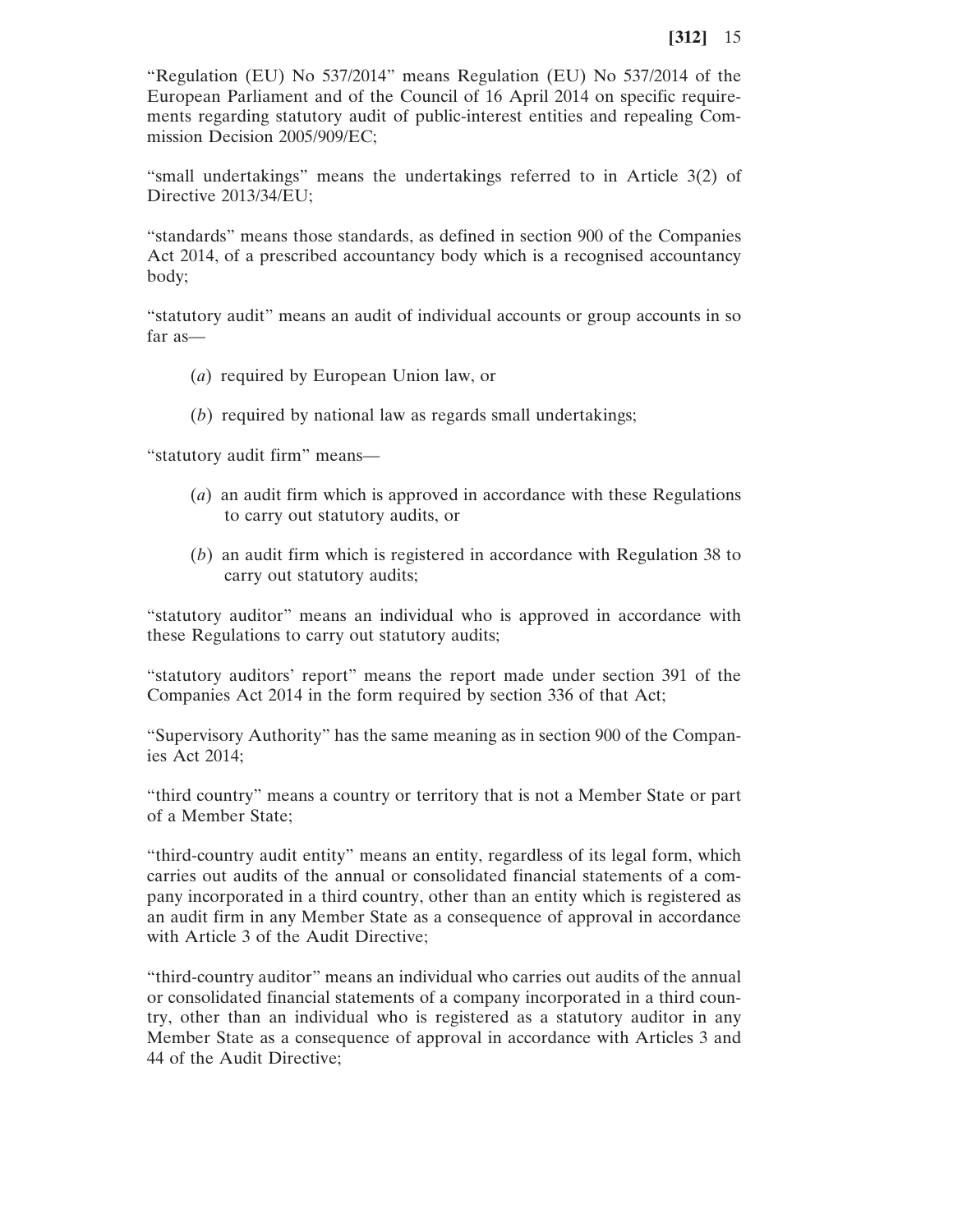"third-country competent authority" means an authority in a third country with responsibilities, as respects auditors and audit entities in that country, equivalent to those of the Supervisory Authority.

(2) A reference in these Regulations to a registered third-country auditor or audit entity is a reference to a third-country auditor or audit entity registered under Chapter 2 of Part 11.

(3) A word or expression that is used in these Regulations and is also used in the Audit Directive shall have in these Regulations the same meaning as it has in the Audit Directive.

(4) The definition of "court" in section 2(1) of the Companies Act 2014 shall, with any necessary modifications, apply to references in these Regulations to a court as that definition applies to references to a court in that Act.

## PART 2

### AMENDMENT OF COMPANIES ACT 2014

### *Definition*

5. In this Part, "Principal Act" means the Companies Act 2014.

### *Amendment of section 2 of Principal Act*

6. Section 2 of the Principal Act is amended, in subsection (1)—

- (*a*) in the definition of "statutory auditor", by the substitution of "2016 Audits Regulations, and includes a firm registered in accordance with Regulation 38 of those Regulations" for "European Communities (Statutory Audits) (Directive 2006/43/EC) Regulations 2010 (S.I. No. 220 of 2010)", and
- (*b*) by the insertion of the following definition:

"'2016 Audits Regulations' means the European Union (Statutory Audits) (Directive 2006/43/EC, as amended by Directive 2014/56/EU, and Regulation (EU) No 537/2014) Regulations 2016 (S.I. No. [-] of 2016);".

#### *Amendment of section 35 of Principal Act*

7. Section 35 of the Principal Act is amended by the substitution of the following subsection for subsection (7):

"(7) An electronic filing agent shall not, by virtue of his or her authorisation under this section to act as such, be regarded as an officer or servant of the company concerned for the purposes of Regulation 93(2) or (3) of the 2016 Audits Regulations.".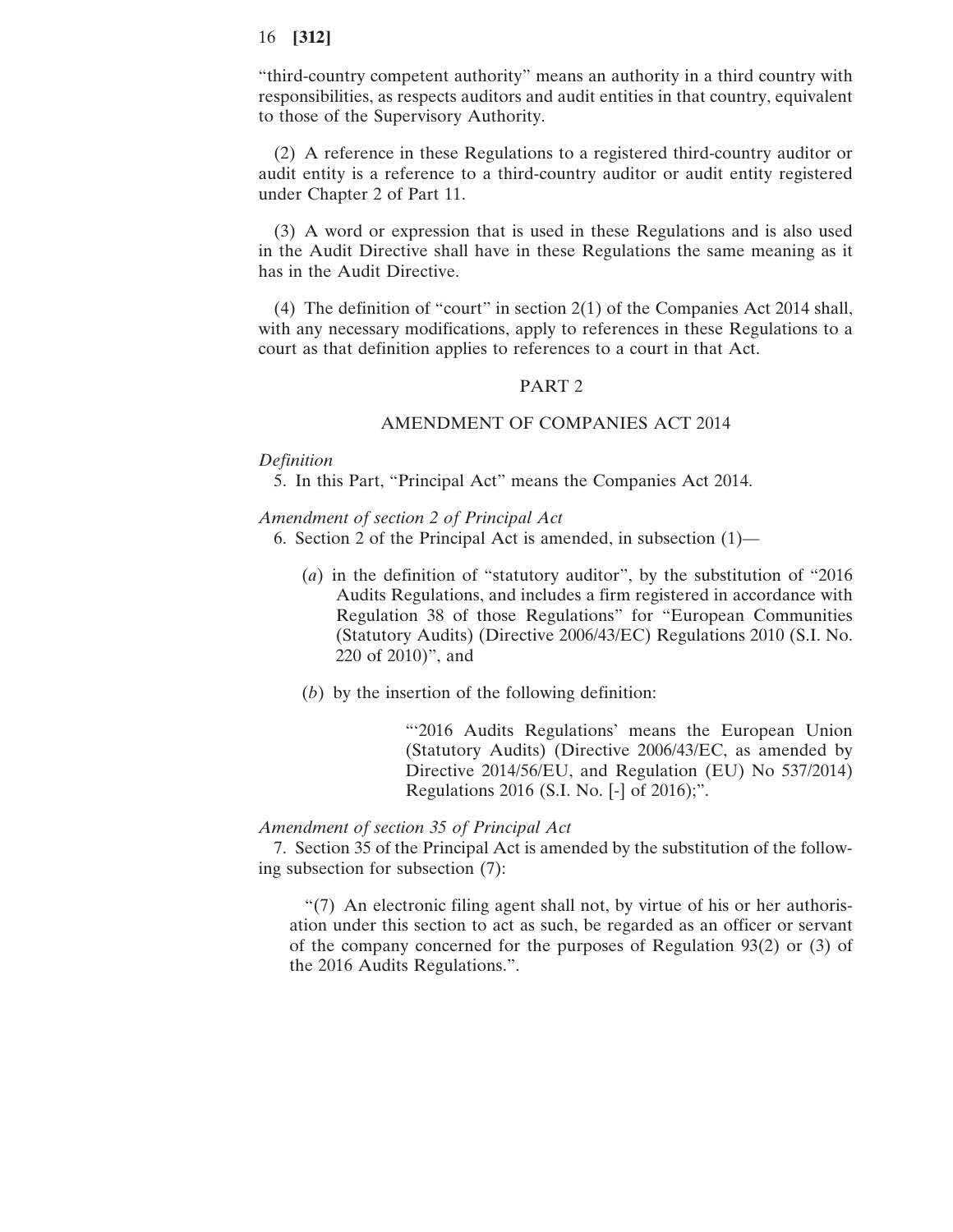# *Amendment of section 322 of Principal Act*

8. Section 322 of the Principal Act is amended, in subsection (4), by the substitution of "2016 Audits Regulations" for "European Communities (Statutory Audits) (Directive 2006/43/EC) Regulations 2010 (S.I. No. 220 of 2010)".

# *Amendment of section 336 of Principal Act*

- 9. Section 336 of the Principal Act is amended—
	- (*a*) by the substitution of the following subsection for subsection (2):
		- "(2) The statutory auditors' report shall be in writing and shall—
			- (*a*) include an introduction identifying the entity financial statements, and where appropriate, the group financial statements, that are the subject of the audit and the financial reporting framework that has been applied in their preparation,
			- (*b*) include a description of the scope of the audit identifying the auditing standards in accordance with which the audit was conducted, and
			- (*c*) identify the place of establishment of the statutory auditors who made the report.",
	- (*b*) by the substitution of the following subsection for subsection (5):
		- "(5) The statutory auditors' report shall—
			- (*a*) state whether, in their opinion, based on the work undertaken in the course of the audit—
				- (i) the information given in the directors' report for the financial year for which statutory financial statements are prepared is consistent with the company's statutory financial statements in respect of the financial year concerned, and
				- (ii) the directors' report has been prepared in accordance with applicable legal requirements,

and

- (*b*) state whether, based on their knowledge and understanding of the company and its environment obtained in the course of the audit, they have identified material misstatements in the directors' report and, where they have so identified such misstatements, give an indication of the nature of each of such misstatements.",
- (*c*) by the insertion of the following subsection after subsection (5):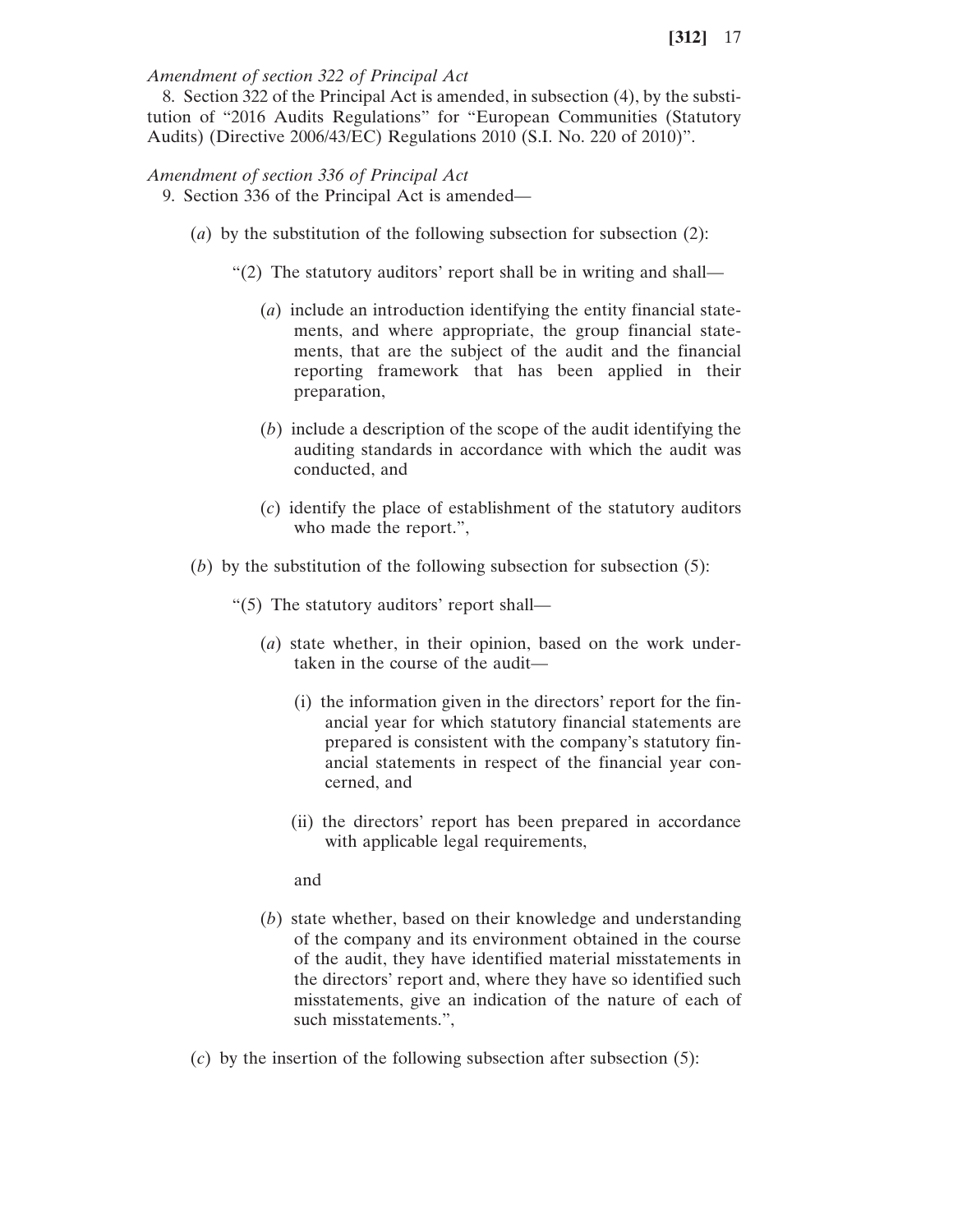"(5A) The statutory auditors' report shall provide a statement on any material uncertainty relating to events or conditions that may cast significant doubt about the entity's ability to continue as a going concern.",

and

- (*d*) by the insertion of the following subsection after subsection (9):
	- "(9A) (*a*) Subject to paragraph (*b*), where the statutory audit was carried out by more than one statutory auditor, the statutory auditors shall agree on the results of the statutory audit and submit a joint report and opinion.
		- (*b*) In the case of disagreement, each statutory auditor shall submit his, her or its opinion in a separate paragraph of the audit report and shall state his, her or its reason for such disagreement.".

### *Amendment of section 337 of Principal Act*

10. Section 337 of the Principal Act is amended by the substitution of the following subsection for subsection (2):

- "(2) Where the auditor is—
	- (*a*) a statutory auditor (within the meaning of the 2016 Audits Regulations), the report shall be signed by the statutory auditor (or, where more than one, each statutory auditor), or
	- (*b*) a statutory audit firm (within the meaning of the 2016 Audits Regulations), the report shall be signed by—
		- (i) the statutory auditor (or, where more than one, each statutory auditor) designated by the statutory audit firm for the particular audit engagement as being primarily responsible for carrying out the statutory audit on behalf of the audit firm,
		- (ii) in the case of a group audit, at least the statutory auditor (or, where more than one, each statutory auditor) designated by the statutory audit firm as being primarily responsible for carrying out the statutory audit at the level of the group,
		- (iii) where more than one statutory audit firm has been simultaneously engaged, by the statutory auditors designated by the statutory audit firms for the particular audit engagement as being primarily responsible for carrying out the statutory audit on behalf of the audit firm, or
		- (iv) in the case of a group audit, where more than one statutory audit firm has been simultaneously engaged, by the statutory auditors designated by the statutory audit firms for the particular audit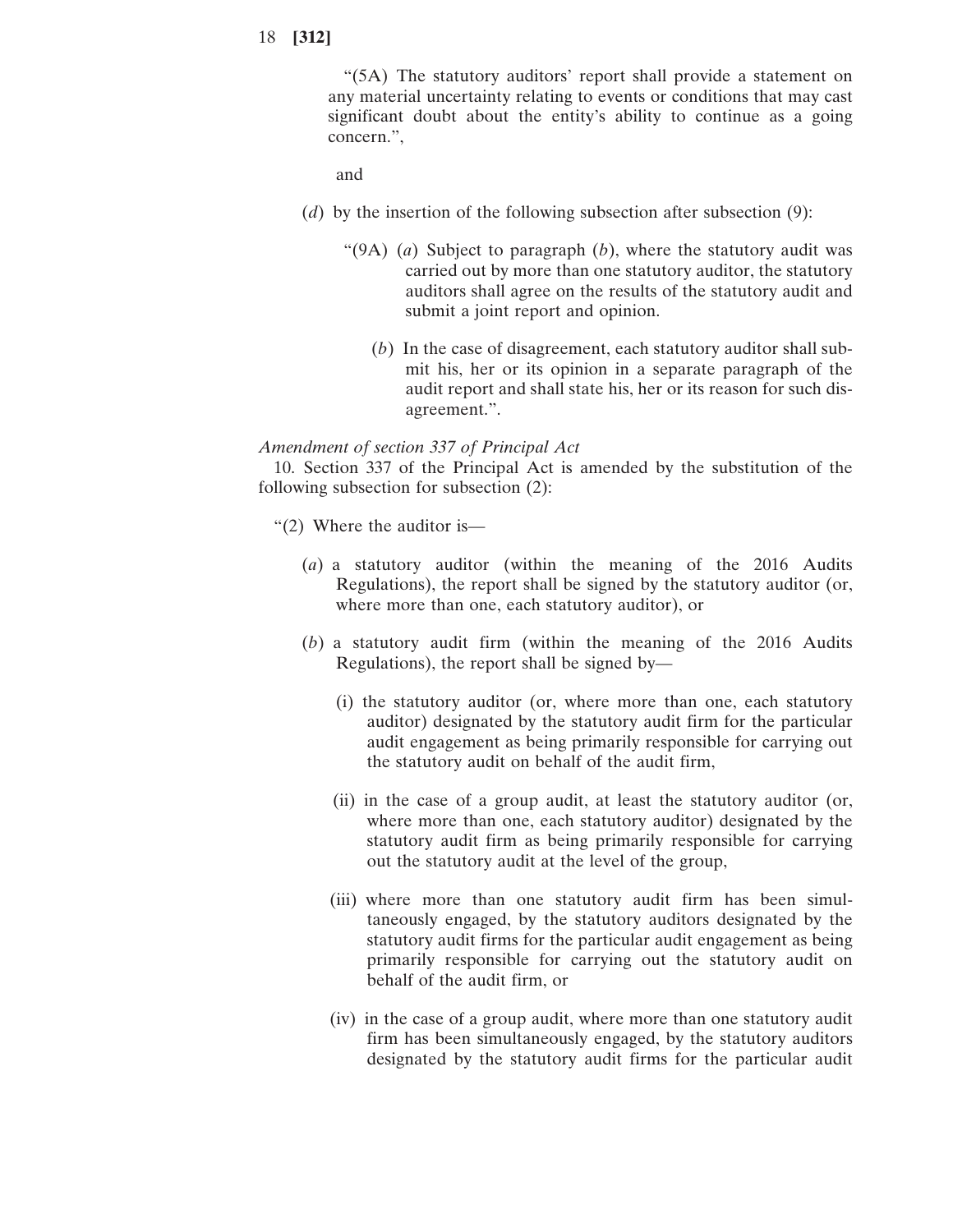engagement as being primarily responsible for carrying out the statutory audit at the level of the group,

in his or her own name, for and on behalf of the audit firm.".

# *Amendment of section 380 of Principal Act*

11. Section 380 of the Principal Act is amended, in subsection (5), by the substitution of the following paragraph for paragraph (iii):

> "(iii) the person's becoming disqualified from holding office by virtue of the 2016 Audits Regulations.".

### *Amendment of section 390 of Principal Act*

12. Section 390 of the Principal Act is amended by the substitution of "2016 Audits Regulations" for "European Communities (Statutory Audits) (Directive 2006/43/EC) Regulations 2010 (S.I. No. 220 of 2010)".

### *Amendment of section 394 of Principal Act*

13. Section 394 of the Principal Act is amended, in paragraph (*a*), by the substitution of "2016 Audits Regulations" for "European Communities (Statutory Audits) (Directive 2006/43/EC) Regulations 2010 (S.I. No. 220 of 2010)".

#### *Amendment of section 900 of Principal Act*

14. Section 900 of the Principal Act is amended—

- $(a)$  in subsection  $(1)$ 
	- (i) by the deletion of the definition of "2010 Audits Regulations",
	- (ii) in the definition of "recognised accountancy body", by the substitution of "2016 Audits Regulations" for "2010 Audits Regulations", and
	- (iii) by the insertion of the following definition:

"'CEAOB' has the meaning assigned to it by section  $905(3)(c)$ ;",

and

(*b*) by the insertion of the following subsection after subsection (2):

"(3) Regulation 4 (except the definitions of 'standards' and 'statutory auditor') of the 2016 Audits Regulations shall apply to the interpretation of this Chapter as that Regulation applies to the interpretation of those Regulations.".

#### *Amendment of section 904 of Principal Act*

15. Section 904 of the Principal Act is amended, in subsection (1)—

(*a*) in paragraph (*c*), by the substitution of "IAS Regulation," for "IAS Regulation, and",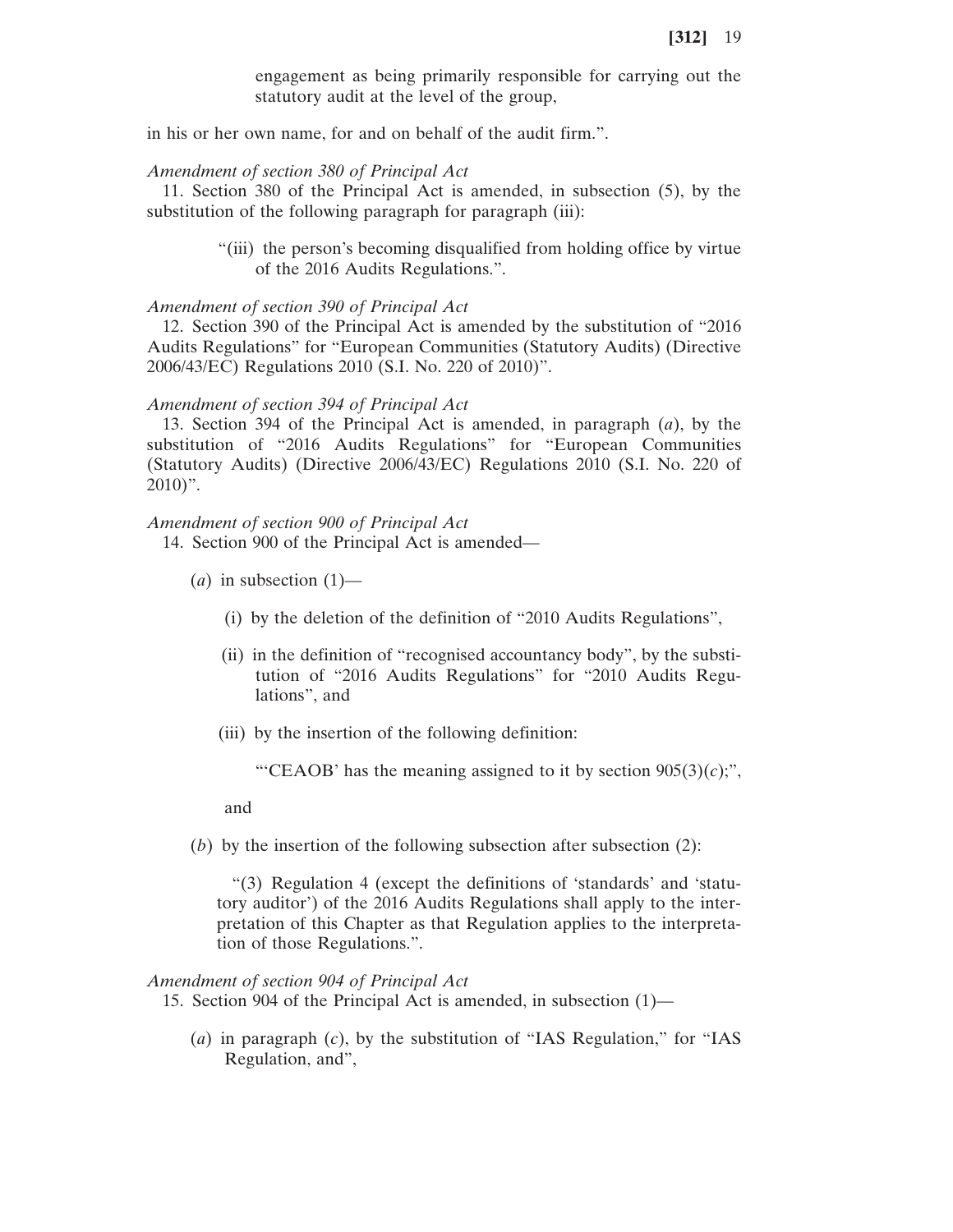- 20 **[312]**
	- (*b*) in paragraph (*d*), by the substitution of "matters, and" for "matters.", and
	- (*c*) by the insertion of the following paragraph after paragraph (*d*):
		- "(*e*) oversee statutory auditors and the conduct of statutory audits in accordance with the 2016 Audits Regulations and Regulation (EU) No 537/2014 and perform functions under those Regulations and that Regulation.".

# *Amendment of section 905 of Principal Act*

16. Section 905 of the Principal Act is amended—

- (*a*) in subsection (2)—
	- (i) by the substitution of the following paragraph for paragraph (*a*):
		- "(*a*) grant recognition to bodies of accountants for the purposes of the 2016 Audits Regulations, Regulation (EU) No 537/2014 and section 1441,",
	- (ii) by the substitution of the following paragraphs for paragraph  $(i)$ :
		- "(i) monitor the effectiveness of provisions of the 2016 Audits Regulations and Regulation (EU) No 537/2014 relating to the independence of statutory auditors,
		- (ia) monitor developments in the market for audit services to public-interest entities as required by Regulation (EU) No 537/2014,",

and

- (iii) by the substitution of the following paragraphs for paragraph (*n*):
	- "(ma) adopt auditing standards for the purposes of the 2016 Audits Regulations and Regulation (EU) No 537/2014,
	- (*n*) oversee, in accordance with the 2016 Audits Regulations and Regulation (EU) No 537/2014, the performance of (and, where permitted by those Regulations, that Regulation or this Act, perform) the following functions with respect to statutory auditors:
		- (i) the approval and registration of statutory auditors (including the registration of Member State audit firms);
		- (ii) continuing education;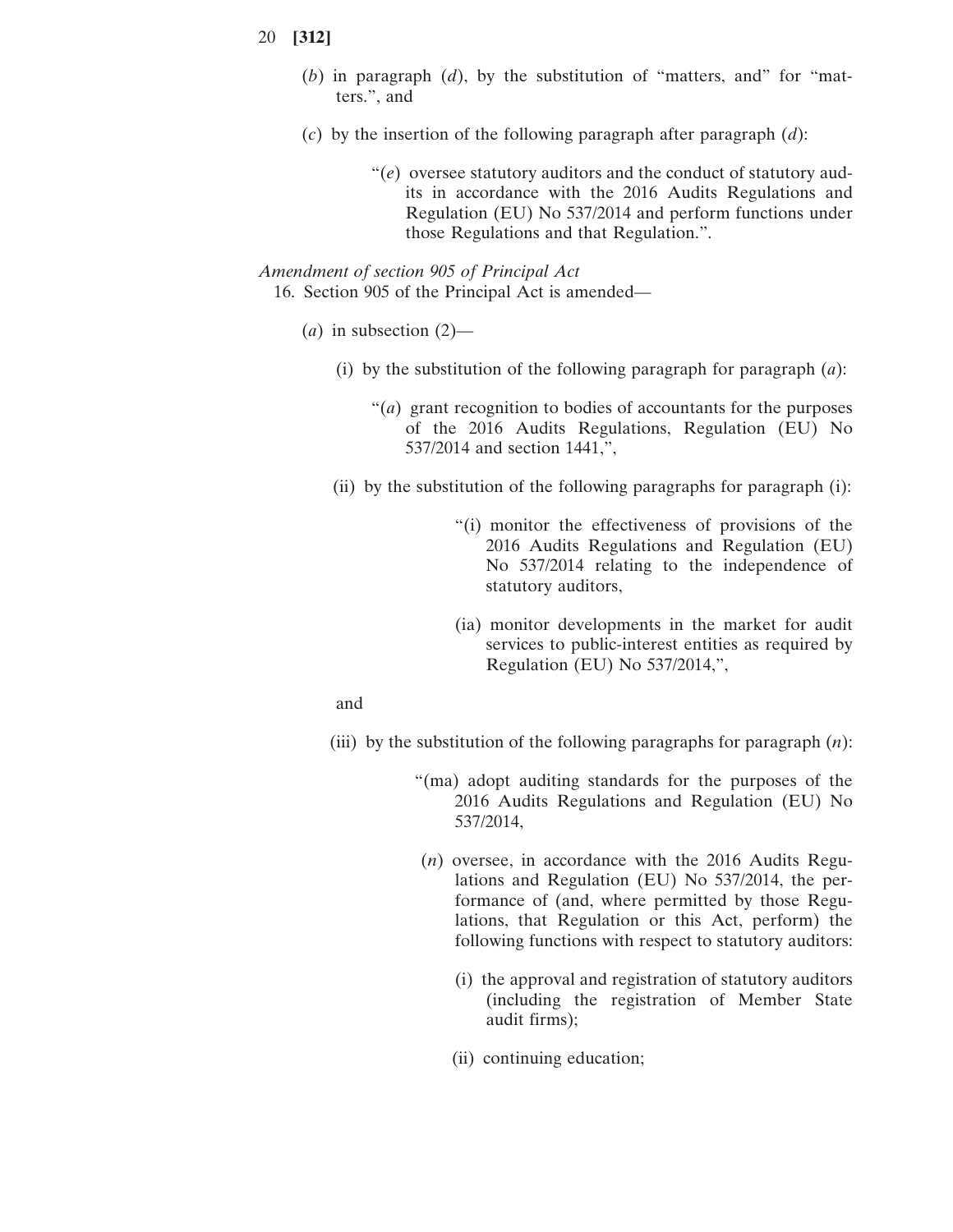- (iii) quality assurance systems;
- (iv) investigative and administrative disciplinary systems,",

and

- (*b*) by the insertion of the following subsections after subsection  $(2)$ :
	- "(3) The Supervisory Authority shall—
		- (*a*) cooperate with competent authorities in other Member States to achieve the convergence of the educational qualifications required for the approval of an individual as a statutory auditor,
		- (*b*) when engaging in such operation, take into account developments in auditing and the audit profession and, in particular, convergence that has already been achieved by the profession, and
		- (*c*) cooperate with the Committee of European Auditing Oversight Bodies (in this Chapter referred to as 'CEAOB') established under Article 30 of Regulation (EU) No 537/2014 and the competent authorities referred to in Article 20 of that Regulation in so far as such convergence relates to the statutory audit of public-interest entities.
	- (4) The Supervisory Authority shall—
		- (*a*) cooperate within the framework of the CEAOB with a view to achieving the convergence of the requirements of the aptitude test,
		- (*b*) enhance the transparency and predictability of those requirements, and
		- (*c*) cooperate with the CEAOB and with the competent authorities referred to in Article 20 of Regulation (EU) No 537/2014 in so far as such convergence relates to statutory audits of public-interest entities.

(5) With regard to the cooperation that the State is required to engage in by virtue of Article 33 of the Audit Directive, the Supervisory Authority is assigned responsibility in that behalf.

(6) For the purpose of discharging the responsibility referred to in subsection (5), the Supervisory Authority shall put in place appropriate mechanisms, including arrangements with competent authorities in other Member States.".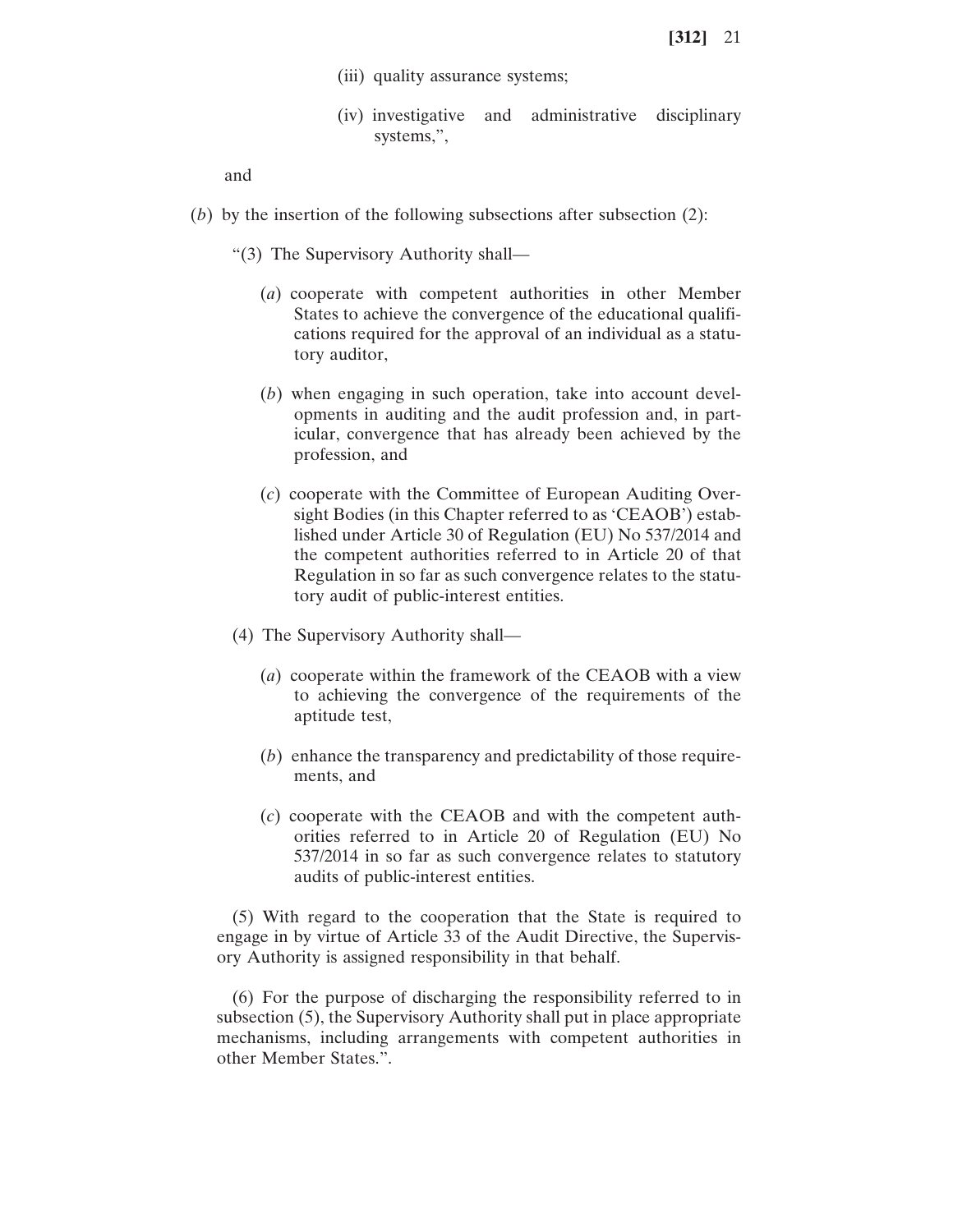*Amendment of section 906 of Principal Act* 17. Section 906 of the Principal Act is amended—

- (*a*) in subsection (3), by the insertion of "(including its functions under Regulation (EU) No 537/2014)" after "its functions", and
- $(b)$  in subsection  $(5)$ 
	- (i) in paragraph (*a*), by the substitution of "Chapter)," for "Chapter), or",
	- (ii) in paragraph (*b*), by the substitution of "section  $905(2)(m)$ ," for "section 905(2)(*m*).", and
	- (iii) by the insertion of the following paragraphs after paragraph (*b*):
		- "(*c*) provisions of the 2016 Audits Regulations or Regulation (EU) No 537/2014, or
		- (*d*) rules adopted by the Supervisory Authority under subsection (3) concerning matters that relate to its functions under section  $905(2)(n)$ .".

#### *Amendment of section 907 of Principal Act*

18. Section 907 of the Principal Act is amended—

- (*a*) in subsection (2), by the insertion of "subsections (2A) and (2B) and" after "Subject to", and
- (*b*) by the insertion of the following subsections after subsection  $(2)$ :

"(2A) On and from 17 June 2016, the Minister shall not appoint a person under subsection (2) as a director unless the Minister is satisfied that the person is knowledgeable in areas relevant to the conduct of statutory audits as specified in Schedule 1 to the 2016 Audits Regulations.

(2B) On and from 17 June 2016, the Minister shall not appoint a person as a director under subsection (2) if the person—

- (*a*) on the proposed date of his or her appointment as a director—
	- (i) carries out statutory audits,
	- (ii) holds voting rights in an audit firm,
	- (iii) is a director or member of an audit firm, or
	- (iv) is employed by or otherwise contracted with an audit firm,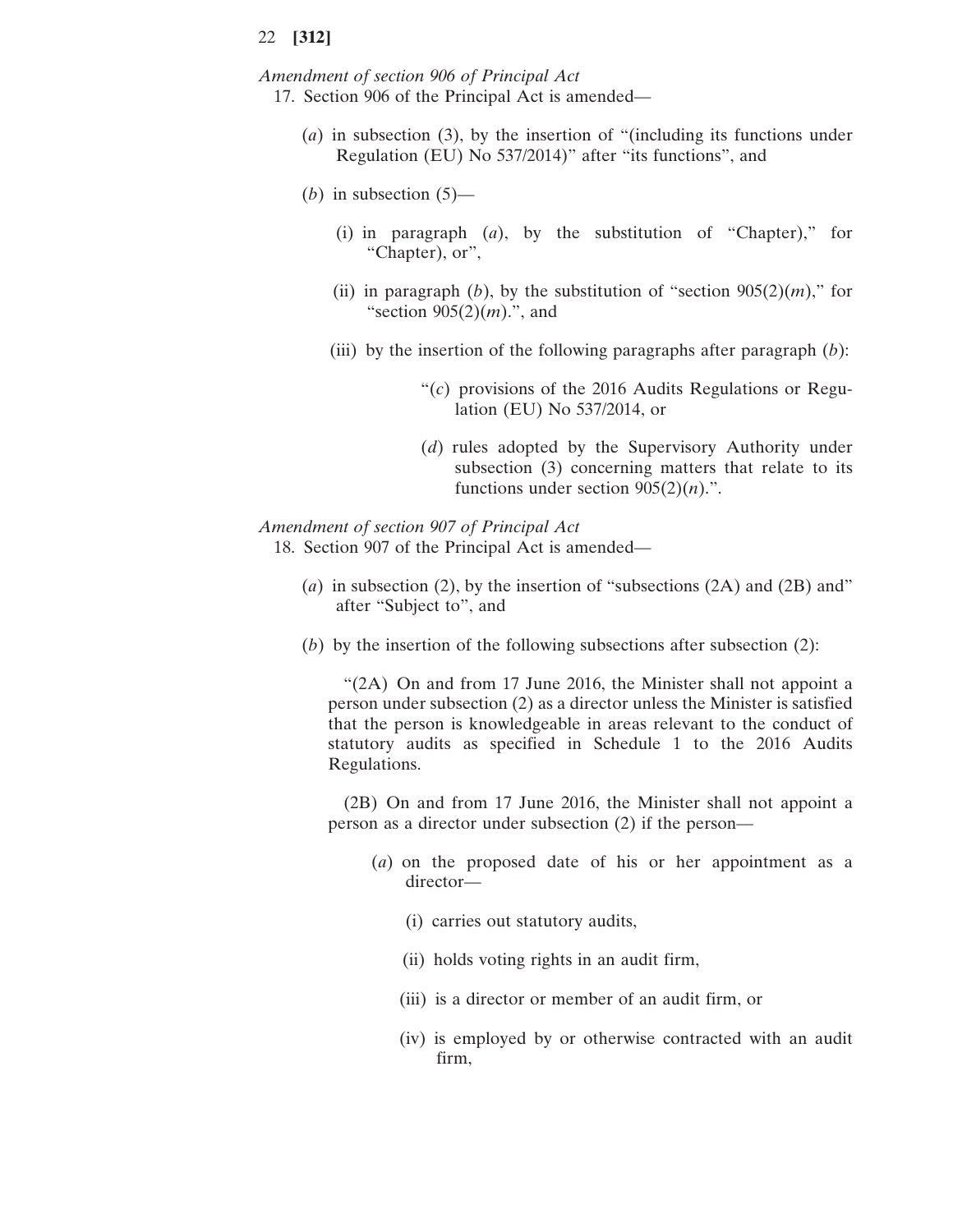or

- (*b*) has, at any time during the 3 years immediately preceding the proposed date of his or her appointment as a director—
	- (i) carried out statutory audits,
	- (ii) held voting rights in an audit firm,
	- (iii) was a director or member of an audit firm, or
	- (iv) was employed by or otherwise contracted with an audit firm.".

### *Amendment of section 918 of Principal Act*

19. Section 918 of the Principal Act is amended—

- (*a*) by the deletion of subsection (1), and
- (*b*) by the substitution of the following subsection for subsection (3):

"(3) Money received by the Supervisory Authority under this section may be used only for the purposes of meeting expenses properly incurred by it in performing its functions as the competent authority under the 2016 Audits Regulations, Regulation (EU) No 537/2014 or this Act (including a function referred to in section  $905(2)(n)$  that it may perform by virtue of Regulations 33(2) and 33(3)(*b*) of the 2016 Audit Regulations) in relation to statutory auditors of public-interest entities.".

#### *Amendment of section 919 of Principal Act*

20. Section 919 of the Principal Act is amended—

- $(a)$  in subsection  $(4)$ 
	- (i) in paragraph (*b*), by the deletion of "and",
	- (ii) in paragraph (*c*), by the substitution of "934(7), and" for "934(7).", and
	- (iii) by the insertion of the following paragraph after paragraph (*c*):
		- "(*d*) any amounts paid to the Supervisory Authority under section  $935C(1)(f)(i)$  or (ii).",

and

(*b*) by the insertion of the following subsection after subsection (5):

"(6) Amounts referred to in subsection  $(4)(d)$  may only be used by the Supervisory Authority to fund the performance of its functions under section 935B.".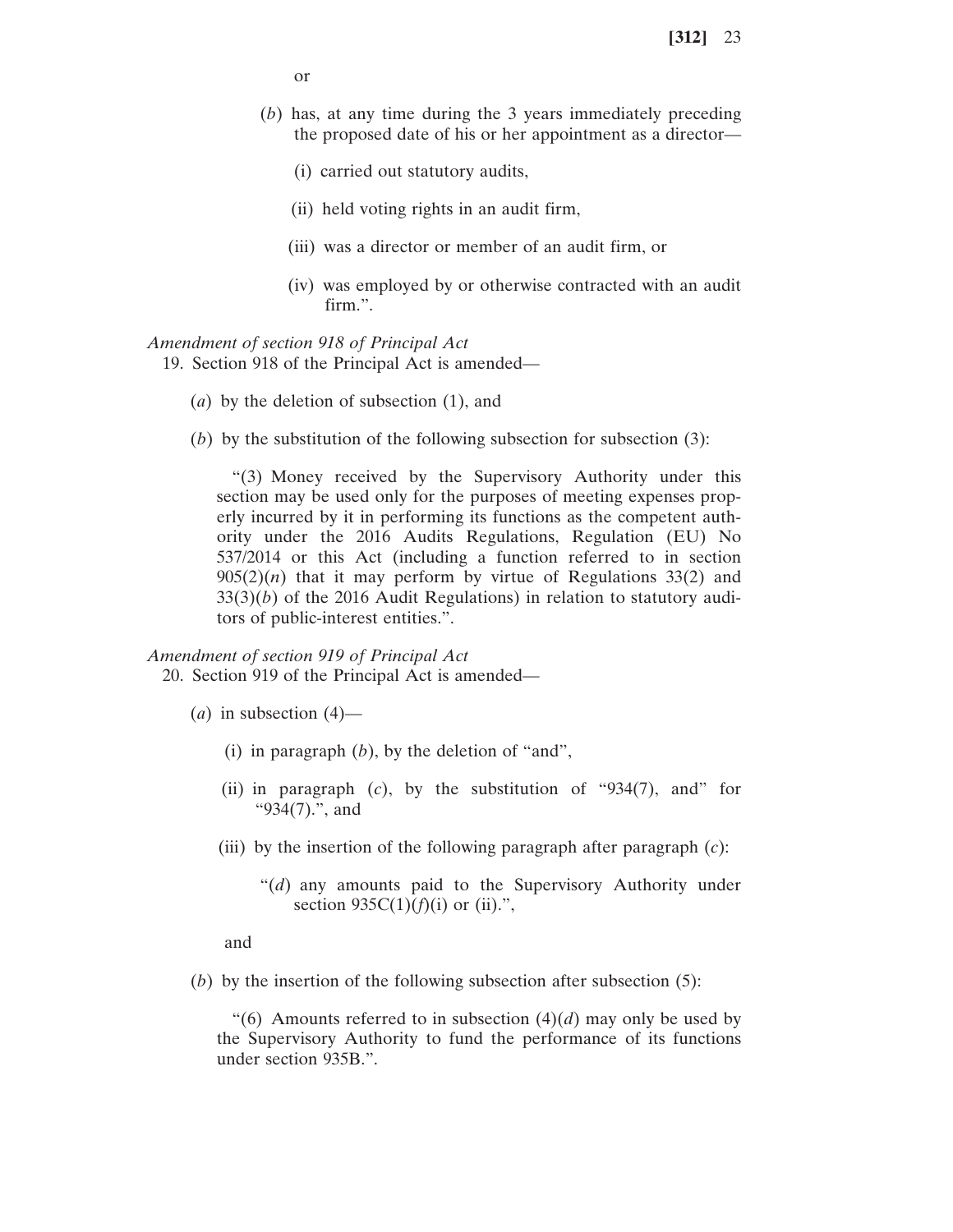### *Amendment of section 930 of Principal Act*

21. Section 930 of the Principal Act is amended, in subsections (1) and (2), by the substitution of "2016 Audits Regulations" for "2010 Audits Regulations".

#### *Amendment of section 932 of Principal Act*

22. Section 932 of the Principal Act is amended by the substitution of the following paragraph for paragraph (*a*):

"(*a*) the 2016 Audits Regulations, or".

*Supplemental provisions in relation to section 934 (including as concerns its relationship to provisions of 2016 Audits Regulations)*

23. The Principal Act is amended by the substitution of the following section for section 935:

"935. (1) For the avoidance of doubt, the following matters may, without prejudice to the generality of the provisions of section 934, be the subject of an investigation by the Supervisory Authority under that section, namely matters—

- (*a*) in relation to which a recognised accountancy body has decided not to withdraw a person's approval under the 2016 Audits Regulations as a statutory auditor or audit firm, or
- (*b*) which either—
	- (i) have not been considered by a recognised accountancy body as grounds for the withdrawal of a person's approval under those Regulations as a statutory auditor or audit firm, or
	- (ii) having been considered by it as such grounds, are not considered by it to disclose a prima facie case for proceeding further.
- (2) Where—
	- (*a*) those matters are the subject of such an investigation by the Supervisory Authority, and
	- (*b*) a breach of standards is found by the Supervisory Authority,

section 934(7) shall be read as requiring or enabling (depending on whether the breach of standards found falls within Part 4 or Chapter 2 of Part 8 of the 2016 Audits Regulations) the Supervisory Authority to withdraw the approval under those Regulations of the person concerned as a statutory auditor or audit firm.

(3) Where such an approval is withdrawn by the Supervisory Authority, the following provisions of the 2016 Audits Regulations shall, with any necessary modifications, apply (and not subsections (10) and (11) of section 934) to that withdrawal, namely Regulation 52 (14) to (17) (or, as the case may be, Regulation 53(14) to (17)) and Regulation 54.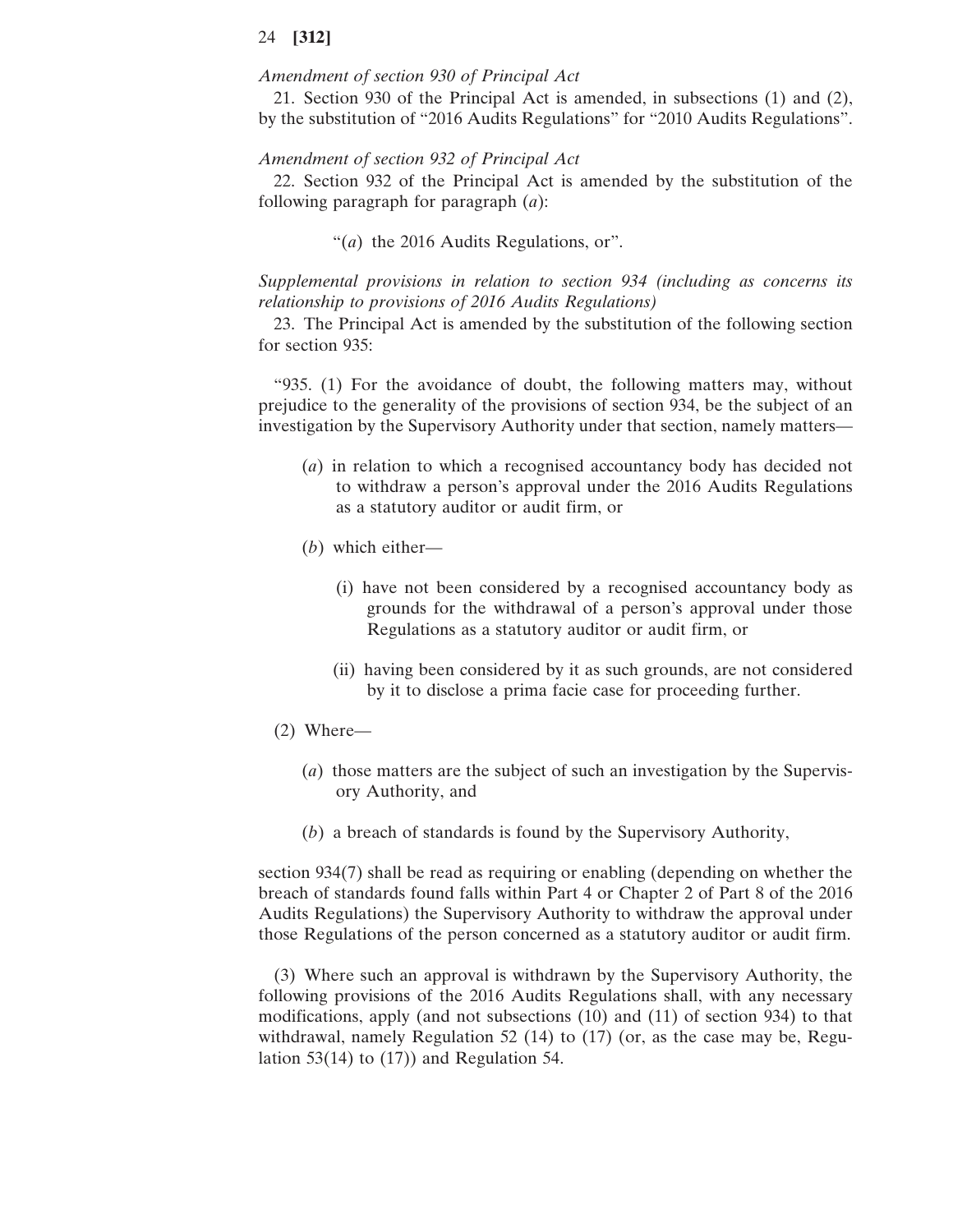(4) Subsection (2) does not prejudice the imposition, in the circumstances concerned, by the Supervisory Authority of another sanction referred to in section 934(7) in addition to a withdrawal of approval (where withdrawal of the approval is mandatory under the 2016 Audits Regulations) or in lieu of a withdrawal of approval (where such withdrawal is not so mandatory).

(5) For the purposes of section 934, 'member', in addition to the meaning given to that expression by section 900(1), includes, in relation to a prescribed accountancy body that is a recognised accountancy body, an individual or firm who or which, though not a member of the recognised accountancy body, is an individual or firm in relation to whom that body may exercise powers under the 2016 Audits Regulations.".

### *Amendment of Principal Act*

24. The Principal Act is amended by the insertion of the following sections after section 935:

*"Interpretation of sections 935A to 935D and 941A* 935A. (1) In this section and sections 935B to 935D and 941A—

'client' includes an individual, a body corporate, an unincorporated body of persons and a partnership;

'publication sanction', in relation to a statutory auditor or relevant director, means the publication in accordance with section 935D(1) of the auditor's or director's particulars referred to in that section together with the other related particulars referred to in that section;

'relevant contravention', in relation to a statutory auditor, means a contravention by the statutory auditor of a provision of—

- (*a*) the 2016 Audits Regulations,
- (*b*) Regulation (EU) No 537/2014, or
- (*c*) section 336, 337 or 935C(3);

'relevant decision'—

- (*a*) means a decision under section 935B(6) by the Supervisory Authority that a statutory auditor has committed a relevant contravention, and
- (*b*) if, in consequence of that decision—
	- (i) the Supervisory Authority decides under that section to impose a relevant sanction on the auditor, or
	- (ii) the Director of Corporate Enforcement decides under that section to impose a relevant sanction on a relevant director,

includes the decision to impose that sanction;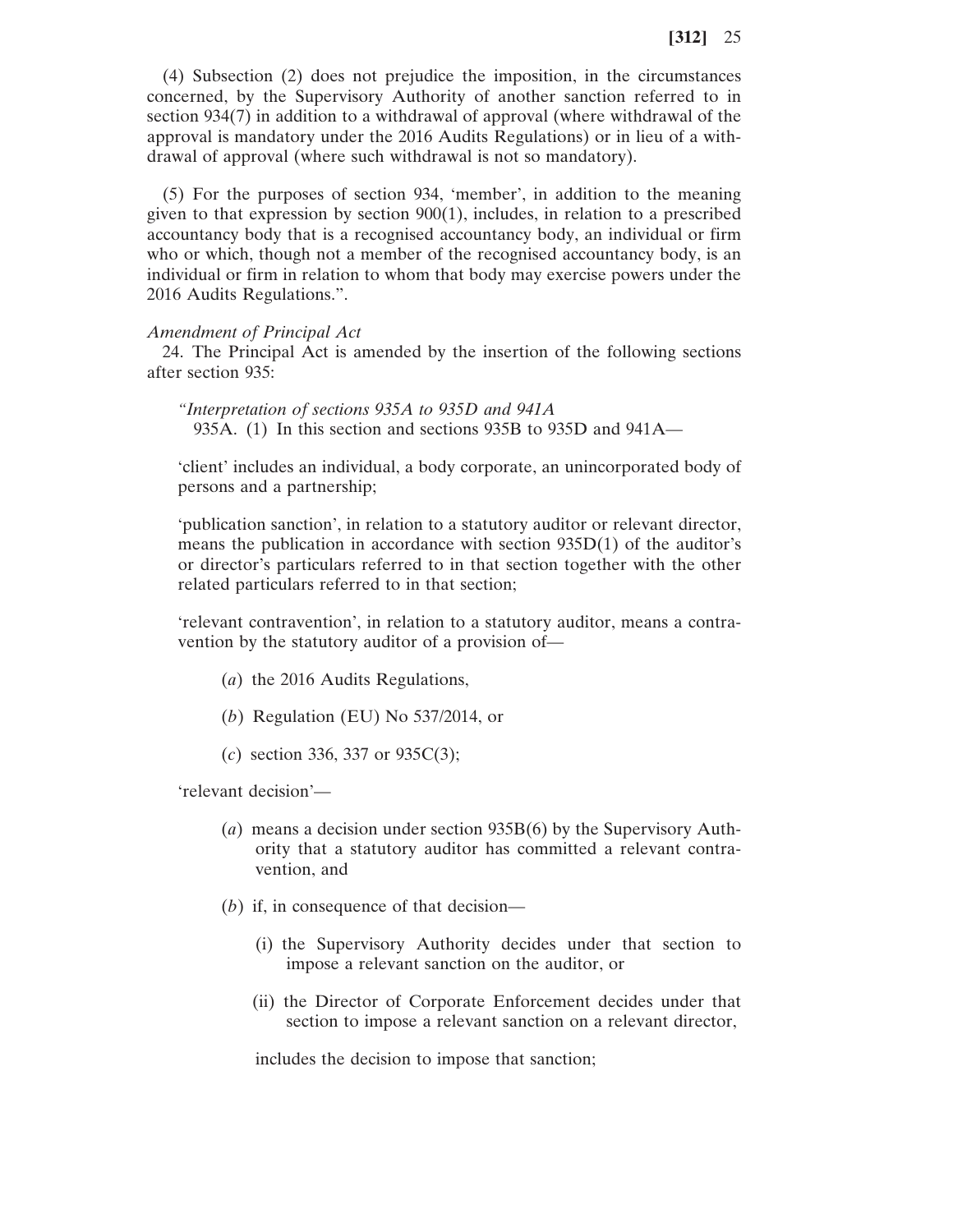'relevant director' means a director or former director of a public-interest entity;

'relevant person', in relation to an investigation of a statutory auditor, means—

- (*a*) the statutory auditor,
- (*b*) if the statutory auditor is an individual, a person who is or was an employee or agent of the statutory auditor,
- (*c*) if the statutory auditor is an audit firm, a person who is or was an officer, member, partner, employee or agent of the statutory auditor,
- (*d*) a client or former client of the statutory auditor,
- (*e*) if the client or former client is a body corporate, a person who is or was an officer, employee or agent of the client or former client, or
- (*f*) any person whom the Supervisory Authority reasonably believes has information or documents relating to the investigation other than information or documents the disclosure of which is prohibited or restricted by law;

'relevant sanction'—

- (*a*) in relation to a statutory auditor, means a sanction referred to in section  $935C(1)(a)(i)$ ,  $(b)$ ,  $(c)$ ,  $(d)$  or  $(f)(i)$ , and
- (*b*) in relation to a relevant director, means a sanction referred to in section  $935C(1)(a)(ii)$ , (*e*) or (*f*)(ii);

'statutory auditor' includes a former statutory auditor.

(2) A reference in this section and sections 935B to 935D and 941A to the imposition of a relevant sanction on a statutory auditor or relevant director includes a reference to the taking of an administrative measure against the statutory auditor or relevant director.

### *Investigation of possible relevant contraventions*

935B. (1) If, in the Supervisory Authority's opinion, Regulation 33(2) or (3) of the 2016 Audits Regulations permits it to undertake an investigation into a possible relevant contravention committed by a statutory auditor, the Authority may do so—

- (*a*) following a complaint, or
- (*b*) on its own initiative.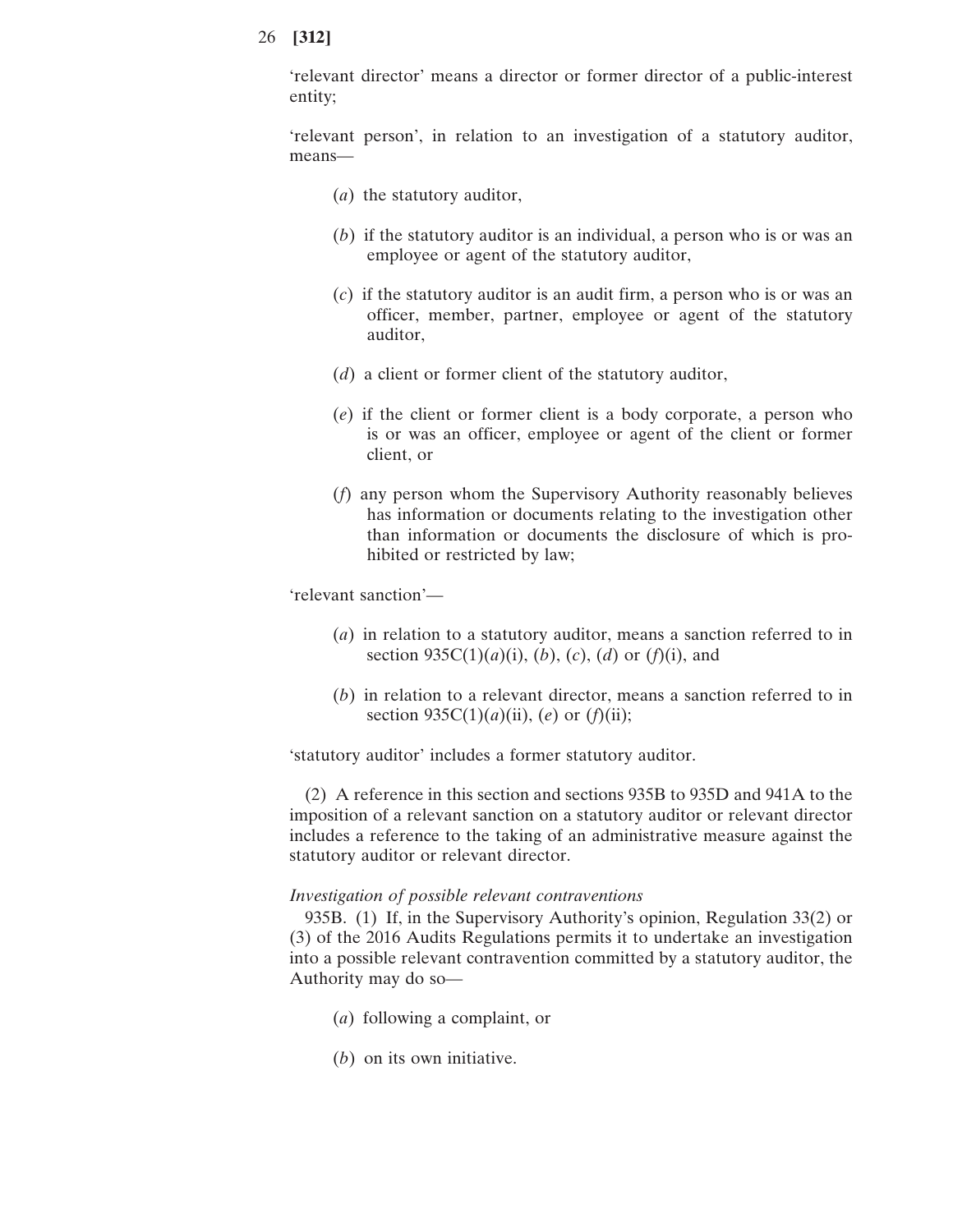(2) For the purposes of an investigation under this section, the Supervisory Authority may require a relevant person to do one or more of the following:

- (*a*) produce to the Supervisory Authority all books or documents relating to the investigation that are in the relevant person's possession or control;
- (*b*) attend before the Supervisory Authority;
- (*c*) give the Supervisory Authority any other assistance in connection with the investigation that the relevant person is reasonably able to give.

(3) For the purposes of an investigation under this section, the Supervisory Authority may—

- (*a*) examine on oath, either by word of mouth or on interrogatories in writing, a relevant person,
- (*b*) administer oaths for the purposes of the examination, and
- (*c*) record, in writing, the answers of a person so examined and require that person to sign them.

(4) The Supervisory Authority may certify the refusal or failure to the court if a relevant person refuses or fails to do one or more of the following:

- (*a*) produce to the Supervisory Authority any book or document that it is the person's duty under this section to produce;
- (*b*) attend before the Supervisory Authority when required to do so under this section;
- (*c*) answer a question put to the person by the Supervisory Authority with respect to the matter under investigation.

(5) On receiving a certificate of refusal or failure concerning a relevant person, the court may enquire into the case and after hearing any evidence that may be adduced, may do one or more of the following:

- (*a*) direct that the relevant person attend or re-attend before the Supervisory Authority or produce particular books or documents or answer particular questions put to him or her by the Supervisory Authority;
- (*b*) direct that the relevant person need not produce particular books or documents or answer particular questions put to him or her by the Supervisory Authority;
- (*c*) make any other ancillary or consequential order or give any other direction that the court thinks fit.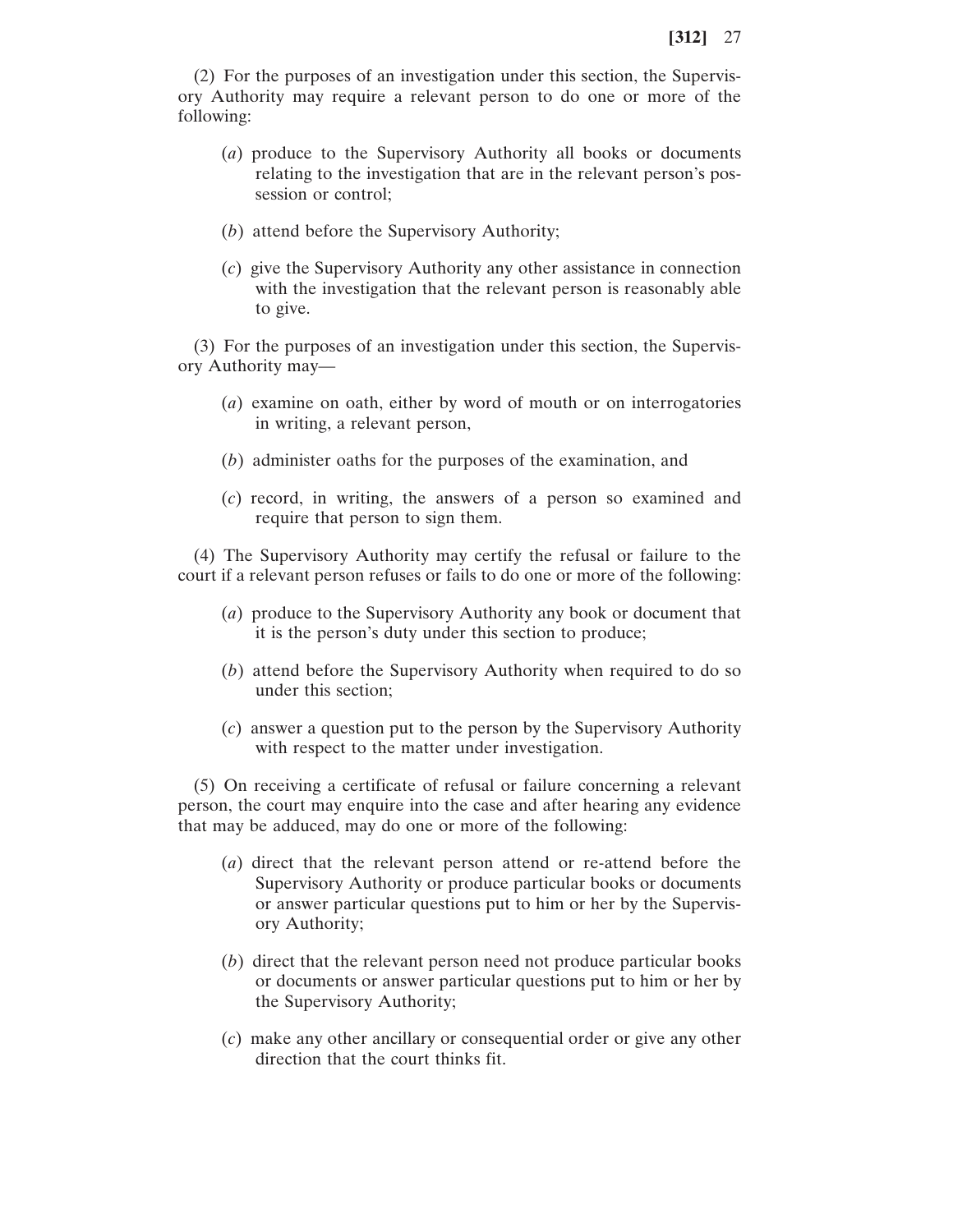- (6) (*a*) Subject to subsection (12) and section 935C(2), if the Supervisory Authority finds that the statutory auditor has committed a relevant contravention, the Supervisory Authority may impose such relevant sanction on the auditor as the Supervisory Authority considers appropriate in all the relevant circumstances.
	- (*b*) Subject to subsection (12) and section 935C(2), if the Supervisory Authority finds that the statutory auditor has committed a relevant contravention, and the Director of Corporate Enforcement finds that a relevant director engaged in conduct giving rise (whether in whole or in part) to that contravention, the Director of Corporate Enforcement may impose such relevant sanction on the relevant director as the Director of Corporate Enforcement considers appropriate in all the relevant circumstances.

(7) Subject to subsection (8), the statutory auditor or relevant director who is the subject of a relevant decision made under subsection (6) may appeal to the court against the decision.

(8) An appeal under subsection (7) shall be brought within 3 months after the date on which the statutory auditor or relevant director concerned was notified of that decision by—

- (*a*) in so far as the relevant decision falls within paragraph (*a*) or (*b*)(i) of the definition of 'relevant decision', the Supervisory Authority, and
- (*b*) in so far as the relevant decision falls within paragraph (*b*)(ii) of the definition of 'relevant decision', the Director of Corporate Enforcement.

(9) The production of any books or documents under this section by a person who claims a lien on them does not prejudice the lien.

(10) Any information produced or answer given by a relevant person in compliance with a requirement under this section may be used in evidence against the relevant person in any proceedings whatsoever, save proceedings for an offence (other than perjury in respect of such an answer).

(11) A finding or relevant decision of the Supervisory Authority or Director of Corporate Enforcement under this section is not a bar to any civil or criminal proceedings against the statutory auditor or relevant director who is the subject of the finding or relevant decision.

(12) A relevant decision, in so far as it relates to the imposition of a relevant sanction on a statutory auditor or relevant director, shall not take effect unless the relevant decision is confirmed by the court under section  $941(2)(a)$  or  $941A(2)$ .

(13) Subsections (14) and (15) apply if—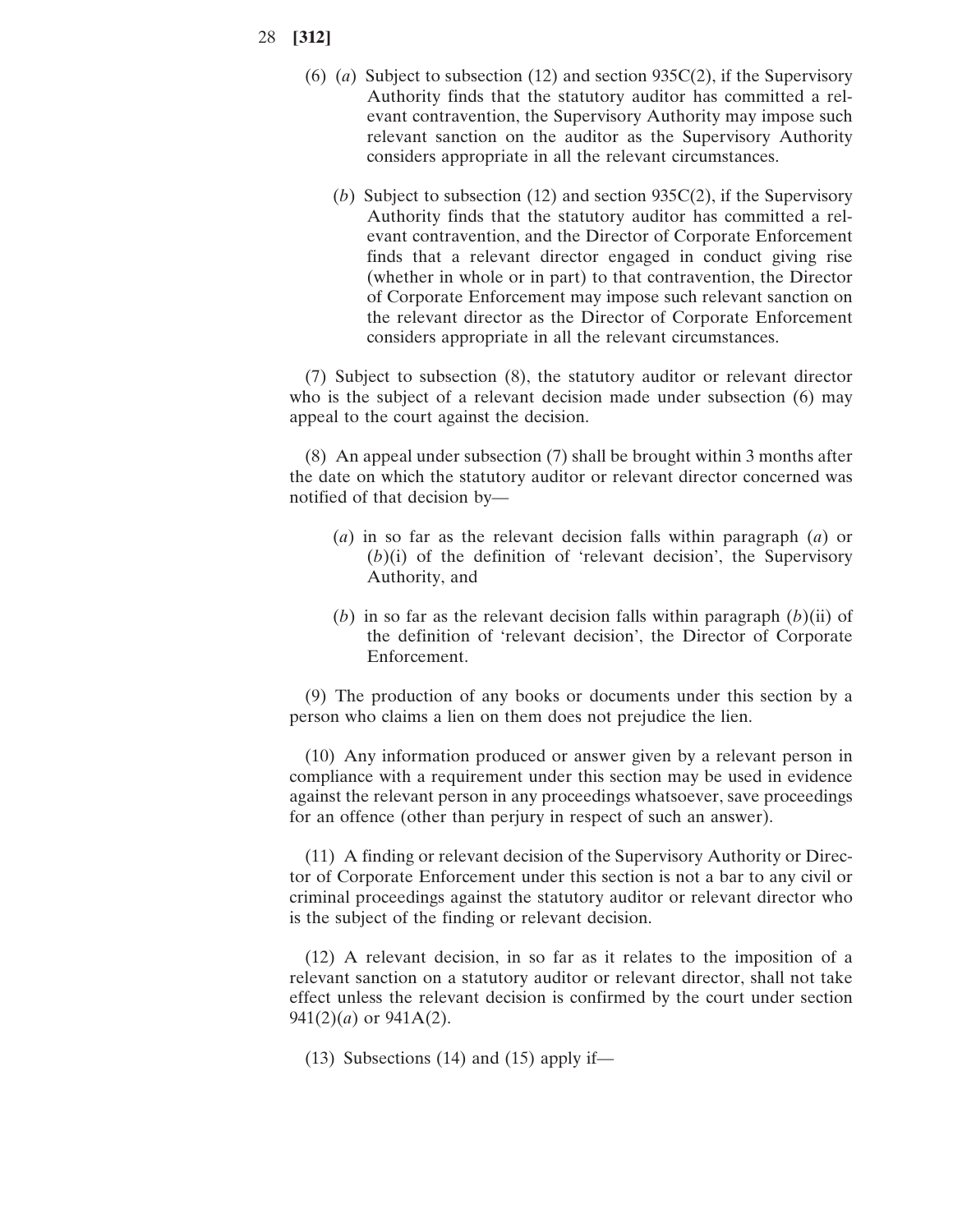- (*a*) the Supervisory Authority finds that the statutory auditor has committed a relevant contravention, and
- (*b*) that contravention relates, whether directly or indirectly, to the audit of a public-interest entity.

(14) The Supervisory Authority shall, as soon as is practicable, give the Director of Corporate Enforcement—

- (*a*) particulars of the statutory auditor,
- (*b*) particulars of the relevant contravention, and
- (*c*) particulars of the public-interest entity.

(15) The Supervisory Authority shall, in addition to complying with subsection (14), give the Director of Corporate Enforcement such information and documents and assistance as the Director may reasonably require for the Director to decide whether or not—

- (*a*) to investigate a relevant director, or
- (*b*) to impose, under subsection  $(6)(b)$ , a relevant sanction on a relevant director,

or both.

*Sanctions which Supervisory Authority or Director of Corporate Enforcement may impose*

935C. (1) Subject to section 935B(6) and (12) and subsection (2), the Supervisory Authority may impose on a statutory auditor, and the Director of Corporate Enforcement may impose on a relevant director, one or more of the following sanctions in relation to a relevant contravention committed by the statutory auditor:

- (*a*) a direction—
	- (i) by the Supervisory Authority to the statutory auditor that the auditor cease the conduct giving rise (whether in whole or in part) to the contravention and abstain from any repetition of that conduct, or
	- (ii) a direction by the Director of Corporate Enforcement to the relevant director that the director cease the conduct giving rise (whether in whole or in part) to the contravention and abstain from any repetition of that conduct;
- (*b*) a direction by the Supervisory Authority to the statutory auditor (being any one or more of a statutory auditor, audit firm or key audit partner) banning him, her or it, for the period specified in the direction (being a period of not more than 3 years' duration),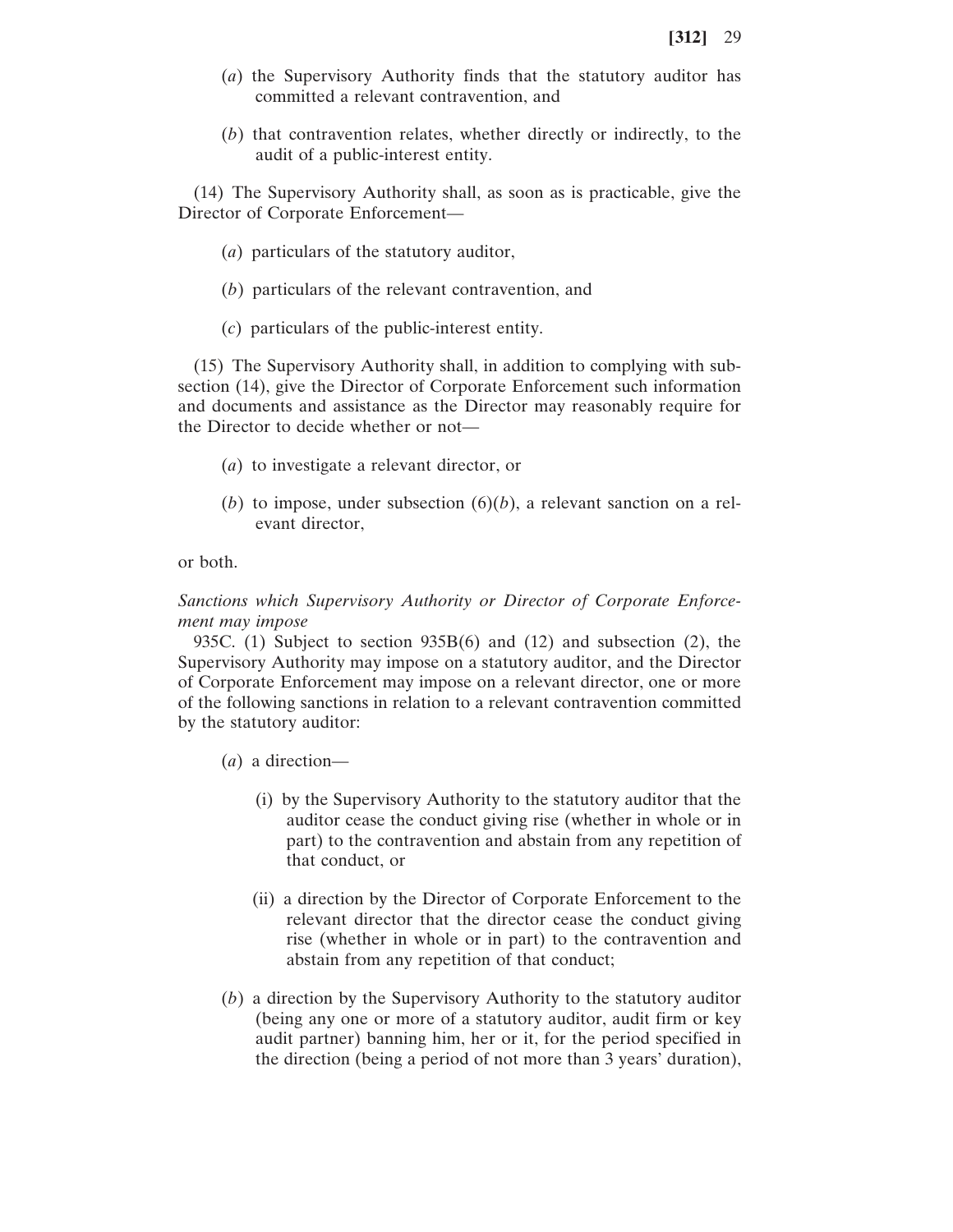from carrying out statutory audits or signing statutory auditors' reports, or both;

- (*c*) a declaration by the Supervisory Authority that the statutory auditors' report concerned does not meet the requirements of section 336 or 337 or, where applicable, Article 10 of Regulation (EU) No 537/2014;
- (*d*) if the statutory auditor is an audit firm, a direction by the Supervisory Authority to an officer, member or partner of the audit firm banning the officer, member or partner, for the period specified in the direction (being a period of not more than 3 years' duration), from performing functions in audit firms or publicinterest entities;
- (*e*) a direction by the Director of Corporate Enforcement to the relevant director banning the director, for the period specified in the direction (being a period of not more than 3 years' duration), from performing functions in audit firms or public-interest entities;
- (*f*) a direction—
	- (i) subject to paragraphs  $(6)$ ,  $(8)$ ,  $(10)$  and  $(12)$ , by the Supervisory Authority to the statutory auditor to pay, as an administrative pecuniary sanction, a sum, as specified in the direction but not exceeding €100,000 in the case of a statutory auditor who is an individual or, in the case of a statutory auditor which is an audit firm, not exceeding €500,000, to the Supervisory Authority, or
	- (ii) subject to paragraphs  $(7)$ ,  $(9)$ ,  $(11)$  and  $(13)$ , by the Director of Corporate Enforcement to the relevant director to pay, as an administrative pecuniary sanction, a sum, as specified in the direction but not exceeding  $\epsilon$ 100,000, to the Supervisory Authority.

(2) The relevant circumstances referred to in section 935B(6)(*a*) or (*b*) include, where appropriate, one or more of the following:

- (*a*) the gravity and duration of the relevant contravention;
- (*b*) the degree of responsibility of the statutory auditor or relevant director;
- (*c*) the financial strength of the statutory auditor or relevant director (for example, as indicated by the total turnover of the statutory auditor if the auditor is not an individual, or, in the case of a statutory auditor who is an individual or in the case of the relevant director, the annual income of the individual or relevant director);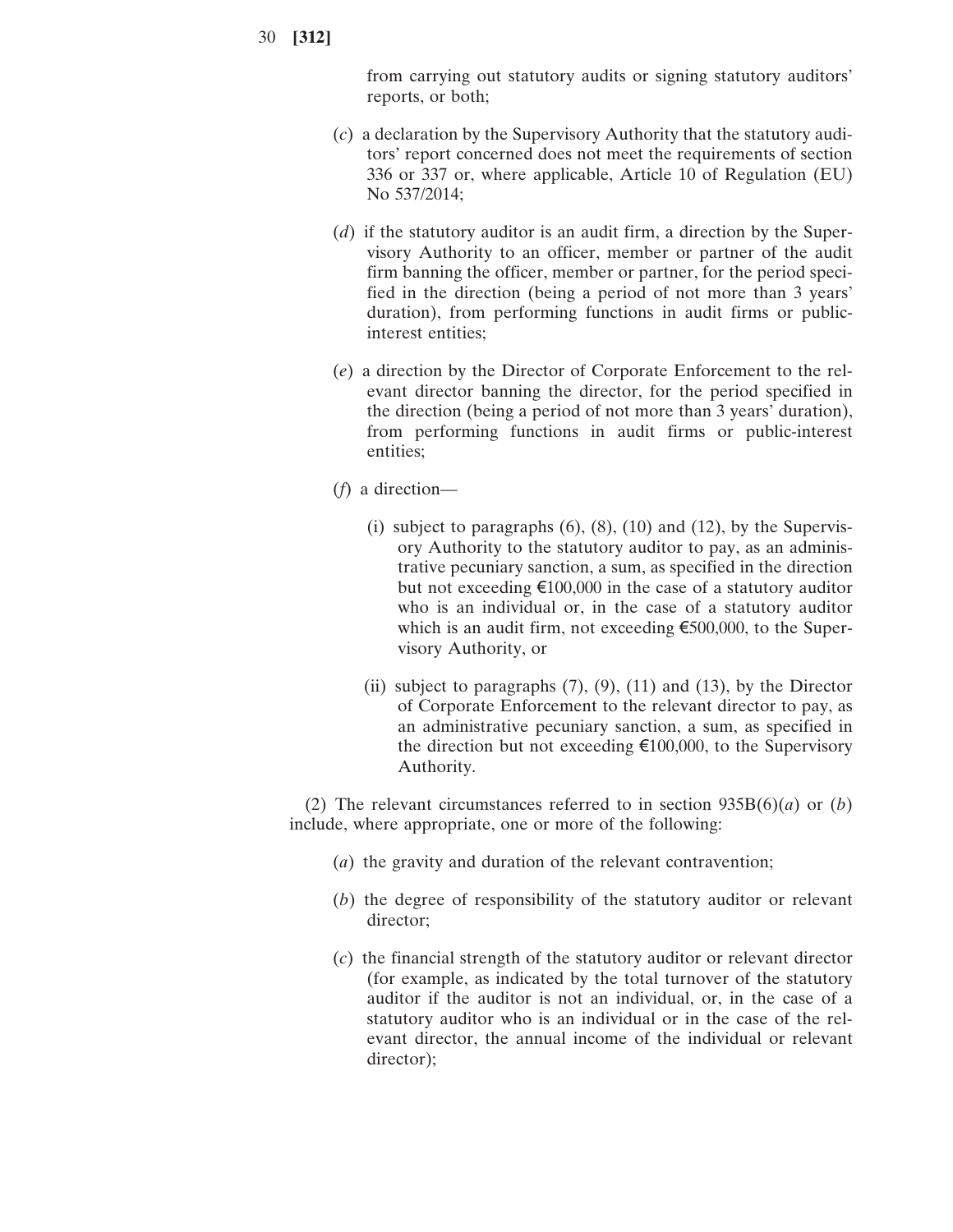- (*d*) the amount of profits gained or losses avoided by the statutory auditor or relevant director in consequence of the relevant contravention, in so far as they can be determined;
- (*e*) the level of cooperation of the statutory auditor or relevant director with the Supervisory Authority;
- (*f*) previous relevant contraventions committed by the statutory auditor or previous impositions of relevant sanctions on the relevant director.

(3) A person the subject of a direction under subsection (1) shall comply with the direction.

(4) The Supervisory Authority shall immediately communicate to the CEAOB particulars of—

- (*a*) any direction given by the Authority under subsection (1)(*b*) or (*d*), and
- (*b*) any direction given by the Director of Corporate Enforcement under subsection (1)(*e*).

(5) The Supervisory Authority shall, as soon as may be after the end of a year, give to the CEAOB aggregated information in relation to—

- (*a*) all relevant sanctions imposed by it or the Director of Corporate Enforcement during the year in accordance with the 2016 Audits Regulations and this Act, and
- (*b*) all publication sanctions imposed by it during the year in accordance with the 2016 Audits Regulations and this Act.

(6) If the Supervisory Authority decides to impose an administrative pecuniary sanction on a statutory auditor under subsection  $(1)(f)(i)$ , the Supervisory Authority may not impose an amount—

- (*a*) that would be likely to cause the statutory auditor to cease business, or
- (*b*) that would, if the statutory auditor is an individual, be likely to cause the statutory auditor to be adjudicated bankrupt.

(7) If the Director of Corporate Enforcement decides to impose an administrative pecuniary sanction on a relevant director under subsection  $(1)(f)(ii)$ , the Director of Corporate Enforcement may not impose an amount that would be likely to cause the relevant director to be adjudicated bankrupt.

(8) If the conduct engaged in by the statutory auditor has given rise (whether in whole or in part) to 2 or more relevant contraventions, the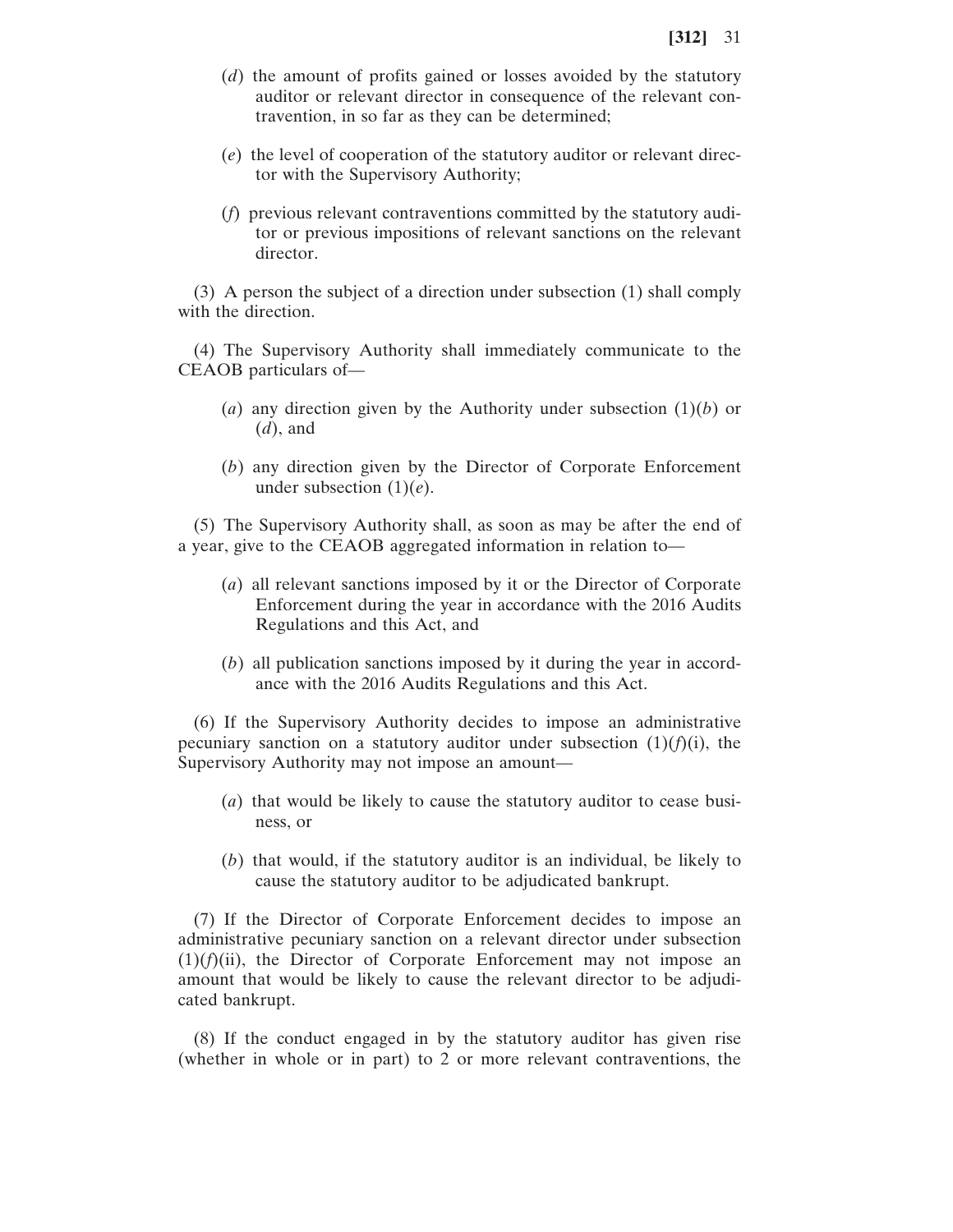Supervisory Authority may not impose more than one administrative pecuniary sanction under subsection  $(1)(f)(i)$  on the statutory auditor in respect of the same conduct.

(9) If the conduct engaged in by the relevant director has given rise (whether in whole or in part) to 2 or more relevant contraventions, the Director of Corporate Enforcement may not impose more than one administrative pecuniary sanction under subsection  $(1)(f)(ii)$  on the relevant director in respect of the same conduct.

(10) If the Supervisory Authority imposes an administrative pecuniary sanction under subsection  $(1)(f)(i)$  on a statutory auditor and the conduct engaged in by the statutory auditor that has given rise (whether in whole or in part) to the relevant contravention is an offence under the law of the State, the statutory auditor shall not be liable to be prosecuted or punished for the offence under that law.

(11) If the Director of Corporate Enforcement imposes an administrative pecuniary sanction under subsection  $(1)(f)(ii)$  on a relevant director and the conduct engaged in by the relevant director that has given rise (whether in whole or in part) to the relevant contravention is an offence under the law of the State, the relevant director shall not be liable to be prosecuted or punished for the offence under that law.

(12) The Supervisory Authority may not impose an administrative pecuniary sanction under subsection  $(1)(f)(i)$  on a statutory auditor if—

- (*a*) the statutory auditor has been charged with having committed an offence under a law of the State and has either been found guilty or not guilty of having committed the offence, and
- (*b*) the offence involves the conduct engaged in by the statutory auditor that has given rise (whether in whole or in part) to the relevant contravention.

(13) The Director of Corporate Enforcement may not impose an administrative pecuniary sanction under subsection  $(1)(f)(ii)$  on a relevant director if—

- (*a*) the relevant director has been charged with having committed an offence under a law of the State and has either been found guilty or not guilty of having committed the offence, and
- (*b*) the offence involves the conduct engaged in by the relevant director that has given rise (whether in whole or in part) to the relevant contravention.

# *Publication of relevant sanction imposed, etc*

935D. (1) Subject to subsections (2) and (3), the Supervisory Authority shall, in so far as a relevant decision imposes a relevant sanction on a statutory auditor or relevant director, as soon as is practicable after—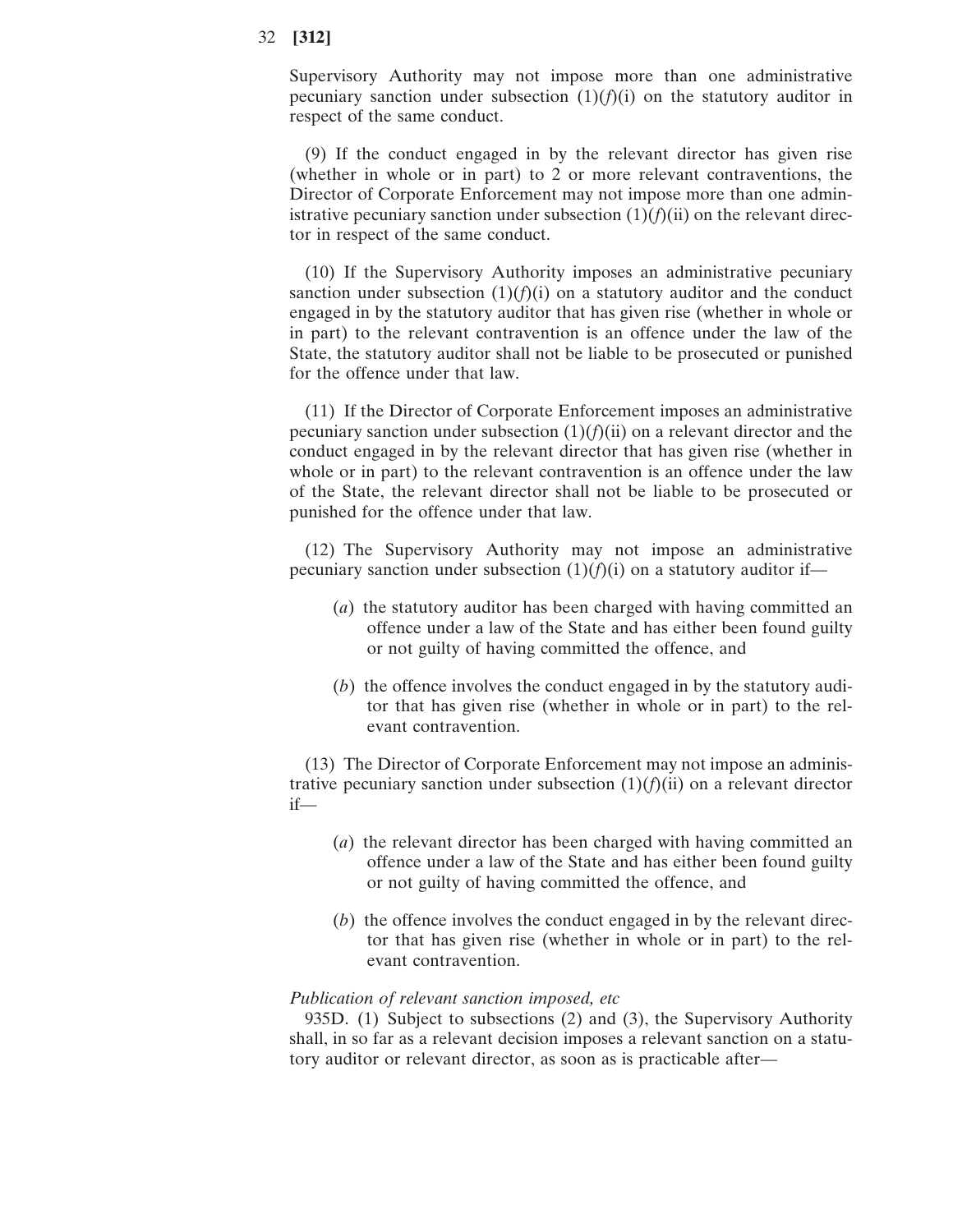- (*a*) that decision has been confirmed by the court under section 941(2)(*a*) or 941A(2), or
- (*b*) a decision of the court under section 941(2)(*b*) has been made to impose a different relevant sanction on the statutory auditor or relevant director,

publish on its website particulars of the relevant contravention for which the relevant sanction was imposed, particulars of the relevant sanction imposed and particulars of the statutory auditor or relevant director on whom the relevant sanction was imposed.

(2) Subject to subsection (4), if there is an appeal from the court from a confirmation referred to in subsection  $(1)(a)$ , or a decision referred to in subsection  $(1)(b)$ , the Supervisory Authority shall from time to time, as it considers appropriate, publish particulars on its website of the status or outcome of the appeal.

(3) The Supervisory Authority shall publish particulars referred to in subsection (1) on an anonymous basis on its website in any one or more of the following circumstances:

- (*a*) the Supervisory Authority, following an assessment of the proportionality of the publication of those particulars in accordance with subsection (1) in so far as personal data is concerned, is of the opinion that, in relation to the relevant sanction imposed on a statutory auditor who is an individual or on a relevant director, such publication would be disproportionate;
- (*b*) the Supervisory Authority is of the opinion that the publication of those particulars in accordance with subsection (1) would jeopardize the stability of financial markets or an ongoing criminal investigation;
- (*c*) the Supervisory Authority is of the opinion that the publication of those particulars in accordance with subsection (1) would cause disproportionate damage to the statutory auditor or relevant director concerned.

(4) Subsection (2) shall not apply in any case where subsection (3) applies.

(5) The Supervisory Authority shall ensure that particulars published on its website in accordance with subsection (1) or (2) remain on its website for at least 5 years.".

*Amendment of section 938 of Principal Act*

25. Section 938 of the Principal Act is amended—

(*a*) in subsection (1), by the substitution of ", 935 or 935B" for "or 935",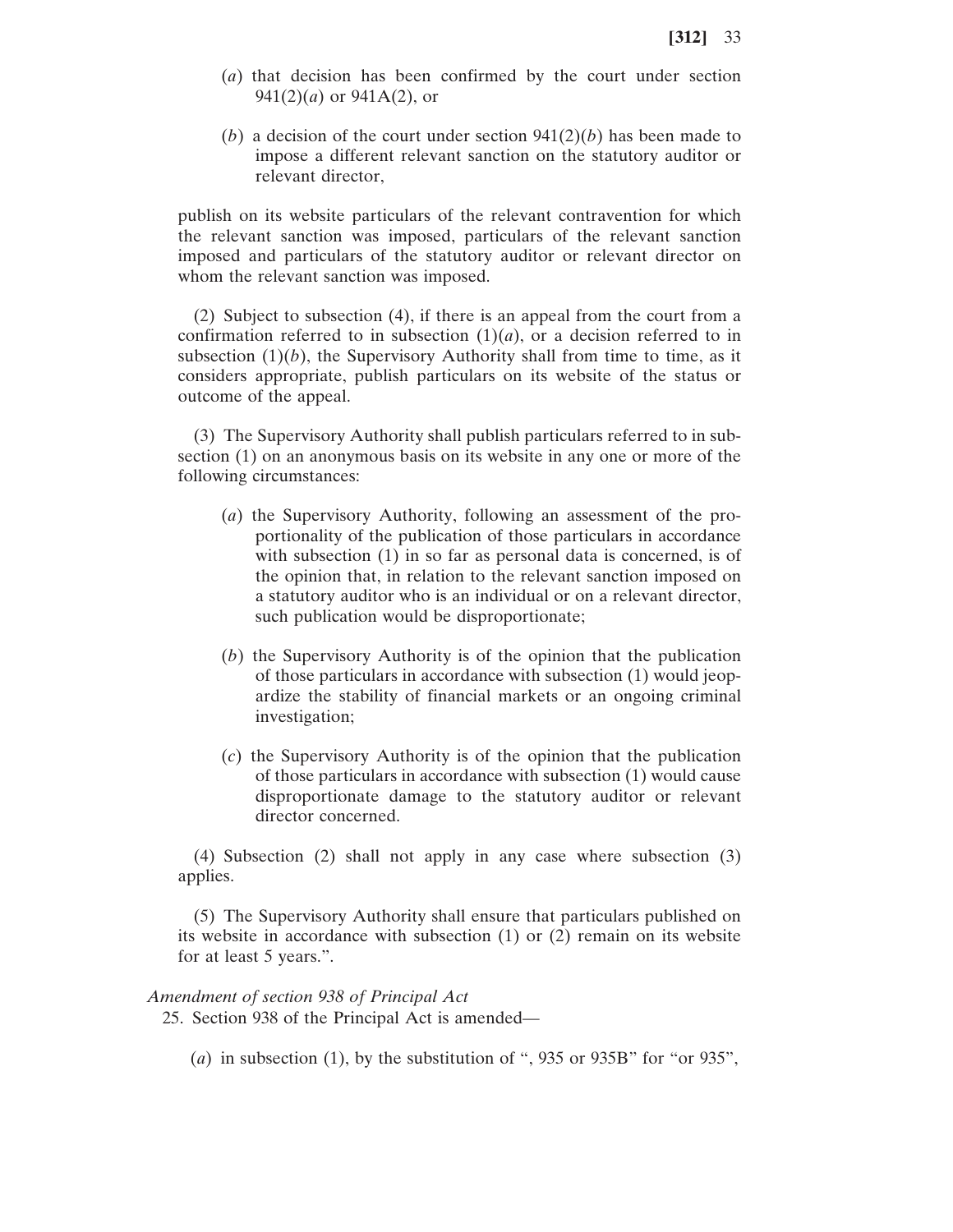- (*b*) in subsection (3), by the insertion of ", 935B" after "935", and
- (*c*) in subsection (4), by the substitution of ", 935 and 935B" for "and 935".

### *Amendment of section 941 of Principal Act*

26. Section 941 of the Principal Act is amended, in subsection (1), by the substitution of ", 934(10) or 935B(7)" for "or section 934(10)".

#### *Application to court to confirm decision to impose relevant sanction*

27. The Principal Act is amended by the insertion of the following section after section 941:

"941A. (1) Where a statutory auditor or relevant director does not, within the period allowed under section 935B(8), appeal to the court against a relevant decision made by the Supervisory Authority or Director of Corporate Enforcement to impose a relevant sanction on the auditor or director, the Supervisory Authority or Director of Corporate Enforcement, as appropriate, shall, as soon as is practicable after the expiration of that period and on notice to the auditor or director, make an application in a summary manner to the court for confirmation of the relevant decision.

(2) The court shall, on the hearing of an application under subsection (1), confirm the relevant decision the subject of the application unless the court considers that there is good reason not to do so.".

# *Amendment of section 1097 of Principal Act*

28. Section 1097 of the Principal Act is amended—

- (*a*) by the substitution of "Regulation 115" for "Regulation 91", and
- (*b*) by the substitution of "2016 Audits Regulations" for "European Communities (Statutory Audits) (Directive 2006/43/EC) Regulations 2010".

### *Amendment of section 1305 of Principal Act*

29. Section 1305 of the Principal Act is amended, in subsection (3), in paragraph (*b*), by the substitution of "the Audit Directive (within the meaning of the 2016 Audits Regulations)" for "Directive 2006/43/EC".

### *Amendment of section 1441 of Principal Act*

30. Section 1441 of the Principal Act is amended, in subsection (3), by the substitution of the following paragraph for paragraph (*f*):

> "(*f*) a person who is disqualified under Regulation 93 of the 2016 Audits Regulations for appointment as statutory auditor of a company that is a subsidiary or holding company of the society,".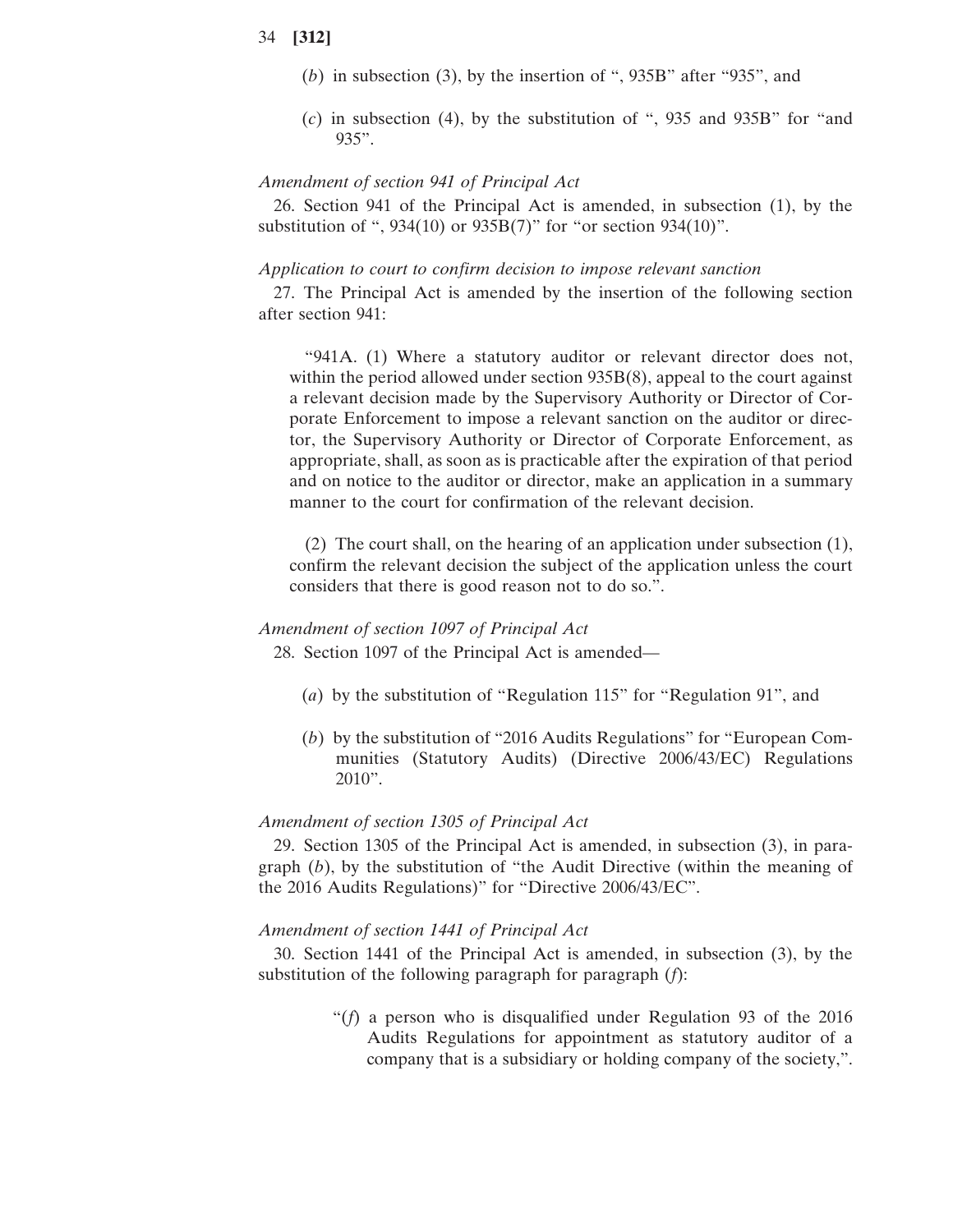*Amendment of section 1448 of Principal Act*

- 31. Section 1448 of the Principal Act is amended—
	- (*a*) by the substitution of the following subsection for subsection (1):

"(1) In this section—

'third-country audit entity' has the same meaning as in Regulation 4 of the 2016 Audits Regulations;

'third-country auditor' has the same meaning as in Regulation 4 of the 2016 Audits Regulations.",

and

- (*b*) in subsection  $(2)$ 
	- (i) by the substitution of "sections 935A to 941A shall apply (with such modification to those sections as are specified in the regulations)" for "Chapter 3 of Part 8 of the 2010 Audits Regulations", and
	- (ii) by the substitution of "Regulation 135(3) of the 2016 Audits Regulations" for "Regulation 113(2) of the 2010 Audits Regulations".

# PART 3

# DESIGNATION OF COMPETENT AUTHORITY AND ASSIGNMENT OF FUNCTIONS

### *Designation of competent authority*

32. (1) Subject to paragraph (2), the Supervisory Authority is designated as the competent authority for the oversight of statutory auditors and audit firms in accordance with the Audit Directive and Regulation (EU) No 537/2014.

(2) Subject to paragraph (4), the Director of Corporate Enforcement is designated as the competent authority with the power to take the administrative measures or impose the sanctions referred to in Article 30 of the Audit Directive (except the sanction referred to in Article 30a  $(1)(b)$  of the Audit Directive) in so far as such administrative measures are taken against, or such sanctions are imposed on, directors of public-interest entities.

(3) The Supervisory Authority is designated as the competent authority for the purposes of—

- (*a*) public oversight, quality assurance, investigations and penalties of third-country auditors and audit entities registered under Regulation 135(1), and
- (*b*) public oversight, investigations and penalties of third-country auditors and audit entities referred to in Regulation 135(7), (8) and (9).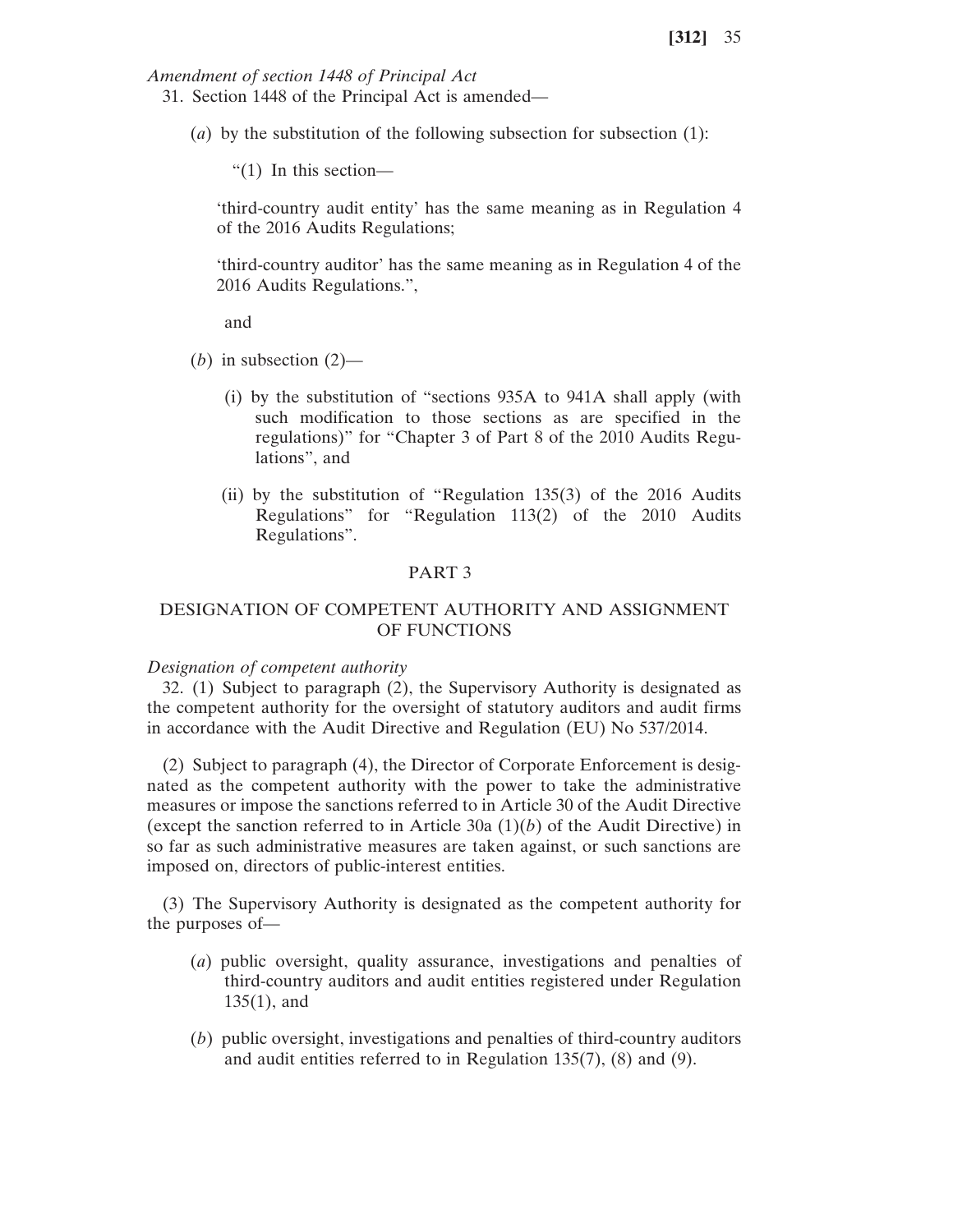- (4) (*a*) Subject to subparagraph (*b*), to the extent that the Director of Corporate Enforcement is a competent authority by virtue of paragraph (2), a reference in these Regulations (other than this Regulation) to the Supervisory Authority shall include a reference to the Director of Corporate Enforcement.
	- (*b*) The Supervisory Authority shall perform the functions under these Regulations that would, but for this paragraph, otherwise fall to be performed by the Director of Corporate Enforcement by virtue of being the competent authority referred to in subparagraph (*a*).
	- (*c*) The Director of Corporate Enforcement shall cooperate with the Supervisory Authority so as to enable the Supervisory Authority to perform the functions referred to in subparagraph (*b*).

(5) The Supervisory Authority shall, as soon as is practicable on or after 17 June 2016, publish on its website information on the designation of competent authorities effected by this Regulation between the Supervisory Authority and the Director of Corporate Enforcement.

# *Assignment of functions*

33. (1) Subject to paragraph (3), the recognised accountancy bodies shall perform the functions referred to in section  $905(2)(n)$  of the Companies Act 2014 in accordance with these Regulations.

(2) Subject to Regulation 32(2), the Supervisory Authority shall perform the functions referred to in points (*a*), (*b*) and (*c*) of Article 24(1) of Regulation (EU) No 537/2014.

(3) The Supervisory Authority may perform a function (whether in whole or in part or in a particular instance) referred to in section  $905(2)(n)$  of the Companies Act 2014 instead of the recognised accountancy body concerned if—

- (*a*) the Supervisory Authority—
	- (i) is satisfied that the body has failed to perform that function in the circumstances concerned, and
	- (ii) is of the opinion that it is in the public interest that it perform that function in those circumstances,
	- or
- (*b*) without prejudice to the generality of subparagraph (*a*), in the case of investigative and administrative disciplinary systems referred to at subparagraph (iv) of that section, the Supervisory Authority is of the opinion that it is in the public interest that it perform that function in the circumstances concerned.

(4) The costs incurred by the Supervisory Authority in performing, pursuant to paragraph (3), a function referred to in section  $905(2)(n)$  of the Companies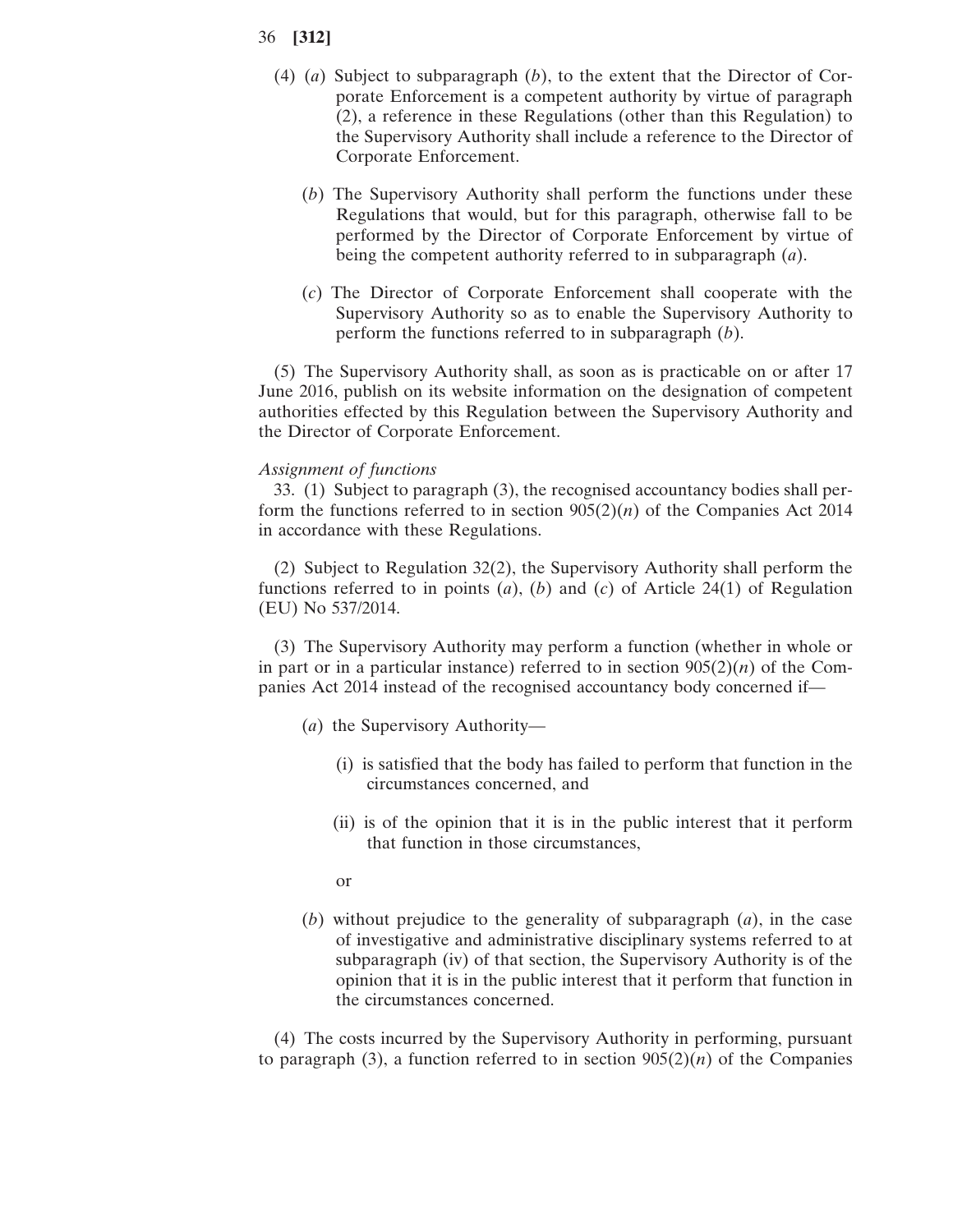Act 2014 instead of the recognised accountancy body concerned shall be defrayed by that body except where money referred to in section 918(3) of the Companies Act 2014 may be used, in accordance with that section 918(3), to defray such costs; for the purposes of this paragraph, in default of payment of the amount of such costs to the Supervisory Authority, the Authority may recover that amount as a simple contract debt in any court of competent jurisdiction.

(5) The Supervisory Authority shall, as soon as is practicable on or after 17 June 2016, publish on its website information on the assignment of functions effected by this Regulation between the Supervisory Authority and the recognised accountancy bodies.

# *Annual audit programme and activity report*

34. (1) The Supervisory Authority shall, not later than 4 months after the end of each financial year, prepare a report (in these Regulations referred to as the "annual audit programme and activity report") in accordance with this Regulation on, inter alia, its oversight functions referred to in Regulation 32 performed during that year.

- (2) The AAPA report shall contain the following information:
	- (*a*) an activity report on the functions performed by the recognised accountancy bodies during the financial year to which the AAPA report relates;
	- (*b*) a work programme concerning the oversight functions referred to in Regulation 32 that the Supervisory Authority proposes to perform during the financial year immediately following the financial year to which the AAPA report relates;
	- (*c*) an activity report regarding the functions of the Supervisory Authority under Regulation (EU) No 537/2014 during the financial year to which the AAPA report relates;
	- (*d*) a work programme regarding the functions of the Supervisory Authority under Regulation (EU) No 537/2014 that the Supervisory Authority proposes to perform during the financial year immediately following the financial year to which the AAPA report relates;
	- (*e*) a report for the financial year to which the AAPA report relates on the overall results of the quality assurance system, including—
		- (i) information on recommendations issued, follow-up on the recommendations, supervisory measures taken and relevant sanctions and publication sanctions (within the meaning of section 935A of the Companies Act 2014) imposed, and
		- (ii) quantitative information and other key performance information on financial resources and staffing, and the efficiency and effectiveness of the quality assurance system.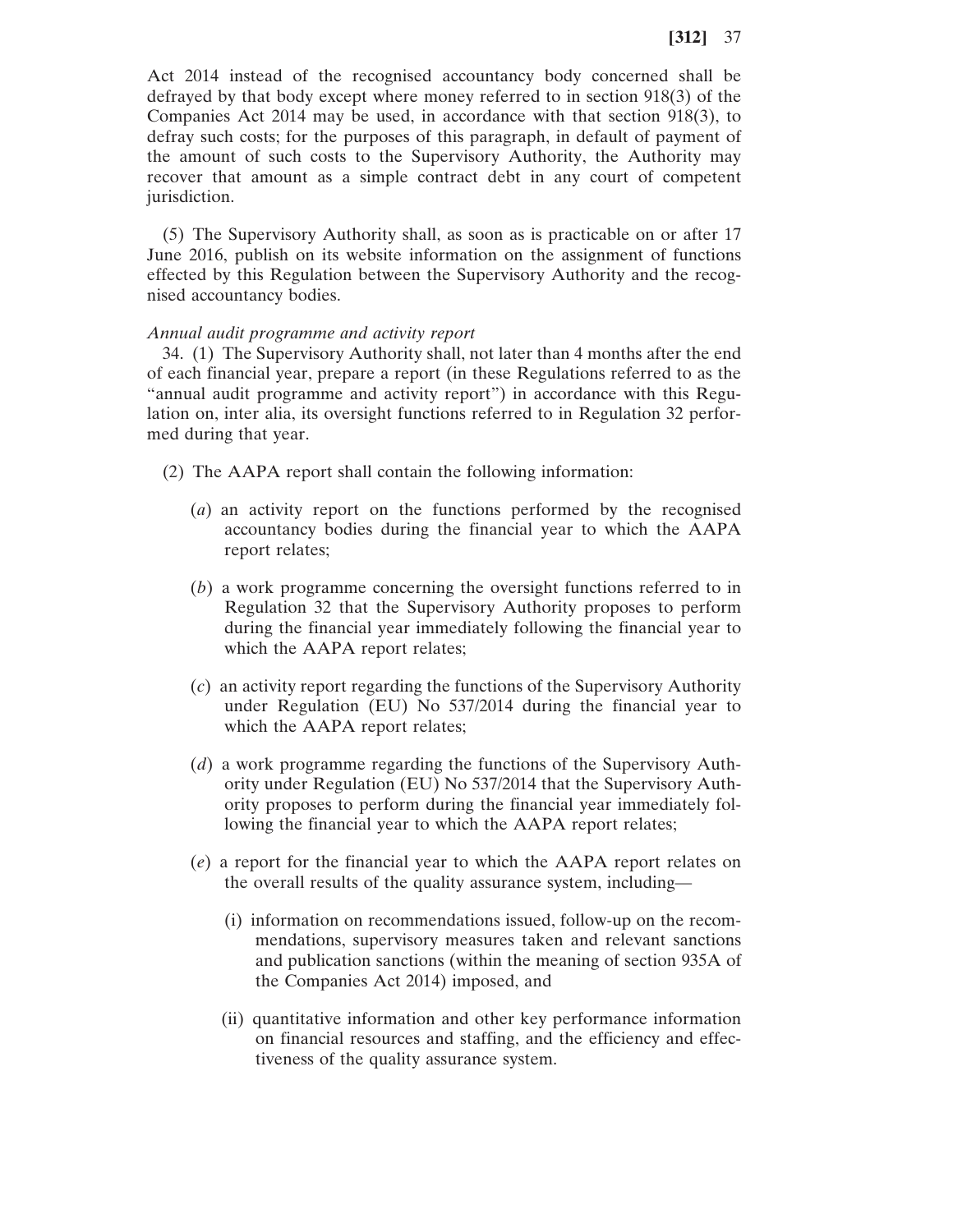(3) The AAPA report may form part of the annual report required under section 928 of the Companies Act 2014 in respect of the same financial year to which the AAPA report relates.

(4) The Supervisory Authority shall cause the AAPA report to be published on its website not later than 1 July of the year immediately following the financial year to which the report relates.

# *Operation of certain provisions with regard to particular recognised accountancy bodies*

35. (1) This Regulation applies where the provision referred to in paragraph (2), (3), (4) or (5) uses the expression "recognised accountancy body" without qualification and that provision does not, by its express terms, itself indicate which recognised accountancy body is being referred to.

(2) A provision of these Regulations that confers a function on a recognised accountancy body in relation to a statutory auditor or audit firm shall be read as conferring that function—

- (*a*) in the case of a statutory auditor who is not a member of a statutory audit firm, on the recognised accountancy body of which the statutory auditor is a member,
- (*b*) in the case of statutory auditor who is a member of a statutory audit firm, on the recognised accountancy body of which the statutory audit firm is a member, and
- (*c*) in the case of a statutory audit firm, on the recognised accountancy body of which the statutory audit firm is a member.

(3) With regard to the function conferred by Regulation 37 on a recognised accountancy body in relation to an individual or firm, paragraph (2) applies as if, for each reference in that paragraph to a statutory auditor or audit firm (as the case may be), there were substituted a reference to the individual or firm, as appropriate.

(4) A provision of these Regulations requiring that an act is to be done, or enabling an act to be done, by a person (other than a person referred to in paragraph  $(5)(b)$ ) in relation to a recognised accountancy body shall be read as requiring or enabling it to be done by the person in relation to—

- (*a*) if the person is not a member of a statutory audit firm, the recognised accountancy body of which the person is a member,
- (*b*) if the person is a member of a statutory audit firm, the recognised accountancy body of which the statutory audit firm is a member, and
- (*c*) if the person is a statutory audit firm, the recognised accountancy body of which the statutory audit firm is a member.
- (5) Paragraph (6) applies in the case—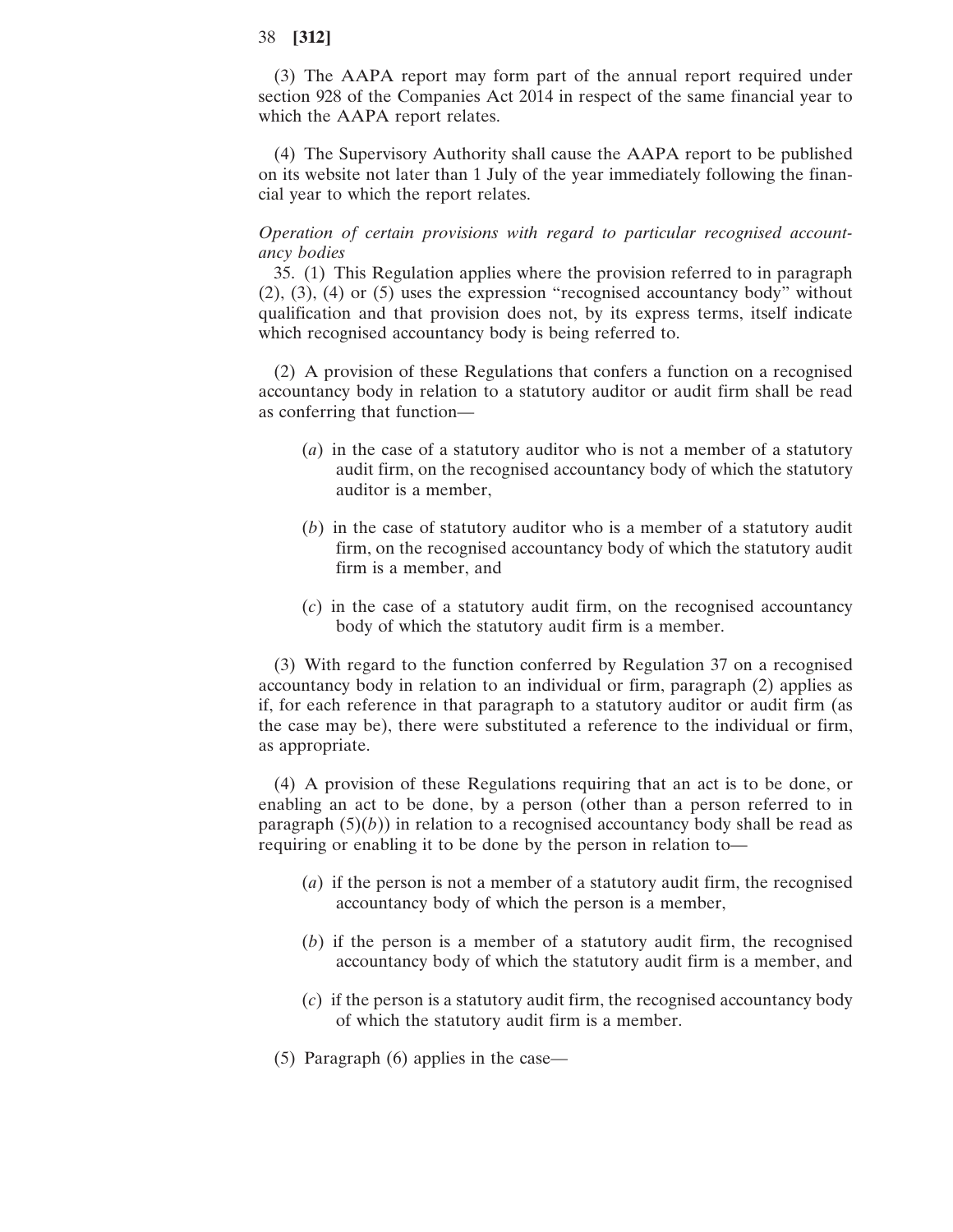- (*a*) of a provision of the kind referred to in paragraph (2), (3) or (4), and
- (*b*) where the provision falls to be applied to a Member State auditor, a Member State audit firm, a third-country auditor or any other person who or which is not a member of a recognised accountancy body (or, as the case may be, the firm of which the person is a member is not a member of a recognised accountancy body).

(6) The recognised accountancy body that shall perform the function concerned or, as the case may be, in relation to which the act concerned is required or enabled to be done shall be determined—

- (*a*) by reference to arrangements, in writing entered into by the recognised accountancy bodies amongst themselves for the purpose (which arrangements those bodies are empowered by this paragraph to enter into), or
- (*b*) in default of—
	- (i) such arrangements being entered into, or
	- (ii) the provision of such arrangments dealing with the particular case falling to be determined,
	- by the Supervisory Authority.

(7) On a determination being made by the Supervisory Authority for the purposes of paragraph  $(6)(b)$ , a direction in writing, reflecting the terms of the determination, shall be given by it (which direction the Supervisory Authority is empowered by this paragraph to give).

(8) Arrangements shall not be entered into under paragraph  $(6)(a)$  by the recognised accountancy bodies save after consultation by them with the Supervisory Authority.

(9) Subject to paragraph (10), in consequence of the operation of this Regulation, the function of withdrawal of a particular approval of a statutory auditor or audit firm falls to be discharged by a recognised accountancy body (in this Regulation referred to as the "first-mentioned accountancy body") that is different from the recognised accountancy body (in this Regulation referred to as the "second-mentioned accountancy body") that granted the approval-

- (*a*) the first-mentioned accountancy body shall notify in writing the second-mentioned accountancy body of the proposal by it to withdraw the approval, and
- (*b*) the second-mentioned accountancy body shall provide such assistance by way of provision of information or clarification of any matter, to the first-mentioned accountancy body as the latter considers it may require so as to inform itself better on any issue bearing on the performance of the function of withdrawal.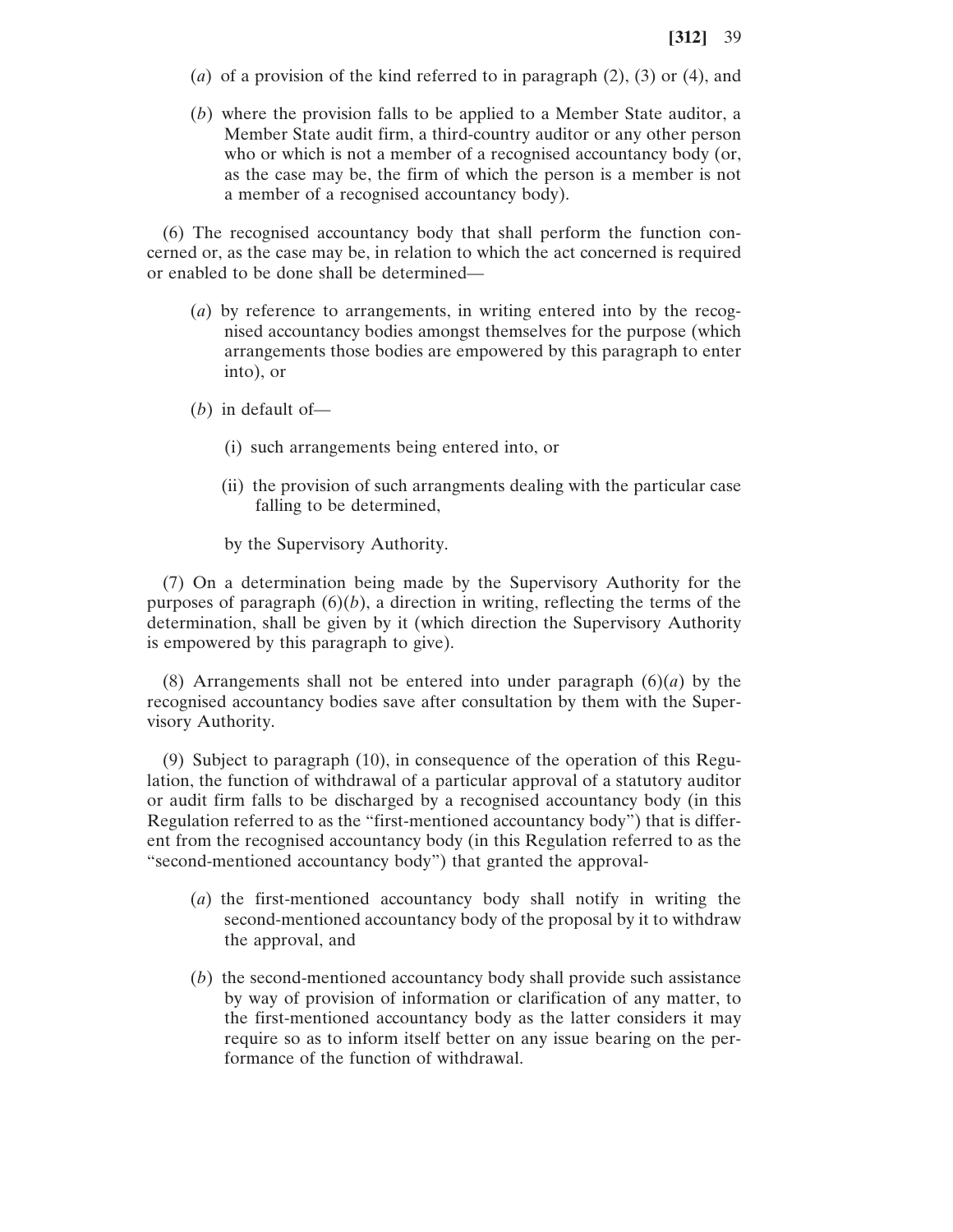(10) The procedures adopted for the purposes of paragraph (9) by the firstmentioned accountancy body and the second-mentioned accountancy body shall be such as will—

- (*a*) avoid any unnecessary delay in the performance of the function of withdrawal, and
- (*b*) respect the requirements of procedural fairness as concerns the auditor or audit firm concerned being able to answer any part of the case made against him, her or it that is informed by those procedures being employed.

(11) In a case falling within paragraphs (9) and (10), if the approval concerned is withdrawn, the first-mentioned accountancy body, in addition to making the notifications required by Regulation 55 and (where it applies) Regulation 56, shall notify the second-mentioned accountancy body of the withdrawal of approval.

# *Conflicts of interest to be avoided*

36. (1) The persons to whom this paragraph applies shall organise themselves in such a manner so that conflicts of interest are avoided in the performance of their respective functions under these Regulations.

- (2) Paragraph (1) applies to—
	- (*a*) the Supervisory Authority,
	- (*b*) the Director of Corporate Enforcement,
	- (*c*) the Registrar of Companies, and
	- (*d*) the recognised accountancy bodies.

## PART 4

# APPROVAL OF STATUTORY AUDITORS AND AUDIT FIRMS, PROHIBITION ON UNAPPROVED PERSONS ACTING AS AUDITOR, ETC.

### Chapter 1

### *Approval of Statutory Auditors and Audit Firms*

*Applications for approval, general principle as to good repute, etc.*

37. (1) A recognised accountancy body may, on application made to it by an individual or firm, approve, under these Regulations, the applicant as a statutory auditor or audit firm.

(2) A recognised accountancy body may, on foot of an application under paragraph (1), grant approval under these Regulations only to—

(*a*) individuals, or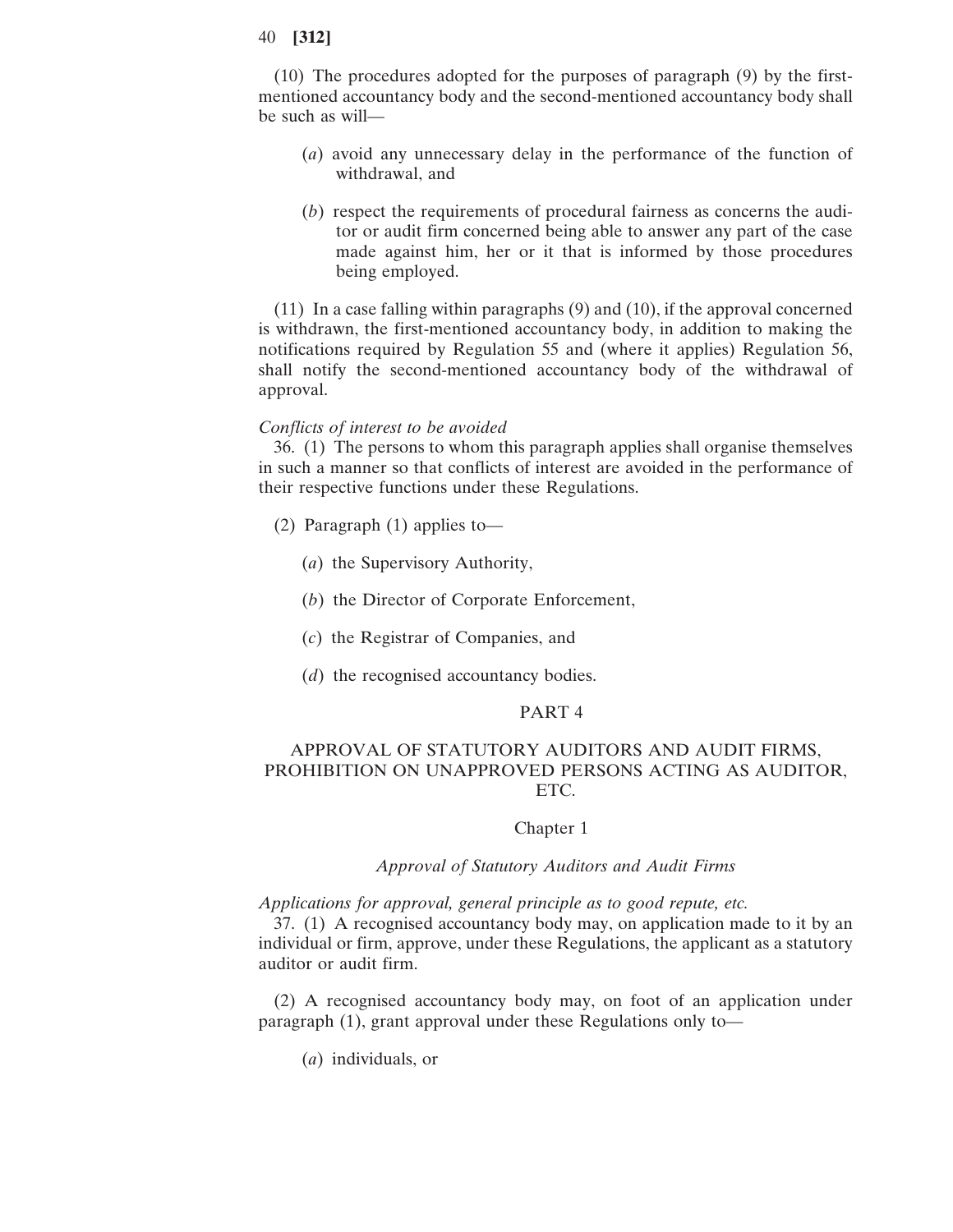(*b*) firms,

who or which are of good repute.

(3) A recognised accountancy body may, on application made to it by a thirdcountry auditor and in accordance with Regulation 134, approve, under these Regulations, the applicant as a statutory auditor.

(4) Paragraph (5) applies in the case of an application under paragraph  $(1)$ —

- (*a*) by a firm that is a Member State audit firm in the circumstances where it is not seeking registration in accordance with Regulation 38, or
- (*b*) by a Member State auditor.

(5) For the purposes of this Regulation, the fact that the applicant is a Member State audit firm or Member State auditor shall constitute conclusive evidence that the applicant is of good repute unless, arising out of the cooperation referred to in paragraph (6), a counterpart authority in the Member State where the applicant is approved as a statutory audit firm or auditor has notified the Supervisory Authority or a recognised accountancy body that the counterpart authority has reasonable grounds for believing that the good repute of the audit firm or auditor has been seriously compromised.

(6) The cooperation referred to in paragraph (5) is the cooperation that the State is required to engage in by virtue of Chapter VIII of the Audit Directive.

(7) On approving a person as a statutory auditor or audit firm, the recognised accountancy body shall assign an individual identification number to the person and a record in writing shall be maintained by the recognised accountancy body of all such numbers assigned by it under this paragraph.

# *Basis on which audit firms approved in other Member States may carry out audits in State*

38. (1) An audit firm which is approved in another Member State shall be entitled to carry out statutory audits in the State if the key audit partner who carries out those audits on behalf of the audit firm, both at the time of registration (in accordance with paragraph (2)) and at all times during the registration of the firm, complies with the requirements of Regulations 37 to 45.

- (2) (*a*) An audit firm that wishes to carry out statutory audits in the State where the State is not its home Member State shall, before carrying out any such audit, register with the recognised accountancy body with which the key audit partner referred to in paragraph (1) is approved.
	- (*b*) The recognised accountancy body shall ensure that an audit firm which complies with paragraph (1) is registered in accordance with the requirements of Part 6 and Schedule 2.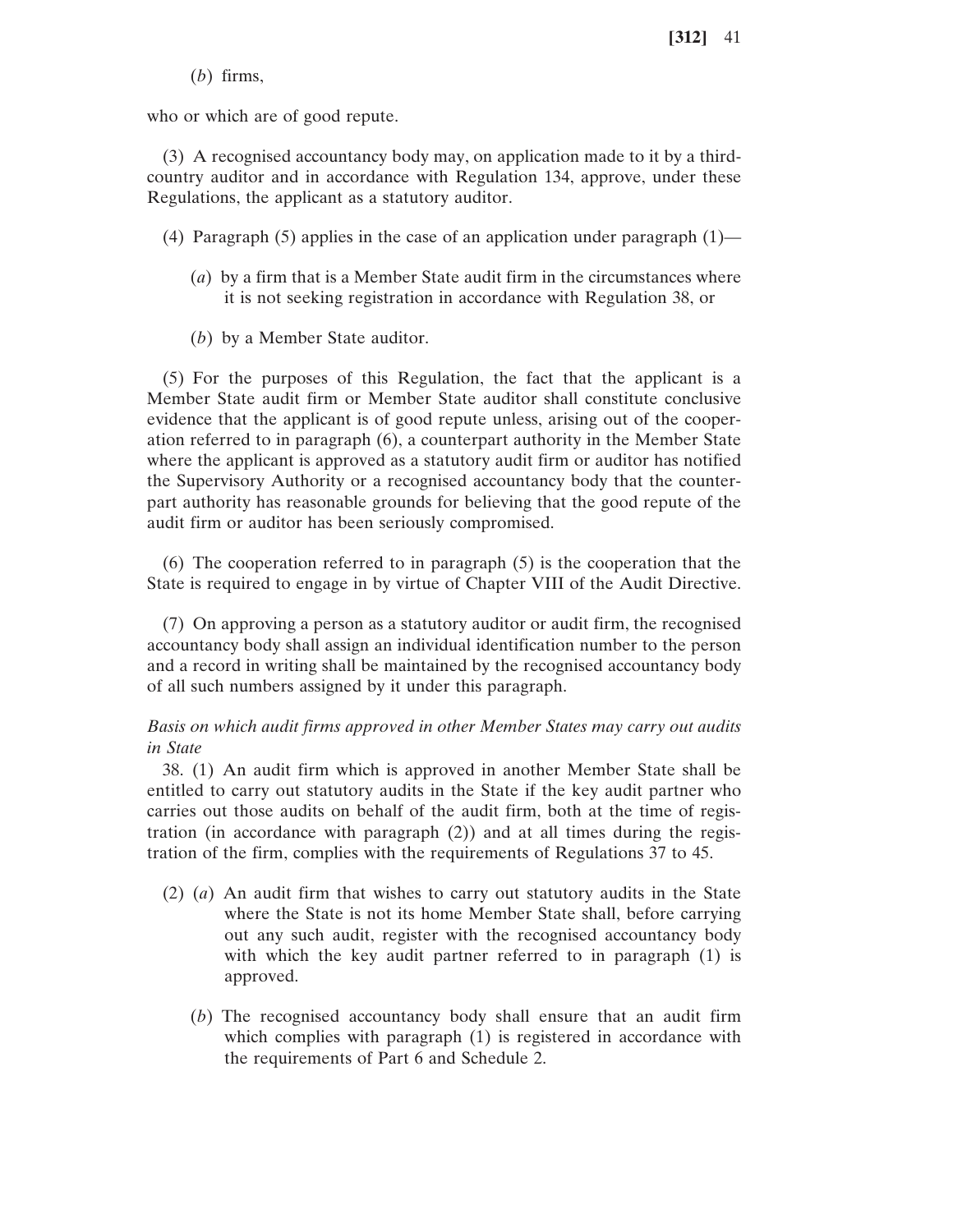- 42 **[312]**
	- (3) (*a*) The recognised accountancy body shall register the audit firm if it is satisfied that the audit firm is registered with the counterpart authority in the audit firm's home Member State.
		- (*b*) Where the recognised accountancy body intends to rely on a certificate, issued by the counterpart authority in the home Member State, attesting to the registration of the audit firm in the home Member State, the recognised accountancy body may require that such certificate be issued on a date falling within the 3 months immediately preceding that date on which the recognised accountancy body is given that certificate.

(4) On registering the audit firm, the recognised accountancy body shall assign an individual identification number to the firm and a record in writing shall be maintained by the recognised accountancy body of all such numbers assigned by it under this paragraph.

(5) The recognised accountancy body shall inform the counterpart authority in the home Member State of the registration of the audit firm.

(6) Where the Supervisory Authority or a recognised accountancy body receives a notification from another Member State that an audit firm whose home Member State is the State has registered with the counterpart authority in the host Member State, the Supervisory Authority or recognised accountancy body (as the case may be) shall ensure that the registration is recorded in the public register.

# *Restriction as to persons who may carry out statutory audits* 39. Statutory audits shall be carried out only by—

- (*a*) auditors or audit firms that are approved under these Regulations, or
- (*b*) audit firms registered in accordance with Regulation 38.

#### *Restriction on acting as statutory auditor*

40. A person shall not—

- (*a*) act as a statutory auditor,
- (*b*) describe himself or herself as a statutory auditor, or
- (*c*) so hold himself or herself out as to indicate, or be reasonably understood to indicate, that he or she is a statutory auditor,

unless he or she has been approved in accordance with these Regulations.

#### *Restriction on acting as statutory audit firm*

41. A firm shall not—

- (*a*) act as a statutory audit firm,
- (*b*) describe itself as a statutory audit firm, or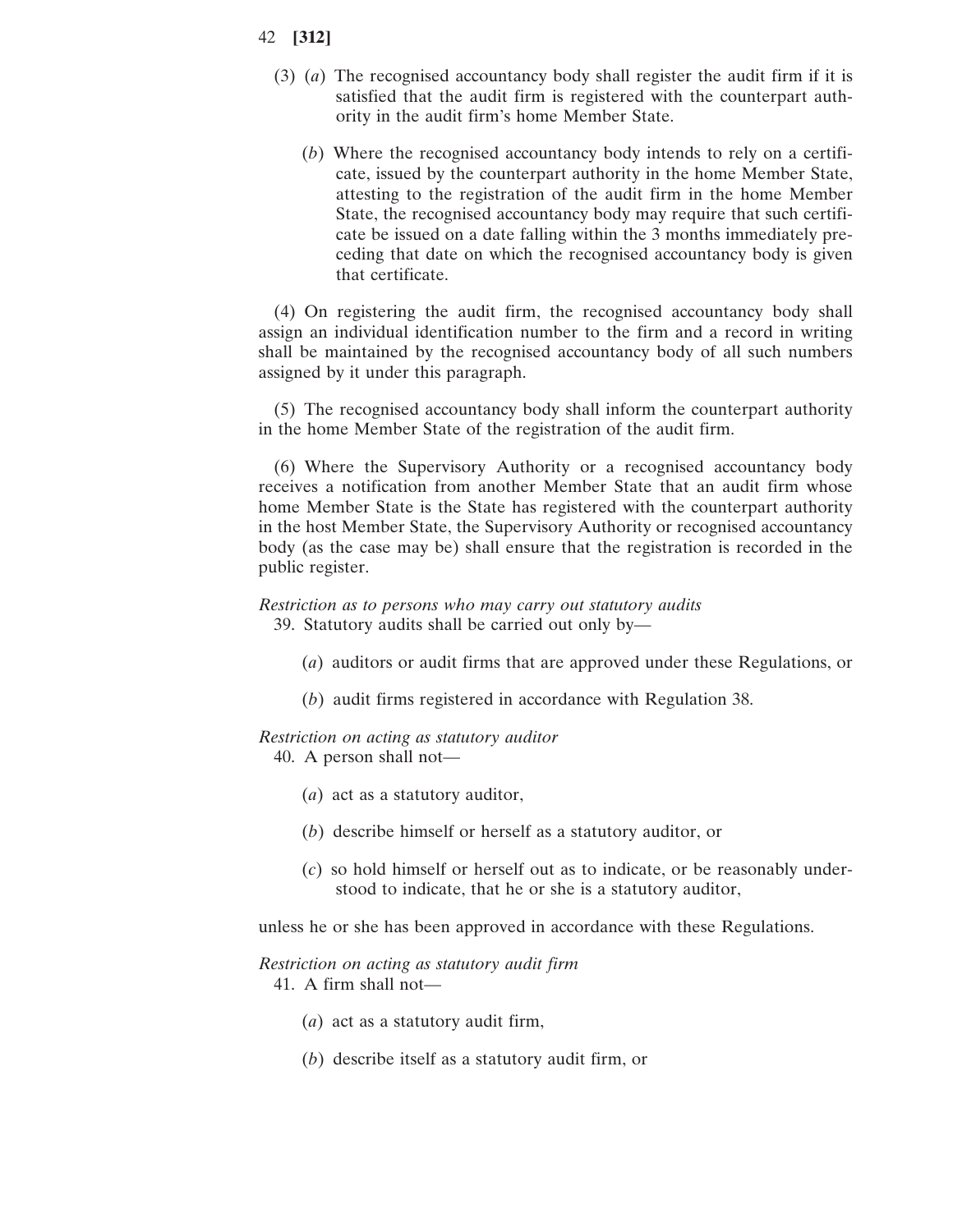(*c*) so hold itself out as to indicate, or be reasonably understood to indicate, that it is a statutory audit firm,

unless it has been approved in accordance with these Regulations or registered in accordance with Regulation 38.

#### *Offence for contravening Regulation 39, 40 or 41*

42. A person who contravenes Regulation 39, 40 or 41 shall be guilty of an offence and shall be liable—

- (*a*) on a summary conviction, to a class A fine, or
- (*b*) on conviction on indictment, to a fine not exceeding  $\epsilon$ 50,000 or imprisonment for a term not exceeding 12 months or both.

#### *Conditions for approval as statutory auditor*

43. A person shall not be eligible for approval as a statutory auditor unless he or she is—

- (*a*) a member of a recognised accountancy body and holds an appropriate qualification as referred to in Regulation 45,
- (*b*) a Member State auditor and complies with Regulation 49, or
- (*c*) a third-country auditor and complies with Regulations 49 and 134.

## *Transitional provisions*

44. (1) Subject to Regulations 52 and 143, a deemed approval of a person as a statutory auditor referred to in Regulation 25(2) of the 2010 Audits Regulations that was in force immediately before 17 June 2016 shall continue in force under these Regulations as if it were a deemed approval of that person as a statutory auditor under these Regulations.

(2) Subject to Regulations 53 and 143, a deemed approval of a firm as a statutory audit firm under Regulation 27(4) of the 2010 Audits Regulations that was in force immediately before 17 June 2016 shall continue in force under these Regulations as if it were a deemed approval of that firm as a statutory audit firm under these Regulations.

# *Appropriate qualification for purpose of Regulation 43(a)*

45. (1) An individual holds an appropriate qualification, as required by Regulation  $43(a)$ , if he or she holds a qualification granted by a recognised accountancy body whose standards relating to training and qualifications for the approval of a person as a statutory auditor are not less than those specified in Schedule 1.

(2) In paragraph (1), "qualification" means a qualification to undertake an audit of individual accounts and group accounts in so far as required by European Union law.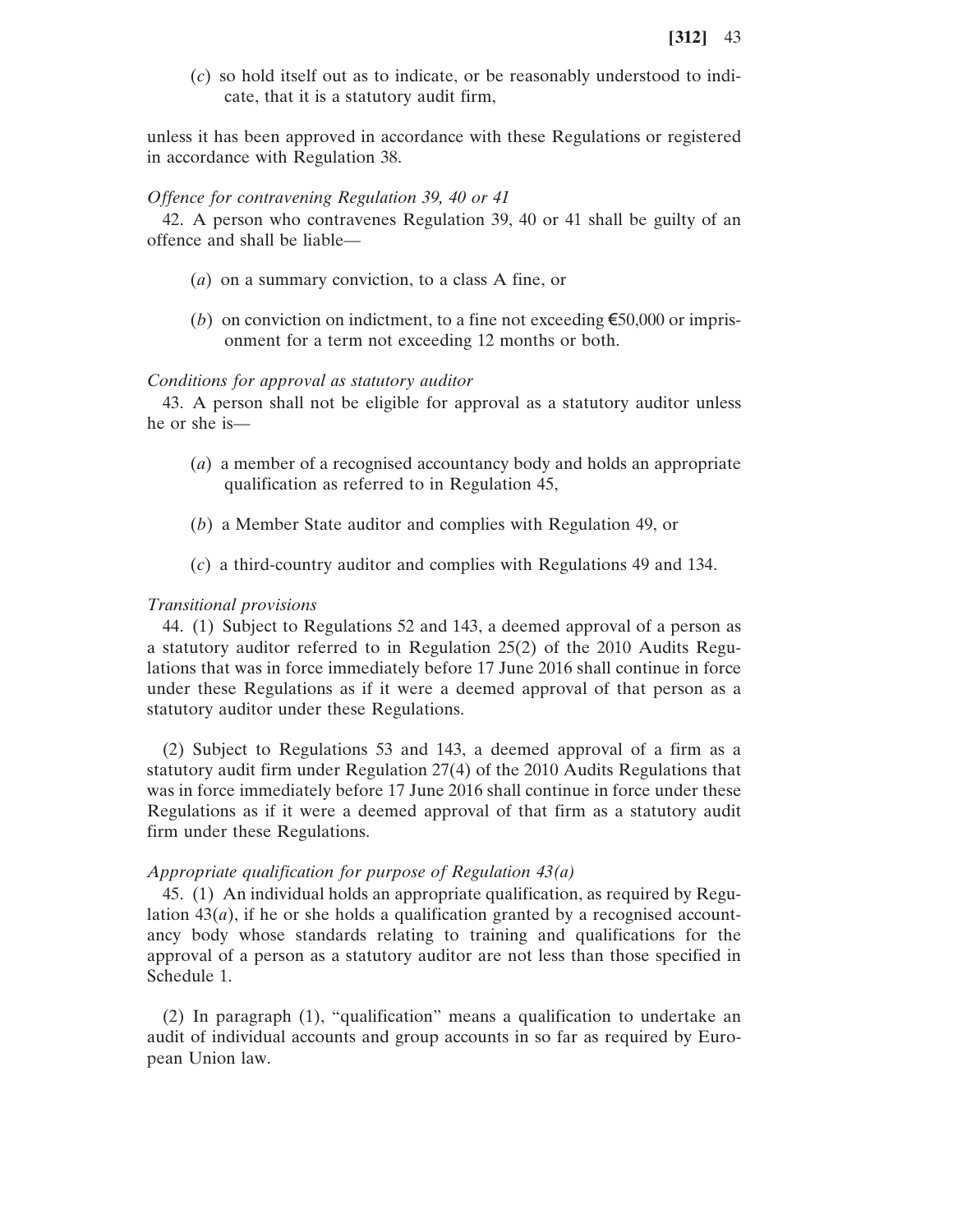## *Conditions for approval as statutory audit firm*

46. (1) In this Regulation, references to a firm include references to a Member State audit firm if the firm is not seeking registration in accordance with Regulation 38.

- (2) A firm shall not be eligible for approval as a statutory audit firm unless—
	- (*a*) the individuals who carry out statutory audits in the State on behalf of the firm are approved as statutory auditors in accordance with these Regulations,
	- (*b*) the majority of the voting rights in the firm are held by—
		- (i) individuals who are eligible for approval in the State or in any other Member State as statutory auditors,
		- (ii) audit firms approved as statutory audit firms in the State or in any other Member State, or
		- (iii) a combination of such individuals and audit firms,

and

- (*c*) subject to paragraph (3), the majority of the members of the administrative or management body of the firm are—
	- (i) individuals who are eligible for approval in the State or in any other Member State as statutory auditors,
	- (ii) audit firms approved as statutory audit firms in the State or in any other Member State, or
	- (iii) a combination of such individuals and audit firms.

(3) Where the administrative or management body of a firm has no more than 2 members, then, for the purposes of subparagraph (*c*) of paragraph (2), one of those members shall satisfy at least the requirements of that subparagraph.

## *Powers of Director of Corporate Enforcement*

47. (1) The Director of Corporate Enforcement may demand of a person—

- (*a*) acting as a statutory auditor or audit firm of a company, or
- (*b*) purporting to have obtained approval under these Regulations, or registration in accordance with Regulation 38, to so act,

the production of evidence of the person's approval under these Regulations or, if applicable, registration in accordance with Regulation 38 in respect of any period during which the person so acted or purported to have obtained such approval.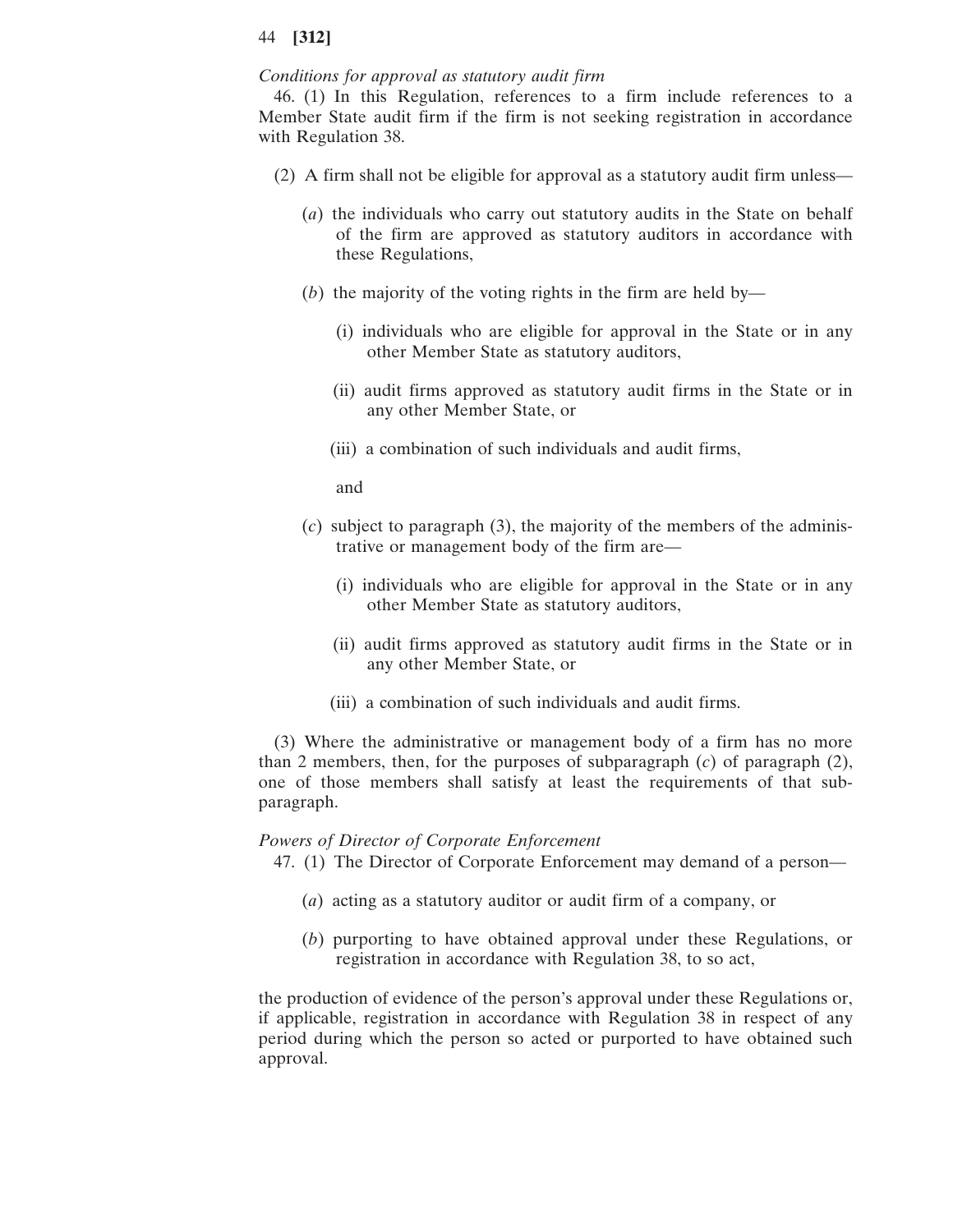(2) If the person concerned refuses or fails to produce the evidence referred to in paragraph (1) within 30 days after the date of the demand referred to in that paragraph, or such longer period as the Director of Corporate Enforcement may allow, the person shall be guilty of an offence and shall be liable—

(*a*) on summary conviction, to a class A fine, or

(*b*) on conviction on indictment, to a fine not exceeding  $\epsilon$ 12,500.

(3) In a prosecution for an offence under this Regulation, it shall be presumed, until the contrary is shown, that the defendant did not, within 30 days, or any longer period allowed, after the day on which the production was demanded, produce evidence in accordance with paragraph (1).

### *Evidence in prosecutions under Regulation 47*

48. (1) Subject to paragraph (2), in proceedings for an offence under Regulation 47, the production to the court of a certificate purporting to be signed by a person on behalf of a recognised accountancy body and stating that the defendant is not approved under these Regulations or, if applicable, is not registered in accordance with Regulation 38, by that recognised accountancy body shall be sufficient evidence, until the contrary is shown by the defendant, that the defendant is not so approved or registered, as the case may be.

(2) Paragraph (1) shall not apply unless a copy of the certificate concerned is served by the prosecution on the defendant, by registered post, not later than 28 days before the day the certificate is produced in court in the proceedings concerned.

(3) If the defendant in those proceedings intends to contest the statement contained in such a certificate, he or she shall give notice in writing of that intention to the prosecution within 21 days, or such longer period as the court may allow, after the date of receipt by him or her of a copy of the certificate from the prosecution.

# Chapter 2

#### *Aptitude Test*

## *Aptitude test to be passed*

49. (1) Subject to paragraph (2), a Member State auditor or third-country auditor applying for approval as a statutory auditor in the State is required to sit and pass an aptitude test to demonstrate his or her knowledge of the enactments and practice that are relevant to statutory audits in the State.

(2) Paragraph (1) shall not apply to a Member State auditor or third-country auditor if the recognised accountancy body is satisfied that he or she has otherwise demonstrated sufficient knowledge of the enactments and practice referred to in that paragraph.

(3) The Supervisory Authority shall, at such time as it thinks it appropriate to do so, issue guidelines to each recognised accountancy body as to the specific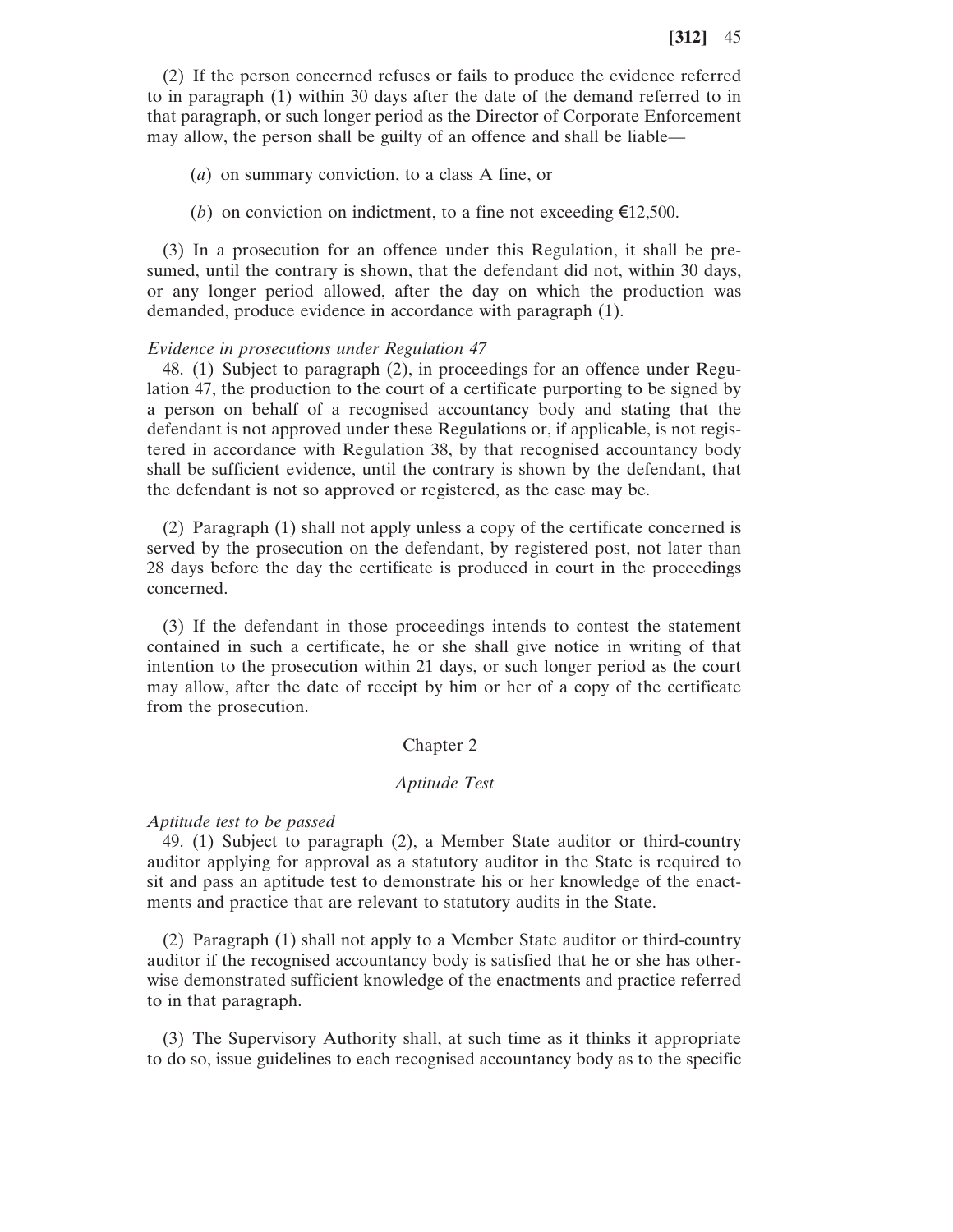matters that a recognised accountancy body should have regard to in reaching a decision that it is satisfied that a person has demonstrated, in accordance with paragraph (2), the knowledge referred to in paragraph (1).

(4) A recognised accountancy body may charge and impose a fee (of an amount specified from time to time by the Minister sufficient to cover the body's administrative expenses in respect of the following) on a Member State auditor or third-country auditor in respect of the administration of an aptitude test under this Regulation in relation to him or her.

(5) A fee imposed under paragraph (4) may, in default of payment, be recovered from the Member State auditor or third-country auditor concerned as a simple contract debt in any court of competent jurisdiction.

#### *Scope of aptitude test*

- 50. (1) The aptitude test shall—
	- (*a*) be conducted in either Irish or English, and
	- (*b*) cover only the applicant's adequate knowledge of the enactments and practice that are relevant to statutory audits in the State.

(2) The various matters that shall constitute the contents of the aptitude test shall be decided by the recognised accountancy body after it has received the approval of the Supervisory Authority to the contents of the test.

(3) A recognised accountancy body shall not alter the contents of an aptitude test approved under paragraph (2) unless the alteration concerned has been approved by the Supervisory Authority.

#### *Adequate standards to be applied in administration of aptitude test*

51. (1) Subject to paragraph (2), a recognised accountancy body shall apply adequate standards in the administration of the aptitude test.

(2) No standards shall be used by a recognised accountancy body for the purposes of paragraph (1) unless those standards have (with respect to that use) first been approved by the Supervisory Authority.

## Chapter 3

# *Withdrawal of approval*

## *Grounds for mandatory withdrawal of approval in case of statutory auditor*

52. (1) The procedures under this Regulation are in addition to those procedures, in the cases to which Regulation 35(9) to (11) apply, that are required by Regulation 35(9) to (11) to be employed.

(2) For the purposes of this Regulation, the cases that can constitute circumstances of an auditor's good repute being seriously compromised include cases of professional misconduct or want of professional skill on the part of the auditor.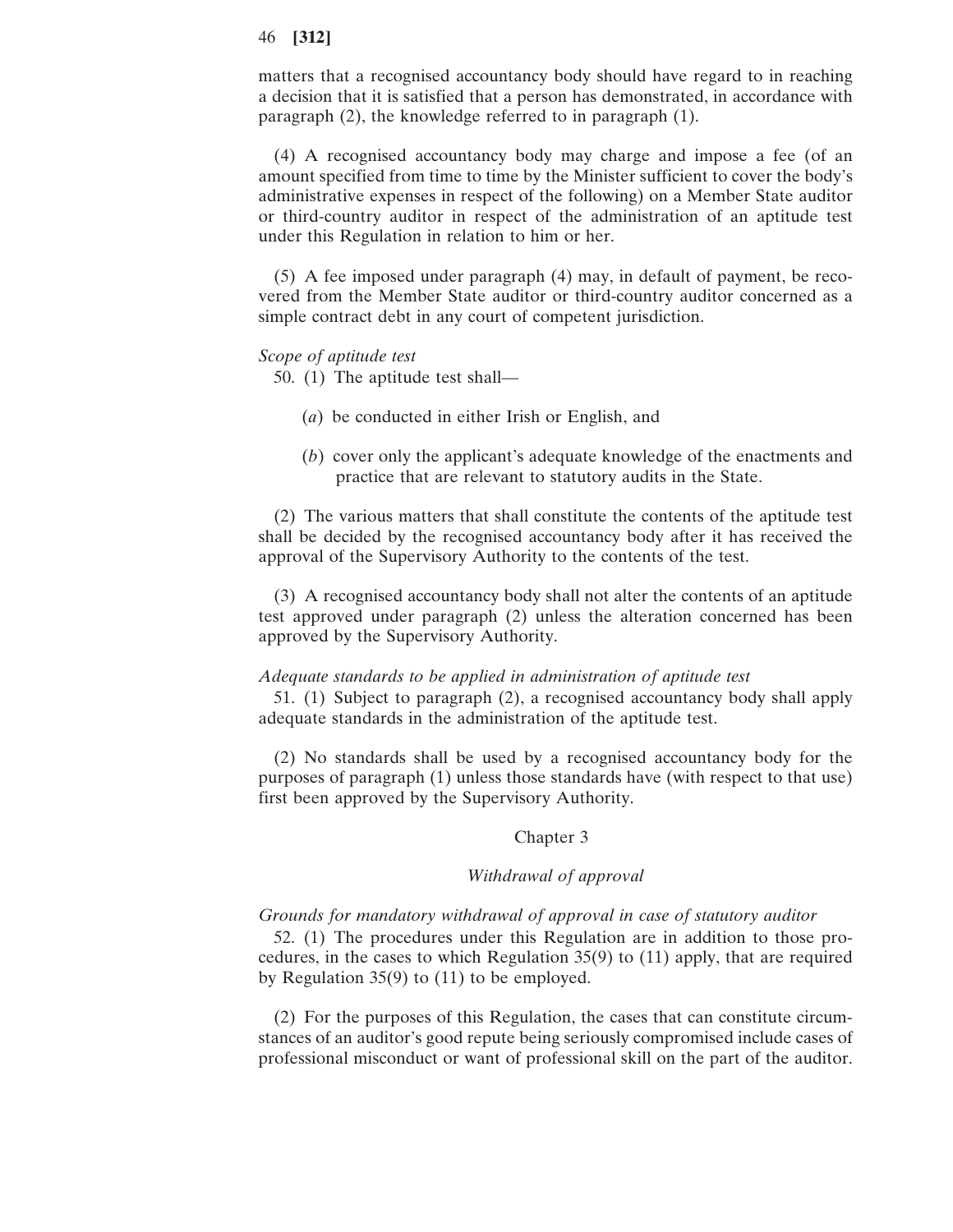(3) Without prejudice to Regulation 114 and subject to paragraphs (5) to (7), a recognised accountancy body shall withdraw an approval of an auditor under these Regulations if, but only if—

- (*a*) circumstances arise (involving acts or omissions on the part of the auditor) from which the recognised accountancy body can reasonably conclude that the auditor's good repute is seriously compromised, or
- (*b*) the auditor no longer falls within paragraph (*a*), (*b*) or (*c*) of Regulation 43, or
- (*c*) in the case of a person who is a statutory auditor referred to in Regulation  $44(1)$ —
	- (i) the auditor no longer falls within paragraph (*a*) of Regulation 43,
	- (ii) the auditor is not registered as a statutory auditor in the public register, or
	- (iii) the auditor is not subject to the regulation of a recognised accountancy body.

(4) Unless there do not exist internal appeal procedures of the recognised accountancy body as referred to in paragraph  $(9)(a)$ , references in paragraphs (5) to (8) to a recognised accountancy body shall be read as references to a recognised accountancy body acting through the disciplinary committee that deals with matters at first instance.

- (5) Subject to paragraph (8), paragraph (6) applies where, having—
	- (*a*) complied with the requirements of procedural fairness in that regard, and
	- (*b*) served any notices required for that purpose or as required by its investigation and disciplinary procedures,

the recognised accountancy body is satisfied that subparagraph (*a*), (*b*) or (*c*) of paragraph (3) applies in the case of an auditor.

(6) Subject to paragraph (8), the recognised accountancy body shall serve a notice in writing on the auditor stating that—

- (*a*) it is satisfied that subparagraph (*a*), (*b*) or (*c*) of paragraph (3) applies in the case of the auditor,
- (*b*) the auditor must take specified steps to cause subparagraph (*a*), (*b*) or (*c*) of paragraph (3) to cease to apply to him or her within a specified period (which shall be not less than one month), and
- (*c*) if those steps are not taken, it shall withdraw the approval of the auditor.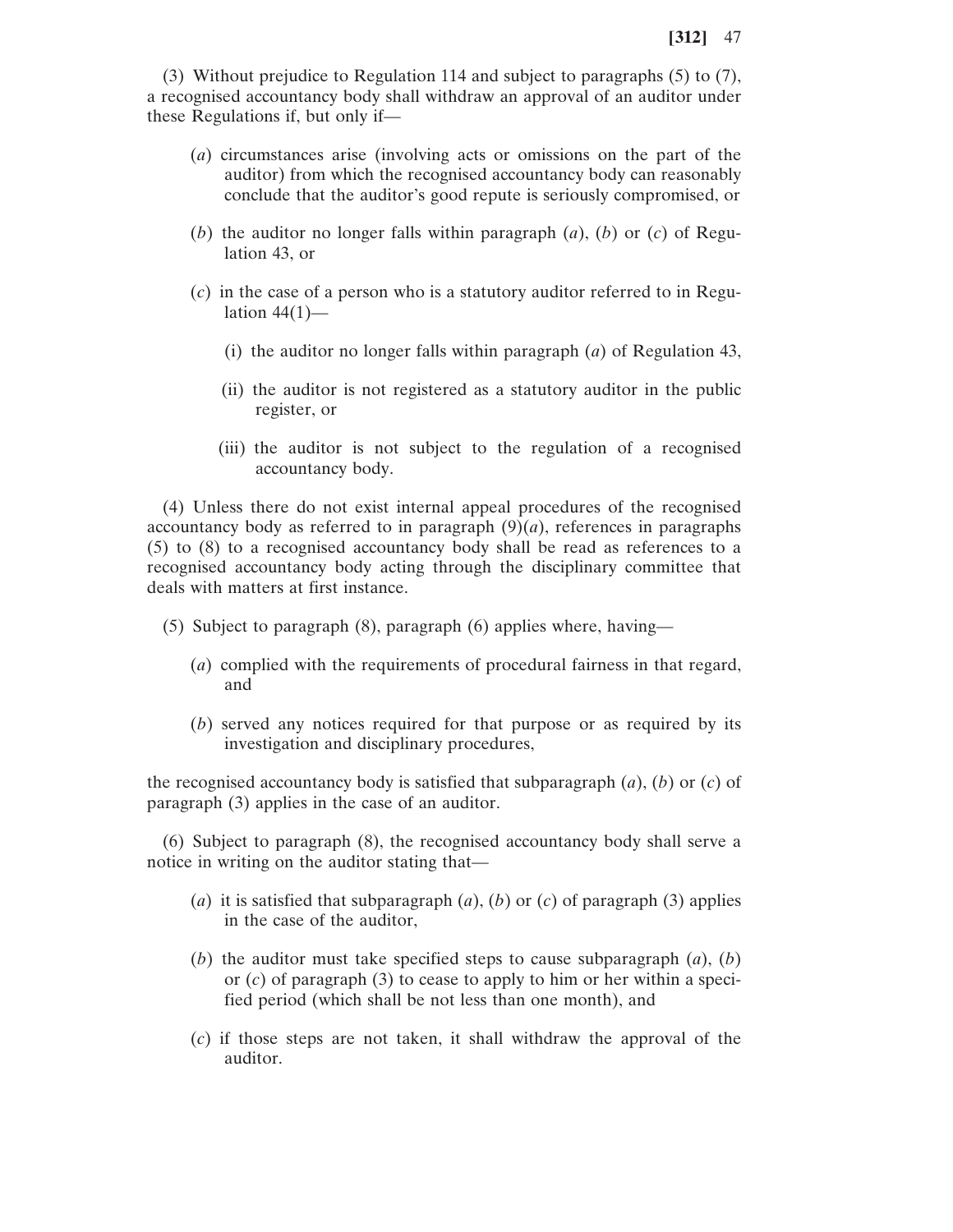(7) Where the recognised accountancy body has served a notice under paragraph (6) on a statutory auditor and the auditor has not, before the expiration of the specified period referred to in paragraph  $(6)(b)$ , taken the steps referred to in paragraph  $(6)(b)$ , the recognised accountancy body shall withdraw the approval of the auditor under these Regulations.

(8) The procedure specified in paragraph (6) need not be employed if the acts or omissions concerned referred to in subparagraph (*a*) of paragraph (3) are such as, in the opinion of the recognised accountancy body, constitute professional misconduct or want of professional skill on the part of the auditor of a degree that employing that procedure would not be in the public interest but nothing in this paragraph affects the application of the requirements of procedural fairness to the withdrawal of approval.

- $(9)$  If—
	- (*a*) there exist applicable internal appeal procedures of the recognised accountancy body, and
	- (*b*) the investigation and disciplinary procedures of the recognised accountancy body provide that a decision of its disciplinary committee, being a decision of a nature to which this Regulation applies, shall stand suspended or shall not take effect until, as the case may be—
		- (i) the period for making an appeal under those procedures has expired without such an appeal having been made,
		- (ii) such an appeal has been made and the decision to withdraw the approval confirmed, or
		- (iii) such an appeal that has been made is withdrawn,

then, notwithstanding anything in the preceding provisions of this Regulation, the operation of the withdrawal of approval by that disciplinary committee shall stand suspended until the happening of an event specified in subparagraph (*b*)(i), (ii) or (iii).

- (10) Paragraph (11) applies if—
	- (*a*) there exist applicable internal appeal procedures of the recognised accountancy body, and
	- (*b*) the investigation and disciplinary procedures of the recognised accountancy body do not provide, as referred to in paragraph (9)(*b*), for the decision of the disciplinary committee referred to in that provision to stand suspended or not to take effect.

(11) Notwithstanding the internal appeal procedures referred to in paragraph  $(10)(a)$ , the auditor to whom the decision referred to in paragraph  $(9)(b)$  relates may apply to the High Court for an order suspending the operation of the withdrawal pending the determination by the relevant appellate committee of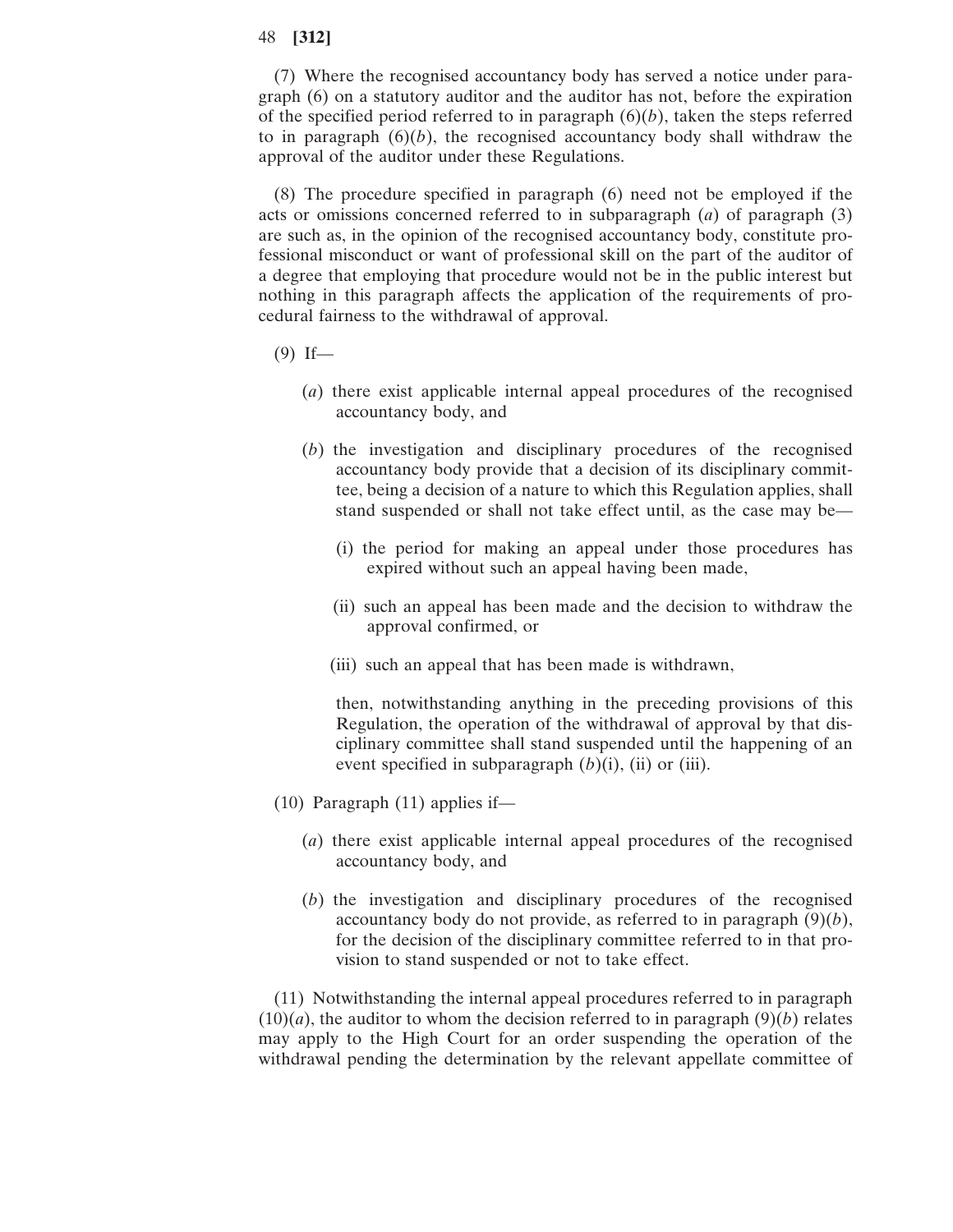an appeal that he or she is making under those procedures and, where such an application is made, paragraphs (14) to (17) apply to that application with—

- (*a*) the substitution of references to an appeal under those internal appeal procedures for reference to an appeal under Regulation 54, and
- (*b*) any other necessary modifications.

(12) If the relevant appellate committee referred to in paragraph (11) is of the opinion, having regard to the particular issues that have arisen on that appeal, that, in the interests of justice, the disposal by it of an appeal referred to in that paragraph ought to include its proceeding in the manner specified in paragraphs (6) and (7), then, in disposing of that appeal, it shall proceed in the manner so specified.

(13) The recognised accountancy body shall take all reasonable steps to ensure that any appeal to the relevant appellate committee referred to in paragraph (11) is prosecuted promptly and it shall be the duty of that appellate committee to ensure that any such appeal to it is disposed of as expeditiously as may be and, for that purpose, to take all such steps as are open to it to ensure that, in so far as is practicable, there are no avoidable delays at any stage in the determination of such an appeal.

(14) Where a recognised accountancy body has made a decision to withdraw the approval of an auditor under this Regulation (that is to say, a final decision of the recognised accountancy body on the matter after the internal appeal procedures (if any) of it have been employed and exhausted), the auditor may apply to the High Court for an order suspending the operation of the withdrawal pending the determination by the High Court of an appeal under Regulation 54 that he or she is making against the withdrawal.

(15) Subject to paragraph (17), on the hearing of an application under paragraph (14), the High Court may, as it considers appropriate and having heard the recognised accountancy body concerned and, if it wishes to be so heard, the Supervisory Authority (which shall have standing to appear and be heard on the application)—

- (*a*) grant an order suspending the operation of the withdrawal, or
- (*b*) refuse to grant such an order,

and an order under subparagraph (*a*) may provide that the order shall not have effect unless one or more conditions specified in the order are complied with (and such conditions may include conditions requiring the auditor not to carry out statutory audits save under the supervision of another statutory auditor or not to carry out such audits save in specified circumstances).

(16) Subject to paragraph (17), the High Court may, on application to it by the auditor or recognised accountancy body concerned, vary or discharge an order under paragraph  $(15)(a)$  if it considers it just to do so.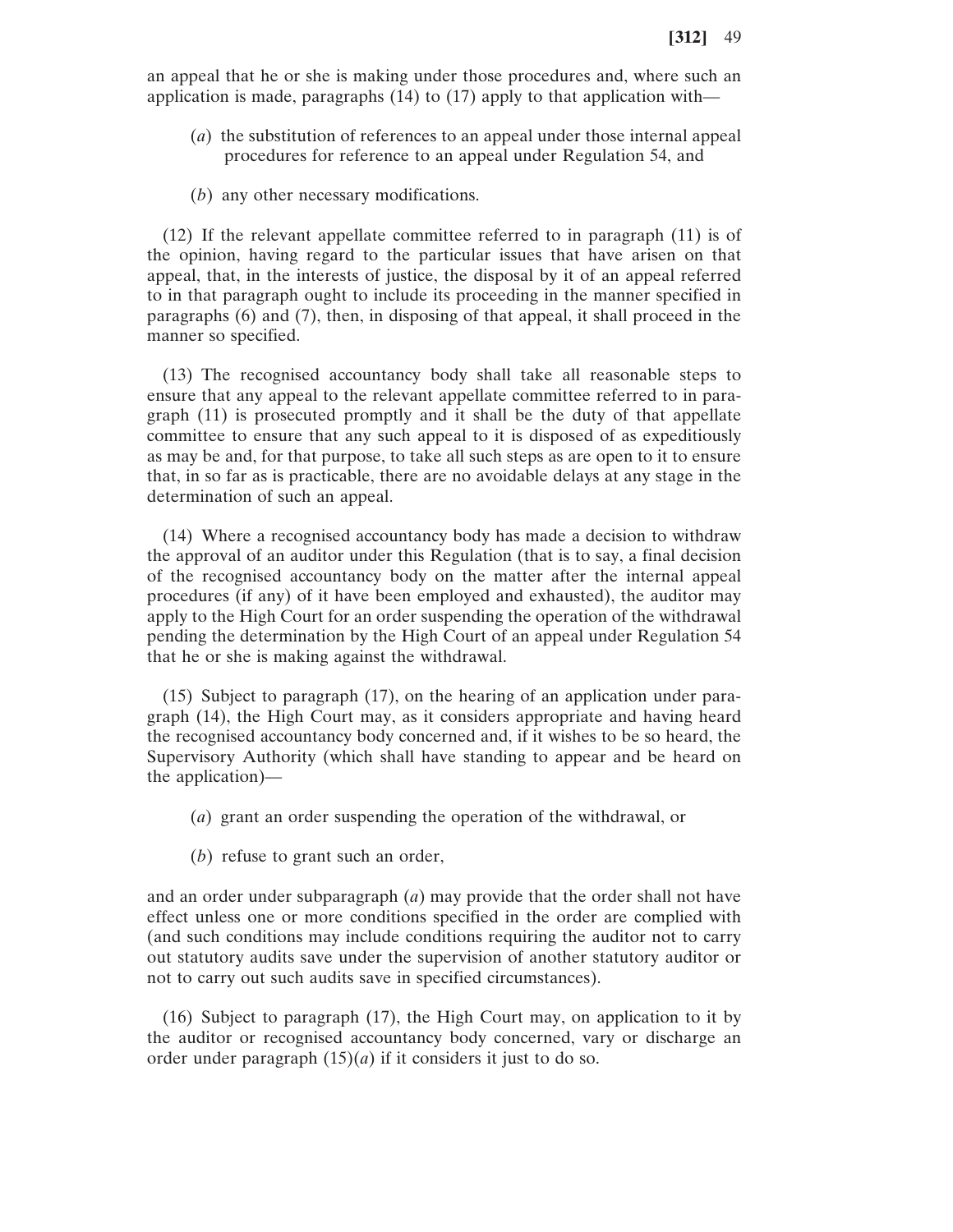(17) In considering an application under paragraph (14) or (16), the High Court shall have regard to—

- (*a*) whether, as regards the appeal the applicant is making under Regulation 54 to the High Court, the applicant has a strong case that is likely to succeed before that Court (and, for that purpose, the High Court shall require the applicant to give an indication of the facts that will be relied upon, or of the evidence that will be adduced in the case of facts that are in controversy, by him or her on the hearing of that appeal), and
- (*b*) the public interest and, in particular, the public interest in ensuring that there is the minimum of disruption, consistent with law, to the discharge by the recognised accountancy body concerned, as a body assigned with the function of granting and withdrawing approval.

# *Grounds for mandatory withdrawal in case of statutory audit firm*

53. (1) The procedures under this Regulation are in addition to those procedures, in the cases to which Regulation 35(9) to (11) apply, that are required by Regulation 35(9) to (11) to be employed.

(2) For the purposes of this Regulation, the cases that can constitute circumstances of an audit firm's good repute being seriously compromised include cases of professional misconduct or want of professional skill on the part of the audit firm or any of the one or more auditors through whom it acts.

(3) Without prejudice to Regulation 114 and subject to paragraphs (5) to (7), a recognised accountancy body shall withdraw an approval of an audit firm under these Regulations if, but only if—

- (*a*) circumstances arise (involving acts or omissions on the part of the audit firm or auditor or auditors through whom it acts) from which the recognised accountancy body can reasonably conclude that the firm's good repute is seriously compromised,
- (*b*) the audit firm (not being a firm referred to in subparagraph (*c*)) no longer falls within subparagraphs (*a*), (*b*) and (*c*) of Regulation 46(2), or
- (*c*) in the case of a firm which is a statutory audit firm referred to in Regulation 44(2), the firm no longer falls within subparagraph (*a*) of Regulation 46(2).

(4) Unless there do not exist internal appeal procedures of the recognised accountancy body as referred to in paragraph  $(9)(a)$ , references in paragraphs (5) to (8) to a recognised accountancy body shall be read as references to a recognised accountancy body acting through the disciplinary committee that deals with matters at first instance.

(5) Subject to paragraph (8), paragraph (6) applies where, having—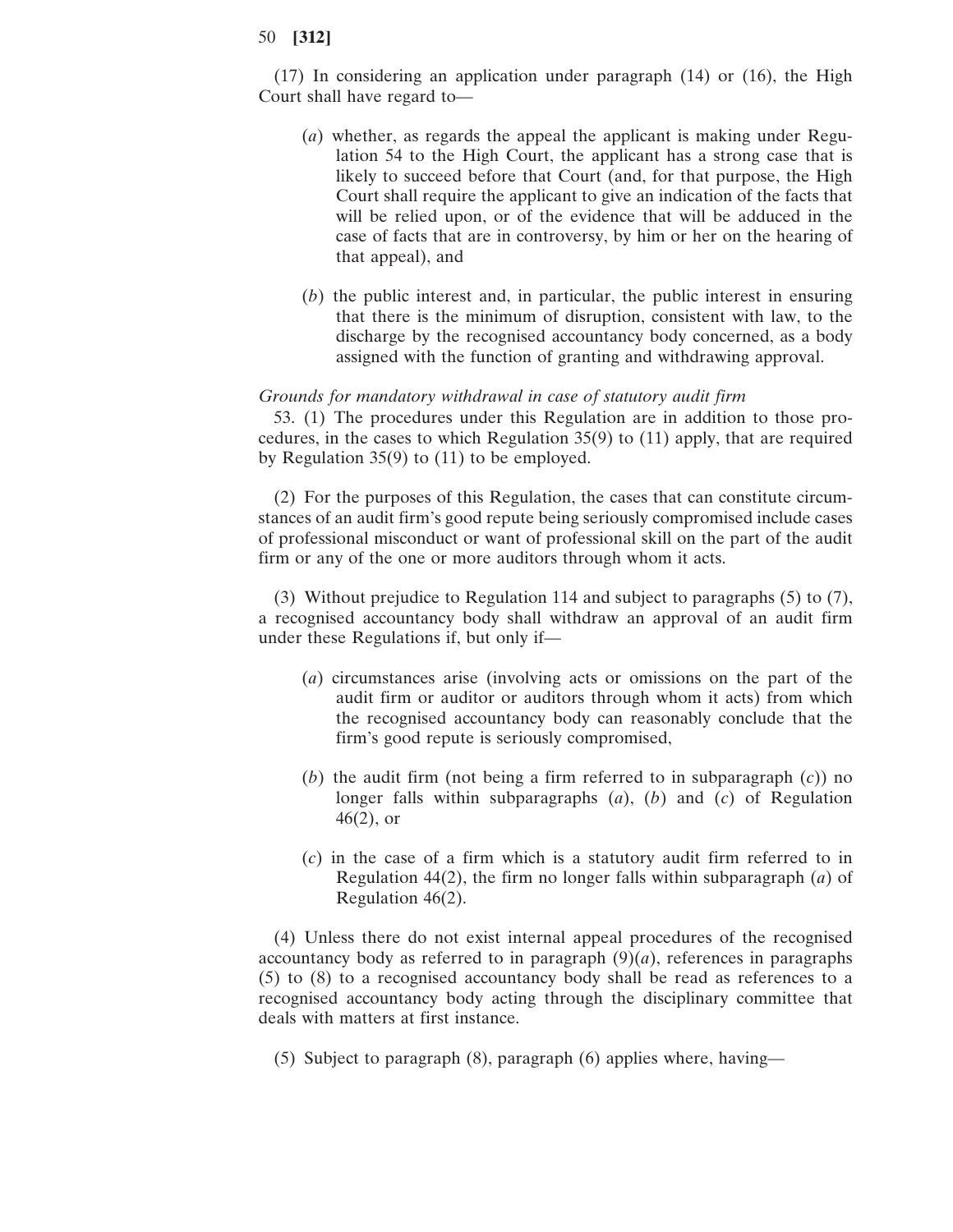- (*a*) complied with the requirements of procedural fairness in that regard, and
- (*b*) served any notices required for that purpose or as required by its investigation and disciplinary procedures,

the recognised accountancy body is satisfied that subparagraph (*a*), (*b*) or (*c*) of paragraph (3) applies in the case of an audit firm.

(6) Subject to paragraph (8), the recognised accountancy body shall serve a notice in writing on the audit firm stating that—

- (*a*) it is satisfied that subparagraph (*a*), (*b*) or (*c*) of paragraph (3) applies in the case of the audit firm,
- (*b*) the audit firm must take specified steps to cause subparagraph  $(a)$ ,  $(b)$ or (*c*) of paragraph (3) to cease to apply to it within a specified period (which shall not be less than one month), and
- (*c*) if those steps are not taken, it shall withdraw the approval of the firm.

(7) Where the recognised accountancy body has served a notice under paragraph (6) on a statutory audit firm and the firm has not, before the expiration of the specified period referred to in paragraph  $(6)(b)$ , taken the steps referred to in paragraph  $(6)(b)$ , the recognised accountancy body shall withdraw the approval of the audit firm under these Regulations.

(8) The procedure specified in paragraph (6) need not be employed if the acts or omissions concerned referred to in subparagraph (*a*) of paragraph (3) are such as, in the opinion of the recognised accountancy body, constitute professional misconduct or want of professional skill on the part of the audit firm (or the auditor or auditors through whom it acts) of a degree that employing that procedure would not be in the public interest but nothing in this paragraph affects the application of the requirements of procedural fairness to the withdrawal of approval.

- $(9)$  If—
	- (*a*) there exist applicable internal appeal procedures of the recognised accountancy body, and
	- (*b*) the investigation and disciplinary procedures of the recognised accountancy body provide that a decision of its disciplinary committee, being a decision of a nature to which this Regulation applies, shall stand suspended or shall not take effect until, as the case may be—
		- (i) the period for making an appeal under those procedures has expired without such an appeal having been made,
		- (ii) such an appeal has been made and the decision to withdraw the approval confirmed, or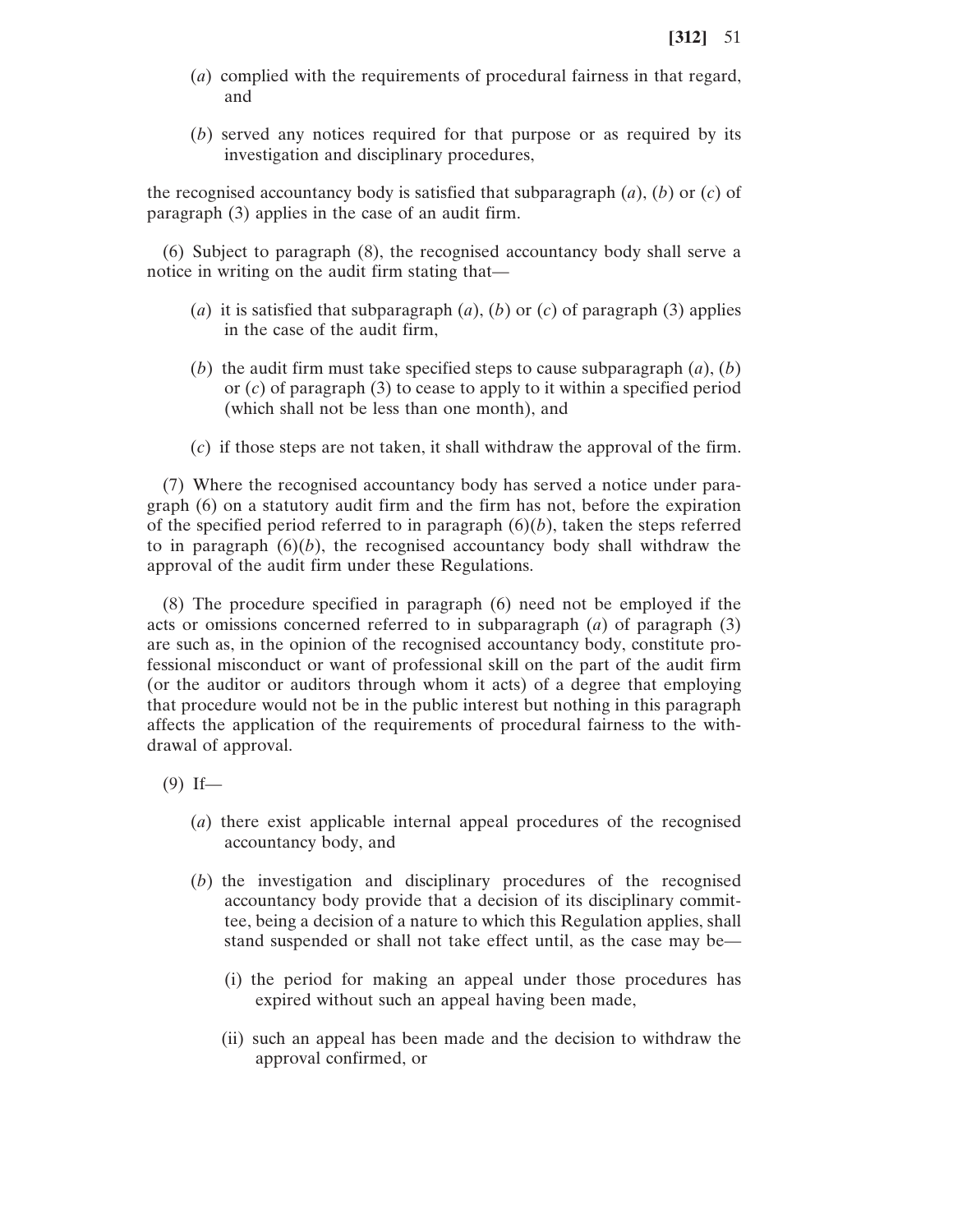(iii) such an appeal that has been made is withdrawn,

then, notwithstanding anything in the preceding provisions of this Regulation, the operation of the withdrawal of approval by that disciplinary committee shall stand suspended until the happening of an event specified in subparagraph  $(b)(i)$ ,  $(ii)$  or  $(iii)$ .

- (10) Paragraph (11) applies if—
	- (*a*) there exist applicable internal appeal procedures of the recognised accountancy body, and
	- (*b*) the investigation and disciplinary procedures of the recognised accountancy body do not provide, as referred to in paragraph (9)(*b*), for the decision of the disciplinary committee referred to in that provision to stand suspended or not to take effect.

(11) Notwithstanding the internal appeal procedures referred to in paragraph  $(10)(a)$ , the audit firm to which the decision referred to in paragraph  $(9)(b)$ relates may apply to the High Court for an order suspending the operation of the withdrawal pending the determination by the relevant appellate committee of an appeal that it is making under those procedures and, where such an application is made, paragraphs (14) to (17) apply to that application with—

- (*a*) the substitution of references to an appeal under those internal appeal procedures for reference to an appeal under Regulation 54, and
- (*b*) any other necessary modifications.

(12) If the relevant appellate committee referred to in paragraph (11) is of the opinion, having regard to the particular issues that have arisen on that appeal, that, in the interests of justice, the disposal by it of an appeal referred to in that paragraph ought to include its proceeding in the manner specified in paragraphs (6) and (7), then, in disposing of that appeal, it shall proceed in the manner so specified.

(13) The recognised accountancy body shall take all reasonable steps to ensure that any appeal to the relevant appellate committee referred to in paragraph (11) is prosecuted promptly and it shall be the duty of that appellate committee to ensure that any such appeal to it is disposed of as expeditiously as may be and, for that purpose, to take all such steps as are open to it to ensure that, in so far as is practicable, there are no avoidable delays at any stage in the determination of such an appeal.

(14) Where a recognised accountancy body has made a decision to withdraw the approval of an audit firm under this Regulation (that is to say, a final decision of the recognised accountancy body on the matter after the internal appeal procedures (if any) of it have been employed and exhausted), the audit firm may apply to the High Court for an order suspending the operation of the withdrawal pending the determination by the High Court of an appeal under Regulation 54 that it is making against the withdrawal.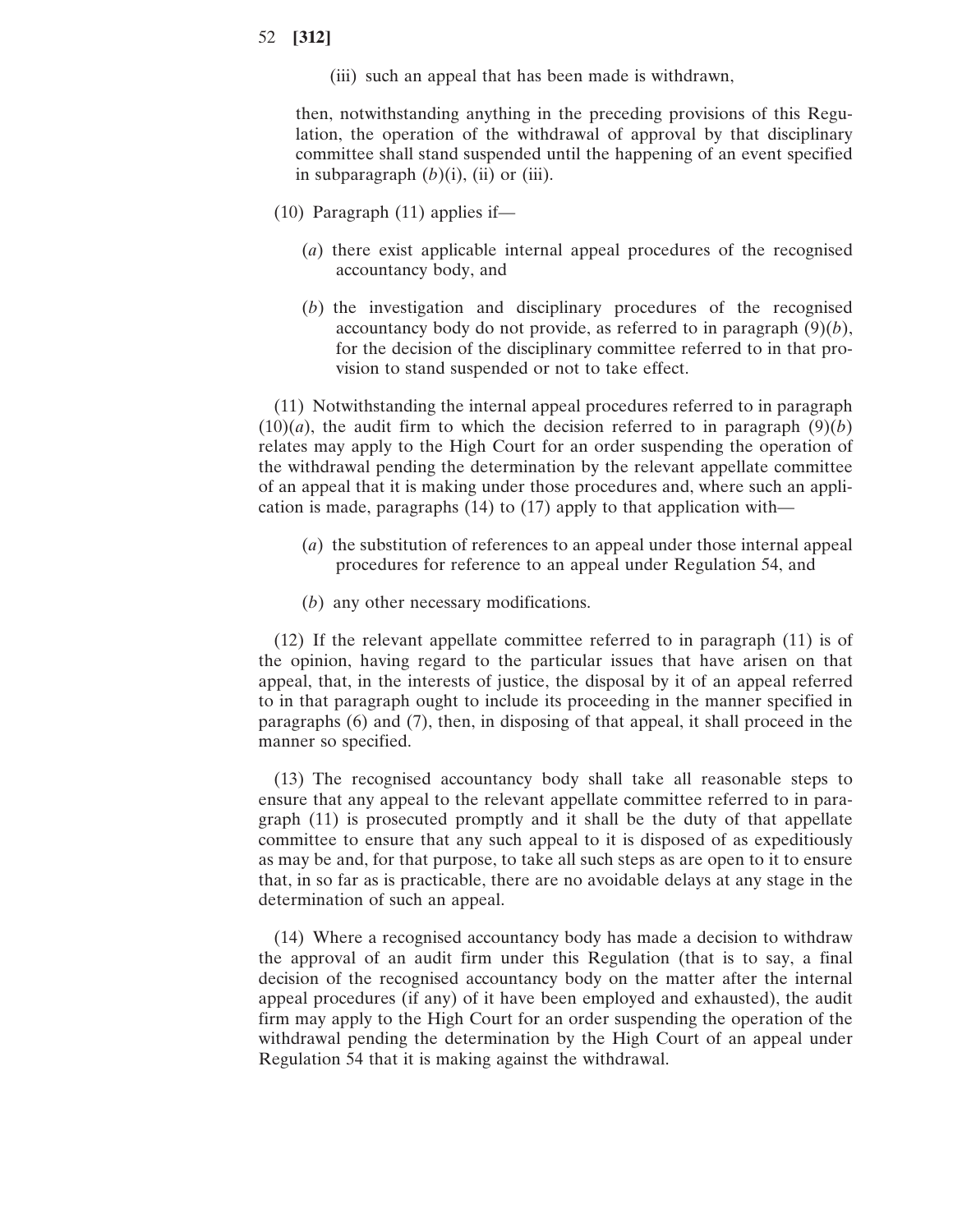(15) Subject to paragraph (17), on the hearing of an application under paragraph (14), the High Court may, as it considers appropriate and having heard the recognised accountancy body concerned and, if it wishes to be so heard, the Supervisory Authority (which shall have standing to appear and be heard on the application)—

- (*a*) grant an order suspending the operation of the withdrawal; or
- (*b*) refuse to grant such an order,

and an order under subparagraph (*a*) may provide that the order shall not have effect unless one or more conditions specified in the order are complied with (and such conditions may include conditions requiring the audit firm not to carry out statutory audits save under the supervision of one or more statutory auditors or one or more statutory audit firms or not to carry out such audits save in specified circumstances).

(16) Subject to paragraph (17), the High Court may, on application to it by the audit firm or recognised accountancy body concerned, vary or discharge an order under paragraph  $(15)(a)$  if it considers it just to do so.

(17) In considering an application under paragraph (14) or (16), the High Court shall have regard to—

- (*a*) whether, as regards the appeal the applicant is making under Regulation 54 to the High Court, the applicant has a strong case that is likely to succeed before that Court (and, for that purpose, the High Court shall require the applicant to give an indication of the facts that will be relied upon, or of the evidence that will be adduced in the case of facts that are in controversy, by it on the hearing of that appeal), and
- (*b*) the public interest and, in particular, the public interest in ensuring that there is the minimum of disruption, consistent with law, to the discharge by the recognised accountancy body concerned, as a body assigned with the function of granting and withdrawing approval.

# *Appeals against withdrawal of approval*

54. (1) Subject to paragraph (2), a person may appeal to the High Court against the withdrawal by a recognised accountancy body of approval under these Regulations of the person as a statutory auditor or audit firm.

(2) An appeal shall not lie under paragraph (1) unless and until any applicable internal appeal procedures of the recognised accountancy body have been employed and exhausted by the person referred to in that paragraph.

- (3) An appeal under paragraph (1) shall be made within one month—
	- (*a*) unless subparagraph (*b*) applies, after the date of the withdrawal of approval, or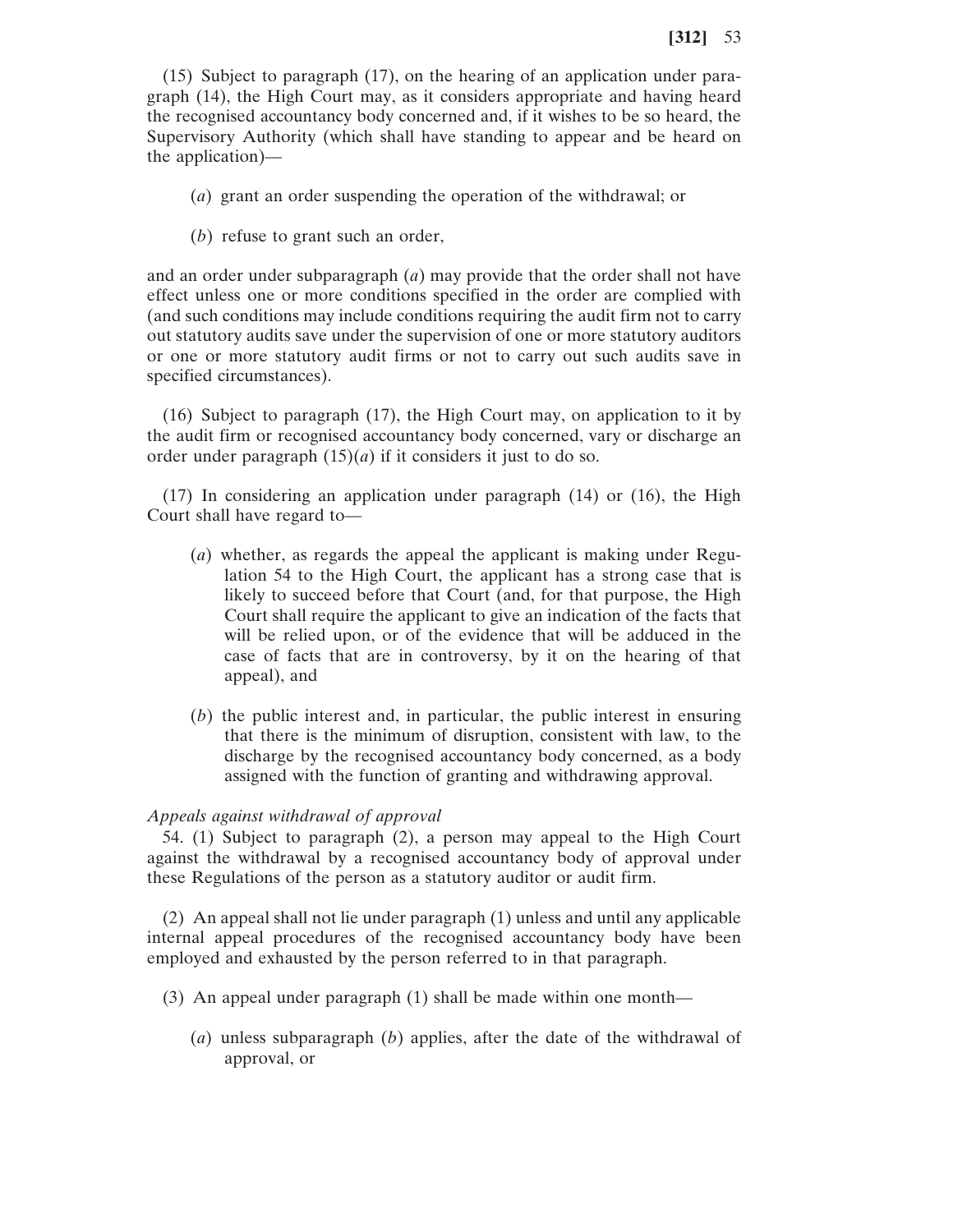- 54 **[312]**
	- (*b*) after the confirmation of that withdrawal on foot of the internal appeal procedures of the recognised accountancy body having been employed.
	- (4) On the hearing of an appeal under paragraph (1), the High Court—
		- (*a*) if it is satisfied that the appellant has established that there was not a reasonable basis for the decision of the recognised accountancy body concerned to withdraw the approval, shall cancel the withdrawal of the approval, or
		- (*b*) if it is not so satisfied, shall confirm the withdrawal of the approval.

(5) For the purposes of paragraph (4), there is a reasonable basis for the decision of the recognised accountancy body if, taking into account the expertise and specialist knowledge possessed by the recognised accountancy body, the decision (and the process that led to its making) was not vitiated by—

- (*a*) any serious and significant error or a series of such errors,
- (*b*) a mistake of law, or
- (*c*) the evidence, taken as a whole, not supporting the decision.

(6) The High Court may, on the hearing of an appeal under paragraph (1), consider evidence not adduced or hear an argument not made to the recognised accountancy body concerned if the Court is satisfied that—

- (*a*) there are cogent circumstances justifying the failure to adduce the evidence or make the argument to the recognised accountancy body, and
- (*b*) it is just and equitable for the Court to consider the evidence or hear the argument, as the case may be.

(7) A notification of the outcome of an appeal under this Regulation (or of any appeal from a decision of the High Court thereunder) shall be made by the recognised accountancy body concerned to the same persons to whom a notification of a withdrawal of approval must be made by Regulation 55 and (where it applies) Regulation 56.

## *Certain persons to be notified of withdrawal of approval*

55. Without prejudice to Regulation 56, where the approval under these Regulations of a statutory auditor or audit firm is withdrawn for any reason by a recognised accountancy body, that fact and the reasons for the withdrawal shall be communicated by the recognised accountancy body to—

- (*a*) the Supervisory Authority, and
- (*b*) the Registrar of Companies,

as soon as possible, but not later than one month after the date of withdrawal of approval.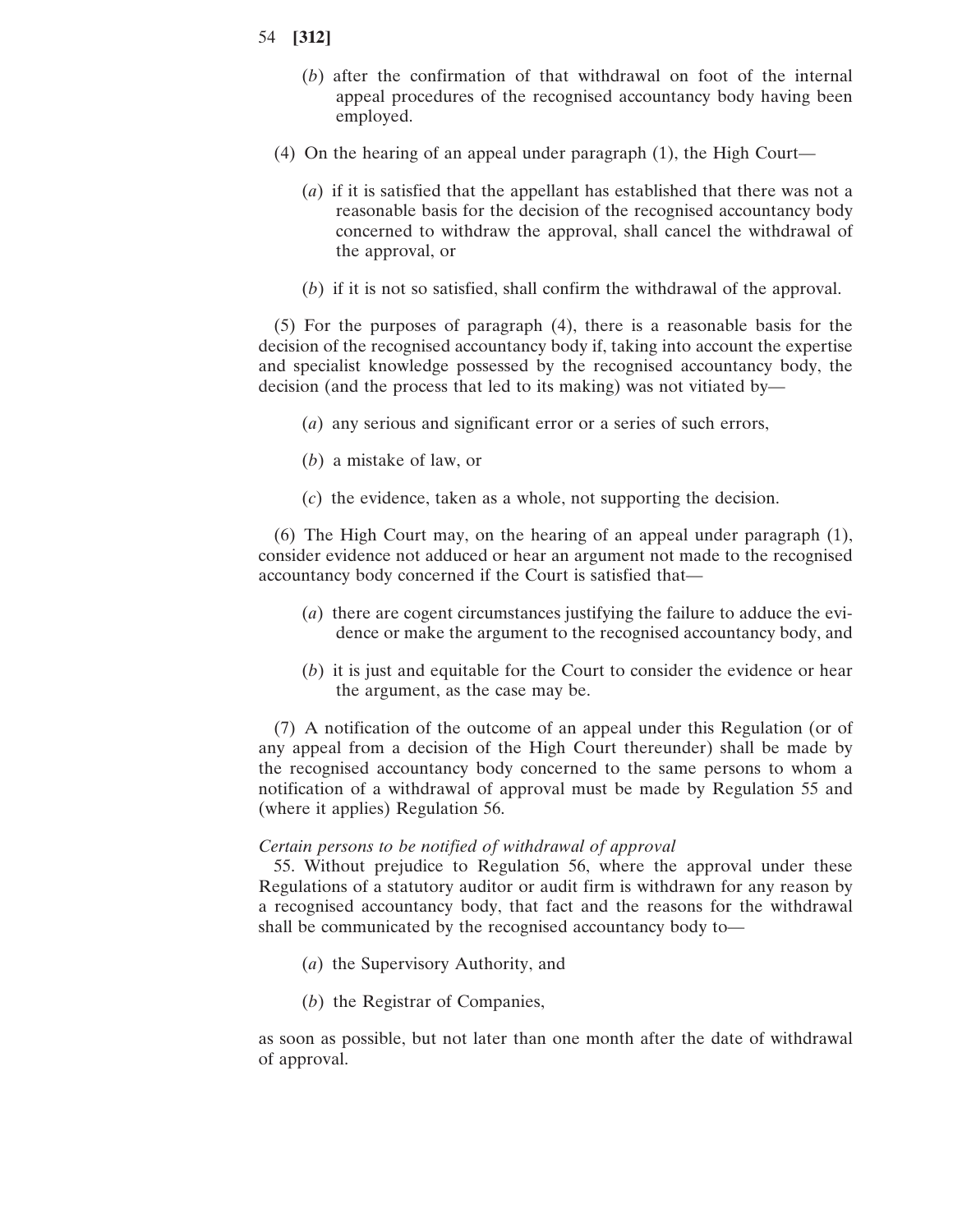# *Other persons to be notified of withdrawal of approval*

56. (1) Where the approval under these Regulations of a statutory auditor is withdrawn for any reason by a recognised accountancy body, the recognised accountancy body shall, in addition to making the communication specified in Regulation 55, notify the relevant competent authorities of the host Member States, where the statutory auditor is also approved and entered in the public registers of those States pursuant to Articles 15 to 19 of the Audit Directive, of the fact of the withdrawal and the reasons for it.

(2) Where the approval under these Regulations of an audit firm is withdrawn for any reason by the recognised accountancy body, the recognised accountancy body shall, in addition to making the communication specified in Regulation 55, notify the relevant competent authorities of the host Member States, where the statutory auditor is also registered and entered in the public registers of those States pursuant to Articles 15 to 19 of the Audit Directive, of the fact of the withdrawal and the reasons for it.

(3) If the approval under these Regulations of a statutory auditor or audit firm is withdrawn by the Supervisory Authority, this Regulation and Regulation 55 (other than paragraph (*a*) of it) shall apply in relation to the withdrawal as if the references in them to the recognised accountancy body were references to the Supervisory Authority and with any other necessary modifications.

(4) The notifications under this Regulation shall be made as soon as possible, but not later than one month after the date of withdrawal of approval.

# PART 5

# STANDARDS AND PROVISIONS APPLICABLE TO STATUTORY AUDITORS AND AUDIT FIRMS

#### Chapter 1

## *Appointment of Statutory Auditors or Audit Firms*

#### *Prohibition of contractual clauses restricting choice of auditors*

57. (1) Subject to paragraph (2), a contractual clause which has the effect of restricting the choice by the general meeting of shareholders or members of the audited entity pursuant to Part 6 of the Companies Act 2014, or any audited entity to whom these Regulations apply, to certain categories or lists of statutory auditors or audit firms as regards the appointment of a particular statutory auditor or audit firm to carry out the statutory audit of that entity shall be prohibited and shall be void.

(2) (*a*) A contractual clause referred to in paragraph (1) which—

- (i) does not fall within Article 16(6) of Regulation (EU) No 537/2014, and
- (ii) exists on 17 June 2016,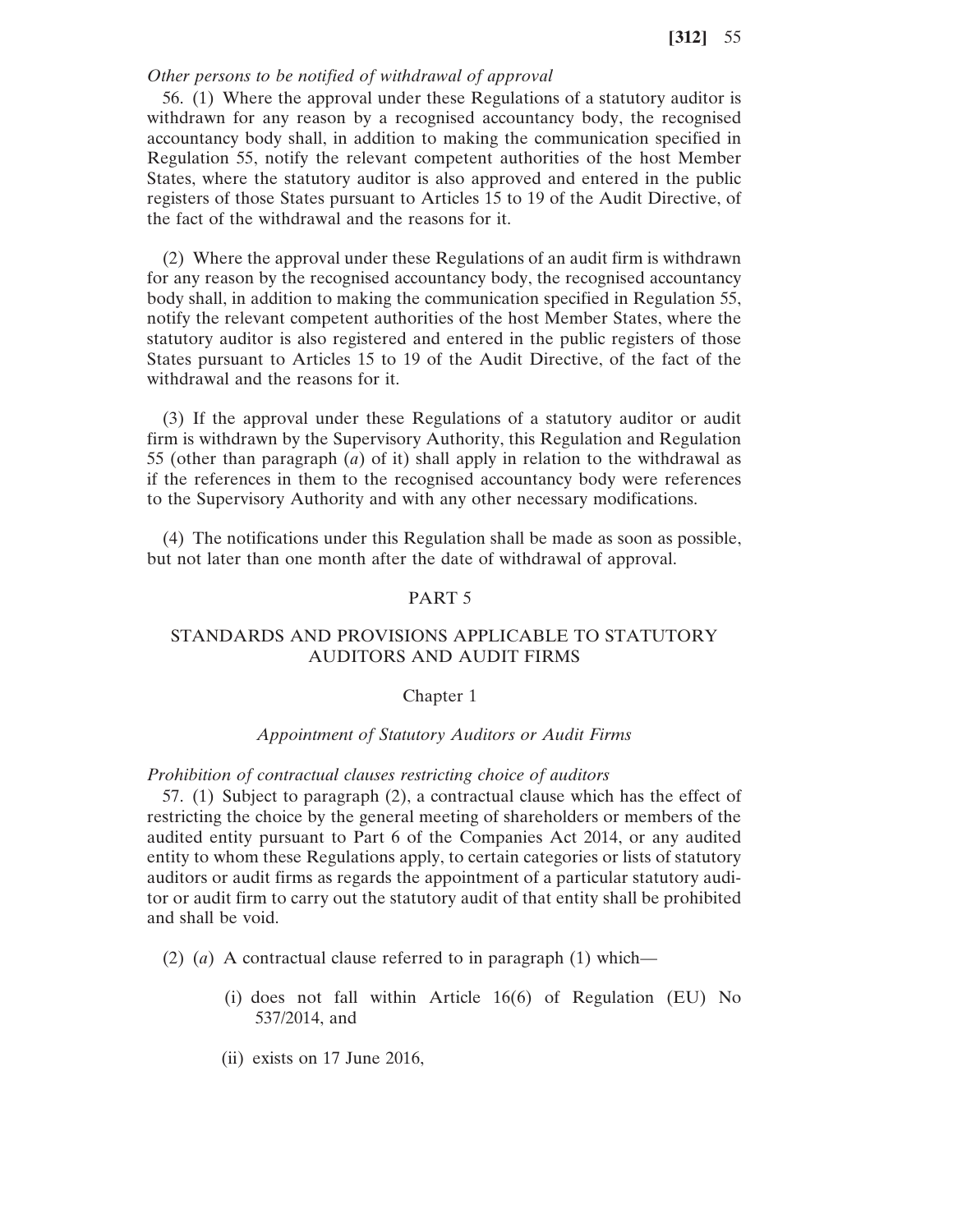is void on and from that date.

- (*b*) Paragraph (1) shall not apply to a contractual clause which falls within Article 16(6) of Regulation (EU) No 537/2014 until 17 June 2017.
- (*c*) A contractual clause referred to in paragraph (1) which—
	- (i) falls within Article 16(6) of Regulation (EU) No 537/2014, and
	- (ii) exists on 17 June 2017,

is void on and from that date.

statutory auditor or audit firm to a public-interest entity:

(3) An audited entity that is a public-interest entity shall directly and without delay report to the Supervisory Authority any contractual clause referred to in paragraph (1) that purports to affect it and the circumstances which gave rise to that clause.

(4) The Supervisory Authority, on receipt of a report under paragraph (3), may, by virtue of its powers under Part 15 of the Companies Act 2014, share the report with authorities in the State.

*Selection procedures for statutory auditors or audit firms by public-interest entities* 58. (1) Subject to paragraph (2), the following selection procedures apply, for financial years commencing on or after 17 June 2016, to the appointment of a

- (*a*) the audit committee shall prepare a recommendation for the directors of the entity by carrying out the selection procedure specified in Article 16(3) of Regulation (EU) No 537/2014;
- (*b*) the audit committee shall submit a recommendation to the directors of the entity for the appointment of statutory auditors or audit firms;
- (*c*) the recommendation—
	- (i) shall be justified and contain at least 2 choices for the audit engagement and shall express a duly justified preference for one of them, and
	- (ii) shall state (if such be the case) that the recommendation is free from influence by a third party and that, on and from 17 June 2017, no clause of the kind referred to in Regulation 57(1) has been imposed upon it;
- (*d*) the proposal by the directors to the general meeting of shareholders or members of the entity for the appointment of statutory auditors or audit firms—
	- (i) shall include the recommendation referred to in subparagraph (*b*) and the preference referred to in subparagraph (*c*)(i),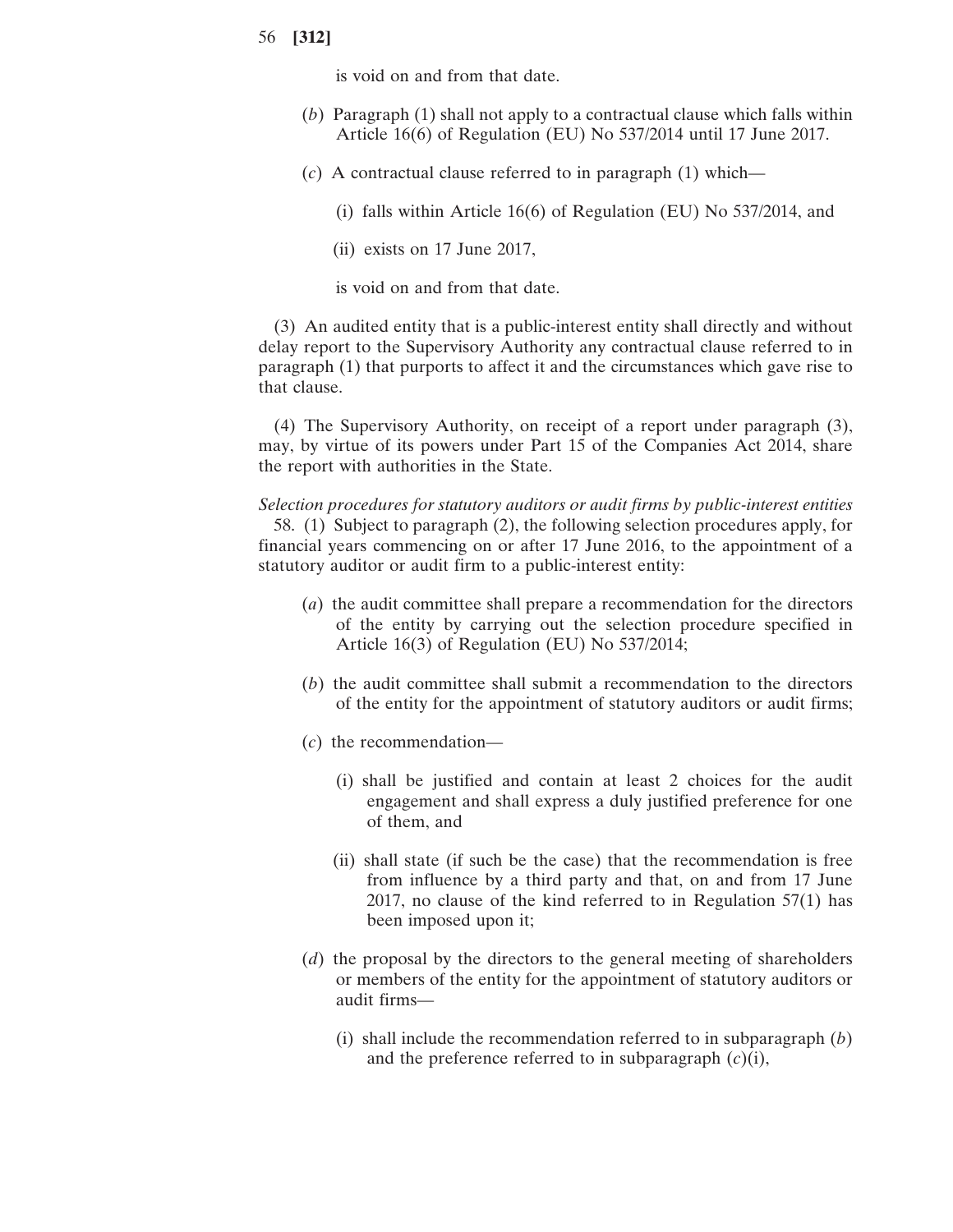- (ii) if it departs from the preference of the audit committee, shall justify the reasons for not following the recommendation of the audit committee, and
- (iii) shall state if the statutory auditor or audit firm recommended by the directors participated in the selection procedure referred to in paragraph  $(2)(a)$ .
- (2) Paragraph (1) shall not apply if—
	- (*a*) a selection procedure in accordance with Article 16(3) of Regulation (EU) No 537/2014 has been carried out in respect of the appointment of the statutory auditor or audit firm in relation to one or more of the preceding 9 financial years, and
	- (*b*) the statutory auditor or audit firm appointed by the public-interest entity was appointed for the previous financial year.

(3) Where the public-interest entity is exempt from the requirement for an audit committee under Regulation 115, this Regulation applies to the directors of the public-interest entity.

(4) Where a public-interest entity relies on the provisions of section 382, 384 or 385 of the Companies Act 2014, the public-interest entity shall, as soon as is practicable, inform the Supervisory Authority of that fact.

(5) The appointment of an auditor is invalid if the appointment contravenes a provision of this Regulation.

- (6) (*a*) Subject to subparagraph (*b*), a public-interest entity shall keep records demonstrating that the selection procedures referred to in paragraph (1) have been carried out.
	- (*b*) The public-interest entity shall keep those records for at least 6 years from the date on which the selection procedures were completed.

(7) A public-interest entity which contravenes paragraph (6)(*a*) or (*b*) shall be guilty of an offence and shall be liable, on summary conviction, to a class A fine.

*Appointment of statutory auditors or audit firms by public-interest entities informing the Supervisory Authority*

59. (1) Subject to paragraph (2)—

(*a*) where a statutory auditor or audit firm is first appointed by a publicinterest entity on or after 17 June 2016, he, she or it shall inform the Supervisory Authority within one month after the date of such appointment that the statutory auditor or audit firm has been appointed to hold office, and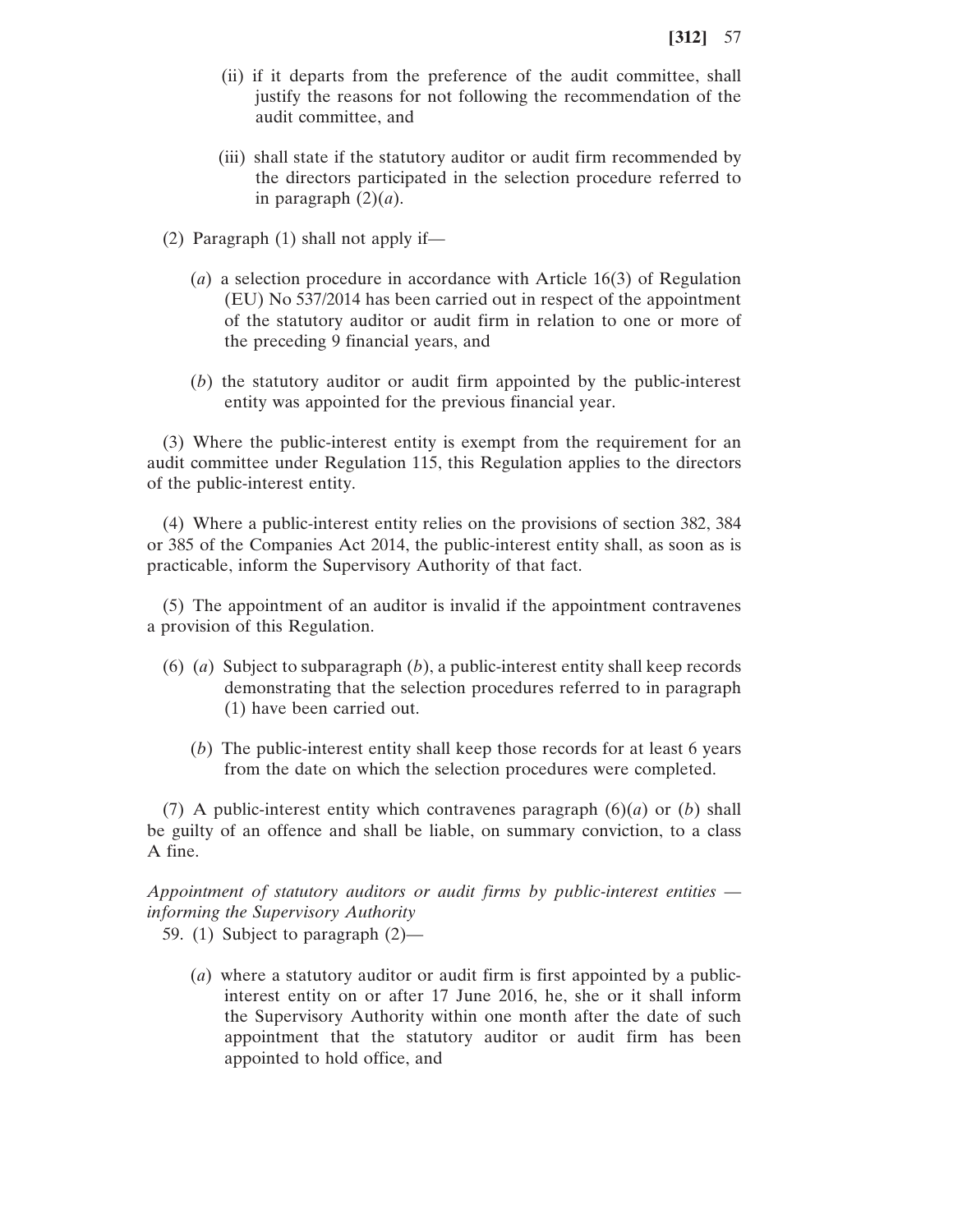(*b*) where a statutory auditor or audit firm which has complied with subparagraph (*a*) is subsequently appointed by the same or a different public-interest entity, he, she or it shall inform the Supervisory Authority within one month after the date of such appointment that the statutory auditor or audit firm has been appointed to hold office only if, immediately before the time of such appointment, the statutory auditor or audit firm held no such office with any public-interest entity.

(2) The information shall be submitted in such form and manner as the Supervisory Authority specifies and may be used by the Supervisory Authority in the performance of its functions.

(3) A statutory auditor or audit firm who or which contravenes paragraph (1) shall be guilty of an offence and shall be liable—

- (*a*) on summary conviction, to a class A fine, or
- (*b*) on conviction on indictment, to a fine not exceeding  $\epsilon$ 12,500.

*Removal of statutory auditors or audit firms by public-interest entities* — *supplementary provisions*

- 60. (1) In the case of a statutory audit of a public-interest entity—
	- (*a*) shareholders representing 5% or more of the voting rights or of the share capital, or
	- (*b*) the Supervisory Authority,

may bring a claim before the court for the removal of the statutory auditor or audit firm subject to there being good and substantial grounds for bringing such a claim before the court.

- (2) The grounds for bringing the claim before the court must relate to—
	- (*a*) the conduct of the auditor or audit firm with regard to the performance of his, her or its duties as auditor of the public-interest entity or otherwise, or
	- (*b*) the petitioner's opinion that it is in the best interests of the publicinterest entity to do so.
- (3) For the purposes of paragraph (2)—
	- (*a*) diverging opinions on accounting treatments or audit procedures cannot constitute the basis for the passing of any resolution for the purposes of that paragraph, and
	- (*b*) "best interests of the public-interest entity" does not include any illegal or improper motive with regard to avoiding disclosures or detection of any contravention by the entity of these Regulations.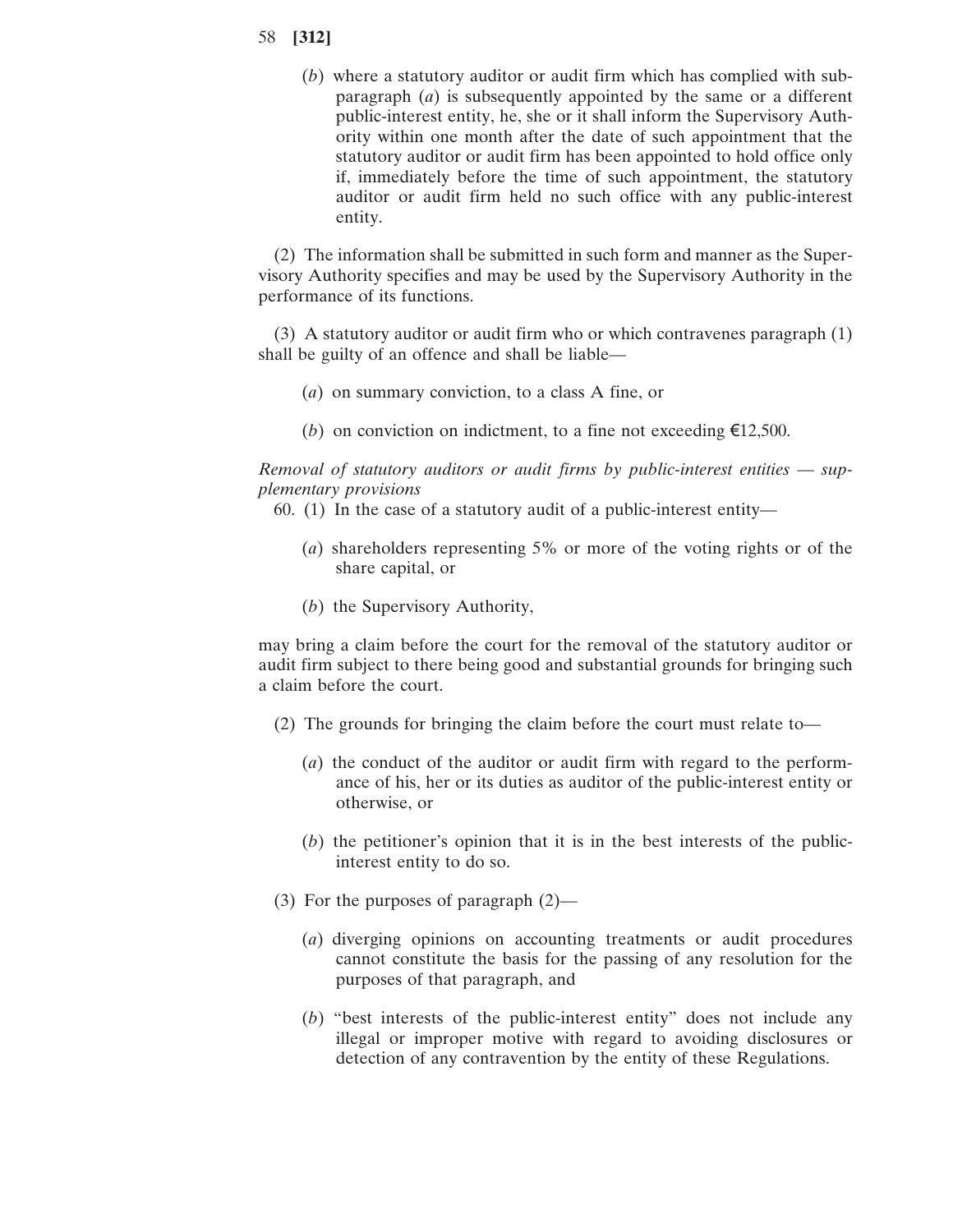*Directors' report to include date of last appointment of statutory auditor or audit firm*

61. (1) The directors' report shall contain details of the date of appointment of the public-interest entity's statutory auditor or audit firm.

(2) Where a public-interest entity has sought an extension from the Supervisory Authority under Regulation 105, pursuant to Article 17(6) of Regulation (EU) No 537/2014, the directors' report shall also contain details of the extension granted.

(3) In this Regulation, "directors' report" means the directors' report required by section 325 of the Companies Act 2014.

## Chapter 2

## *Standards for Statutory Auditors*

## *Continuing education*

62. (1) A recognised accountancy body shall attach the condition specified in paragraph (2) to an approval granted by it under these Regulations to a person as statutory auditor.

(2) The condition is one requiring the person to take part in appropriate programmes of continuing education in order to maintain his or her theoretical knowledge, professional skills and values, including, in particular, in relation to auditing, at a sufficiently high level.

(3) In the case of a statutory auditor who is a person in relation to whom a recognised accountancy body may, by virtue of Regulation 35, perform functions under these Regulations but either—

- (*a*) the approval of whom as a statutory auditor has not been granted by that recognised accountancy body, or
- (*b*) the person is a person referred to in Regulation 44(1),

a like obligation to that referred to in paragraph (2) as regards taking part in appropriate programmes of continuing education is, by virtue of this paragraph, imposed on him or her.

### *Professional ethics*

63. A recognised accountancy body shall subject statutory auditors and audit firms to principles of professional ethics, covering at least their public interest function, their integrity and objectivity and their professional competence and due care.

## *Independence, objectivity and professional scepticism*

64. Statutory auditors and audit firms are subject to the independence, objectivity and professional scepticism requirements of Articles 21(2), 22, 22a, 22b, 24, 24a, 24b, 25 and 25a of the Audit Directive as implemented in the State by Regulations 91 to 101 and 103.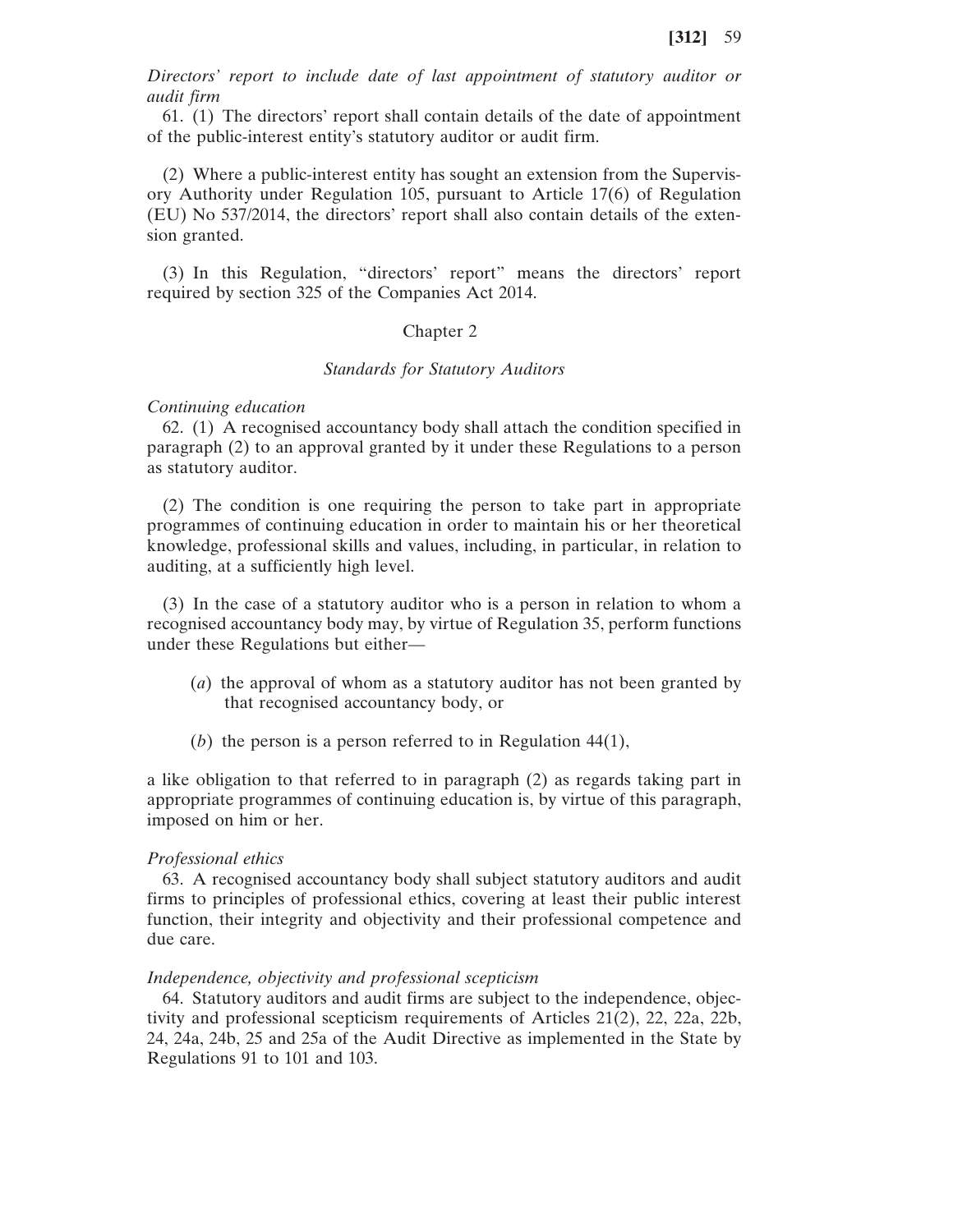# *Standards for purposes of Regulations 62 to 64*

65. (1) A recognised accountancy body shall, in respect of statutory auditors and audit firms—

- (*a*) have adequate standards requiring those auditors and audit firms to comply with the obligations specified in Regulations 62 to 64, and
- (*b*) institute adequate arrangements for the effective monitoring and enforcement of compliance with such standards.

(2) No standards shall be used by a recognised accountancy body for that purpose unless those standards have (with respect to that use) first been approved by the Supervisory Authority in accordance with section 905(2)(*c*) of the Companies Act 2014.

## *Arrangements for enforcement of standards*

66. The arrangements for enforcement referred to in Regulation  $65(1)(b)$ shall include, in accordance with Regulations 113 and 114, provision for—

- (*a*) sanctions which include—
	- (i) at the discretion of the recognised accountancy body, in accordance with Regulation 114, the withdrawal of approval under these Regulations as a statutory auditor or audit firm,
	- (ii) appropriate penalties,
	- (iii) appropriate disciplinary measures,
	- (iv) appropriate regulatory sanctions,
	- and
- (*b*) making available to the public information relating to the measures taken and the penalties imposed in respect of statutory auditors and audit firms.

## Chapter 3

## *Confidentiality and Professional Secrecy*

# *Rules of confidentiality to apply*

67. (1) The rules of confidentiality and secrecy of a recognised accountancy body (of which the statutory auditor or audit firm concerned is a member) shall apply with respect to information and documents to which a statutory auditor or audit firm has access when carrying out a statutory audit.

(2) The statutory auditor or audit firm, as the case may be, shall comply with those rules of confidentiality and secrecy.

(3) In the case of an audit firm registered in accordance with Regulation 38, the rules of confidentiality and secrecy of the recognised accountancy body of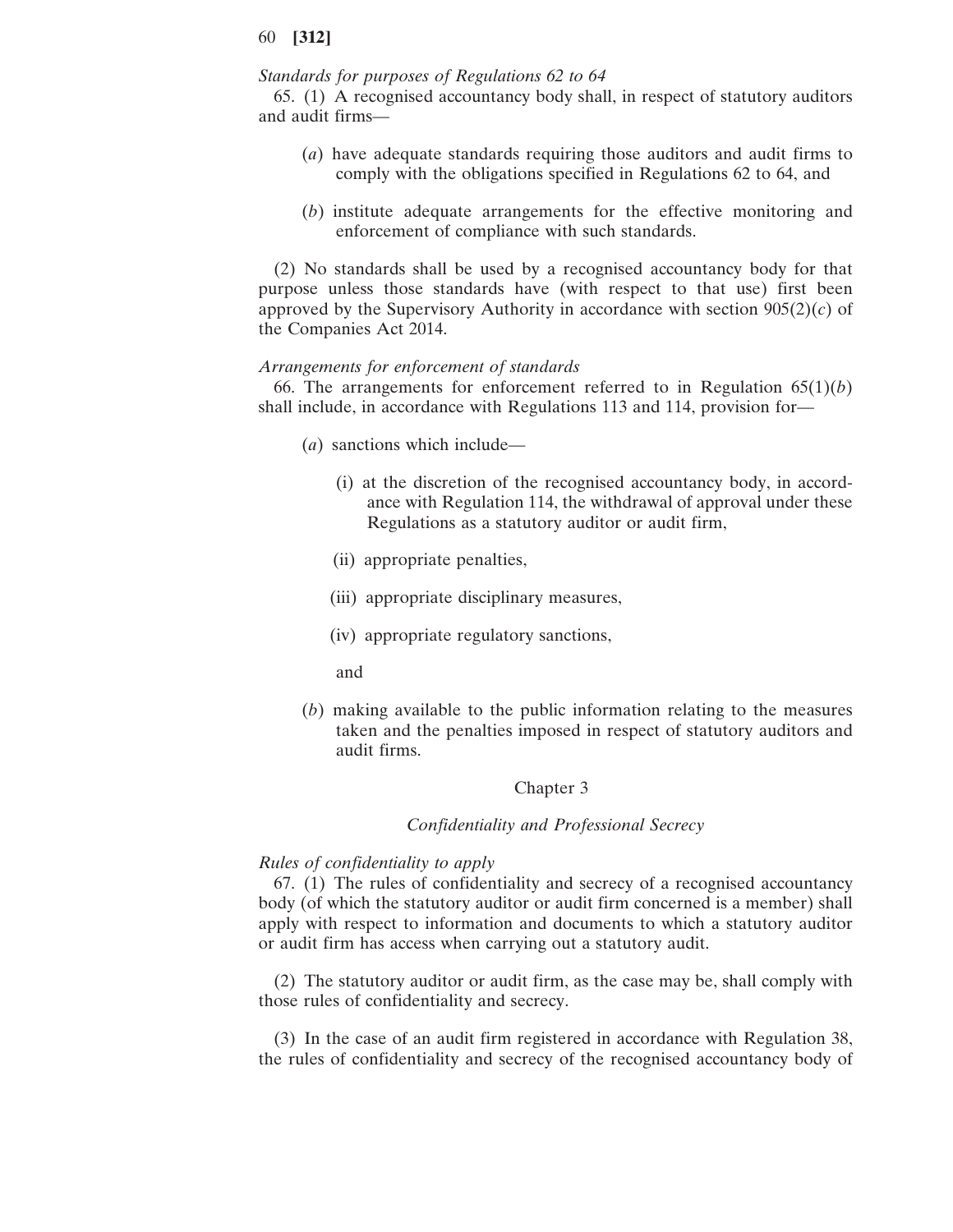which the key audit partner who carries out the statutory audit on behalf of the audit firm is a member shall apply with respect to information and documents to which the audit firm (or a statutory auditor on behalf of the firm) has access when carrying out a statutory audit.

## *Supplemental provisions in relation to Regulation 67*

68. (1) Regulation 67 shall continue to apply with respect to an audit assignment notwithstanding—

- (*a*) that the statutory auditor or audit firm referred to in that Regulation has ceased to be engaged in that audit assignment, or
- (*b*) that the auditor or audit firm referred to in that Regulation ceases to be—
	- (i) a statutory auditor or audit firm, or
	- (ii) an auditor or audit firm.
- (2) Accordingly, in such a case—
	- (*a*) the statutory auditor or, as the case may be, audit firm, or
	- (*b*) the former such auditor or, as the case may be, audit firm,

shall continue to comply with the rules of confidentiality and secrecy concerned.

## *Saving*

69. (1) Nothing in Regulation 67 or 68 shall operate to prevent the recognised accountancy body from complying with its obligations under these Regulations or, where applicable, Regulation (EU) No 537/2014.

(2) Nothing in Regulation 67 or 68 shall operate to impede the enforcement of the provisions of these Regulations or, where applicable, Regulation (EU) No 537/2014.

## *Rules of confidentiality in relation to entities in third countries*

70. (1) Where a statutory auditor or audit firm carries out a statutory audit of an undertaking which is part of a group whose parent undertaking is situated in a third country, the confidentiality and professional secrecy rules referred to in Regulation 67(1) shall not impede the transfer by the statutory auditor or the audit firm of relevant documentation concerning the audit work performed to the group auditor situated in a third country if such documentation is necessary for the performance of the audit of consolidated financial statements of the parent undertaking.

(2) A statutory auditor or an audit firm that carries out the statutory audit of an undertaking which has issued securities in a third country, or which forms part of a group issuing statutory consolidated financial statements in a third country, may only transfer the audit working papers or other documents relating to the audit of that entity that he, she or it holds to the competent authorities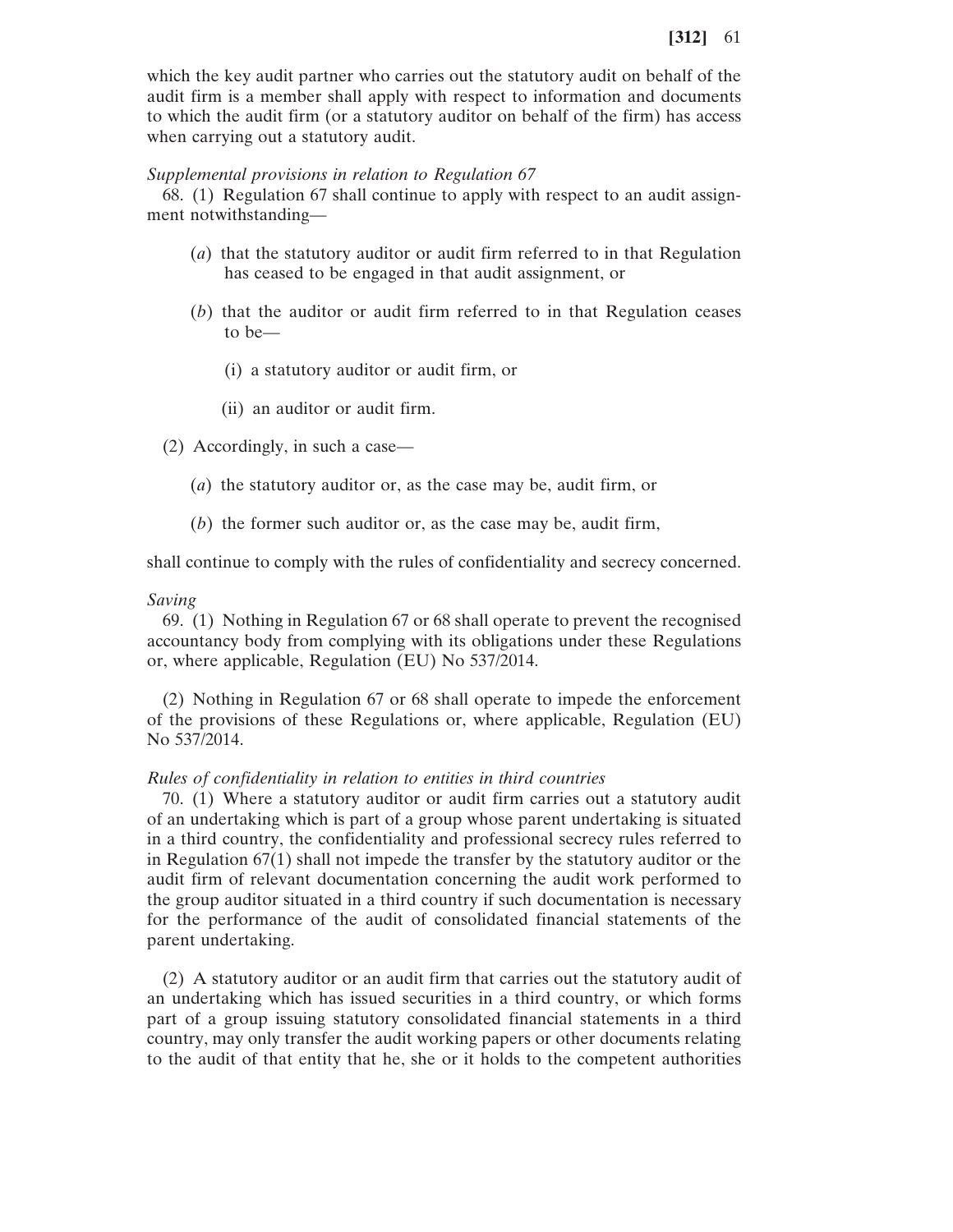in the relevant third countries under the conditions set out in Chapter 3 of Part 10.

(3) The transfer of information to the group auditor situated in a third country shall comply with—

- (*a*) Chapter IV of Directive 95/46/EC of the European Parliament and of the Council of 24 October 1995<sup>8</sup> on the protection of individuals with regard to the processing of personal data and on the free movement of such data, and
- (*b*) national personal data protection rules.

## *Incoming statutory auditor or audit firm to be afforded access to information*

71. Where a statutory auditor or audit firm is replaced by another statutory auditor or audit firm, the former statutory auditor or audit firm shall provide access to all relevant information concerning the audited entity and the most recent audit of that entity to the incoming statutory auditor or audit firm.

#### *Access by recognised accountancy body to audit documents*

72. (1) Where it considers it reasonably necessary to do so for the purpose of performing a particular function under these Regulations or, where applicable, under Regulation (EU) No 537/2014, a recognised accountancy body may inspect and make copies of all relevant documents in the possession or control of a statutory auditor or audit firm; for that purpose, it may, by notice in writing served on a statutory auditor or audit firm, require the auditor or firm either (as shall be specified) to—

- (*a*) furnish to it specified documents, or
- (*b*) permit it to have access, under specified circumstances, to all relevant documents in the possession or control of the auditor or firm,

within a specified period.

(2) Without prejudice to the generality of paragraph (1), the powers under that paragraph are exercisable in relation to a statutory auditor or audit firm where a complaint is made to the recognised accountancy body that the statutory auditor or audit firm has contravened a requirement of these Regulations.

(3) Where the powers under paragraph (1) are exercisable, the following additional power may be exercised by the recognised accountancy body if it considers that the exercise of it is reasonably necessary to enable it to clarify any matter arising from its inspection of the documents concerned, namely a power to require the statutory auditor or a member of the audit firm to—

- (*a*) attend before it, and
- (*b*) explain any entry in the documents concerned and otherwise give assistance to it in clarifying the matter concerned.

8 OJ L 281, 23.11.1995, p. 31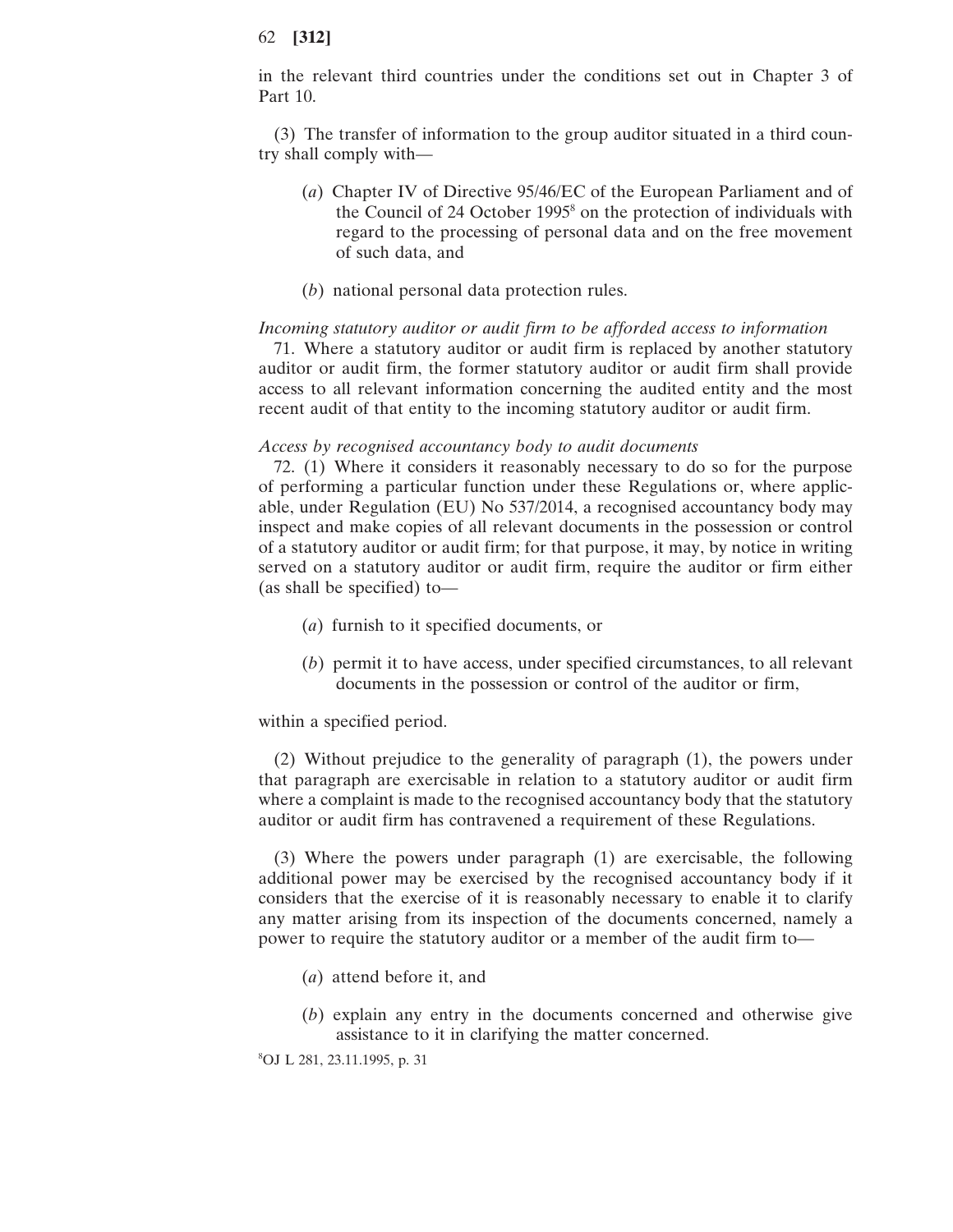(4) In this Regulation, "specified" means specified in the notice concerned.

(5) Without prejudice to paragraph (6), a person who fails, without reasonable excuse, to comply with a requirement under paragraph (1) or (3) shall be guilty of an offence and shall be liable—

- (*a*) on summary conviction, to a class A fine, or
- (*b*) on conviction on indictment, to a fine not exceeding  $\epsilon$ 12,500.

(6) Where a person fails to comply with a requirement under paragraph (1) or (3), the recognised accountancy body concerned may apply to the High Court for an order compelling compliance by the person with the requirement, and, on the hearing of such application, the High Court may make such an order or such other order as it thinks just.

*Access by Supervisory Authority to information and documents held by recognised accountancy bodies or relevant persons*

73. (1) Where it considers it reasonably necessary to do so for the purposes of performing a particular function under these Regulations or Regulation (EU) No 537/2014, the Supervisory Authority may request information and inspect and make copies of all relevant documents in the possession or control of a recognised accountancy body or a relevant person; for that purpose, it may, by notice in writing served on the recognised accountancy body or relevant person, require the recognised accountancy body or relevant person either (as shall be specified) to—

- (*a*) furnish to it specified documents or information, or
- (*b*) permit it to have access, under specified circumstances, to all relevant documents in the possession or control of the recognised accountancy body or relevant person,

within a specified period.

- (2) In this Regulation, "relevant person" means—
	- (*a*) a member of a recognised accountancy body,
	- (*b*) a client or former client of such a member,
	- (*c*) if the client or former client is a body corporate, a person who is or was an officer, employee or agent of the client or former client, or
	- (*d*) any person whom the Supervisory Authority reasonably believes has information or documents in relation to the particular function other than information or documents the disclosure of which is prohibited or restricted by law.

(3) Without prejudice to the generality of paragraph (1), the powers under that paragraph are exercisable in relation to a recognised accountancy body or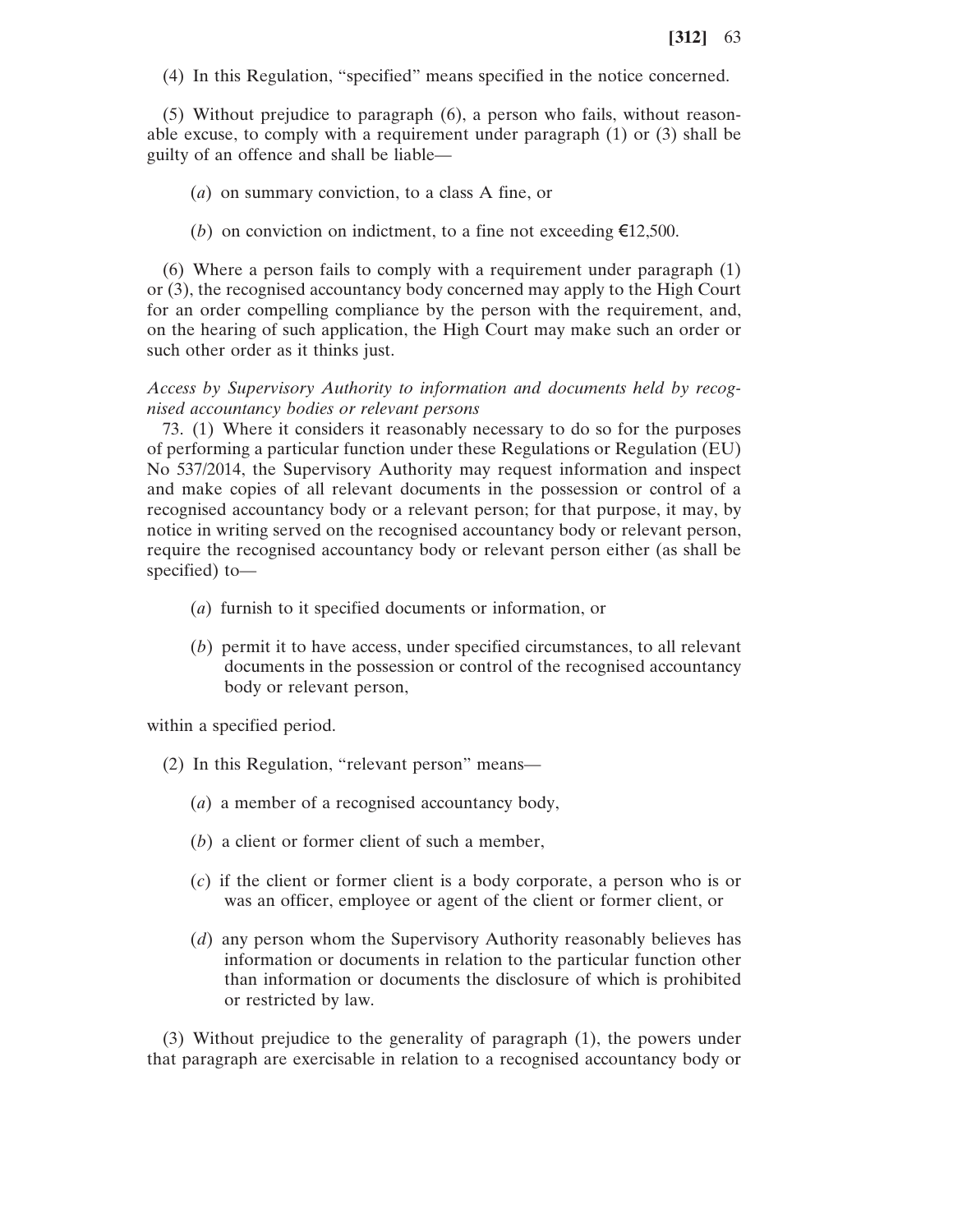relevant person where a complaint is made to the Supervisory Authority that the recognised accountancy body or relevant person has contravened a requirement of these Regulations.

(4) Where the powers under paragraph (1) are exercisable, the following additional power may be exercised by the Supervisory Authority if it considers that the exercise of it is reasonably necessary to enable it to clarify any matter arising from its inspection of the information or documents concerned, namely a power to require an officer of the recognised accountancy body or relevant person to—

- (*a*) attend before it, and
- (*b*) explain any entry in the information or documents concerned and otherwise give assistance to it in clarifying the matter concerned.
- (5) In this Regulation, "specified" means specified in the notice concerned.

(6) A person who fails, without reasonable excuse, to comply with a requirement under paragraph (1) or (4) shall be guilty of an offence and shall be liable—

- (*a*) on summary conviction, to a class A fine, or
- (*b*) on conviction on indictment, to a fine not exceeding  $\epsilon$ 12,500.

(7) Nothing in this Regulation derogates from the powers exercisable by the Supervisory Authority in the circumstances, and under the conditions, specified in section 933, 934 or 935B of the Companies Act 2014.

# *Professional privilege*

74. Nothing in this Chapter compels the disclosure by any person of any information that the person would be entitled to refuse to produce on the grounds of legal professional privilege.

# *No liability for acts done in compliance with Regulations*

75. (1) No professional or legal duty to which a statutory auditor or audit firm is subject by virtue of his, her or its appointment as a statutory auditor or audit firm shall be regarded as contravened by reason of compliance with the obligations imposed by these Regulations.

(2) No liability to the entity audited or being audited, its shareholders, creditors, or other interested parties shall attach to the statutory auditor or audit firm by reason of such compliance.

(3) For the avoidance of doubt, nothing in this Regulation affects the liability of a statutory auditor or audit firm for negligence or breach of duty in the conduct of a statutory audit by him, her or it.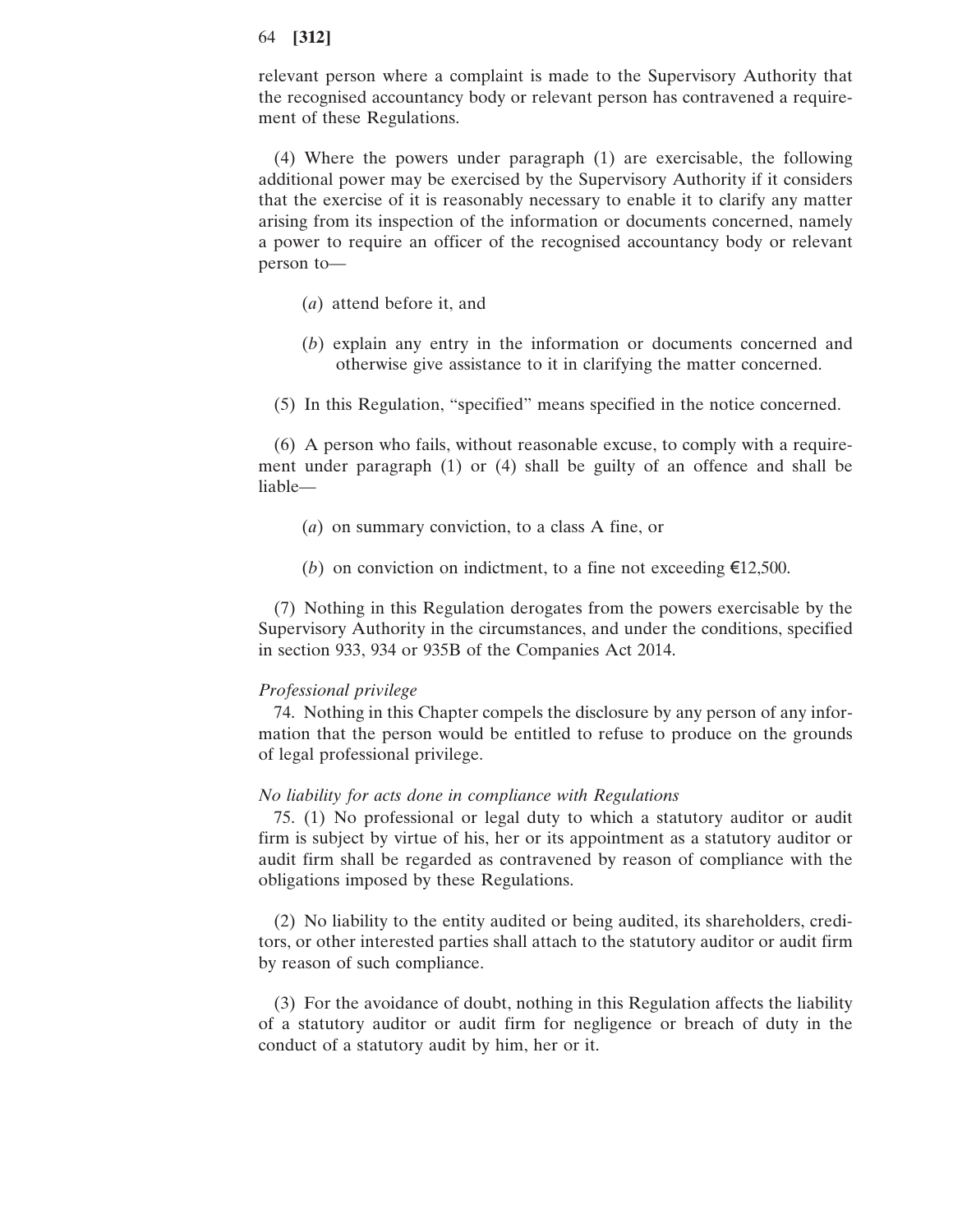# *Restriction of section 940 of Companies Act 2014*

76. Nothing in section 940 of the Companies Act 2014 shall operate to prevent the Supervisory Authority or a recognised accountancy body from complying with its obligations under these Regulations.

### Chapter 4

#### *Auditing Standards and Audit Reporting*

## *Auditing standards to be applied*

77. (1) The Supervisory Authority shall adopt the auditing standards to be applied and statutory auditors and audit firms shall carry out statutory audits in accordance with those standards.

(2) On and from the adoption of international auditing standards, statutory auditors and audit firms shall carry out statutory audits in accordance with those standards.

(3) The reference in paragraph (2) to the adoption of international auditing standards is a reference to the adoption by the Commission, in accordance with the procedure referred to in Article 26 of the Audit Directive, of international auditing standards.

(4) For the avoidance of doubt, levies imposed under section 916 of the Companies Act 2014 on that class of prescribed accountancy bodies comprising recognised accountancy bodies may be used for the purpose of meeting expenses properly incurred by the Supervisory Authority in performing its function referred to in section 905(2)(ma) of that Act.

(5) In this Regulation, "standards" include standards on professional ethics and internal quality control in addition to standards on auditing.

## *Audit of group accounts* — *responsibility of group auditor*

78. (1) Where a statutory audit of the group financial statements of a group of undertakings is carried out—

- (*a*) in relation to the group financial statements, the group auditor shall bear the full responsibility for the statutory auditors' report, and
- (*b*) where any of the undertakings is a public-interest entity, the group auditor shall bear the full responsibility for ensuring that the requirements of Articles 10 and 11 of Regulation (EU) No 537/2014 are met in relation to the audit carried out on that public-interest entity.
- (2) The group auditor shall—
	- (*a*) evaluate the audit work carried out by any statutory auditors for the purpose of the group audit, and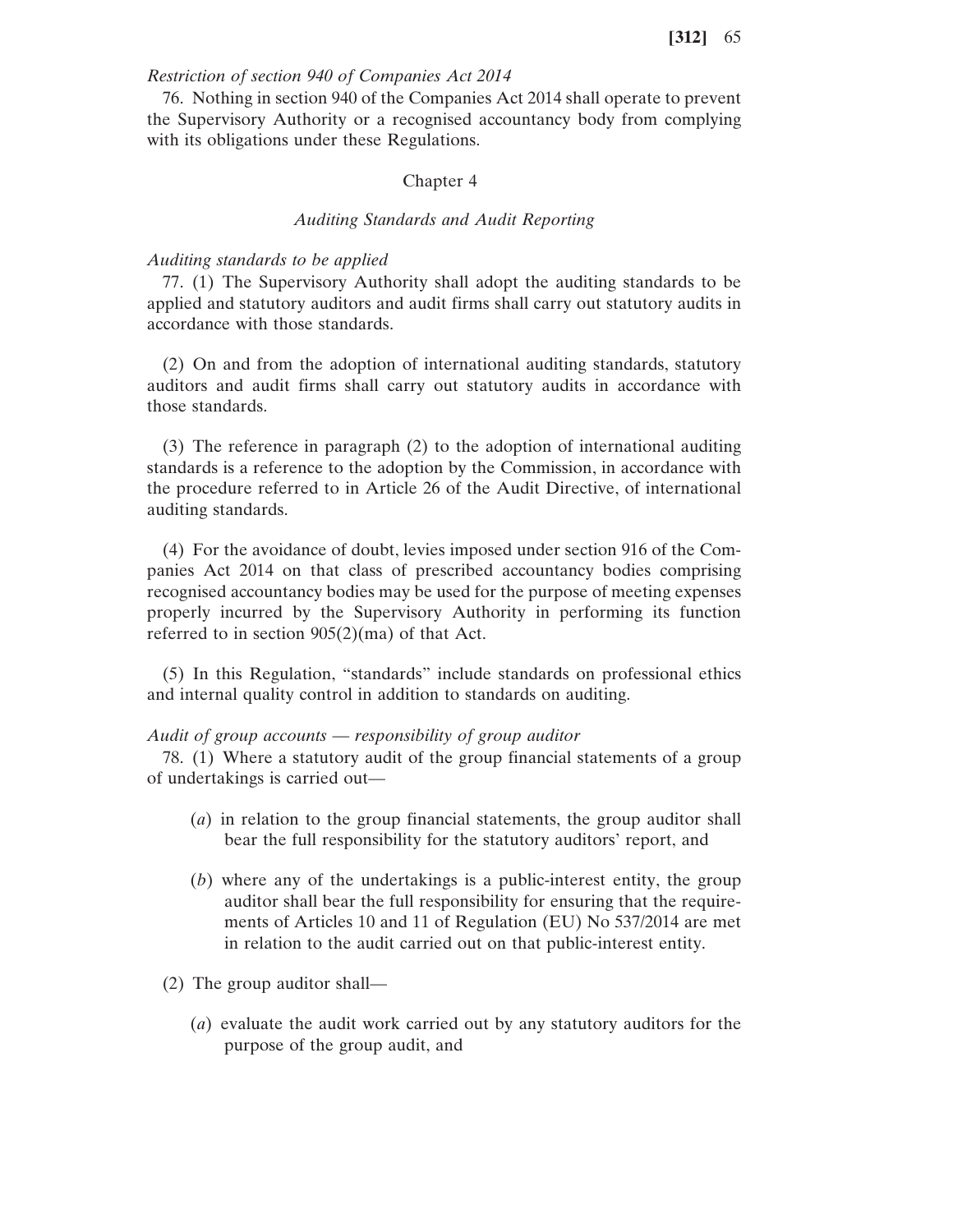(*b*) document the nature, timing and extent of the work carried out by those auditors, including the group auditor's review of the relevant parts of audit documentation.

(3) For the purposes of the group audit, auditors may be one or more of the following:

- (*a*) statutory auditors;
- (*b*) statutory audit firms;
- (*c*) Member State auditors;
- (*d*) Member State audit firms;
- (*e*) third-country auditors;
- (*f*) third-country audit entities.

(4) The group auditor shall carry out a review, and maintain documentation of such review, of the work of whoever referred to in paragraph (3) performed audit work for the purposes of the group audit.

(5) The documentation referred to in paragraphs  $(2)(b)$  and  $(4)$  to be retained by the group auditor shall be such as enables the Supervisory Authority, or the recognised accountancy body where applicable, to conduct a quality assurance inspection or review, as the case may be, under Chapter 1 of Part 8.

(6) The group auditor shall request the agreement of the auditors concerned referred to in paragraph  $(3)(a)$  to  $(f)$  to transfer relevant documentation during the carrying out of the audit of group financial statements as a condition of the reliance by the group auditor on the work of such auditors.

- (7) (*a*) Where the group auditor is unable to secure an agreement referred to in paragraph (6), he, she or it shall take appropriate measures in order to form an audit opinion and inform the relevant Supervisory Authority or the recognised accountancy body where applicable.
	- (*b*) Such measures shall, as appropriate, include carrying out additional statutory audit work, either directly or by outsourcing the additional statutory audit work, in the relevant subsidiary.
- (8) (*a*) The group auditor who is subject to a quality assurance inspection or review or an investigation concerning the statutory audit of the group financial statements of a group of undertakings, shall, when requested, make available to the Supervisory Authority or the recognised accountancy body where applicable the relevant documentation he, she or it retains concerning the audit work performed by the auditors concerned referred to in paragraph  $(3)(a)$  to  $(f)$  for the purpose of the group audit, including any working papers relevant to the group audit.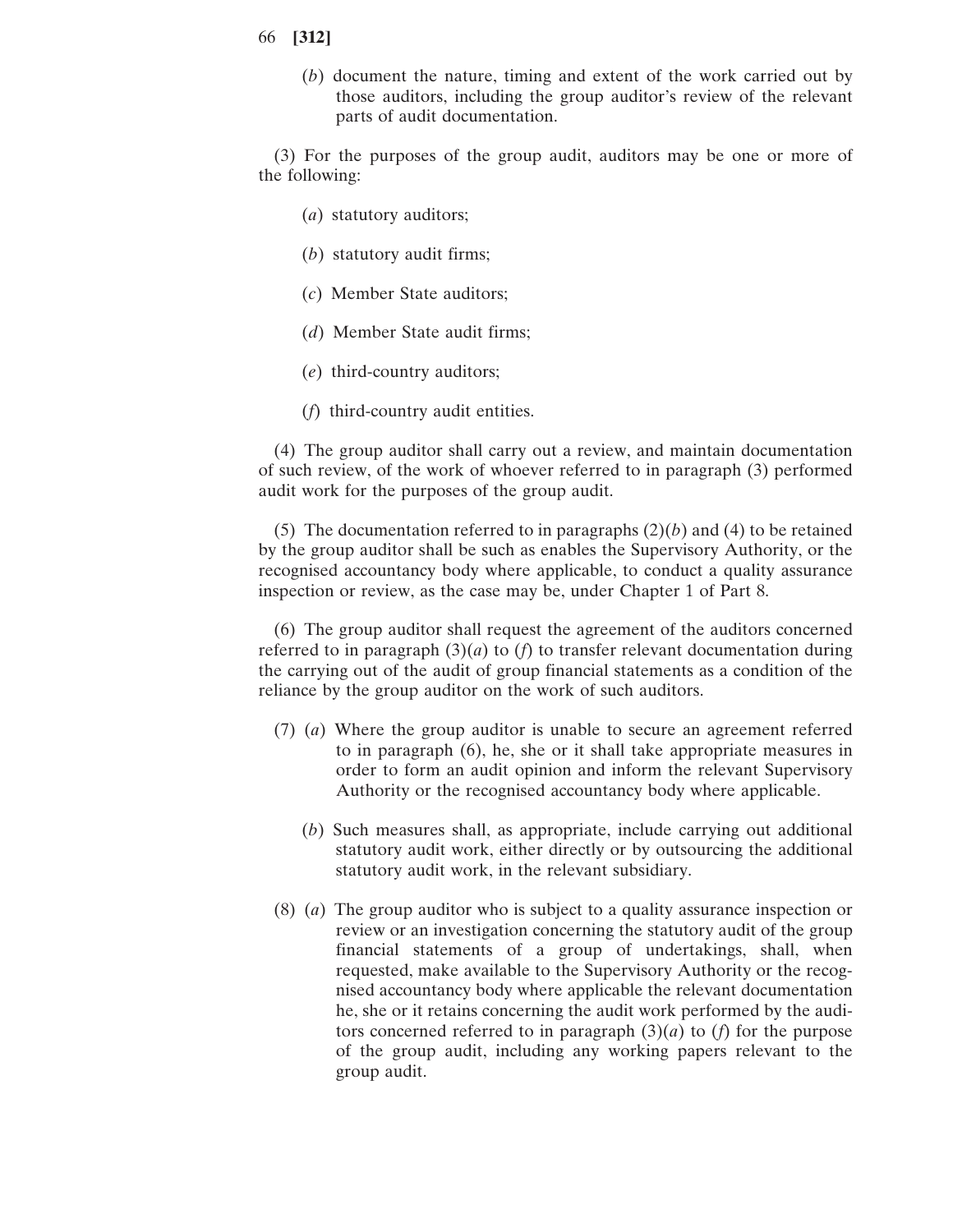(*b*) The Supervisory Authority may request additional documentation on the audit work performed by a statutory auditor or audit firm for the purpose of the group audit from the competent authorities in other Member States where applicable pursuant to Chapter 1 of Part 10.

# *Further responsibility of group auditor*

79. (1) Subject to paragraph (2), the Supervisory Authority may request additional documentation on the audit work performed by any third-country auditor or third country audit entity on a parent undertaking or on a subsidiary undertaking of a group of undertakings from the relevant competent authorities from third countries through the working arrangements referred to in Regulation  $131(1)(c)$  or  $132(c)$ .

- (2) Where—
	- (*a*) a statutory audit of the group financial statements of a group of undertakings is carried out, and
	- (*b*) a parent undertaking or subsidiary undertaking of the group of undertakings is audited by one or more third-country auditors or audit entities that have no working arrangement as referred to in Regulation 131(1)(*c*) or 132(*c*),

the group auditor is responsible for ensuring proper delivery, when requested, to the Supervisory Authority of the additional documentation of the audit work performed by those auditors or audit entities, including the working papers relevant to the group audit.

(3) To ensure such delivery, the group auditor shall retain a copy of such audit documentation, or alternatively—

- (*a*) agree with one or more third-country auditors or audit entities concerned arrangements for the group auditor's proper and unrestricted access, upon request, to the documentation, or
- (*b*) take any other appropriate action.

(4) Where audit working papers cannot, for legal or other reasons, be passed from a third country to the group auditor, the documentation retained by the group auditor shall include—

- (*a*) evidence that he, she or it has undertaken the appropriate procedures in order to gain access to the audit documentation, and
- (*b*) in the case of an impediment other than a legal one arising from legislation of the third country or countries concerned, evidence supporting the existence of such an impediment.

# *Additional report to audit committee*

80. Where a public-interest entity is exempt from the requirement to have an audit committee, as provided for under these Regulations, the additional report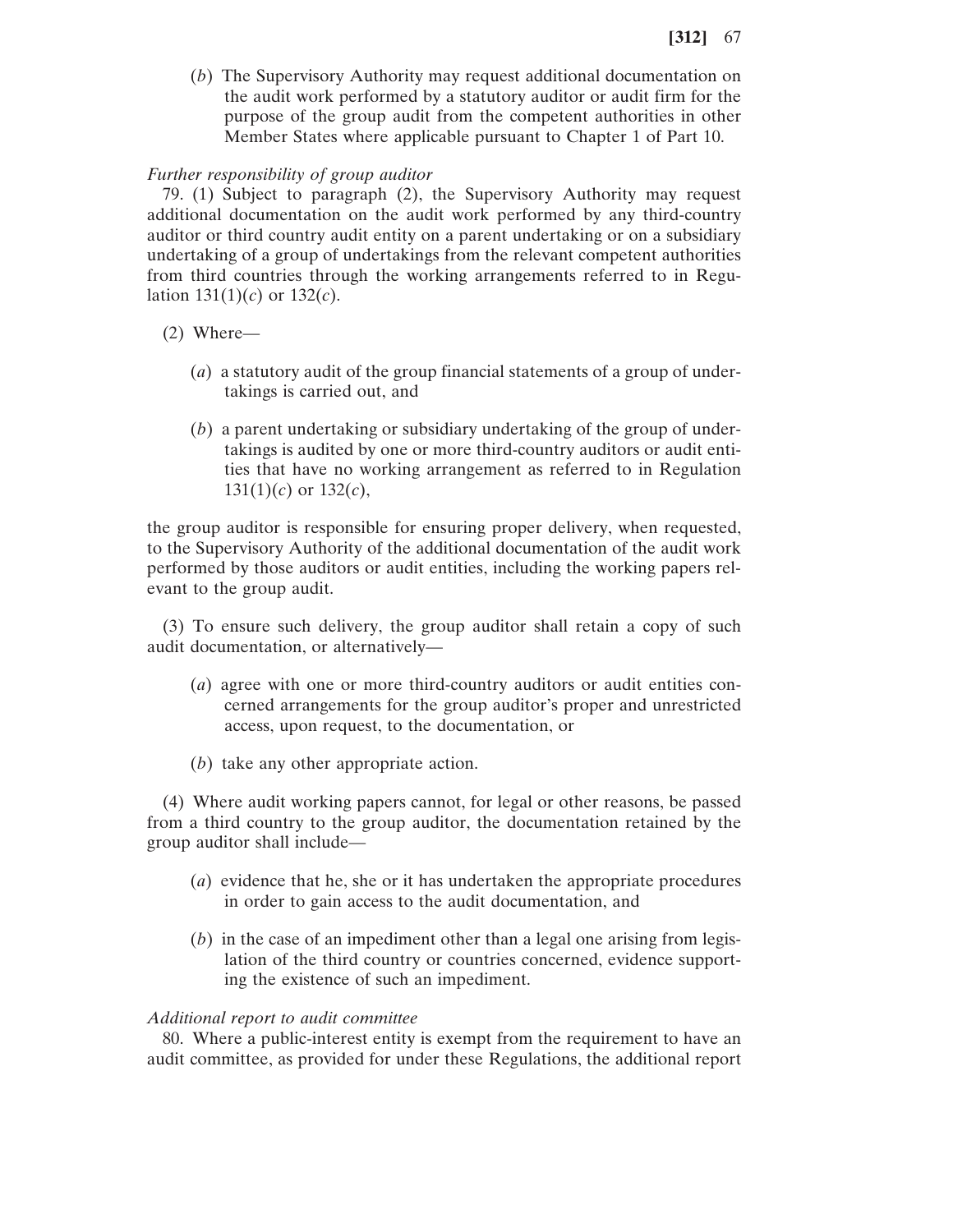to the audit committee shall be submitted to the directors of the publicinterest entity.

*Auditors' reporting obligations under Article 12 of Regulation (EU) No 537/2014* 81. Reports by statutory auditors or audit firms referred to in Article 12 of Regulation (EU) No 537/2014 shall be submitted to the Supervisory Authority unless they are already required to be submitted to the Central Bank of Ireland under—

- (*a*) Regulation 52 of the European Union (Capital Requirements) Regulations 2014 (S.I. No. 158 of 2014),
- (*b*) Regulation 78 of the European Union (Insurance and Reinsurance) Regulations 2015 (S.I. No. 485 of 2015), or
- (*c*) Regulation 134(1) of, or Schedule 16 to, the European Communities (Undertakings for Collective Investment in Transferable Securities) Regulations 2011 (S.I. No. 352 of 2011).

## Chapter 5

# *Record keeping*

## *Record keeping*

82. (1) Statutory auditors and audit firms shall keep the documents and information referred to in Article 15 of Regulation (EU) No 537/2014 for a period of at least 6 years.

(2) Where a transaction, act or operation is the subject of an investigation, inquiry, claim, assessment, appeal or proceeding which has already commenced within that 6 year period, then the relevant documents and information must be retained until such time as the investigation, inquiry, claim, assessment, appeal or proceeding has been concluded or for a period of at least 6 years, whichever is the longer.

# Chapter 6

#### *Objectivity*

### *Future viability*

83. Without prejudice to the reporting requirements referred to in sections 336, 337 and 391 of the Companies Act 2014 and, where applicable, Articles 10 and 11 of Regulation (EU) No 537/2014, the scope of the statutory audit shall not include assurance on the future viability of the audited entity or on the efficiency or effectiveness with which the directors of the entity have conducted or will conduct the affairs of the entity.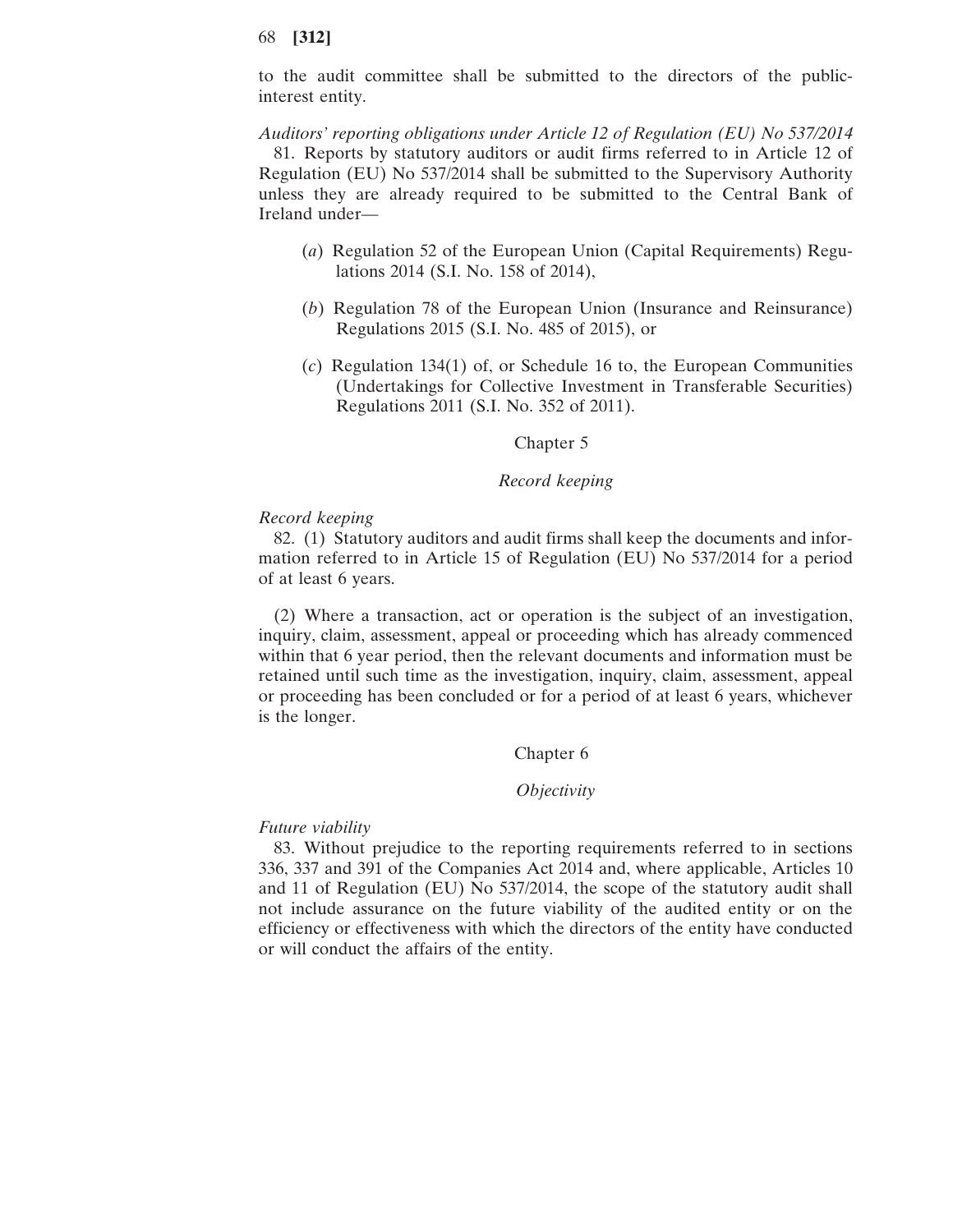# PART 6

# PUBLIC REGISTER

# *Public register*

84. (1) Subject to paragraph (2), the Registrar of Companies shall maintain a register (in this Part referred to as the "public register") which shall contain the information set out in Schedule 2 in relation to—

- (*a*) statutory auditors and audit firms (other than audit firms which fall within paragraph (*b*) of the definition of "statutory audit firm"),
- (*b*) third-country auditors and audit entities, and
- (*c*) audit firms approved in another Member State which have been registered in accordance with Regulation 38.

(2) The public register referred to in Regulation 63 of the 2010 Audits Regulations, as that register was in being immediately before 17 June 2016, shall, on and from that date, be deemed to be the public register referred to in paragraph (1), and the other provisions of these Regulations (including provisions relating to the removal or alteration of entries in the public register) shall apply to that register accordingly.

*Notification of information to Registrar of Companies*

- 85. (1) (*a*) An auditor or audit firm (other than a statutory audit firm which falls within paragraph (*b*) of the definition of "statutory audit firm") shall, as soon as may be after he, she or it is approved under these Regulations as a statutory auditor or audit firm, notify the relevant information to the recognised accountancy body.
	- (*b*) A Member State audit firm shall, as soon as may be after it is registered in accordance with Regulation 38, notify the relevant information to the recognised accountancy body.
	- (*c*) A third-country auditor shall, as soon as may be after he or she is approved under these Regulations as a statutory auditor, notify the relevant information to the recognised accountancy body.

(2) On receipt of a notification under paragraph (1) and its having carried out any verification of the information as seems to it to be necessary, the recognised accountancy body or the Supervisory Authority, as appropriate, shall notify to the Registrar of Companies—

- (*a*) the relevant information contained in the notification, and
- (*b*) (i) subject to clause (ii), the individual identification number assigned by it to the auditor, audit firm or third-country auditor under Regulation 37(7) or a Member State audit firm under Regulation 38, and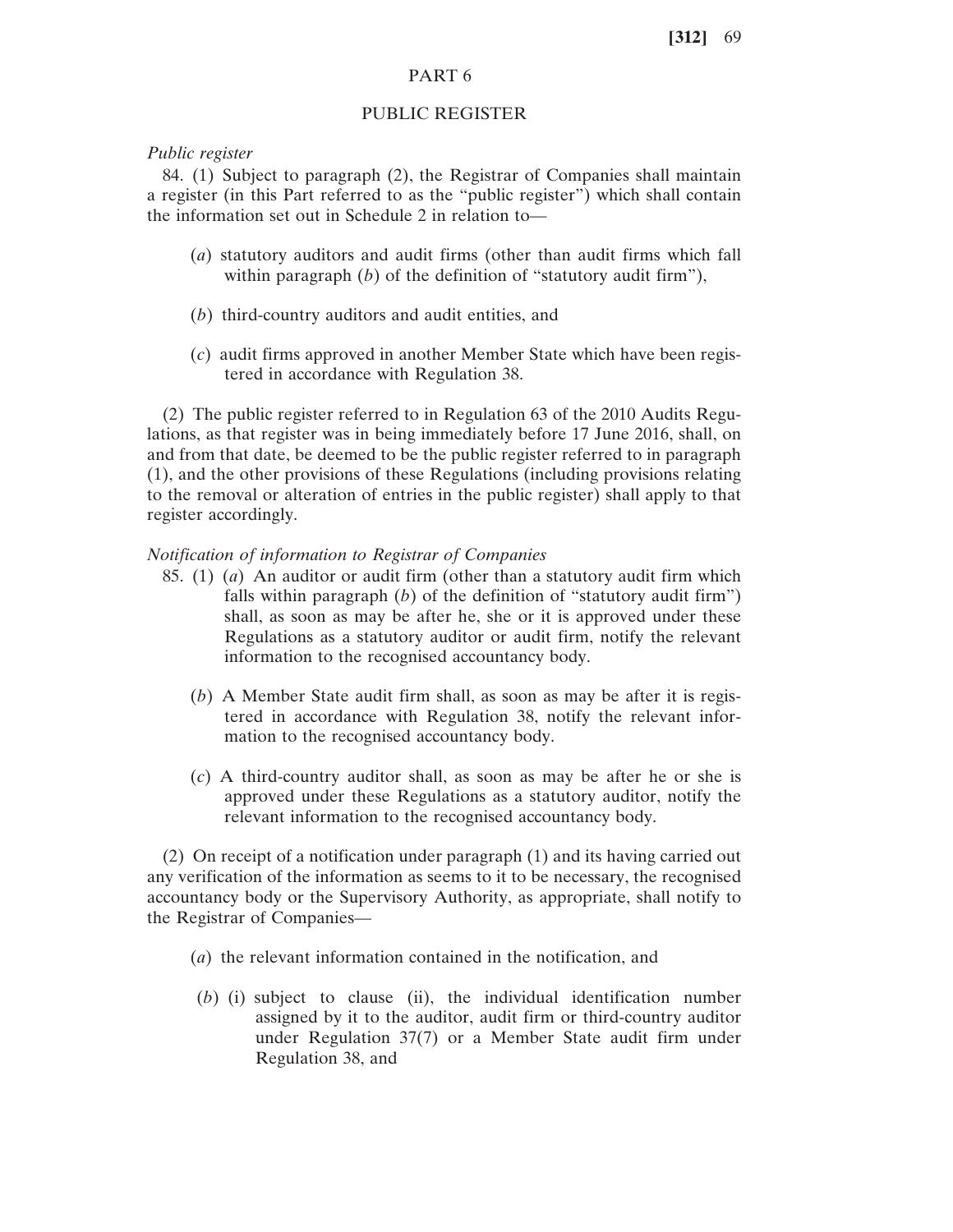- (ii) where—
	- (I) under Regulations 37(7) or 38 such a number exists, and
	- (II) by reason of the circumstances referred to in paragraph (*b*) of the definition of "relevant information" in paragraph (4), the relevant information notified to the recognised accountancy body or Supervisory Authority does not include that number,

the number referred to in paragraph  $1(c)(ii)$  or  $2(g)$  of Schedule 2.

(3) The notifications under paragraph (1) and (2) shall each be made in such form and manner as the Registrar of Companies specifies.

(4) In this Regulation, "relevant information" means the information set out in paragraph 1 or 2, as the case may be, of Schedule 2, other than that set out—

- (*a*) in subparagraph (*b*) of that paragraph 1 or 2, or
- (*b*) if, due to the simultaneous registration of a statutory audit firm and the statutory auditors that comprise that firm, the number there referred to is not available at that time, in subparagraph (*c*)(ii) of that paragraph 1 or subparagraph (*g*) of that paragraph 2.

(5) For the avoidance of doubt, in the event that a recognised accountancy body is no longer recognised by the Supervisory Authority for the purposes of these Regulations or otherwise ceases to exist, the notifications under paragraphs (1) and (2) shall cease to have effect and the Registrar of Companies shall remove all information contained in such notifications from the public register.

*Prohibition on certain acts unless registered* 86. (1) A person shall not—

- (*a*) act as, or
- (*b*) represent himself, herself or itself, or hold himself, herself or itself out, as being,

a person falling within a category of person entered, or entitled to be entered, in the public register unless the person is entitled to be entered, and the name of the person is duly entered, in the public register.

(2) A person who contravenes paragraph (1) shall be guilty of an offence and shall be liable—

- (*a*) on summary conviction, to a class A fine, or
- (*b*) on conviction on indictment, to a fine not exceeding  $\epsilon$ 50,000.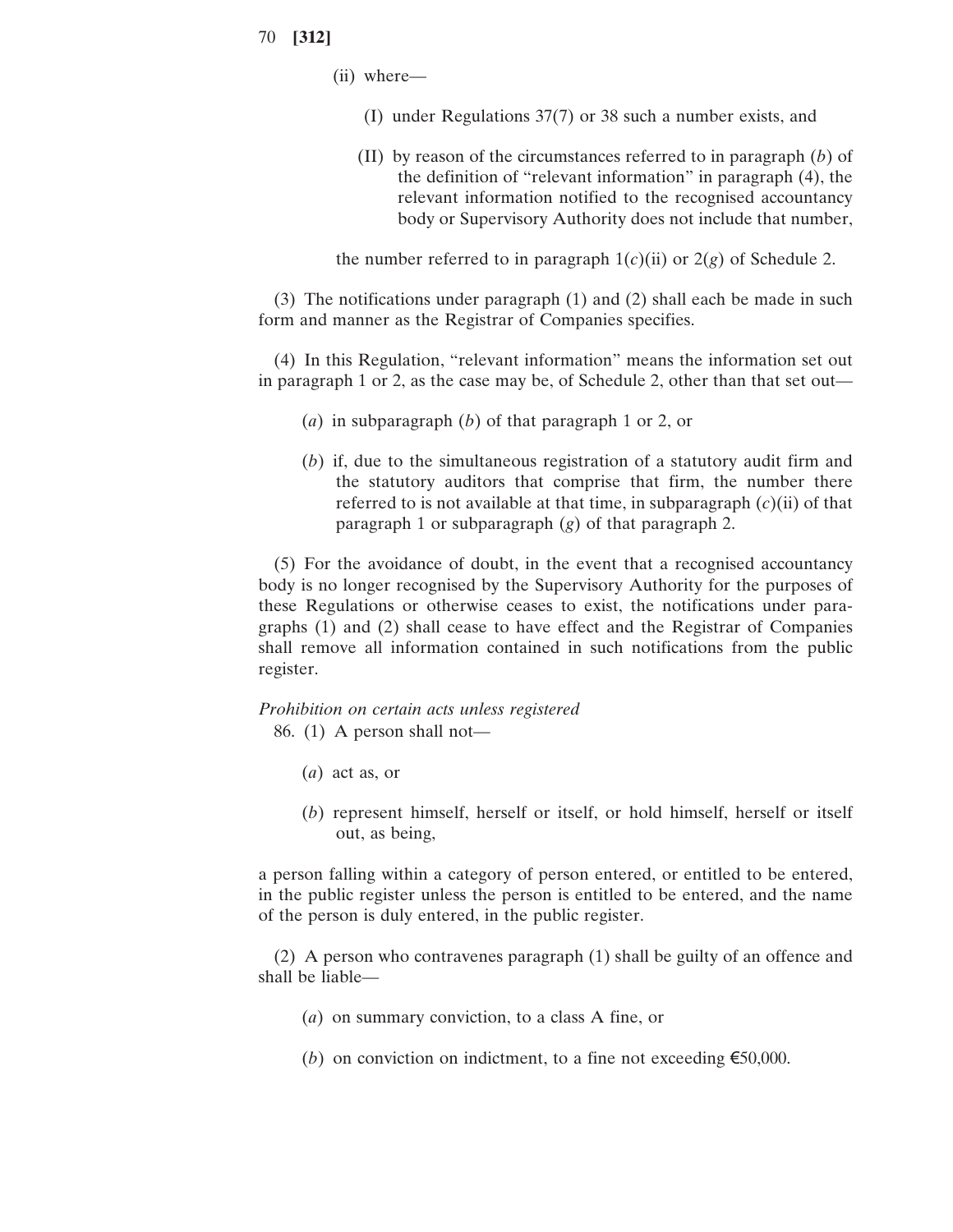## *Obligation of statutory auditor or audit firm to notify certain information*

87. (1) Each statutory auditor and audit firm and Member State audit firm shall, as soon as may be but not later than one month after the event, notify the recognised accountancy body of any change in the information contained in the public register relating to him, her or it.

(2) On receipt of a notification under paragraph (1) and its having carried out any verification of the information stated to have changed as seems to it to be necessary, the recognised accountancy body shall notify the change in information to the Registrar of Companies without undue delay.

(3) The Registrar of Companies shall, as soon as may be but not later than one month after receipt of the notification referred to in paragraph (2), amend the public register to reflect the change of information so notified.

(4) A person who fails, without reasonable excuse, to comply with paragraph (1) shall be guilty of an offence and shall be liable, on summary conviction, to a class A fine.

# *Information must be signed*

88. (1) Information notified under Regulation 85(1) or 87(1) by a statutory auditor or audit firm (including a Member State audit firm) shall be signed by the statutory auditor or, as the case may be, a person on behalf of the statutory audit firm.

(2) The signature referred to in paragraph (1) may be an electronic signature (as defined in point 1 of Article 2 of Directive  $1999/93/EC^9$  of the European Parliament and of the Council of 13 December 1999 on a Community framework for electronic signatures) if the provision of a signature in that form complies with any requirements in that behalf of the Registrar of Companies of the kind referred to in section  $13(2)(a)$  of the Electronic Commerce Act 2000 (No. 27) of 2000).

(3) If information is notified under Regulation 85(1) or 87(1) without being signed as required by paragraph (1), the statutory auditor or audit firm concerned shall be guilty of an offence and shall be liable, on summary conviction, to a class A fine.

*Removal of third-country auditor or audit entity registered in accordance with Regulation 135 from public register*

89. (1) Subject to paragraphs (2) and (3), the Supervisory Authority may instruct the Registrar of Companies, in the case of a third-country auditor or audit entity registered pursuant to Regulation 135, to remove the third-country auditor or audit entity from the public register if—

(*a*) the auditor or audit entity does not provide all the information or clarifications necessary for the renewal of his, her or its registration or does not pay the appropriate fee under Regulation 140, or

9 OJ No. L 13, 19.1.2000, p.12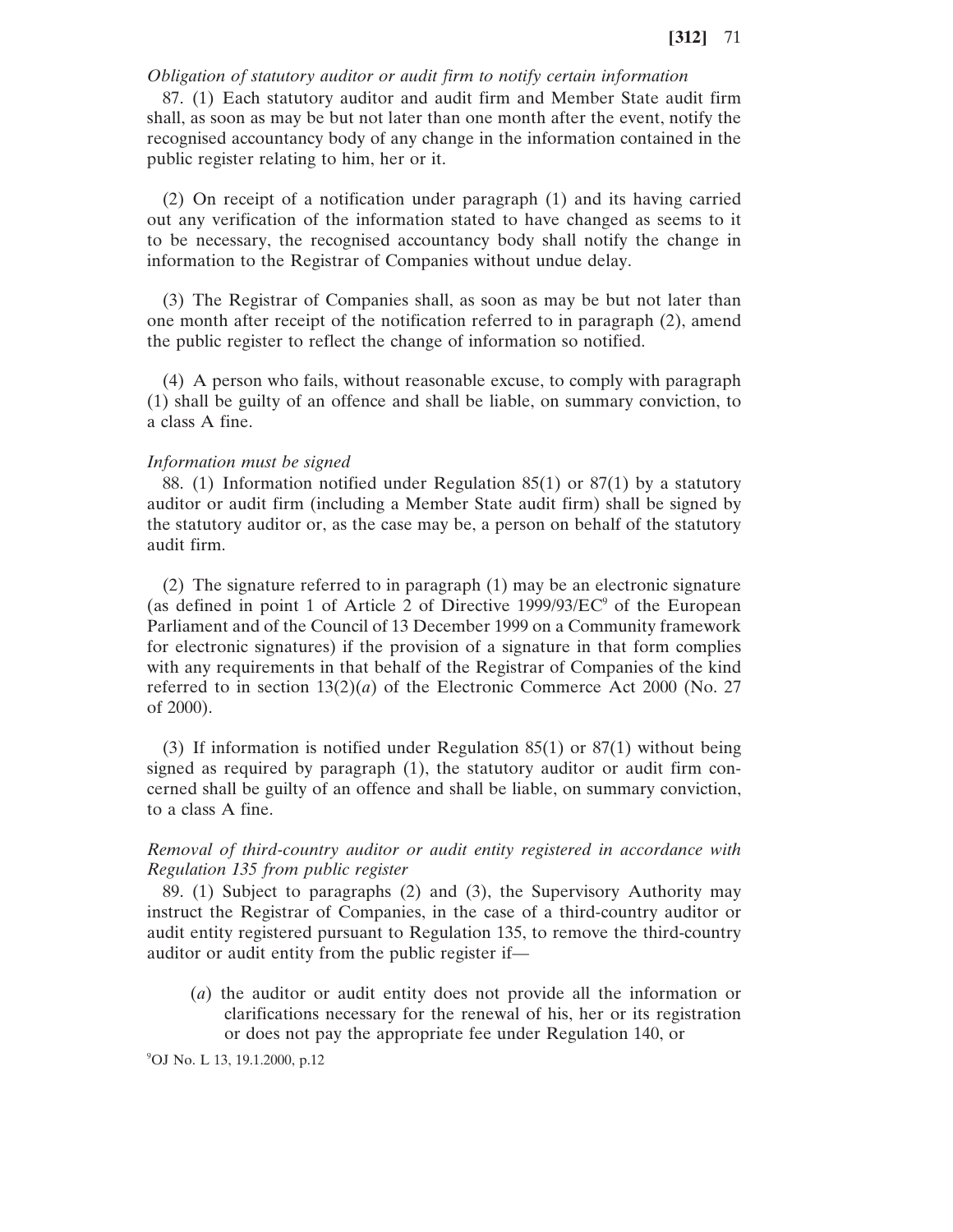(*b*) the outcome of a quality assurance inspection or investigation and disciplinary process requires it.

(2) A third-country auditor or audit entity the subject of a quality assurance inspection or investigation shall not be removed from the public register until the completion of that inspection or investigation.

(3) The Supervisory Authority shall not give an instruction under paragraph (1) unless it has first given the third-country auditor or audit entity concerned a reasonable opportunity of being heard on the grounds (which the Supervisory Authority shall make known to such auditor or entity) that the Supervisory Authority is minded to give such instruction.

(4) The Supervisory Authority shall, at such times as it thinks it appropriate to do so, issue guidelines with regard to what constitutes a reasonable opportunity referred to in paragraph (3).

(5) The Supervisory Authority may publish on its website the name of the third-country auditor or audit entity that has been removed from the public register in accordance with this Regulation along with the reasons for removal.

# *Language of information to be entered in public register*

90. The information entered in the public register shall be drawn up in either Irish or English.

#### PART 7

## INDEPENDENCE

*Requirement for independence* — *general*

91. (1) During the period in which a statutory audit is being carried out—

- (*a*) the statutory auditor or audit firm, as the case may be,
- (*b*) in the latter case, any statutory auditor of the statutory audit firm, and
- (*c*) any individual in a position to directly or indirectly influence the outcome of the statutory audit,

shall be independent of, and not involved in the decision-taking of, the audited entity.

(2) During the period in which a statutory audit is being carried out, a statutory auditor or audit firm, as the case may be, shall take all reasonable steps to ensure that his, her or its independence is not affected by—

- (*a*) any existing or potential conflict of interest, or
- (*b*) any business or other direct or indirect relationship,

involving the statutory auditor or audit firm carrying out the statutory audit.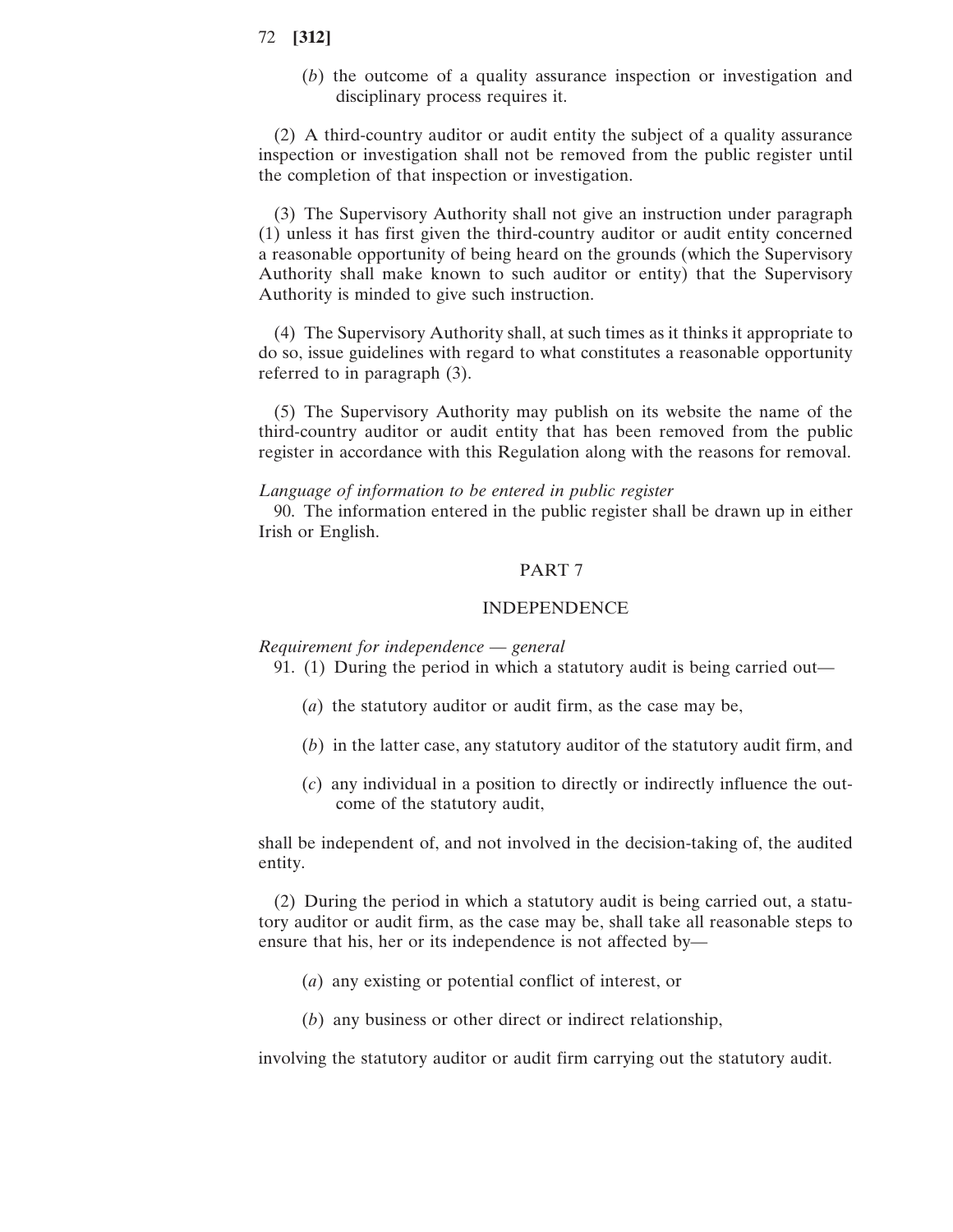- (3) Paragraph (2) also applies, with any necessary modifications, to—
	- (*a*) the network of the statutory auditor or audit firm,
	- (*b*) the managers, auditors, employees or any other individuals whose services are placed at the disposal or under the control of the statutory auditor or audit firm,
	- (*c*) any person directly or indirectly linked to the statutory auditor or audit firm by control, and
	- (*d*) managers, auditors, employees or any other individuals whose services are placed at the disposal or under the control of a person linked to the statutory auditor or audit firm by control.

(4) The obligations referred to in paragraphs (1) and (2) shall be required at least during both the period covered by the financial statements to be audited and the period during which the statutory audit is carried out.

#### *Professional scepticism*

92. (1) When carrying out a statutory audit, the statutory auditor or the audit firm shall—

- (*a*) maintain professional scepticism throughout the audit,
- (*b*) maintain professional scepticism when reviewing management estimates relating to fair values, the impairment of assets, provisions, and future cash flow relevant to the audited entity's ability to continue as a going concern, and
- (*c*) recognise the possibility of a material misstatement due to facts or behaviour indicating irregularities, including fraud or error, notwithstanding the statutory auditor's or the audit firm's past experience of the honesty and integrity of the audited entity's management and of the persons charged with its governance.

(2) For the purposes of this Regulation, "professional scepticism" means an attitude that includes a questioning mind, being alert to conditions which may indicate possible misstatement due to error or fraud, and a critical assessment of audit evidence.

#### *Prohibited relationships* — *specific provisions to secure independence*

93. (1) A statutory auditor or audit firm shall not carry out a statutory audit if there is any threat of self-review, self-interest, advocacy, familiarity, or intimidation, created by any direct or indirect financial, personal, business, employment or other relationship between—

(*a*) the statutory auditor or audit firm or network to which he, she or it belongs or any individual in a position to influence the outcome of the statutory audit, and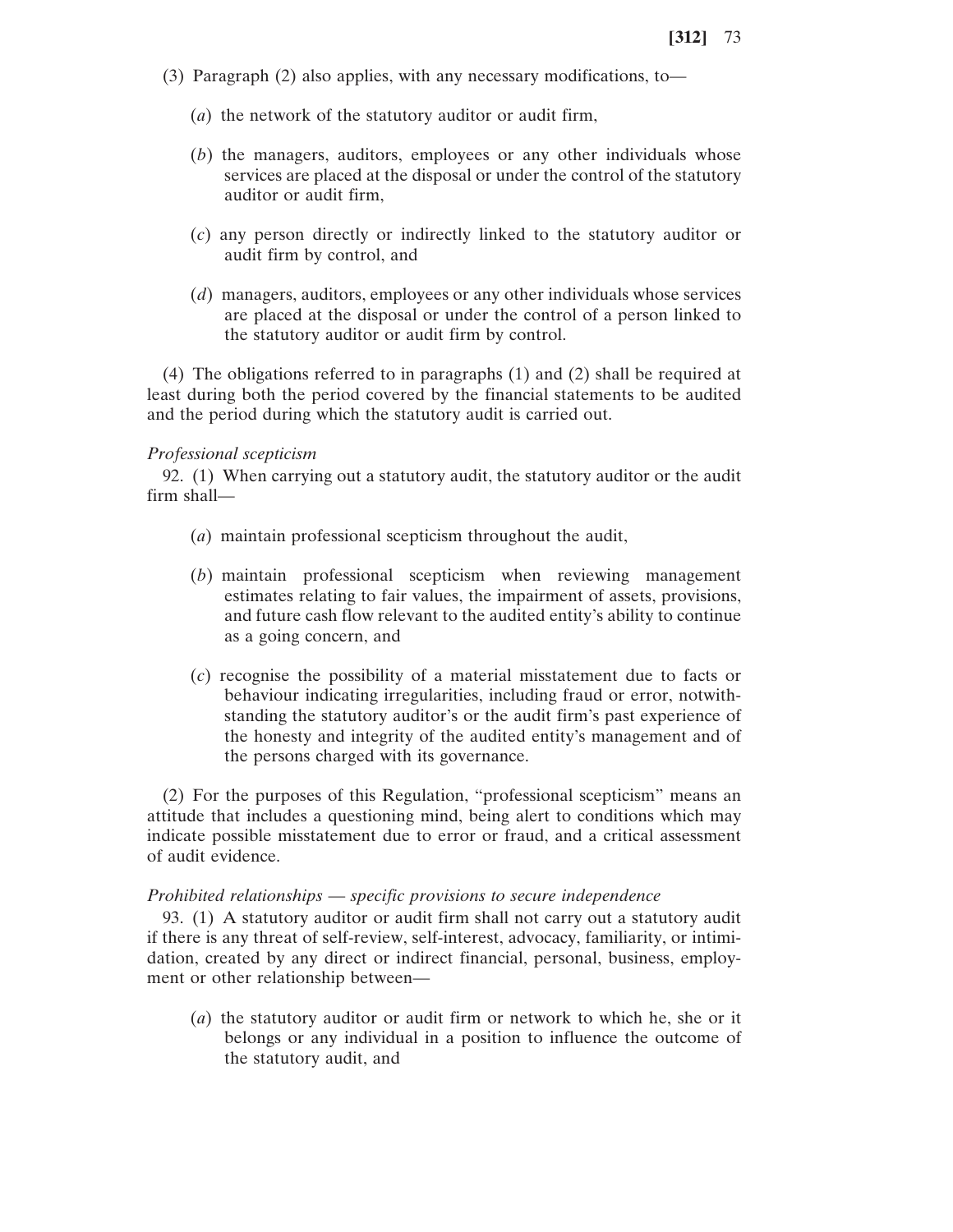(*b*) the audited entity,

as a result of which an objective, reasonable and informed third party, taking into account the safeguards applied, would conclude that the statutory auditor's or audit firm's independence is compromised.

(2) Without prejudice to the generality of paragraph (1), a person shall not act as a statutory auditor of an entity if he or she is—

- (*a*) an officer or servant of the entity,
- (*b*) a person who has been an officer or servant of the entity within a period in respect of which accounts would fall to be audited by the person if he or she were appointed auditor of the entity,
- (*c*) a parent, spouse, brother, sister or child of an officer of the entity,
- (*d*) a person who is a partner of or in the employment of an officer of the entity,
- (*e*) a person who is disqualified under this paragraph for appointment as auditor of a body corporate that is a subsidiary or holding company of the entity or a subsidiary of the entity's holding entity, or would be so disqualified if the body corporate were a company, or
- (*f*) a person in whose name a share in the entity is registered, whether or not that person is the beneficial owner of the share.

(3) Without prejudice to the generality of paragraphs (1) and (2), a statutory audit firm, regardless of its legal structure, shall not carry out a statutory audit of an entity if—

- (*a*) any principal of the audit firm is an officer or servant of the entity,
- (*b*) any principal of the audit firm has been an officer or servant of the entity within a period in respect of which accounts would fall to be audited by the firm if the firm was appointed auditor of the entity, or
- (*c*) the firm is disqualified under this paragraph for appointment as auditor of any other body corporate that is a subsidiary or holding company of the entity or a subsidiary of the entity's holding company, or would be so disqualified if the body corporate were a company.

(4) Without prejudice to the generality of paragraphs (1) to (3), a person shall not carry out a statutory audit of an entity on behalf of a statutory audit firm if he, or she or it is—

- (*a*) a person in whose name a share in the entity is registered, whether or not that person is the beneficial owner of the share, or
- (*b*) a parent, spouse, brother, sister or child of an officer of the entity.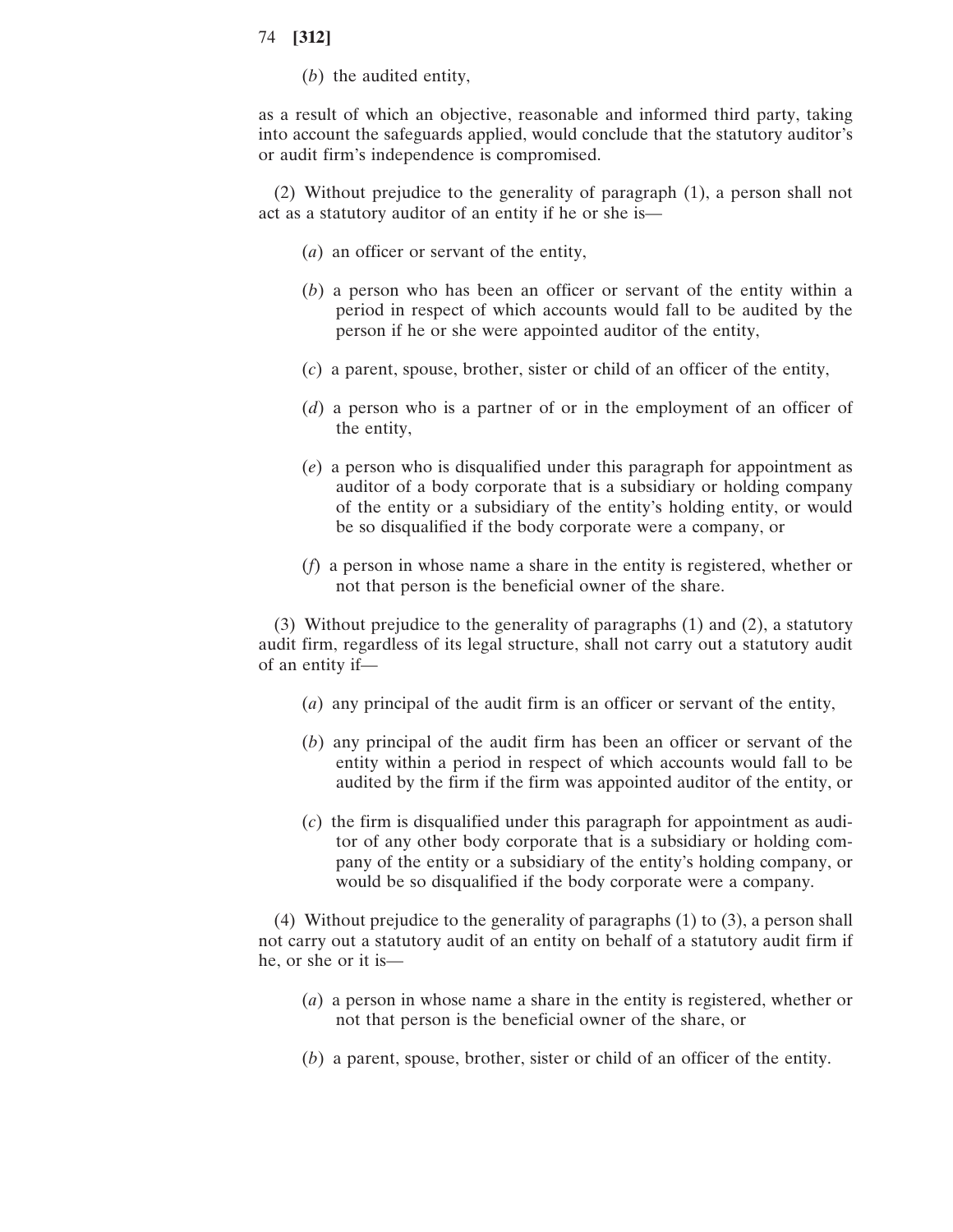# *Prohibited relationships* — *financial or beneficial interest*

94. (1) A statutory auditor, an audit firm, the key audit partner of an audit firm, the employees of the statutory auditor or audit firm, and any other individual whose services are placed at the disposal or under the control of the statutory auditor or audit firm and who is directly involved in statutory audit activities, and persons closely associated with them within the meaning of Article 1(2) of Commission Directive 2004/72/EC of 29 April 200410 implementing Directive 2003/6/EC of the European Parliament and of the Council as regards accepted market practices, the definition of inside information in relation to derivatives on commodities, the drawing up of lists of insiders, the notification of managers' transactions and the notification of suspicious transactions shall not—

- (*a*) hold or have a material and direct beneficial interest in, or
- (*b*) engage in any transaction in any financial instrument issued, guaranteed, or otherwise supported by,

any audited entity within their area of statutory audit activities, other than interests owned indirectly through diversified collective investment schemes, including managed funds such as pension funds or life assurance.

(2) A statutory auditor, an audit firm, the key audit partner of the audit firm, the employees of the statutory auditor or audit firm, and any other individual referred to in paragraph (1), shall not participate in or otherwise influence the outcome of a statutory audit of any particular audited entity if he, she or it—

- (*a*) owns financial instruments of the audited entity, other than interests owned indirectly through diversified collective investment schemes,
- (*b*) owns financial instruments of any entity related to the audited entity, the ownership of which may cause, or may be generally perceived as causing, a conflict of interest, other than interests owned indirectly through diversified collective investment schemes, or
- (*c*) has had an employment, or a business or other relationship with the audited entity within the period covered by the financial statements to be audited and the period during which the statutory audit is carried out that may cause, or may be generally perceived as causing, a conflict of interest.

(3) A statutory auditor, an audit firm, the key audit partner of the audit firm, the employees of the statutory auditor or audit firm, and any other individual referred to in paragraph (1), shall not solicit or accept pecuniary or non-pecuniary gifts or favours from the audited entity or any entity related to an audited entity unless an objective, reasonable and informed third party would consider the value thereof as trivial or inconsequential.

## *Prohibited relationships* — *mergers and acquisitions*

95. (1) If, during the period covered by the financial statements, an audited entity is acquired by, merges with, or acquires, another entity, the statutory 10OJ L162, 30.4.2004, p. 70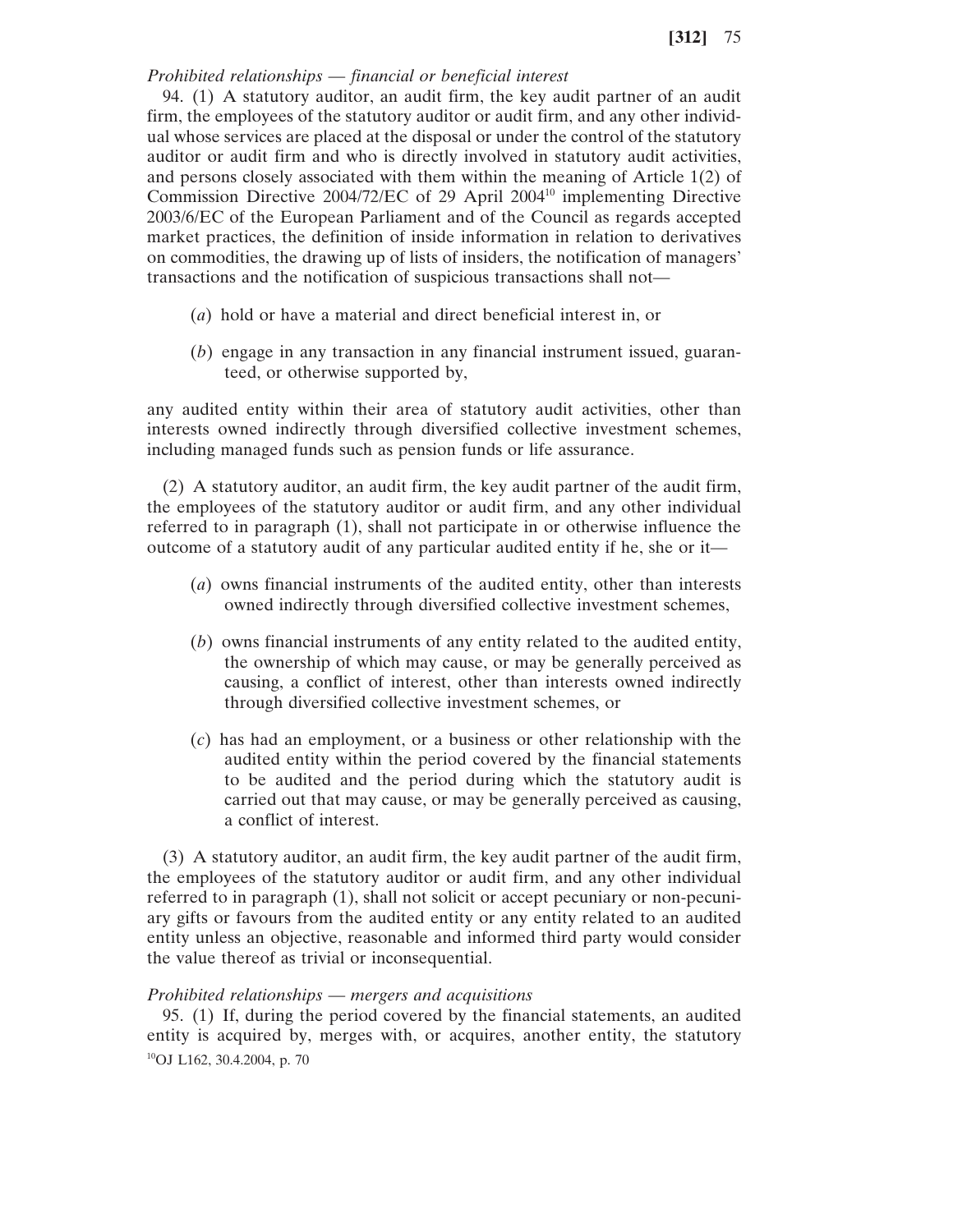auditor or audit firm shall identify and evaluate any current or recent interests or relationships, including any non-audit services provided to that entity, which, taking into account available safeguards, could compromise the statutory auditor's or audit firm's independence and ability to continue with the statutory audit after the effective date of the merger or acquisition.

(2) As soon as possible, and in any event within 3 months of the merger or acquisition referred to in paragraph  $(1)$ , the statutory auditor or audit firm shall take all such steps as may be necessary to terminate any current interests or relationships that would compromise his, her or its independence and shall, where possible, adopt safeguards to minimise any threat to his, her or its independence arising from prior and current interests and relationships.

#### *Threats to independence and other information to be recorded*

96. A statutory auditor or audit firm shall document in the audit working papers all significant threats to his, her or its independence as well as the safeguards applied to mitigate those threats.

## *Preparation for statutory audit and assessment of threats to independence*

97. A statutory auditor or audit firm shall, before accepting or continuing an engagement for a statutory audit, assess and document the following:

- (*a*) whether he, she or it complies with the requirements set out in Regulations 91 and 93 to 96;
- (*b*) whether there are threats to his, her or its independence and the safeguards applied to mitigate those threats;
- (*c*) whether he, she or it has the competent employees, time and resources needed in order to carry out the statutory audit in an appropriate manner;
- (*d*) whether, in the case of an audit firm, the key audit partner is approved as statutory auditor in the Member State requiring the statutory audit.

#### *Internal organisation of statutory auditors and audit firms*

98. (1) A statutory auditor or audit firm shall comply with the following organisational requirements:

- (*a*) the audit firm shall establish appropriate policies and procedures to ensure that no person, including any partner, director, member or shareholder of the audit firm or of a firm in its network, intervenes in the carrying out of a statutory audit in any way which jeopardises the independence and objectivity of the statutory auditor who carries out the statutory audit on behalf of the audit firm;
- (*b*) the statutory auditor or audit firm shall have sound administrative and accounting procedures, internal quality control mechanisms, effective procedures for risk assessment, and effective control and safeguard arrangements for information processing systems;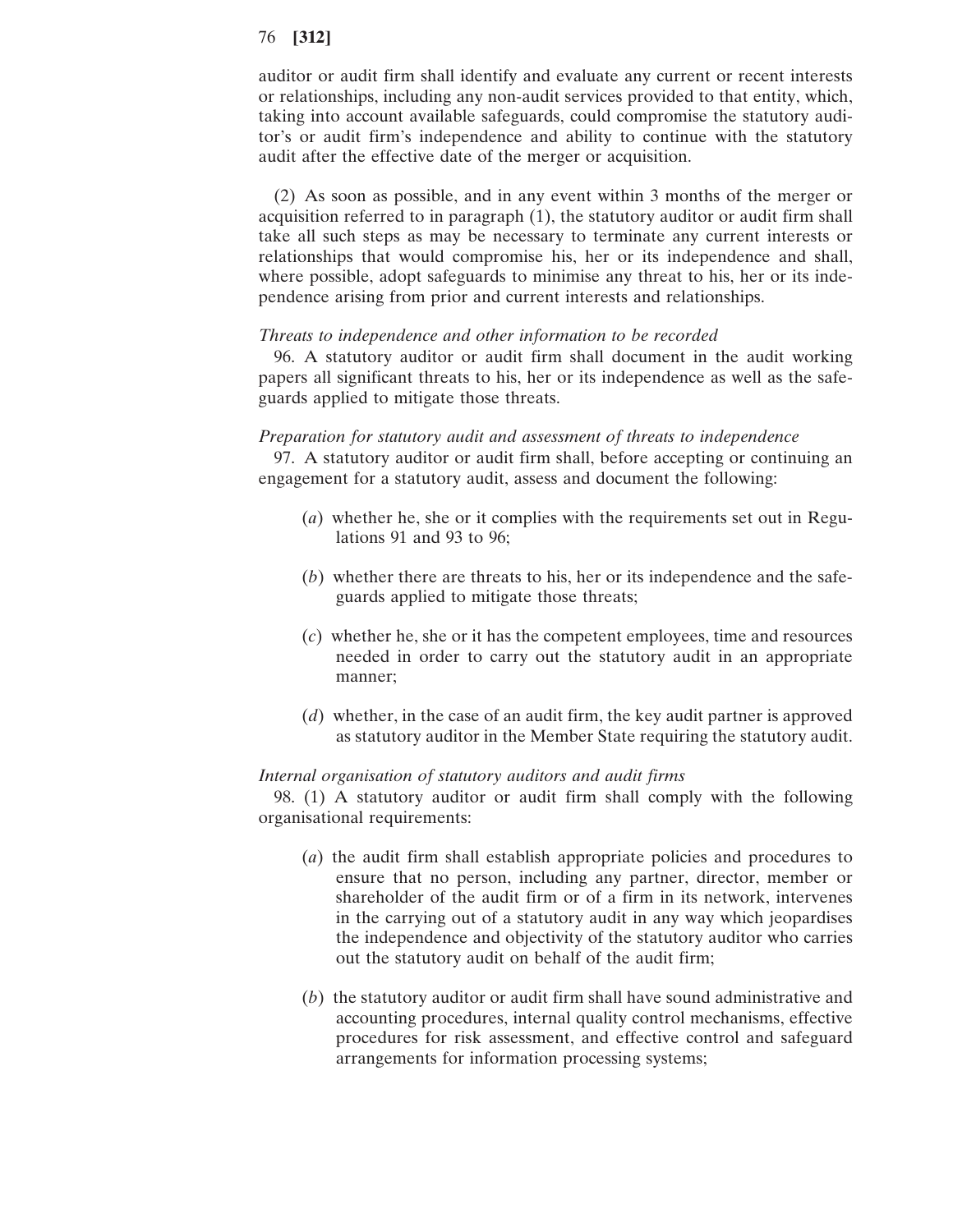- (*c*) the statutory auditor or audit firm shall establish appropriate policies and procedures to ensure that his, her or its employees and any other individuals whose services are placed at his, her or its disposal or under his, her or its control, and who are directly involved in the statutory audit activities, have appropriate knowledge and experience for the duties assigned;
- (*d*) (i) the statutory auditor or audit firm shall establish appropriate policies and procedures to ensure that outsourcing of important audit functions is not undertaken in such a way as to impair the quality of the statutory auditor's or audit firm's internal quality control and the ability of the competent authorities to supervise the statutory auditor's or audit firm's compliance with the obligations laid down in these Regulations and, where applicable, in Regulation (EU) No 537/2014;
	- (ii) the statutory auditor or audit firm shall ensure that any such outsourcing of audit functions does not affect his, her or its responsibility towards the audited entity;
- (*e*) the statutory auditor or audit firm shall establish appropriate and effective organisational and administrative arrangements to prevent, identify, eliminate or manage and disclose any threats to his, her or its independence as referred to in Regulations 91, 93 to 97 and 103 and Regulation (EU) No 537/2014;
- (*f*) the statutory auditor or audit firm shall establish appropriate policies and procedures for carrying out statutory audits, coaching, supervising and reviewing employees' activities and organising the structure of the audit file as referred to in Regulation 100;
- (*g*) the statutory auditor or audit firm shall establish an internal quality control system to ensure the quality of the statutory audit so that—
	- (i) such system covers, at least, the policies and procedures referred to in subparagraph (*f*), and
	- (ii) responsibility for such system lies with a person who is qualified as a statutory auditor;
- (*h*) the statutory auditor or audit firm shall use appropriate systems, resources and procedures to ensure continuity and regularity in the carrying out of his, her or its statutory audit activities;
- (*i*) the statutory auditor or audit firm shall also establish appropriate and effective organisational and administrative arrangements for dealing with and recording incidents which have, or may have, serious consequences for the integrity of his, her or its statutory audit activities;
- (*j*) the statutory auditor or audit firm shall have in place adequate remuneration policies, including profit-sharing policies, providing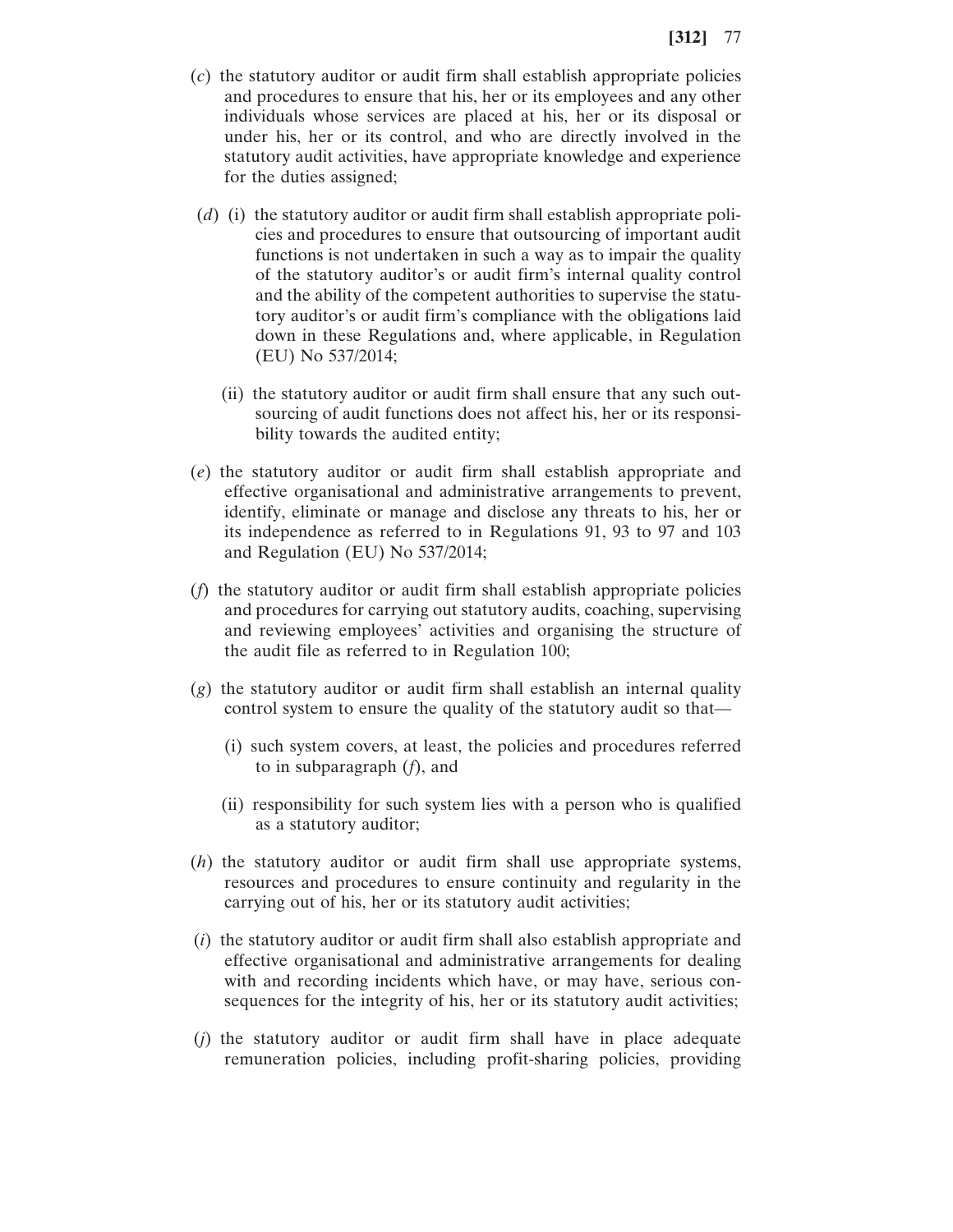sufficient performance incentives to secure audit quality but the amount of revenue that the statutory auditor or audit firm derives from providing non-audit services to the audited entity shall not form part of the performance evaluation and remuneration of any person involved in, or able to influence the carrying out of, the audit;

- (*k*) the statutory auditor or audit firm shall monitor and evaluate the adequacy and effectiveness of his, her or its systems, internal quality control mechanisms and arrangements established in accordance with these Regulations and, where applicable, Regulation (EU) No 537/2014 and take appropriate measures to address any deficiencies;
- (*l*) the statutory auditor or audit firm shall—
	- (i) carry out an annual evaluation of the internal quality control system referred to in subparagraph (*g*), and
	- (ii) keep records of the findings of that evaluation and any proposed measure to modify the internal quality control system.

(2) A statutory auditor or audit firm shall communicate, in writing, his, her or its policies and procedures referred to in paragraph (1) to the employees of the statutory auditor or audit firm.

(3) A statutory auditor or the audit firm shall take into consideration the scale and complexity of his, her or its activities when complying with the requirements set out in paragraph (1).

(4) A statutory auditor or audit firm shall be able to demonstrate to the recognised accountancy body or Supervisory Authority that the policies and procedures designed to achieve compliance with this Regulation are appropriate given the scale and complexity of activities of the statutory auditor or audit firm.

# *Organisation of work of statutory auditors and audit firms*

99. (1) An audit firm, when carrying out a statutory audit of an entity, shall designate at least one key audit partner who shall be actively involved in the carrying out of the statutory audit.

- (2) An audit firm shall—
	- (*a*) provide the key audit partner with sufficient resources and with personnel that have the necessary competence and capabilities to discharge his or her duties appropriately, and
	- (*b*) ensure that the main criteria in selecting the key audit partner are securing audit quality, independence and competence.

(3) A statutory auditor, when carrying out a statutory audit of an entity, shall devote sufficient time to the engagement and shall assign sufficient resources to enable him or her to carry out his or her duties appropriately.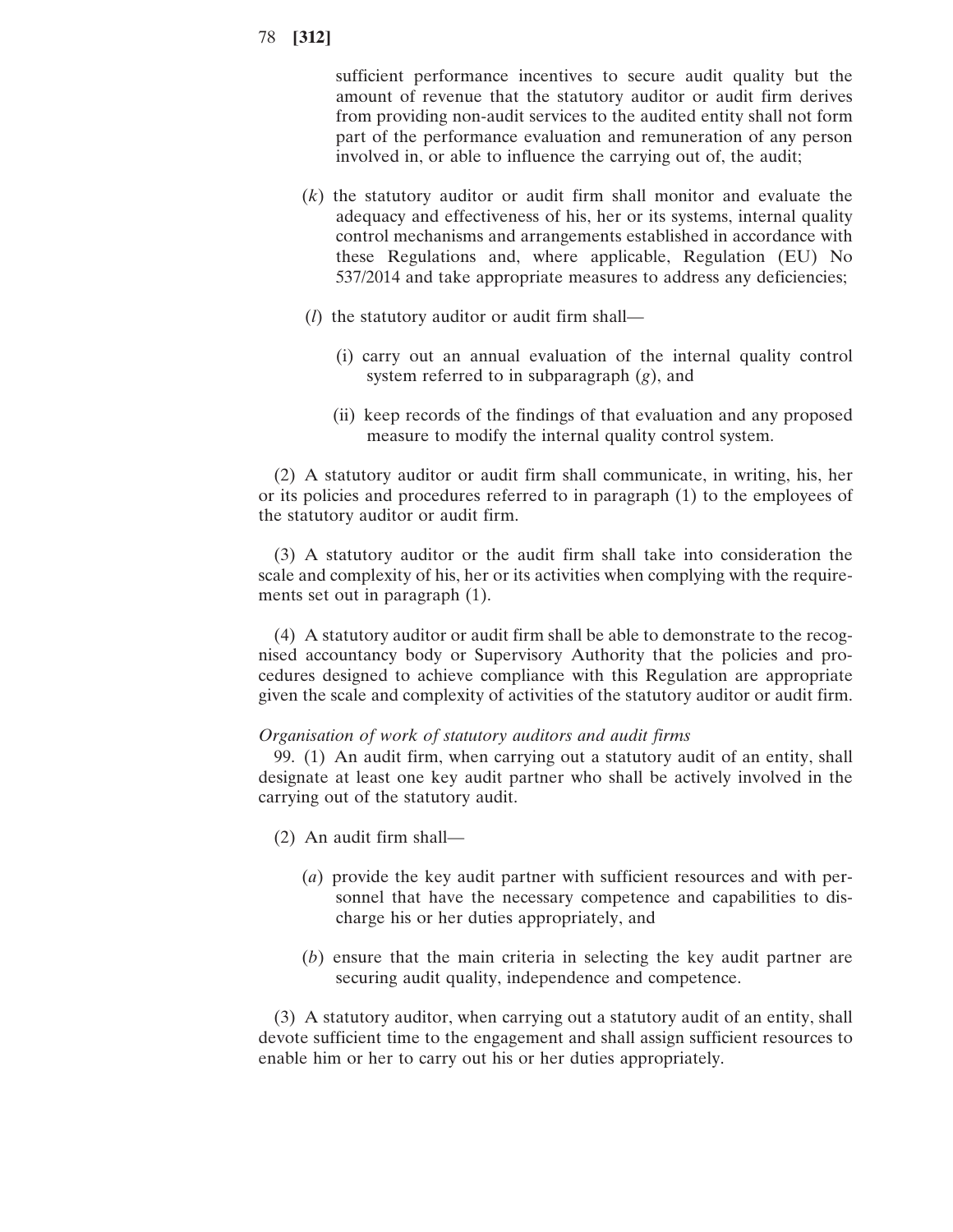(4) A statutory auditor or audit firm shall keep records of any contraventions by him, her or it of the provisions of these Regulations and, where applicable, Regulation (EU) No 537/2014.

(5) A statutory auditor or audit firm shall keep records of any consequences of any contravention referred to in paragraph (4), including the measures taken to address such contravention and to modify his, her or its internal quality control system.

(6) A statutory auditor or audit firm shall prepare an annual report containing an overview of any measures taken pursuant to paragraph (5) and, in the case of an audit firm, shall communicate that report internally to the partners or directors, as may be appropriate, of the audit firm.

(7) A statutory auditor or audit firm shall document each request made and advices received where he, she or it asks external experts for advice.

*Organisation of work of statutory auditors and audit firms* — *audit files*

100. (1) A statutory auditor or audit firm shall maintain a client account record that includes the following data for each audit client:

- (*a*) the name, address and place of business;
- (*b*) in the case of an audit firm, the names of the key audit partner;
- (*c*) the fees charged for the statutory audit and the fees charged for other services in any financial year.

(2) A statutory auditor or audit firm shall create an audit file for each statutory audit which shall be closed not later than 60 days after the date of signature of the statutory auditors' report concerned and, where applicable, the reports referred to in Articles 10 and 11 of Regulation (EU) No 537/2014.

(3) A statutory auditor or audit firm shall document and retain at least the data recorded pursuant to Regulation 96, and, where applicable, Articles 6 to 8 of Regulation (EU) No 537/2014 for a period of at least 6 years.

(4) A statutory auditor or audit firm shall retain any other data and documents that are of importance in support of the statutory auditors' report and, where applicable, the reports referred to in Articles 10 and 11 of Regulation (EU) No 537/2014 and for monitoring compliance with these Regulations and other applicable legal requirements.

(5) A statutory auditor or audit firm shall keep records of any complaints made in writing about the performance of the statutory audits carried out by him, her or it.

#### *Restrictions with regard to fees*

101. A recognised accountancy body shall ensure that its standards include provisions that fees for statutory audits—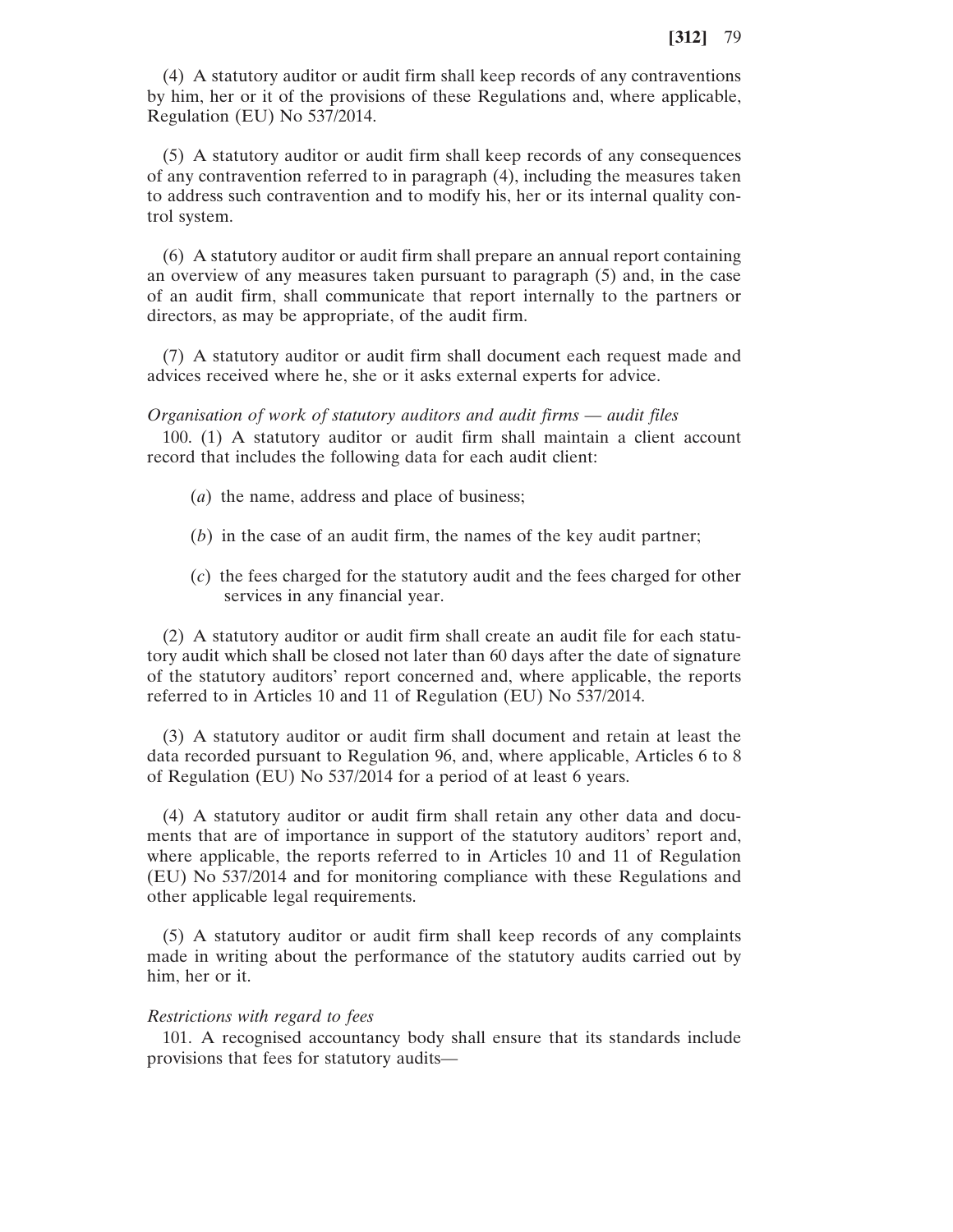- 80 **[312]**
	- (*a*) are not to be influenced by, or determined by, the provision of additional services to the audited entity, and
	- (*b*) are not to be based on any form of contingency.

#### *Rotation of key audit partner in cases of public-interest entities*

102. The key audit partner responsible for carrying out a statutory audit of a public-interest entity shall cease his or her participation in the statutory audit of the entity not later than 5 years from the date of his or her first appointment to carry out such audit.

*Moratorium on taking up certain positions in audited entities* 103. (1) There shall not be taken up by—

- (*a*) a statutory auditor who carries out a statutory audit of an entity, or
- (*b*) the key audit partner who carries out, on behalf of an audit firm, a statutory audit of an entity,

any of the positions in that entity, specified in paragraph (2), before a period of at least one year has elapsed since the day following the end of his or her direct involvement as a statutory auditor or key audit partner from the audit engagement.

- (2) The specified positions are—
	- (*a*) a key management position in the audited entity,
	- (*b*) a position on the audit committee, or where such committee does not exist, such body as performs the equivalent functions to the audit committee, of the audited entity, or
	- (*c*) a non-executive member position of the audited entity or a member's position of that entity.
- (3) There shall not be taken up by—
	- (*a*) a statutory auditor who carries out a statutory audit of a publicinterest entity, or
	- (*b*) the key audit partner who carries out, on behalf of an audit firm, a statutory audit of a public-interest entity,

any of the positions in that entity, specified in paragraph (4), before a period of at least 2 years has elapsed since the day following the end of his or her direct involvement as a statutory auditor or key audit partner from the audit engagement.

- (4) The specified positions are—
	- (*a*) a key management position in the audited entity,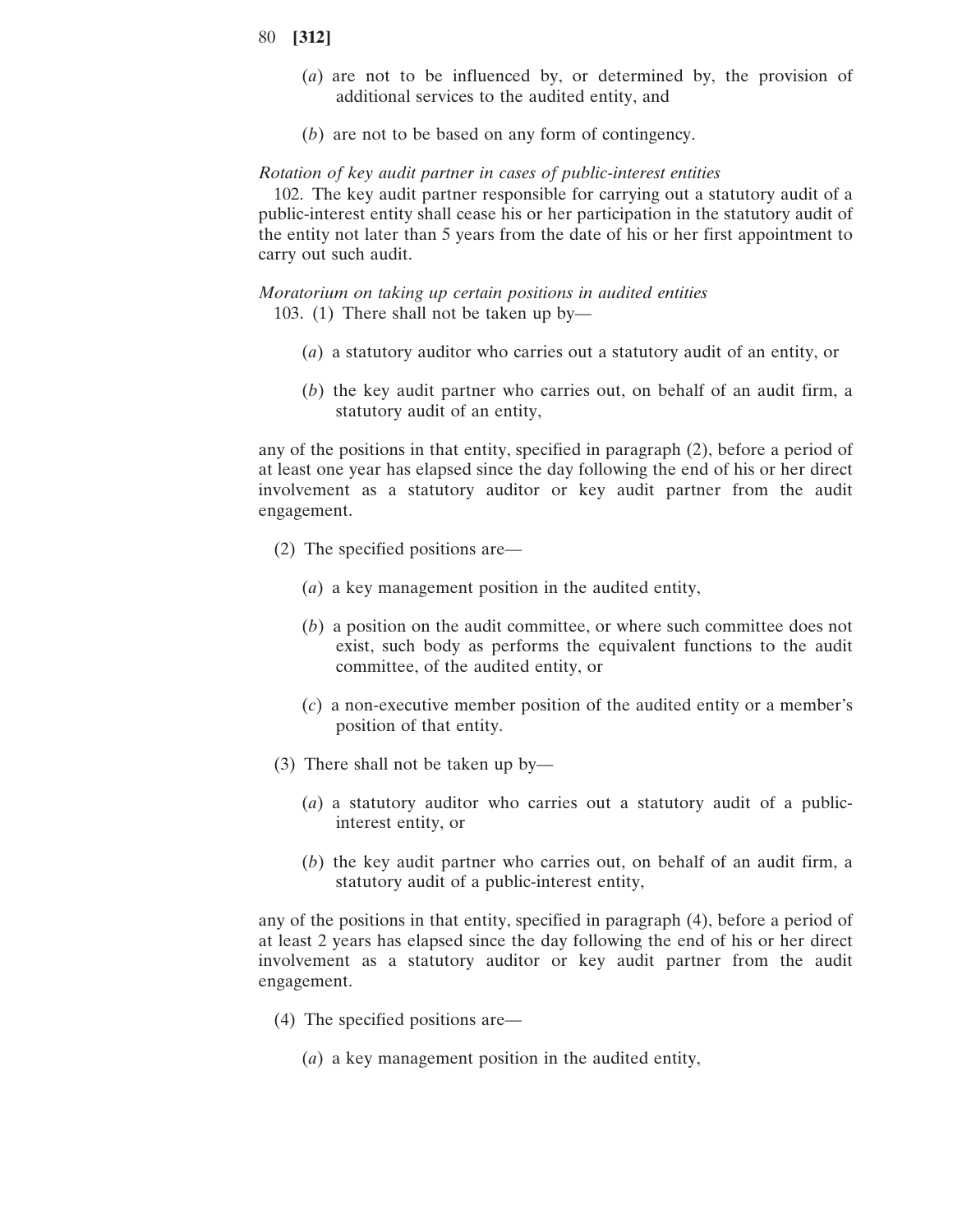- (*b*) a position on the audit committee, or where such committee does not exist, such body as performs the equivalent functions to the audit committee, of the audited entity, or
- (*c*) a non-executive member position of the audited entity or a member's position of that entity.

(5) Where an employee or partner, other than the key audit partner, of a statutory auditor or audit firm, or any other individual whose services are placed at the disposal or under the control of the statutory auditor or audit firm, and when such employees, partners or other individuals are personally approved as statutory auditors, there shall not be taken up by those employees, partners or other individuals any of the positions referred to in paragraphs (2) and (4), before a period of at least one year has elapsed since the day following (should such occur) his or her involvement in the statutory audit engagement of that audited entity.

*Rotation of statutory auditor and audit firms in case of public-interest entities* — *extension*

104. (1) A public-interest entity may, pursuant to Article 17(6) of Regulation (EU) No 537/2014, under exceptional circumstances request the Supervisory Authority for an extension to reappoint a statutory auditor or audit firm for a period of up to 2 years on an exceptional basis.

(2) The grounds for the exceptional basis may be events in the nature of mergers, acquisitions and special investigations but, in any case, it will be a matter for the Supervisory Authority to determine such grounds.

(3) A request shall be made in such form and manner as the Supervisory Authority specifies.

(4) On receipt of a request in the form specified in paragraph (3), the Supervisory Authority shall—

(*a*) grant the extension as requested,

(*b*) grant a shorter extension than that requested, or

(*c*) refuse to grant the extension.

(5) Where the Supervisory Authority, on receipt of a request for an extension, considers that it requires additional information before making a decision under paragraph (4), it shall give notice of that to the public-interest entity that made the request.

(6) The notice referred to in paragraph (5) shall set out the additional information required by the Supervisory Authority.

(7) On receipt of a response to the notice from the public-interest entity containing the additional information referred to in paragraph (5), the Supervisory Authority shall—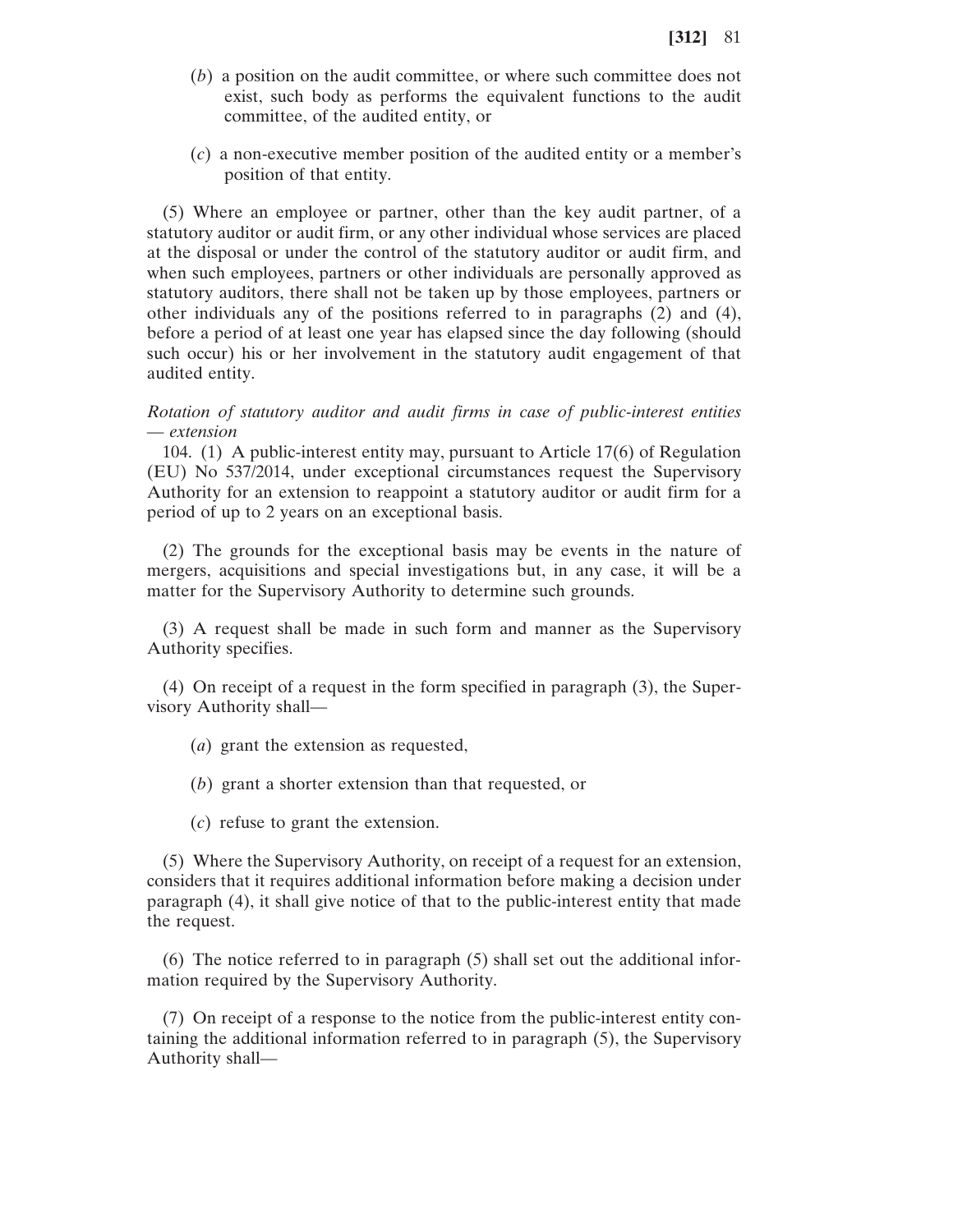- (*a*) grant the extension as requested,
- (*b*) grant a shorter extension than that requested, or
- (*c*) refuse to grant the extension.

(8) Where the Supervisory Authority grants an extension under paragraph (4) or (5), it shall—

- (*a*) do so on an exceptional and case by case basis only, and
- (*b*) publish its decision on its website.

(9) Where the Supervisory Authority refuses to grant an extension under paragraph  $(4)(c)$  or  $(7)(c)$ , it shall provide reasons for its decision to the publicinterest entity.

*Rotation* — *reports by statutory auditor and audit firm in case of public-interest entities*

105. (1) If there is uncertainty as to the date on which a statutory auditor or audit firm began carrying out consecutive statutory audits for a public-interest entity (for example, due to firm mergers, acquisitions, or changes in ownership structure), the statutory auditor or audit firm shall immediately report such uncertainty to the Supervisory Authority.

(2) The report to the Supervisory Authority referred to at Article 17(8) of Regulation (EU) No 537/2014 shall be made in such form and manner as the Supervisory Authority specifies.

(3) On receipt of a report in the form specified in paragraph (2), the Supervisory Authority shall have the power to—

- (*a*) determine the relevant date for the purposes of paragraph (1), or
- (*b*) request additional information from the statutory auditor or audit firm before making a decision referred to in subparagraph (*a*).

(4) Where the Supervisory Authority, on receipt of a report, considers that it requires additional information from the statutory auditor or audit firm or public-interest entity before making a decision under paragraph  $(3)(a)$ , it shall—

- (*a*) give notice of that to the statutory auditor or audit firm or publicinterest entity within 2 weeks after the receipt of the report, and
- (*b*) set out, in the notice, the additional information required by the Supervisory Authority.

(5) On receipt of a response to the notice from the statutory auditor or audit firm or public-interest entity containing the additional information referred to in paragraph (4), the Supervisory Authority shall—

(*a*) determine the relevant date for the purposes of paragraph (1), and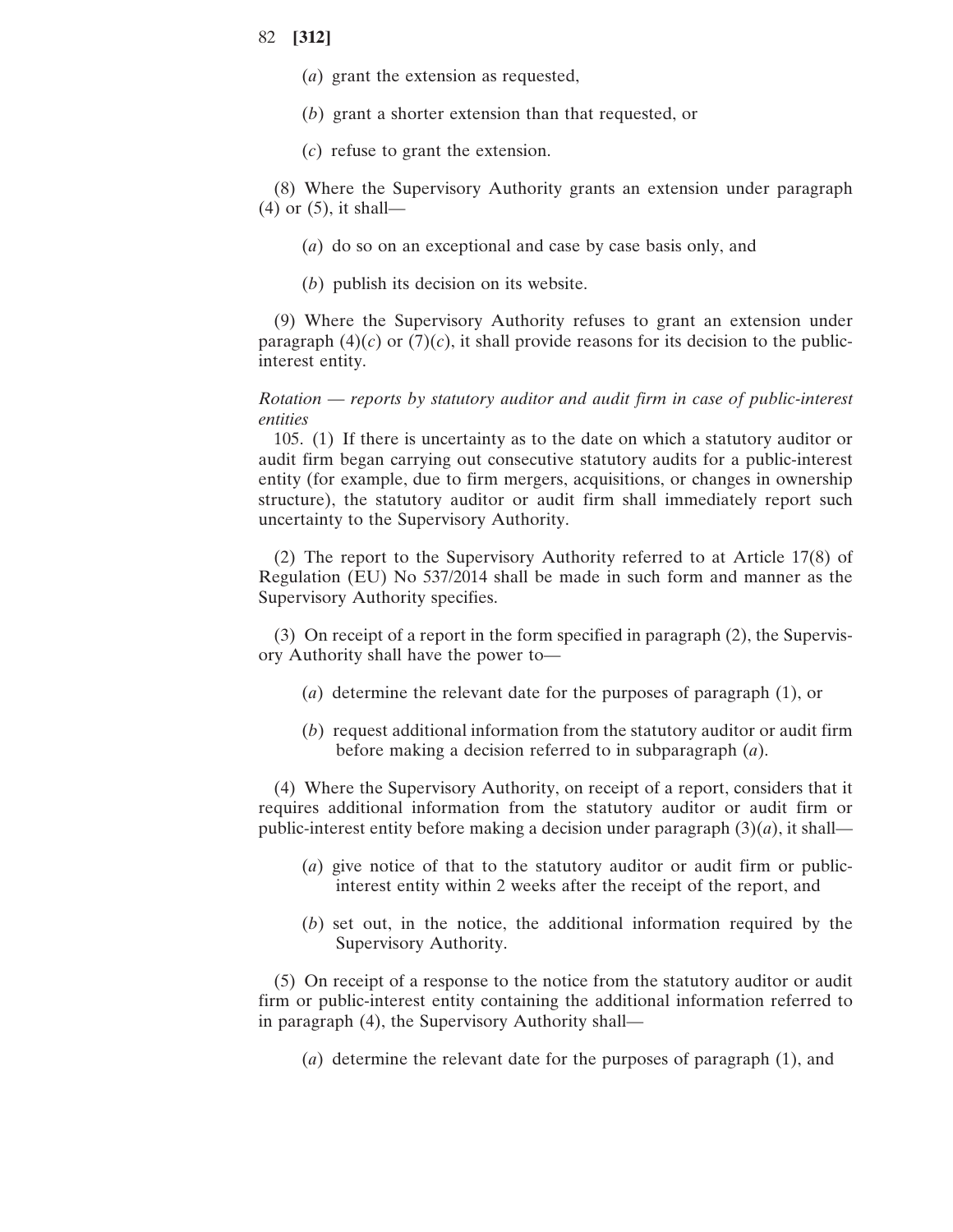(*b*) provide reasons for its decision to the statutory auditor or audit firm and public-interest entity.

# *Provision of certain prohibited non-audit services by auditors of public-interest entities*

106. (1) Subject to paragraph  $(2)$ , a statutory auditor or audit firm carrying out the statutory audit of a public-interest entity, or any member of the network to which the statutory auditor or the audit firm belongs, may provide the following non-audit services to the audited entity, to its parent undertaking or to its controlled undertakings within the European Union:

- (*a*) tax services relating to—
	- (i) preparation of tax forms,
	- (ii) identification of public subsidies and tax incentives unless support from the statutory auditor or audit firm in respect of such services is required by law,
	- (iii) support regarding tax inspections by tax authorities unless support from the statutory auditor or audit firm in respect of such inspections is required by law,
	- (iv) calculation of direct and indirect tax and deferred tax, or
	- (v) provision of tax advice;
- (*b*) valuation services, including valuations performed in connection with actuarial services or litigation support services.

(2) The non-audit services referred to in paragraph (1) may only be provided as specified in that paragraph if—

- (*a*) they have no direct or have immaterial effect, separately or in the aggregate, on the audited financial statements,
- (*b*) the estimation of the effect on the audited financial statements is comprehensively documented and explained in the additional report to the audit committee, and
- (*c*) the principles of independence set out in these Regulations are complied with by the statutory auditor or audit firm.

(3) The audit committee shall, at such times as it thinks it appropriate to do so, issue guidelines with regard to the non-audit services referred to in para $graph(1)$ .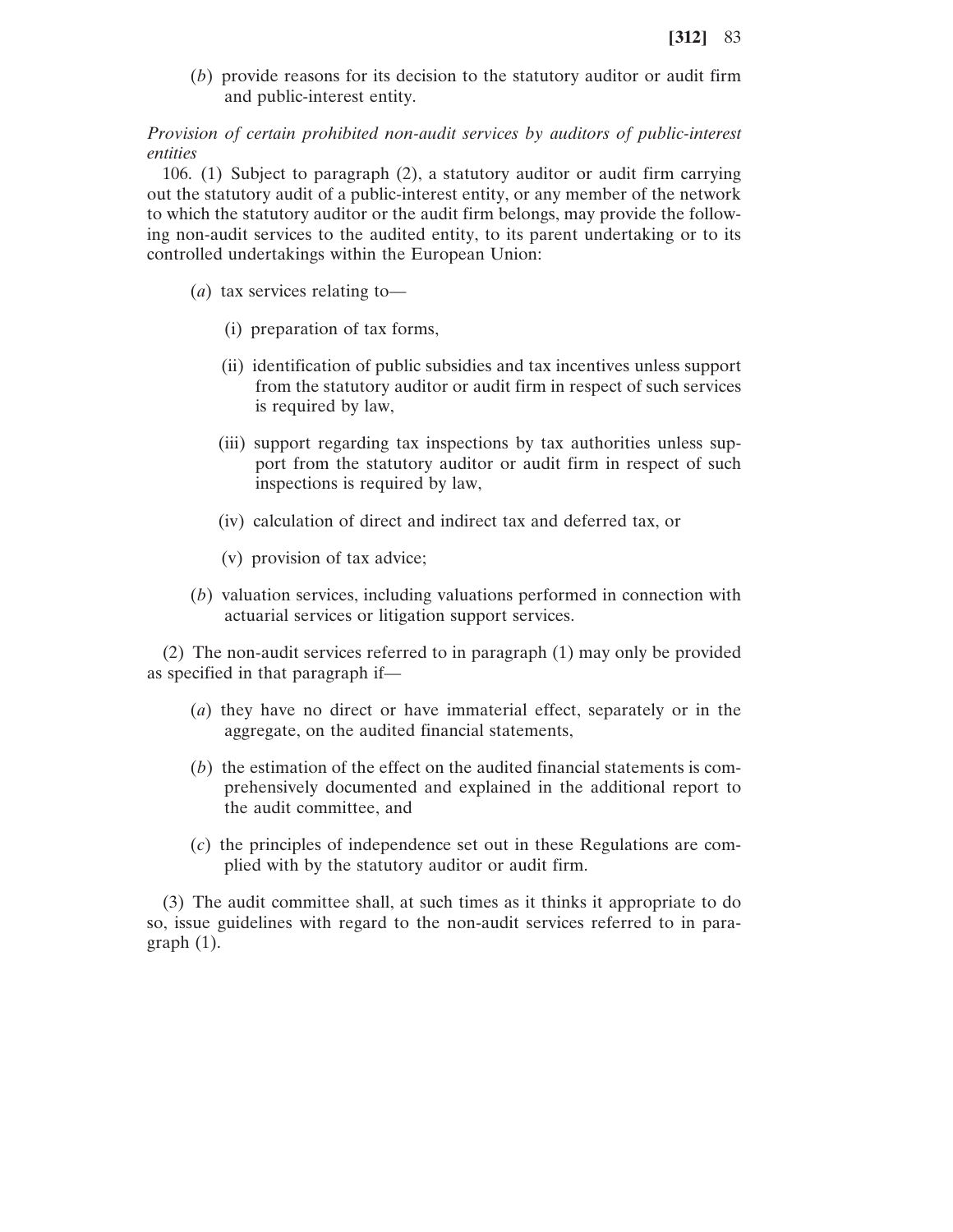# PART 8

### QUALITY ASSURANCE OF STATUTORY AUDITORS AND AUDIT FIRMS

#### Chapter 1

## *Quality Assurance*

# *Quality assurance by Supervisory Authority of statutory audit of public-interest entities and third-country auditors, etc*.

107. (1) The Supervisory Authority shall put in place a quality assurance system as set out in Article 26 of Regulation (EU) No 537/2014.

(2) The Supervisory Authority shall ensure that it has in place a quality assurance system of registered third-country auditors and audit entities to whom these Regulations or Regulation (EU) No 537/2014 applies.

(3) Regulations 108 to 110 shall not apply to the statutory audit of annual and consolidated financial statements of public-interest entities unless specified in Regulation (EU) No 537/2014.

(4) The Supervisory Authority may publish on its website the findings and conclusions of individual inspections undertaken as part of the quality assurance system referred to in paragraph (1).

#### *System of quality assurance to be put in place*

108. (1) The Supervisory Authority, in accordance with these Regulations, shall oversee the quality assurance system implemented by the recognised accountancy bodies.

(2) A recognised accountancy body shall ensure that it has in place a system of quality assurance of—

- (*a*) the body's members' activities as statutory auditors and audit firms of entities not referred to in Regulation 107 (1) and (2), and
- (*b*) the activities, as statutory auditors and audit firms, of persons who, though not members of the recognised accountancy body, are persons in relation to whom the body may perform functions under these Regulations.

#### *Organisation of quality assurance system*

109. (1) A recognised accountancy body shall organise its system of quality assurance for audits in such a manner that—

- (*a*) the system is independent of the reviewed statutory auditors and audit firms,
- (*b*) the funding for the system is secure and free from any possible undue influence by statutory auditors or audit firms,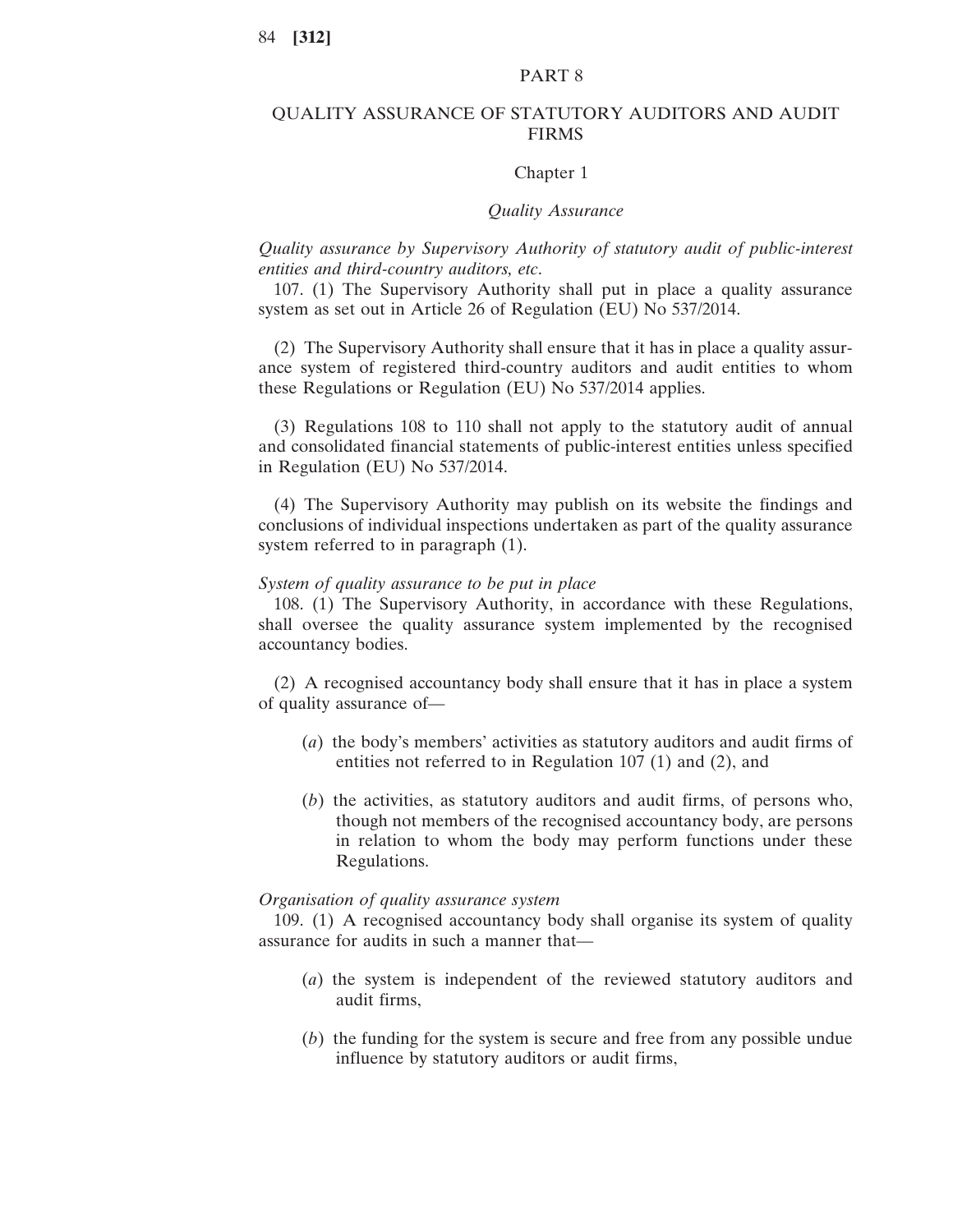- (*c*) the system has adequate resources,
- (*d*) the persons who carry out quality assurance reviews have appropriate professional education and relevant experience in statutory audit and financial reporting combined with specific training on quality assurance reviews,
- (*e*) the selection of reviewers for specific quality assurance review assignments is effected in accordance with an objective procedure designed to ensure that there are no conflicts of interest between reviewers and the statutory auditor or audit firm under review,
- (*f*) the scope of quality assurance reviews of audits, supported by adequate testing of selected audit files, includes, except where otherwise agreed with the Supervisory Authority, an assessment of—
	- (i) compliance with applicable auditing standards and independence requirements,
	- (ii) the quantity and quality of resources spent,
	- (iii) the audit fees charged, and
	- (iv) the internal quality control system of the audit firm,
- (*g*) each quality assurance review is the subject of a report in writing which includes the main conclusions of the review,
- (*h*) a quality assurance review of each statutory auditor or audit firm takes place on the basis of an analysis of risk, at least, subject to paragraph (5) and Regulation 110, every 6 years,
- (*i*) statutory auditors and audit firms take all reasonable steps to ensure that recommendations arising from quality assurance reviews of them are implemented within a reasonable period,
- (*j*) there is published annually by it the overall results of quality assurance reviews carried out by it in the year concerned, and
- (*k*) quality assurance reviews are appropriate and proportionate in view of the scale and complexity of the activity of the reviewed statutory auditor or audit firm.

(2) For the purpose of paragraph  $(1)(e)$ , at least the following criteria shall apply to the selection of reviewers:

- (*a*) reviewers have appropriate professional education and relevant experience in statutory audit and financial reporting combined with specific training on quality assurance reviews;
- (*b*) a person does not act as a reviewer in a quality assurance review of a statutory auditor or audit firm until at least 3 years have elapsed since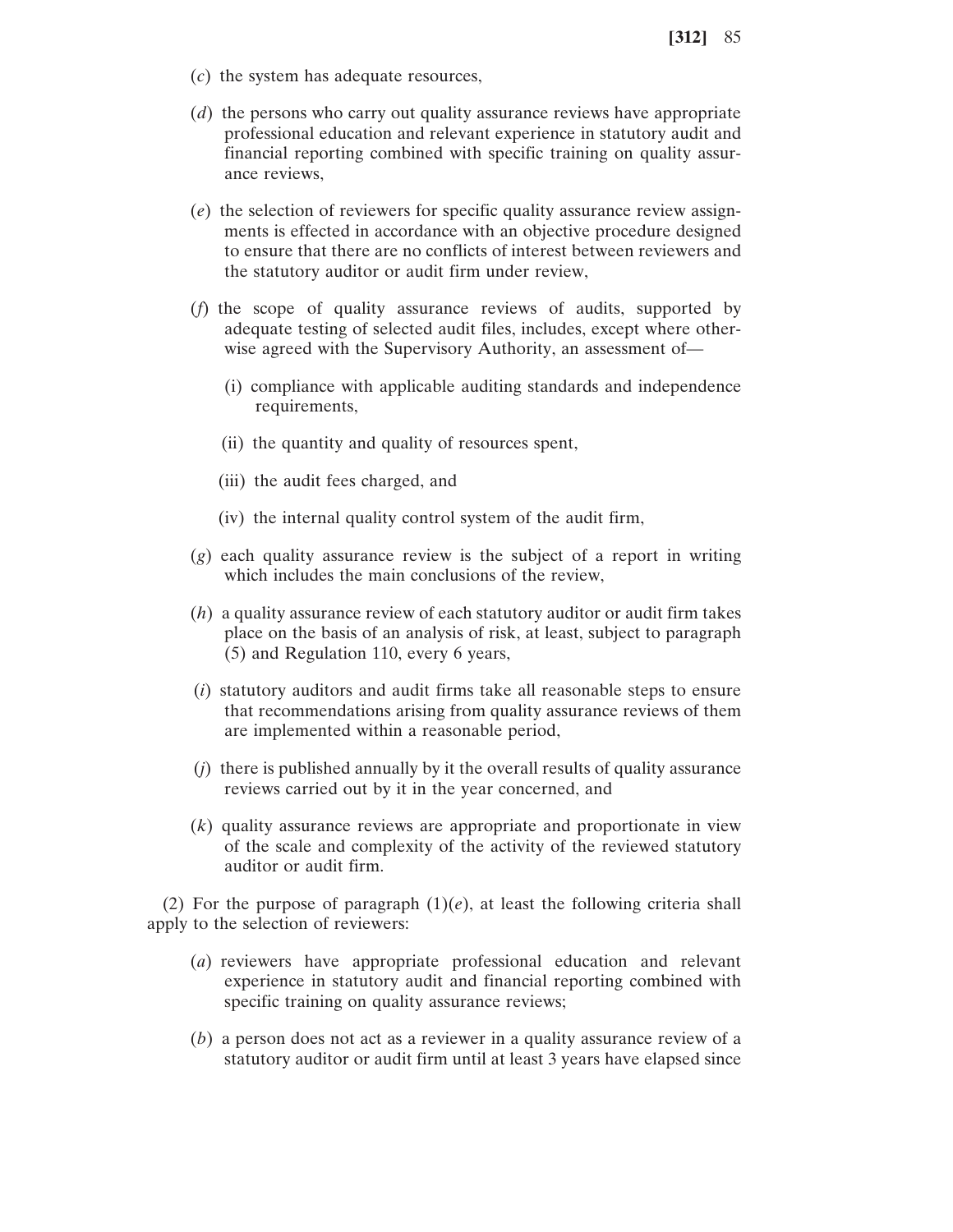that person ceased to be a partner or an employee of, or otherwise associated with, that statutory auditor or audit firm;

(*c*) reviewers must declare (if such be the case) that there are no conflicts of interest between them and the statutory auditor and the audit firm to be reviewed.

(3) For the purpose of paragraph  $(1)(k)$ , a recognised accountancy body, when undertaking quality assurance reviews of the statutory audits of annual or consolidated financial statements of medium-sized or small undertakings, shall take account of the fact that auditing standards adopted in accordance with Article 26 of the Audit Directive are designed to be applied in a manner that is proportionate to the scale and complexity of the business of the audited entity.

(4) If a statutory auditor or audit firm fails to take all reasonable steps to ensure that recommendations arising from a quality assurance review of him, her or it are implemented within a reasonable period, the recognised accountancy body concerned shall take appropriate action, including, where applicable, subjecting the statutory auditor or audit firm, as the case may be, to the system of disciplinary actions or penalties referred to in these Regulations.

(5) The period of at least 6 years referred to in paragraph (1)(*h*) shall be a continuation of the system that was in place under the 2010 Audit Regulations when the first quality assurance reviews were required to be completed within 6 years of the date of the making of those Regulations.

## *Quality assurance review deemed to include individual auditors in certain cases*

110. For the purpose of Regulation  $109(1)(h)$ , a quality assurance review conducted in relation to a statutory audit firm shall be regarded as a quality assurance review of all statutory auditors carrying out audits on behalf of the firm provided that the firm has a common quality assurance policy with which each such statutory auditor is required to comply.

#### *Right of recognised accountancy body as regards professional discipline*

111. A recognised accountancy body shall have the right to take disciplinary actions or impose sanctions in respect of statutory auditors and audit firms who carry out audits and shall have procedures in place to facilitate the taking or imposition of such action or sanctions.

#### Chapter 2

#### *Investigations and Sanctions*

#### *System of investigation and penalties*

112. Each recognised accountancy body shall, in respect of those auditors and audit firms in relation to whom, by virtue of Regulation 35, it may perform functions, institute arrangements to ensure that there are effective systems of investigations and penalties to detect, correct and prevent inadequate execution of a statutory audit by them.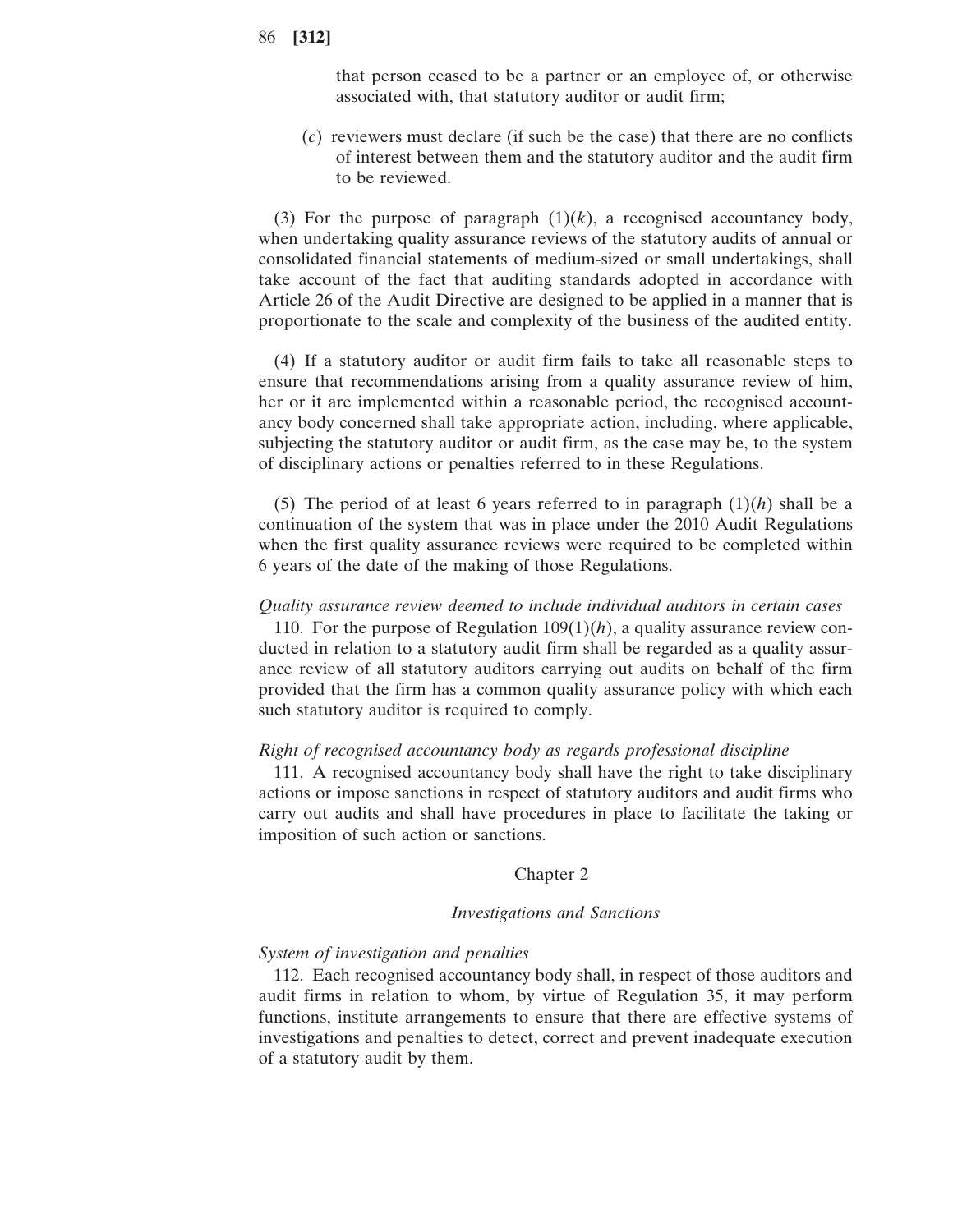## *Duty of each recognised accountancy body with regard to sanctions*

113. (1) Each recognised accountancy body shall ensure that the contractual and other arrangements that exist between it and its members are such as enable the imposition by it of effective, proportionate and dissuasive penalties in respect of statutory auditors and audit firms in cases where statutory audits are not carried out by them in accordance with these Regulations.

(2) The contractual and other arrangements referred to in paragraph (1) shall comply with the requirements of procedural fairness.

(3) By virtue of this Regulation, the contractual and other arrangements referred to in paragraph (1) that subsist for the time being between a recognised accountancy body and its members shall operate and have effect so as to enable the imposition by the recognised accountancy body—

- (*a*) of penalties of a like character to those, and
- (*b*) in the cases,

referred to in that paragraph in respect of persons who, though not members of the recognised accountancy body, are persons in relation to whom it may, by virtue of Regulation 35, perform functions under these Regulations.

#### *Scope of penalties and publicity in relation to their imposition*

114. (1) The penalties referred to in Regulation 113, provision for which must be made by the means referred to in that Regulation, shall, where appropriate, include withdrawal of approval under these Regulations or, if applicable, registration under Regulation 38.

(2) Paragraph (1) is without prejudice to Regulations 52 and 53.

(3) Unless there do not exist internal appeal procedures of a recognised accountancy body as referred to in Regulation  $52(9)(a)$  or  $53(9)(a)$ , the reference in paragraph (4) to a recognised accountancy body shall be read as a reference to a recognised accountancy body acting through the disciplinary committee that deals with matters at first instance.

(4) Without prejudice to Regulation 35(9) to (11), a recognised accountancy body may, save where, in its opinion, proceeding in this manner would not be in the public interest, adopt procedures analogous to those in Regulation 52(5) to  $(7)$  or 53 $(5)$  to  $(7)$  as regards affording the statutory auditor or audit firm an opportunity to rectify the matters that have occasioned the investigation concerned and the proposed exercise of the power of withdrawal of approval referred to in paragraph (1).

 $(5)$  If—

(*a*) there exist internal appeal procedures, as referred to in Regulation  $52(9)(a)$  or  $53(9)(a)$ , of a recognised accountancy body, and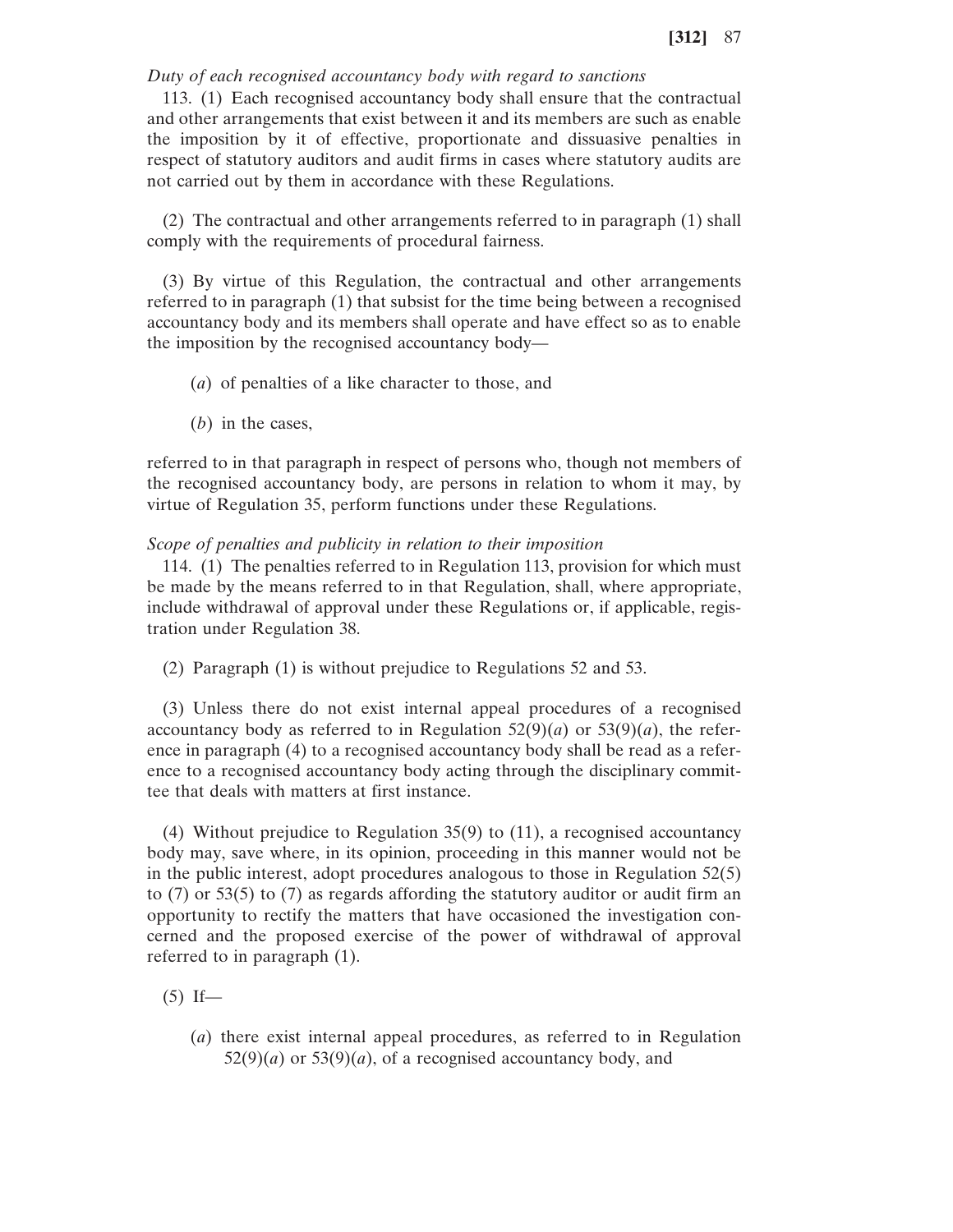- (*b*) the investigation and disciplinary procedures of the recognised accountancy body provide that a decision of its disciplinary committee referred to in paragraph (3), being a decision of a nature to which this Regulation applies, shall stand suspended or shall not take effect until, as the case may be—
	- (i) the period for making an appeal under those procedures has expired without such an appeal having been made,
	- (ii) such an appeal has been made and the decision to withdraw the approval confirmed, or
	- (iii) such an appeal that has been made is withdrawn,

then, notwithstanding anything in the preceding provisions of this Regulation, the operation of the withdrawal of approval by that disciplinary committee shall stand suspended until the happening of an event specified in subparagraph (*b*)(i), (ii) or (iii).

- $(6)$  If—
	- (*a*) there exist internal appeal procedures, as referred to in Regulation  $52(9)(a)$  or  $53(9)(a)$ , of a recognised accountancy body, and
	- (*b*) the investigation and disciplinary procedures of the recognised accountancy body do not provide, as referred to in paragraph (5)(*b*), for the decision of the disciplinary committee referred to in that provision to stand suspended or not to take effect,

then, notwithstanding anything in those procedures, the auditor or audit firm to whom that decision relates may apply to the High Court for an order suspending the operation of the withdrawal pending the determination by the relevant appellate committee of an appeal that he, she or it is making under those internal appeal procedures.

(7) Where an application under paragraph (6) is made to the High Court, paragraphs (10) to (13) apply to the application with—

(*a*) the substitution of references to an appeal under those internal appeal procedures for references to an appeal under Regulation 54,

and

(*b*) any other necessary modifications.

(8) If the relevant appellate committee referred to in paragraph (6) is of the opinion, having regard to the particular issues that have arisen on that appeal, that, in the interests of justice, the disposal by it of an appeal referred to in that paragraph ought to include procedures analogous to those, as referred to in paragraph (4), provided by Regulation 52(5) to (7) or 53(5) to (7) being adopted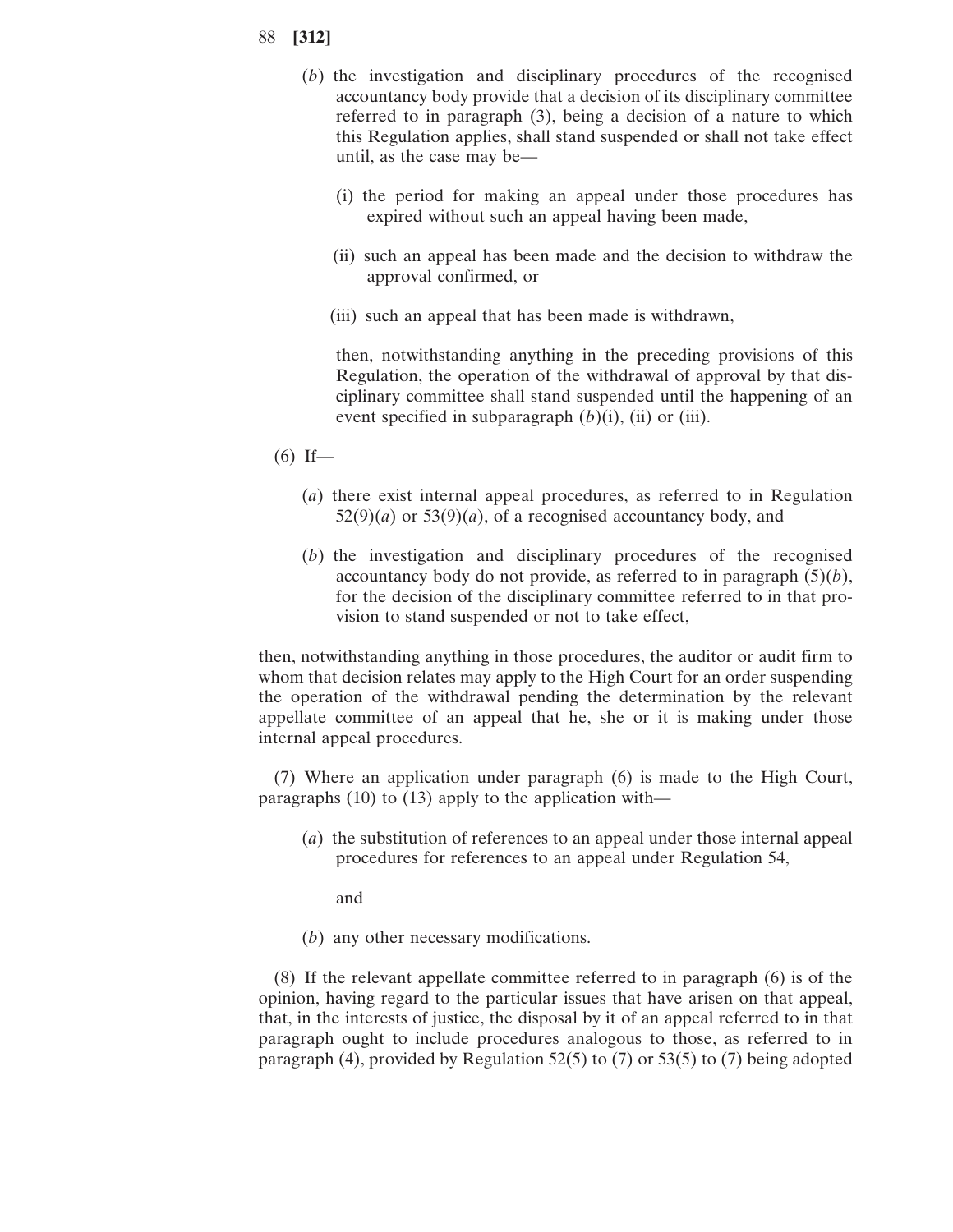by it, then, in disposing of that appeal, it shall adopt procedures analogous to those in Regulation 52(5) to  $(7)$  or 53(5) to  $(7)$ .

(9) A recognised accountancy body shall take all reasonable steps to ensure that any appeal to the relevant appellate committee referred to in paragraph (6) is prosecuted promptly and it shall be the duty of that appellate committee to ensure that any such appeal to it is disposed of as expeditiously as may be and, for that purpose, to take all such steps as are open to it to ensure that, in so far as is practicable, there are no avoidable delays at any stage in the determination of such an appeal.

(10) Where a recognised accountancy body has made a decision to withdraw the approval of an auditor or audit firm under this Regulation (that is to say, a final decision of the recognised accountancy body on the matter after the internal appeal procedures (if any) of it have been employed and exhausted), the auditor or audit firm may apply to the High Court for an order suspending the operation of the withdrawal pending the determination by the High Court of an appeal under Regulation 54 that he, she or it is making against the withdrawal.

(11) Subject to paragraph (13), on the hearing of an application under paragraph (10), the High Court may, as it considers appropriate and having heard the recognised accountancy body concerned and, if it wishes to be so heard, the Supervisory Authority (which shall have standing to appear and be heard on the application)—

- (*a*) grant an order suspending the operation of the withdrawal, or
- (*b*) refuse to grant such an order,

and an order under subparagaraph (*a*) may provide that the order shall not have effect unless one or more conditions specified in the order are complied with (and such conditions may include conditions requiring the auditor or audit firm not to carry out statutory audits save under the supervision of one or more other statutory auditors or audit firms or not to carry out such audits save in specified circumstances).

(12) Subject to paragraph (13), the High Court may, on application to it by the auditor or audit firm or recognised accountancy body concerned, vary or discharge an order under paragraph  $(11)(a)$  if it considers it just to do so.

(13) In considering an application under paragraph (10) or (12), the High Court shall have regard to—

(*a*) whether, as regards the appeal the applicant is making under Regulation 54 to the High Court, the applicant has a strong case that is likely to succeed before that Court (and, for that purpose, the High Court shall require the applicant to give an indication of the facts that will be relied upon, or of the evidence that will be adduced in the case of facts that are in controversy, by him, her or it on the hearing of that appeal), and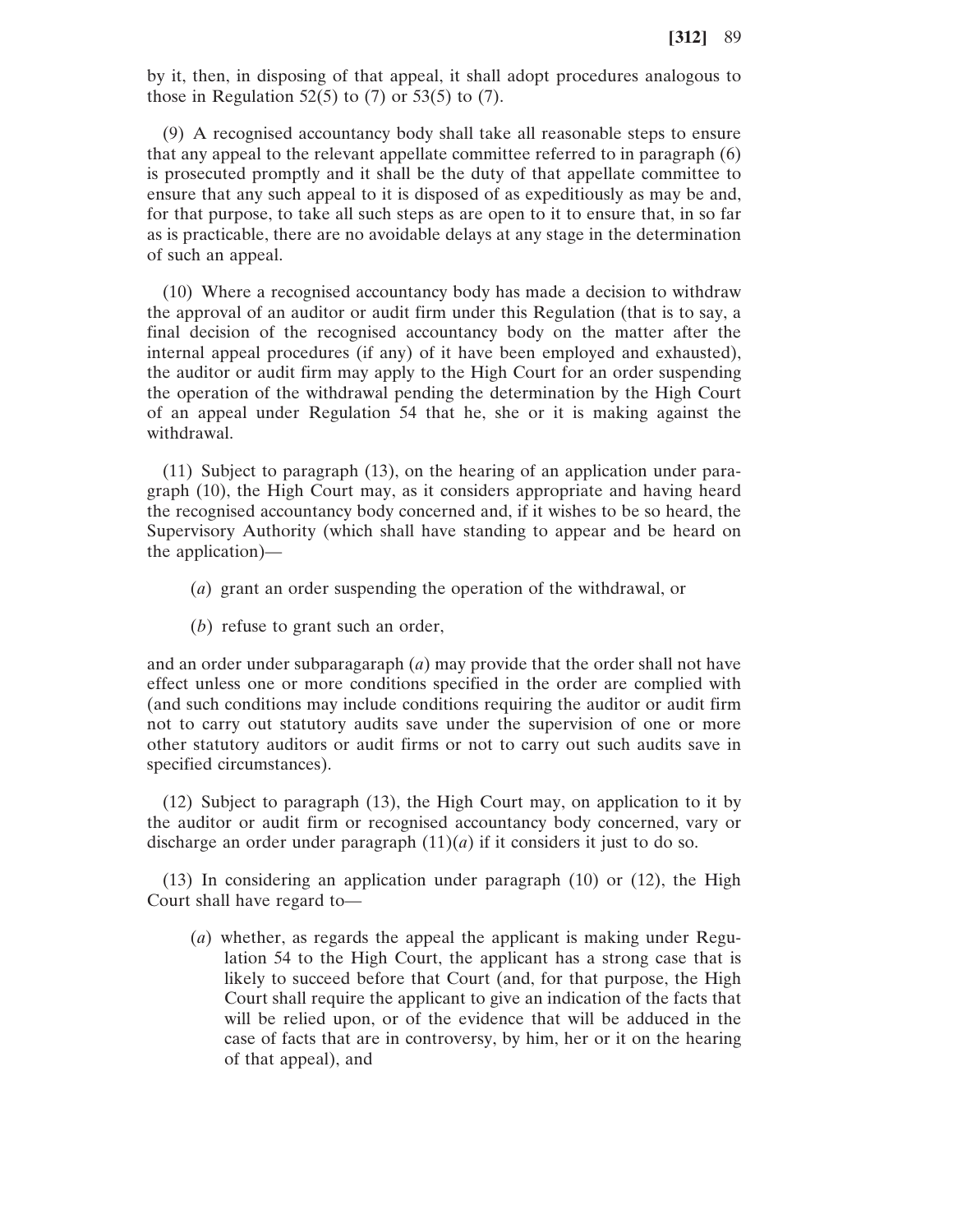- 90 **[312]**
	- (*b*) the public interest and, in particular, the public interest in ensuring that there is the minimum of disruption, consistent with law, to the discharge by the recognised accountancy body concerned, as a body assigned with the function of granting and withdrawing approval.
	- (14) The fact of one or more—
		- (*a*) measures having been taken against, or
		- (*b*) one or more penalties having been imposed on,

a statutory auditor or audit firm by a recognised accountancy body shall be disclosed by the recognised accountancy body to the public and that disclosure shall, if the recognised accountancy body considers it appropriate, include such further particulars with respect to the matter as it thinks fit.

(15) Subject to paragraph (16), the manner of such disclosure, and the time at which it is made, shall be such as the recognised accountancy body determines to be appropriate.

(16) The recognised accountancy body shall establish, in writing, criteria the purpose of which is to govern the determination by it of the matters referred to in paragraph (15); and those criteria shall require the prior approval of the Supervisory Authority.

#### PART 9

#### AUDIT COMMITTEES

#### *Audit committees for public-interest entities*

115. (1) The directors of each public-interest entity shall establish an audit committee for the entity.

(2) The majority of the members of the audit committee shall be non-executive directors of the public-interest entity, that is to say, directors—

- (*a*) the terms of appointment of whom indicate or state that they are being appointed in a non-executive capacity, and
- (*b*) who otherwise possess the requisite degree of independence (particularly with regard to each of them satisfying the condition in paragraph (3)) so as to be able to contribute effectively to the committee's functions.

(3) The condition referred to in paragraph  $(2)(b)$  is that the director does not have, and at no time during the period of 3 years preceding his or her appointment to the committee did have—

(*a*) a material business relationship with the public-interest entity, either directly, or as a partner, shareholder, director (other than as a nonexecutive director) or senior employee of a body that has such a relationship with the entity, or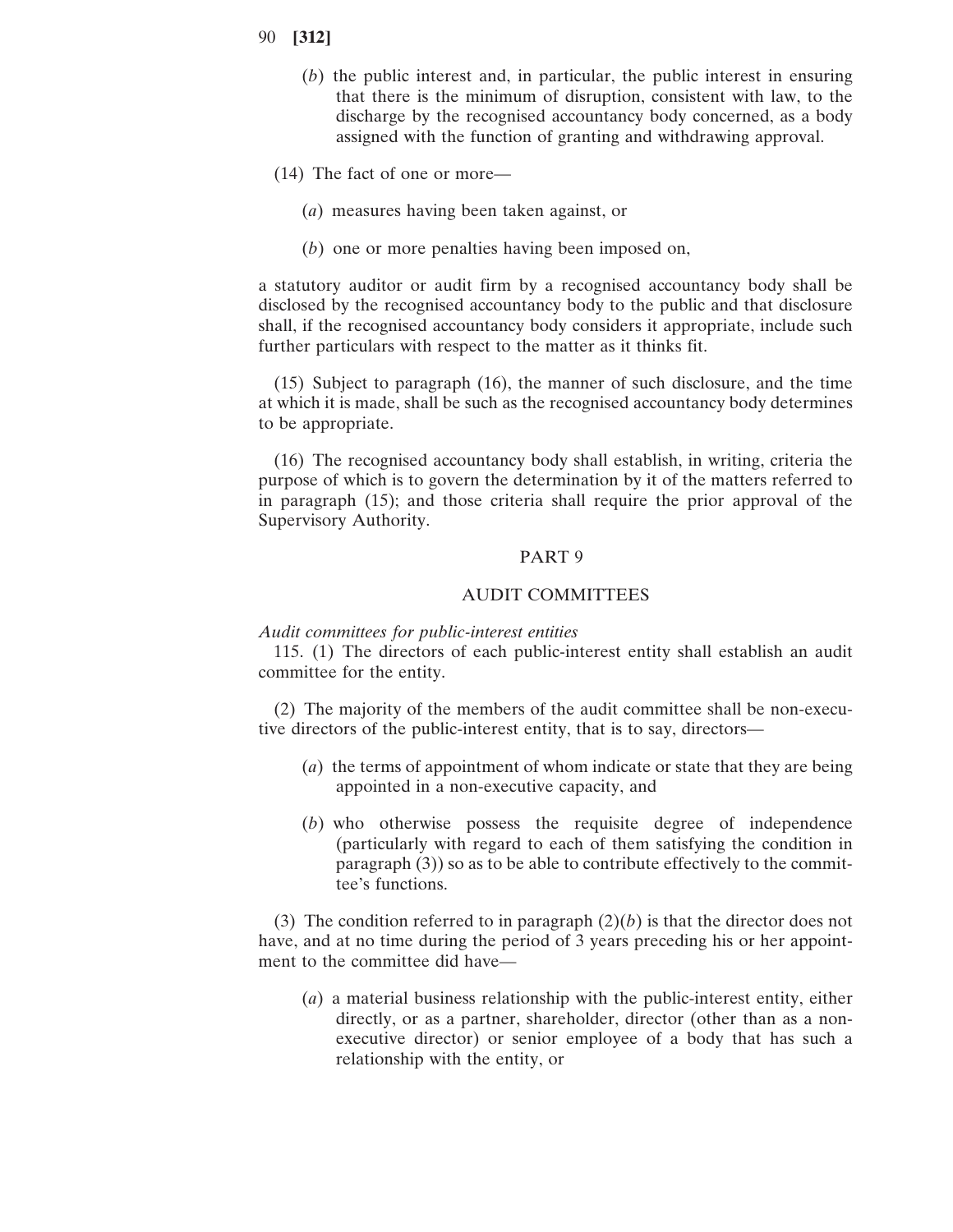(*b*) a position of employment in the public-interest entity.

(4) At least one of the directors referred to in paragraph (2) shall be a person who has competence in accounting or auditing.

(5) For the purposes of paragraphs (2) and  $(3)(a)$ , a non-executive director is a director who is not engaged in the daily management of the public-interest entity or body concerned, as the case may be.

(6) The members of the audit committee as a whole shall have competence relevant to the sector in which the audited entity is operating.

(7) The chairman of the audit committee shall be appointed by its members and shall be independent of the audited entity.

(8) Any proposal of the directors of a public-interest entity with respect to the appointment of a statutory auditor or audit firm to the entity shall be based on a recommendation made to the directors by the audit committee.

(9) The statutory auditor or audit firm shall report to the audit committee of the public-interest entity on key matters arising from the statutory audit of the entity, and, in particular, on material weaknesses in internal control in relation to the financial reporting process.

(10) Without prejudice to paragraph (1), this Regulation shall not apply to a public-interest entity if it is—

- (*a*) a public-interest entity which is a subsidiary undertaking within the meaning of point 10 of Article 2 of Directive 2013/34/EU if that entity fulfils the requirements set out in paragraphs (1) and (2) and Articles 11(1) and (2) and 16(5) of Regulation (EU) No 537/2014 at group level,
- (*b*) any public-interest entity which is an UCITS as defined in Article 1(2) of Directive 2009/65/EC of the European Parliament and of the Council of  $13$  July  $2009<sup>11</sup>$  on the coordination of laws, regulations and administrative provisions relating to undertakings for collective investment in transferable securities (UCITS) or an alternative investment fund (AIF) as defined in Article 4(1)(*a*) of Directive 2011/61/EU of the European Parliament and of the Council of 8 June 2011<sup>12</sup> on Alternative Investment Fund Managers and amending Directives 2003/41/EC and 2009/65/EC and Regulations (EC) No 1060/2009 and (EU) No 1095/2010,
- (*c*) subject to paragraph (11), any public-interest entity the sole business of which is to act as an issuer of asset backed securities as defined in point 5 of Article 2 of Commission Regulation (EC) No 809/2004 of 29 April 200413 implementing Directive 2003/71/EC of the European

11OJ L302, 17.11.2009, p. 32 12OJ L174, 1.7.2011, p. 1

<sup>13</sup>OJ L149, 30.4.2004, p. 1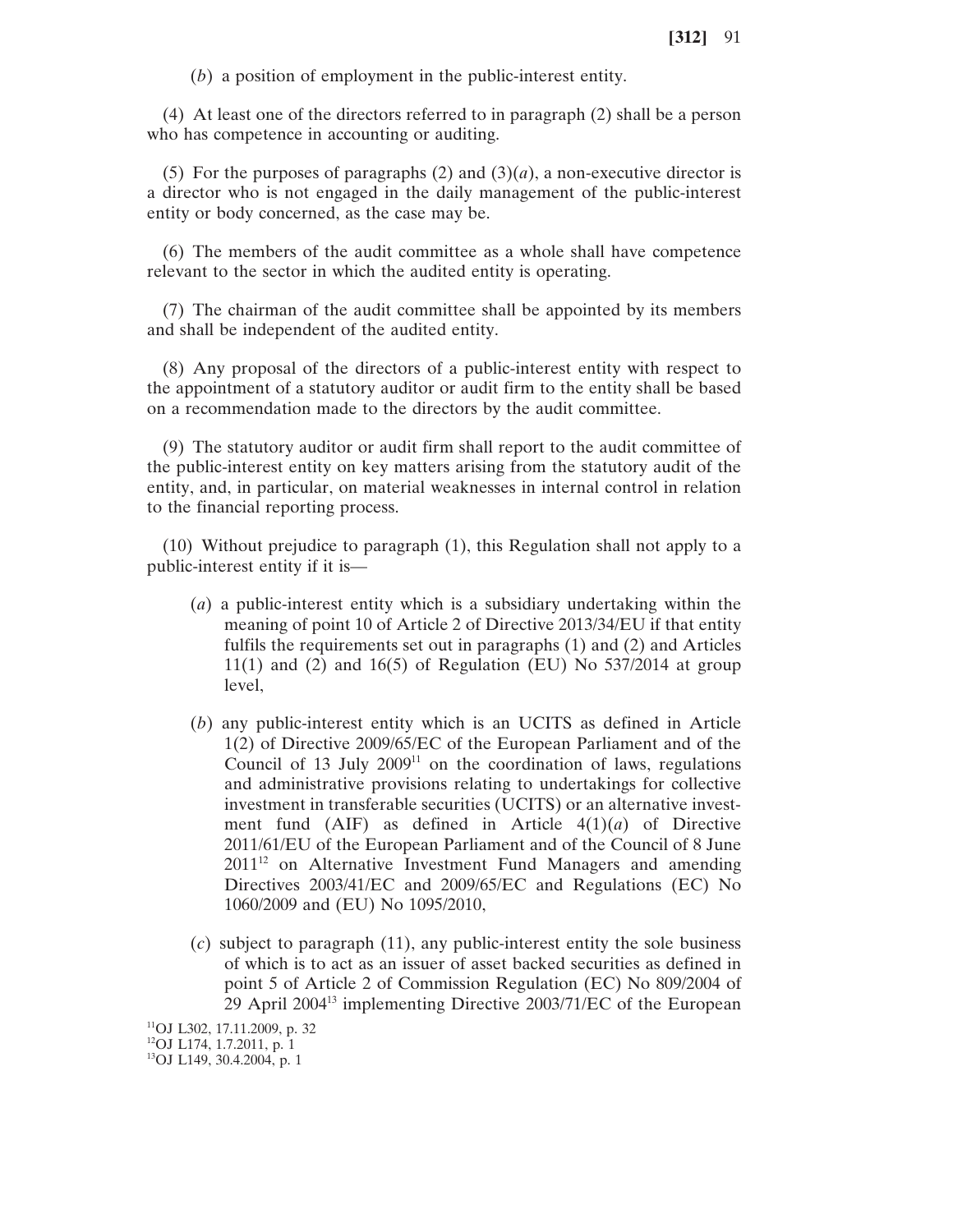Parliament and of the Council as regards information contained in prospectuses as well as the format, incorporation by reference and publication of such prospectuses and dissemination of advertisements, or

(*d*) any credit institution within the meaning of point 1 of Article 3(1) of Directive 2013/36/EU whose shares are not admitted to trading on a regulated market of any Member State within the meaning of point 14 of Article 4(1) of Directive 2004/39/EC and which has, in a continuous or repeated manner, issued only debt securities admitted to trading in a regulated market, provided that the total nominal amount of all such debt securities remains below  $\epsilon$ 100,000,000 and that it has not published a prospectus under Directive 2003/71/EC of the European Parliament and of the Council of 4 November 2003<sup>14</sup> on the prospectus to be published when securities are offered to the public or admitted to trading and amending Directive 2001/34/EC.

(11) An entity that avails itself of the exemption under paragraph  $(10)(c)$ shall, by means of a statement to that effect included—

- (*a*) in any annual report published by it, or
- (*b*) in an annual return or other periodic statement delivered by it to the Registrar of Companies or Central Bank of Ireland,

set forth the reasons for why it considers the establishment of an audit committee by it is not appropriate and, accordingly, why it has availed itself of that exemption.

(12) Without prejudice to the responsibility of the directors of the publicinterest entity, the responsibilities of the audit committee shall include—

- (*a*) to inform directors of the entity of the outcome of the statutory audit and explain how the statutory audit contributed to the integrity of financial reporting and what the role of the audit committee was in that process,
- (*b*) to monitor the financial reporting process and submit recommendations or proposals to the directors of the entity to ensure its integrity,
- (*c*) to monitor the effectiveness of the entity's internal quality control and risk management systems and, where applicable, its internal audit, regarding the financial reporting of the entity, without breaching its independence,
- (*d*) to monitor the statutory audit of the annual and consolidated financial statements, in particular, its performance, taking into account any findings and conclusions by the Supervisory Authority pursuant to Article 26(6) of Regulation (EU) No 537/2014,

14OJ L345, 31.12.2003, p.64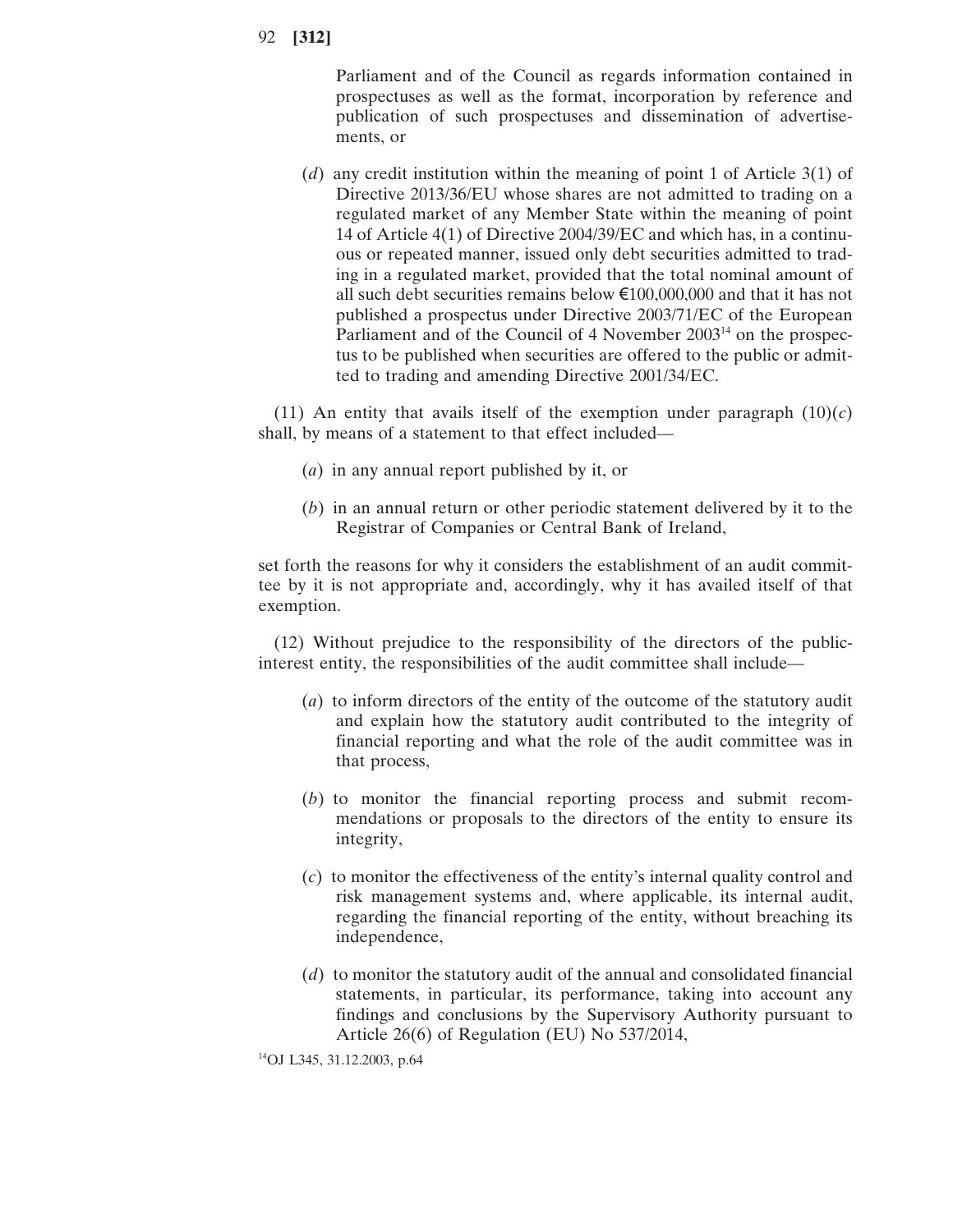- (*e*) to review and monitor the independence of the statutory auditors or the audit firms in accordance with Regulations 93 to 98 and Article 6 of Regulation (EU) No 537/2014, and, in particular, the appropriateness of the provision of non-audit services to the audited entity in accordance with Article 5 of that Regulation, and
- (*f*) to be responsible for the procedure for the selection of a statutory auditor or audit firm and recommend the statutory auditor or audit firm to be appointed in accordance with Article 16 of Regulation (EU) No 537/2014 except when Article 16(8) of that Regulation is applied.

(13) Paragraph (8) applies to a proposal of the directors (with respect to the appointment of a statutory auditor or audit firm to a public-interest entity) made at any time after the establishment of the audit committee in respect of the entity.

(14) The other provisions of these Regulations with regard to the performance of a function by the audit committee apply with respect to accounts of the public-interest entity for financial years beginning on or after the establishment of the audit committee in respect of the entity.

(15) A public-interest entity which, without reasonable excuse, contravenes paragraph (11) shall be guilty of an offence and shall be liable—

- (*a*) on summary conviction, to a class A fine, or
- (*b*) on conviction on indictment, to a fine not exceeding  $\epsilon$ 12,500.

## PART 10

# REGULATORY ARRANGEMENTS BETWEEN MEMBER STATES

## Chapter 1

#### *Cooperation with other Member States*

#### *Specific requirements with regard to cooperation*

116. (1) In this Regulation, "counterpart authorities in other Member States" means competent authorities or bodies in other Member States with functions corresponding to those of the Supervisory Authority, the recognised accountancy bodies and the Registrar of Companies with regard to approval, registration, quality assurance, inspection and discipline under these Regulations or Regulation (EU) No 537/2014.

(2) The Supervisory Authority, the recognised accountancy bodies and the Registrar of Companies with functions relating to approval, registration, quality assurance, inspection and discipline under these Regulations or Regulation (EU) No 537/2014, shall cooperate with the counterpart authorities in other Member States and the relevant European Supervisory Authorities whenever necessary for the purpose of those authorities or bodies (or, as the case may be,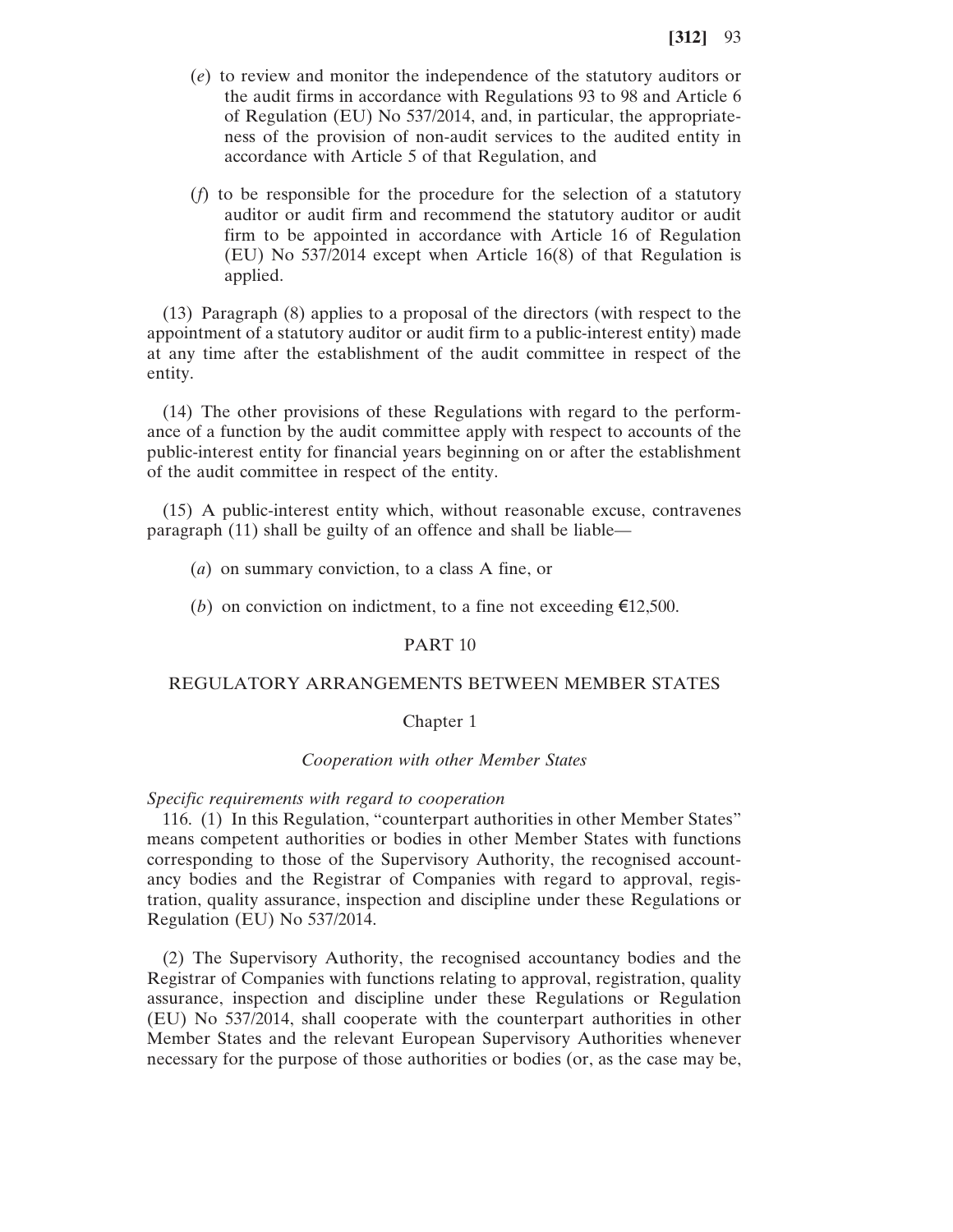the counterpart authorities) carrying out their respective functions under these Regulations or Regulation (EU) No 537/2014 or, as the case may be, the laws of the other Member State concerned that implement the Audit Directive.

(3) The Supervisory Authority, the recognised accountancy bodies and the Registrar of Companies with the foregoing functions under these Regulations or Regulation (EU) No 537/2014 shall render assistance to the counterpart authorities in other Member States and to the relevant European Supervisory Authorities and, in particular, shall exchange information and cooperate with them in investigations relating to the carrying out of statutory audits.

## *Confidentiality of information*

117. (1) No person shall disclose, except in accordance with law, information that—

- (*a*) is obtained in performing functions under any provision of these Regulations or of Regulation (EU) No 537/2014, and
- (*b*) has not otherwise come to the notice of members of the public.

(2) A person who contravenes paragraph (1) shall be guilty of an offence and shall be liable—

- (*a*) on summary conviction, to a class A fine, or
- (*b*) on conviction on indictment, to a fine not exceeding  $\epsilon$ 12,500 or imprisonment for a term not exceeding 12 months or both.

#### *Supplemental provisions in relation to Regulation 117*

118. Without limiting Regulation 117, the persons to whom that Regulation applies include the following:

- (*a*) a member or director or former member or director of any board or committee, howsoever called, of the Supervisory Authority, the recognised accountancy bodies or the Registrar of Companies;
- (*b*) an employee or former employee of the Supervisory Authority, the recognised accountancy bodies or the Registrar of Companies;
- (*c*) a professional or other advisor to the Supervisory Authority, the recognised accountancy bodies or the Registrar of Companies, including a former advisor.

# *Obligation to supply information required for certain purposes and saving concerning confidential information*

119. (1) The Supervisory Authority or a recognised accountancy body shall, on request and without undue delay, supply any information required for the purpose referred to in Regulation 116.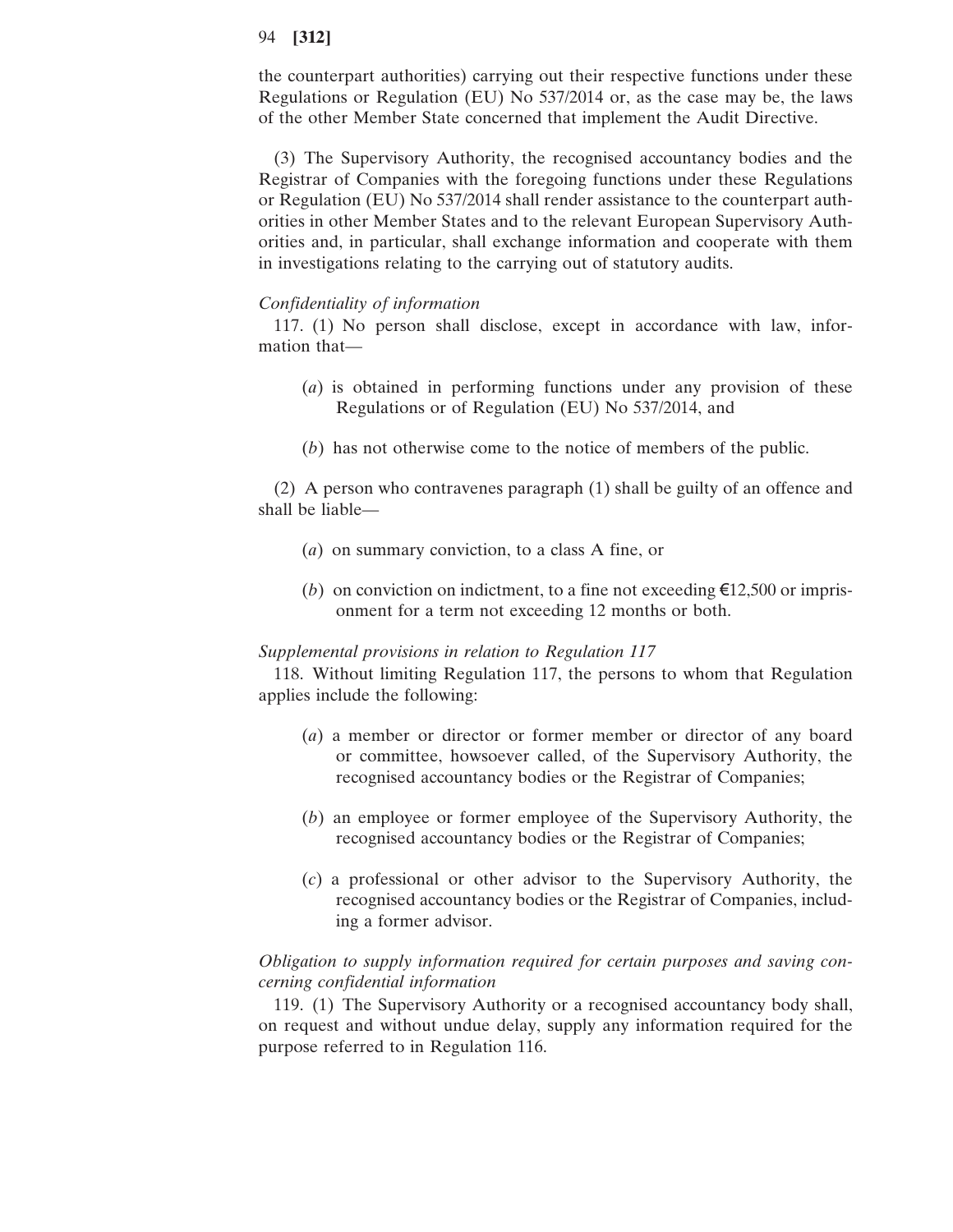(2) Regulation 117 shall not prevent the Supervisory Authority or a recognised accountancy body from complying with any such request or exchanging confidential information.

# *Obligation of Supervisory Authority or recognised accountancy body to gather information*

120. (1) Where necessary, the Supervisory Authority or a recognised accountancy body, on receiving a request referred to in Regulation 119(1), shall, without undue delay, take the necessary measures to gather the required information.

(2) If the Supervisory Authority or a recognised accountancy body of whom a request under paragraph (1) is made is not able to supply, without undue delay, the required information, it shall notify the counterpart authority in the other Member State that made the request of—

- (*a*) the fact of the delay, and
- (*b*) the reasons therefor.

## *Application of Regulation 117 to certain information*

121. Regulation 117 shall apply to information received by the Supervisory Authority, a recognised accountancy body or the Registrar of Companies pursuant to the cooperation or exchange of information that is required of counterpart authorities of Member States by this Chapter.

# *Requesting authority to be notified if its request not complied with*

122. (1) If—

- (*a*) the Supervisory Authority or a recognised accountancy body of whom a request referred to in Regulation 119(1) is made does not comply with the request, and
- (*b*) the case is neither—
	- (i) just one of a delay in complying with the request to which Regulation 120(2) relates, nor
	- (ii) one of a refusal to comply with the request on any of the grounds referred to in Regulation 123,

the Supervisory Authority or recognised accountancy body, as appropriate, shall notify the counterpart authority in the other Member State that made the request of the reasons for that failure to comply.

(2) If it is a recognised accountancy body as referred to in paragraph  $(1)(a)$ , it shall also notify the Supervisory Authority of the reasons for the failure referred to in that paragraph.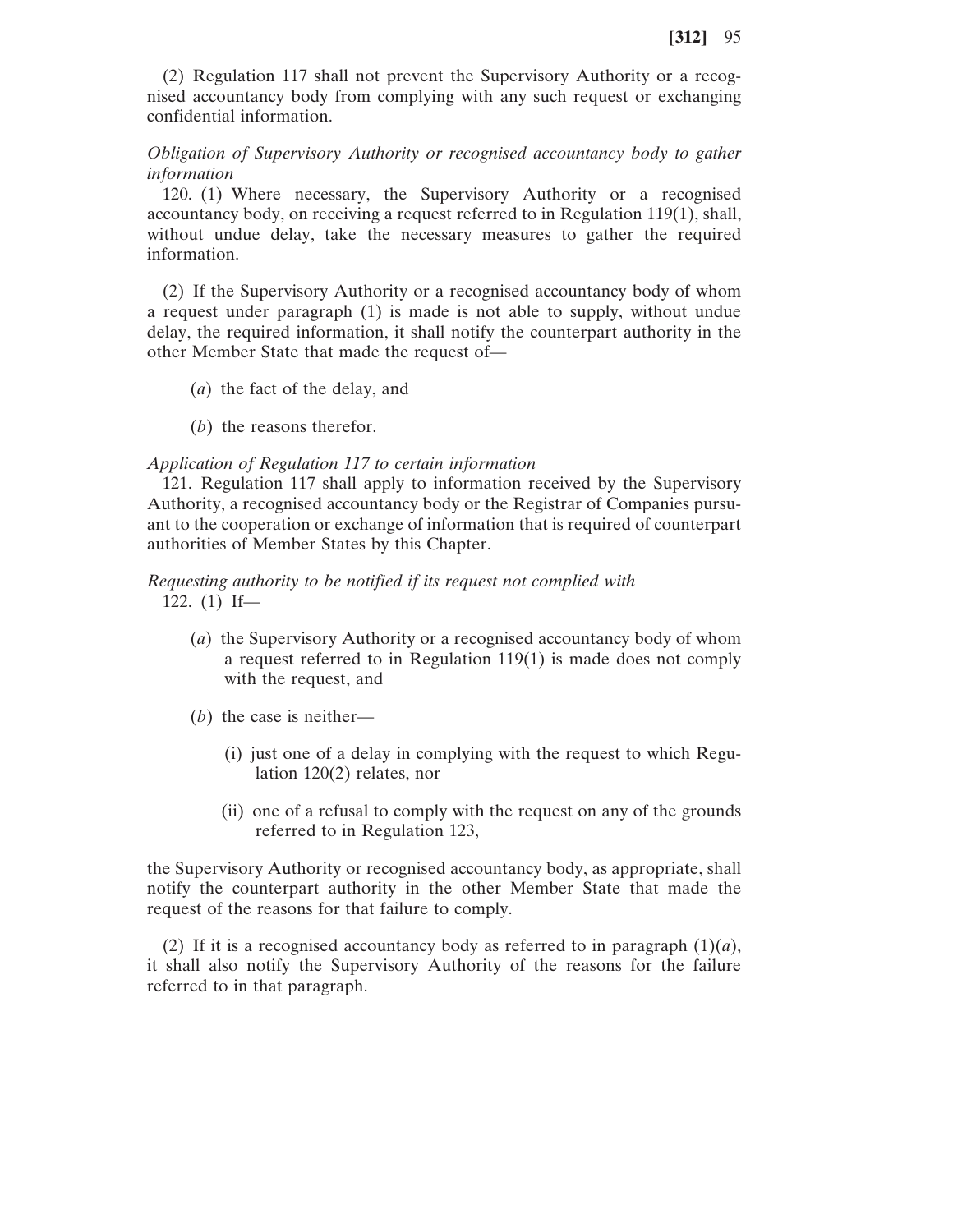#### *Grounds for refusing request for information*

123. (1) The Supervisory Authority or a recognised accountancy body may refuse to comply with a request referred to in Regulation  $119(1)$  if, in its opinion—

- (*a*) there are reasonable grounds for believing that supplying the information concerned might adversely affect—
	- (i) public order,
	- (ii) the security of the State,
	- (iii) the defence of the State, or
	- (iv) the international relations of the State,
- (*b*) proceedings in any court in the State have already been initiated in respect of the same actions and against the same statutory auditor or audit firm, the subject of the request, or
- (*c*) a final determination has already been made by the Supervisory Authority or recognised accountancy body in respect of the same actions and the same statutory auditor or audit firm, the subject of the request.

(2) A recognised accountancy body shall not exercise the power under paragraph (1) to refuse to comply with a request save after consultation with the Supervisory Authority.

(3) The Supervisory Authority or a recognised accountancy body that refuses, under paragraph (1), to comply with a request shall notify the counterpart authority in the other Member State that made the request of the reasons for the refusal.

(4) A recognised accountancy body, referred to in paragraph (3), shall also notify the Supervisory Authority of the reasons for the refusal referred to in that paragraph.

#### *Use to which information may be put*

124. (1) In this Regulation, "relevant information" means information that the Supervisory Authority or a recognised accountancy body receives pursuant to the cooperation or exchange of information that is required of counterpart authorities of Member States in this Chapter.

(2) The Supervisory Authority or a recognised accountancy body may use relevant information only for the performance by it of its functions under these Regulations or Regulation (EU) No 537/2014 and then only in the context of steps it takes in—

(*a*) investigating and detecting failures to comply with these Regulations or Regulation (EU) No 537/2014, and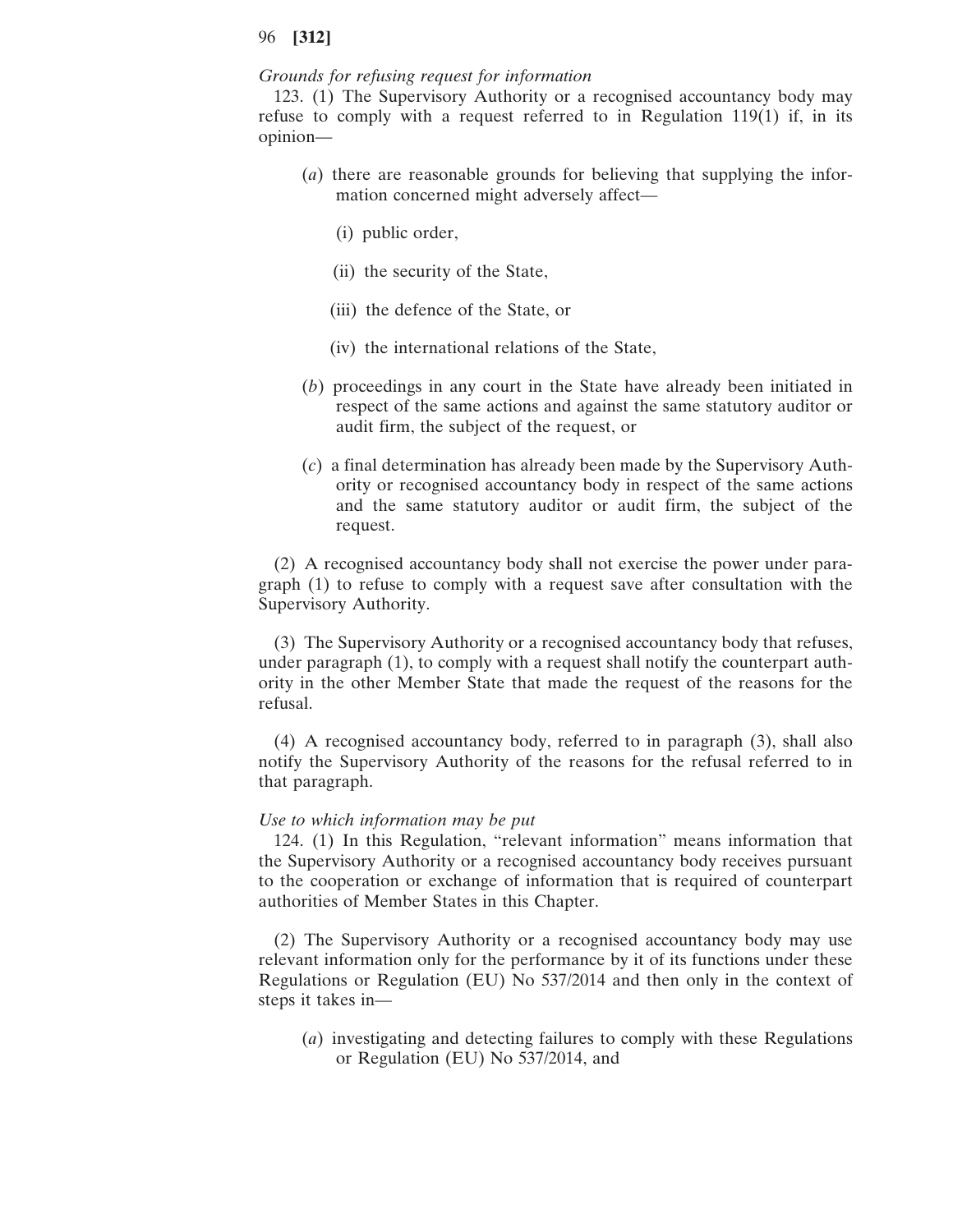(*b*) initiating and employing disciplinary procedures, or maintaining proceedings in any court, in respect of any such failures.

(3) Paragraph (2) is without prejudice to any obligations, by virtue of any proceedings being maintained in any court, to which the Supervisory Authority or a recognised accountancy body or European Supervisory Authority is subject as regards the use to which it may put information referred to in that paragraph and in the context of administrative or judicial proceedings specifically related to the exercise of those functions.

- (4) (*a*) The Supervisory Authority or a recognised accountancy body may transmit to the counterpart authorities in other Member States responsible for supervising public-interest entities, to central banks, to the European System of Central Banks and to the European Central Bank, in their capacity as monetary authorities, and to the European Systemic Risk Board, confidential information intended for the performance of their respective functions.
	- (*b*) Such authorities or bodies shall not be prevented from communicating, to the Supervisory Authority or a recognised accountancy body, information that the Supervisory Authority or recognised accountancy body may need in order to perform its functions under Regulation (EU) No 537/2014.

# *Counterpart authority to be notified of non-compliance with Audit Directive and Regulation (EU) No 537/2014*

125. Where the Supervisory Authority or a recognised accountancy body forms, on reasonable grounds, the opinion that activities contrary to the provisions of the Audit Directive or of Regulation (EU) No 537/2014 are being, or have been, carried out on the territory of another Member State, it shall, as soon as possible—

- (*a*) notify the counterpart authority in the other Member State of that opinion, and
- (*b*) include in that notification specific details of the matter and the grounds for its opinion.

#### *Counterpart authority may be requested to carry out investigation*

126. (1) In relation to activities that it suspects have been, or are being, carried on contrary to the provisions of the Audit Directive or Regulation (EU) No 537/2014, the Supervisory Authority or a recognised accountancy body may request a counterpart authority in another Member State to carry out an investigation in the territory of that Member State.

(2) A request under paragraph (1) of a counterpart authority may be accompanied by a further request that one or more of the officers, or members of staff, of the Supervisory Authority or a recognised accountancy body be allowed to accompany officers, or members of staff, of the counterpart authority in the course of the investigation.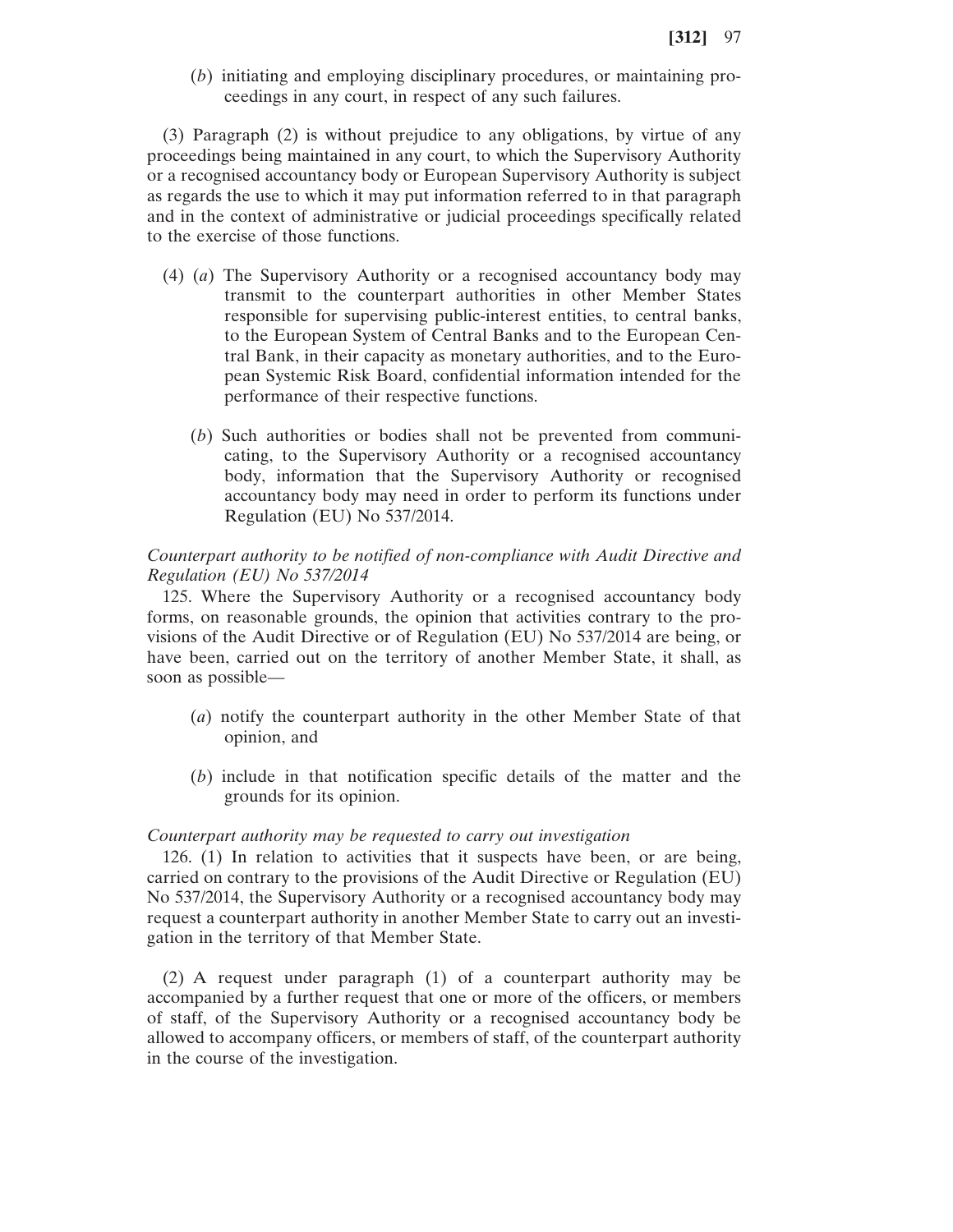(3) A recognised accountancy body shall notify the Supervisory Authority of the making of a request by it under paragraph (1) and, if such be the case, the making of the further request by it under paragraph (2).

*Duty of Supervisory Authority or recognised accountancy body to take certain action*

127. (1) Where the Supervisory Authority or a recognised accountancy body receives a notification from—

- (*a*) the entity specifically responsible, pursuant to the laws of another Member State that implement Article 36 of the Audit Directive, for ensuring the cooperation referred to in that Article, or
- (*b*) the counterpart authority in another Member State,

that activities contrary to the provisions of the Audit Directive or Regulation (EU) No 537/2014 are being, or have been, carried on in the State, it shall take appropriate action under these Regulations, Regulation (EU) No 537/2014 or the Companies Act 2014, as appropriate.

(2) The Supervisory Authority or a recognised accountancy body shall inform the notifying entity or authority of the outcome of that action, and to the extent possible, of significant developments in the period pending that outcome.

- (3) A recognised accountancy body shall—
	- (*a*) notify the Supervisory Authority of the taking by it of the action referred to in paragraph (1), and
	- (*b*) in addition to so informing, under paragraph (2), the notifying entity or authority of those matters, inform the Supervisory Authority of the outcome of that action, and to the extent possible, of significant developments in the period pending that outcome.

## *Due consideration to be given to counterparty's request for investigation*

128. (1) The Supervisory Authority or a recognised accountancy body shall give due consideration to a request made of it, pursuant to the laws of another Member State that implement Article 36 of the Audit Directive, to carry out an investigation in the State.

(2) If a request under paragraph (1) is acceded to by the Supervisory Authority or a recognised accountancy body, the investigation shall be subject to the overall control of the Supervisory Authority or recognised accountancy body that receives the request.

- (3) For the purpose of this Regulation—
	- (*a*) the reference in paragraph (1) to a request that is made pursuant to the laws of another Member State that implement Article 36 of the Audit Directive is a reference to such a request, whether or not it is accompanied by a further request (made pursuant to those laws) that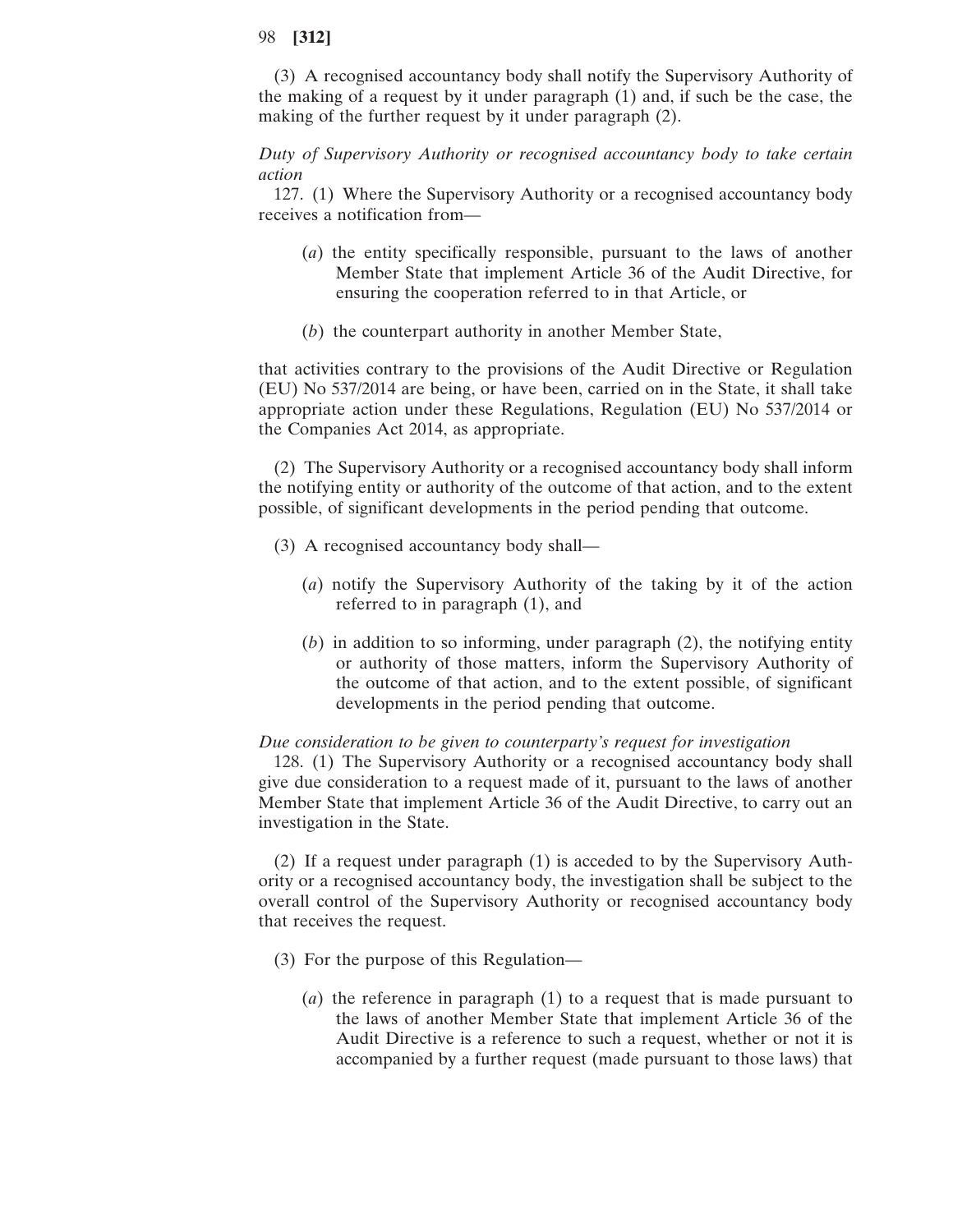one or more of the officers, or members of staff, of the requesting authority be allowed to accompany officers, or members of staff, of the Supervisory Authority or a recognised accountancy body in the course of the investigation, and

- (*b*) the investigation is subject to the control as referred to in paragraph (2) even if that further request is acceded to by the Supervisory Authority or a recognised accountancy body.
- (4) A recognised accountancy body shall notify the Supervisory Authority—
	- (*a*) of the making of a request of it referred to in paragraph (1), and
	- (*b*) if the request is acceded to by it, of the fact of the request being so acceded to.

#### *Grounds for refusing request for investigation*

129. (1) The Supervisory Authority or a recognised accountancy body may refuse to accede to a request referred to in Regulation 128(1) made of it or a further request of the kind referred to in Regulation  $128(3)(a)$  made of it if, in its opinion—

- (*a*) there are reasonable grounds for believing that acceding to the request might adversely affect—
	- (i) public order,
	- (ii) the security of the State,
	- (iii) the defence of the State, or
	- (iv) the international relations of the State,
- (*b*) proceedings in any court in the State have already been initiated in respect of the same actions and against the same statutory auditor or audit firm, the subject of the request, or
- (*c*) a final determination has already been made by the Supervisory Authority or a recognised accountancy body in respect of the same actions and the same statutory auditor or audit firm, the subject of the request.

(2) A recognised accountancy body referred to in paragraph (1) shall not exercise the power thereunder to refuse to accede to a request save after consultation with the Supervisory Authority.

(3) The Supervisory Authority or a recognised accountancy body that refuses, under paragraph (1), to accede to a request shall notify the counterpart authority in the other Member State that made the request of the reasons for the refusal.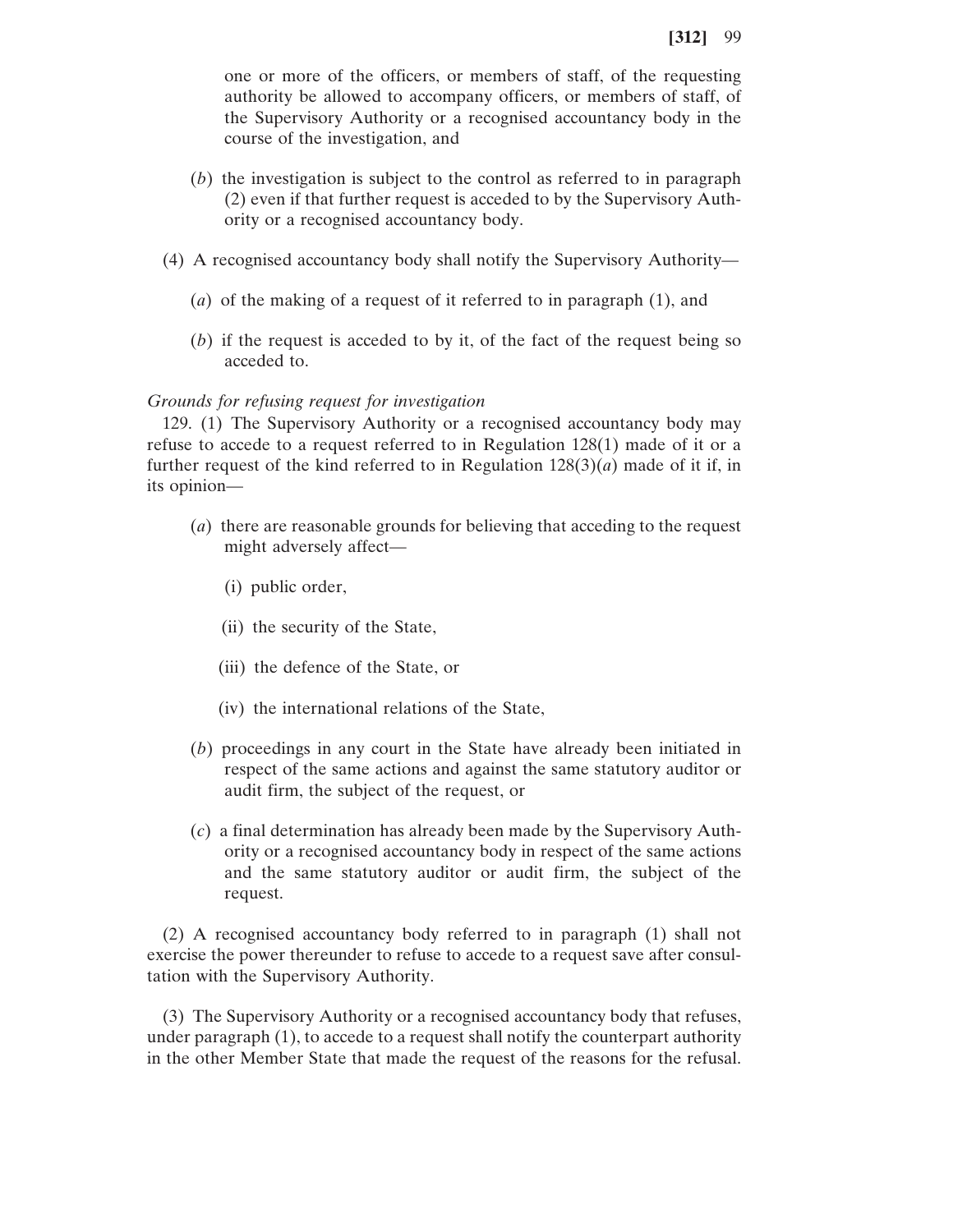(4) A recognised accountancy body referred to in paragraph (3) shall also notify the Supervisory Authority of the reasons for the refusal referred to in that paragraph.

## Chapter 2

## *Mutual Recognition of Regulatory Arrangements between Member States*

#### *Mutual recognition of regulatory arrangements between Member States*

130. To the extent that the preceding provisions of these Regulations, or, where applicable, Regulation (EU) No 537/2014 do not operate to achieve the following effects in the law of the State, these Regulations or Regulation (EU) No 537/2014 and those preceding provisions (notwithstanding anything in them to the contrary) shall be construed as operating, in a manner so that—

- (*a*) (i) the principle of home-country regulation and oversight by the Member State in which the statutory auditor or audit firm is approved and the audited entity has its registered office is respected, and
	- (ii) without prejudice to subparagraph (i), audit firms approved in one Member State that perform audit services in another Member State in accordance with Regulation 38 shall be subject to quality assurance review in the home Member State and oversight in the host Member State of any audit carried out there,
- (*b*) the imposition of additional requirements on a statutory auditor or audit firm in relation to the statutory audit concerning registration, quality assurance review, auditing standards, professional ethics and independence is prohibited in the case of—
	- (i) a statutory audit of consolidated financial statements, required by a Member State, of a subsidiary established in another Member State, and
	- (ii) a company the securities of which are traded on a regulated market in another Member State to that in which it has its registered office, by that Member State, regarding the statutory audit of the annual or consolidated financial statement of that company,

and

(*c*) a statutory auditor or audit firm, approved under Regulation 37 or 134, which is registered in any Member State and provides audit reports concerning annual or consolidated financial statements in accordance with Regulation 135, the systems of oversight, quality assurance, investigation and sanctions of the Member State where registration took place will apply.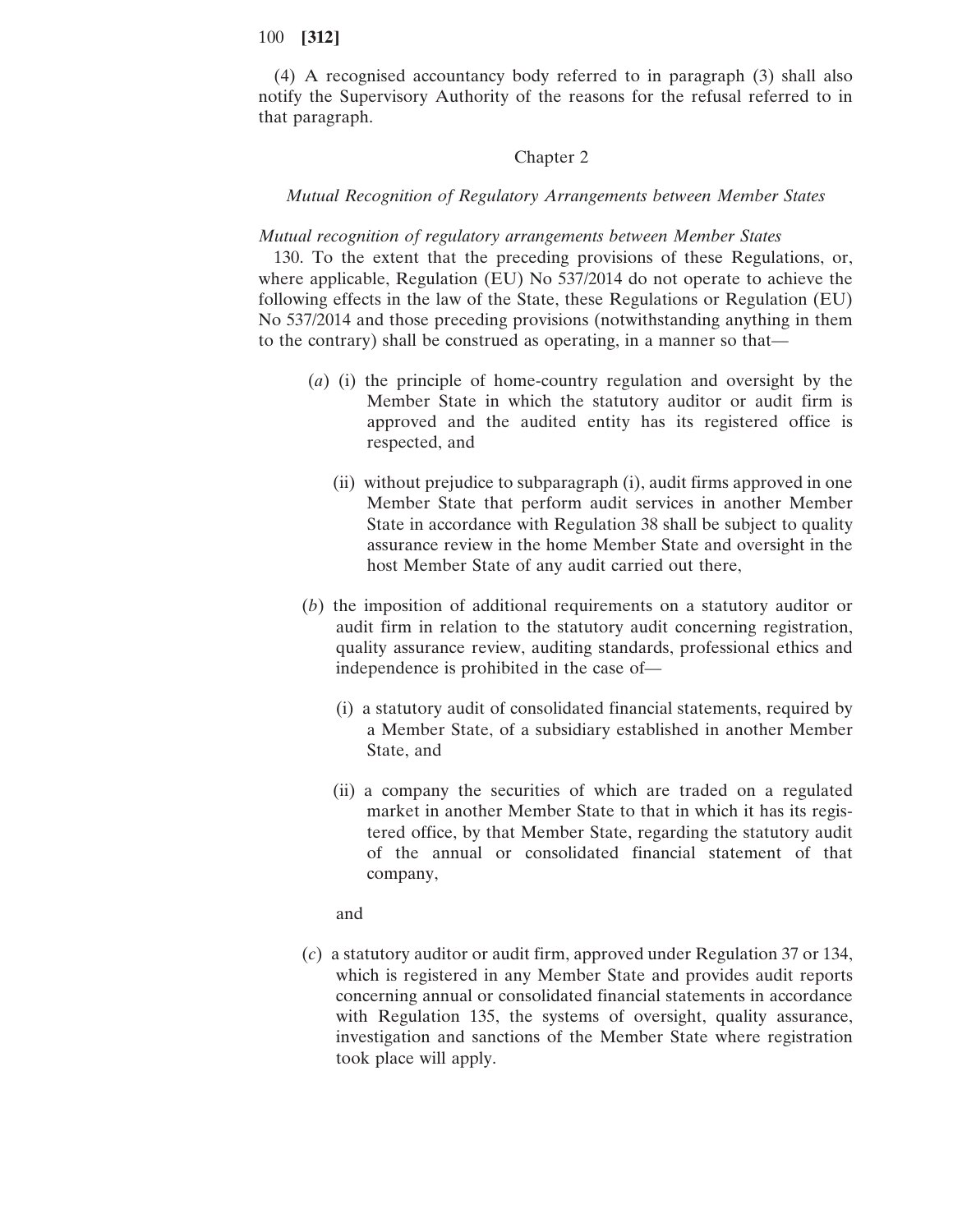# Chapter 3

## *Transfer of Working Papers to Third-country Competent Authorities*

*Transfer of audit documentation to third-country competent authority*

131. (1) Subject to Regulation 132, audit working papers or other documents held by a statutory auditor or audit firm and inspection or investigation reports relating to the audits concerned may be transferred to a third-country competent authority only if the Supervisory Authority, on a request being made of it in that behalf by the first-mentioned authority, determines that the following conditions are complied with (and authorises such transfer accordingly), namely—

- (*a*) those audit working papers or other documents relate to the audit of a company which—
	- (i) has issued securities in the third country concerned, or
	- (ii) forms part of a group of companies that issue statutory group financial statements in the third country concerned,
- (*b*) the third-country competent authority meets requirements which have been declared adequate in accordance with Article 47(3) of the Audit Directive,
- (*c*) there are working arrangements on the basis of reciprocity agreed between the Supervisory Authority and the third-country competent authority, and
- (*d*) the transfer of personal data to the third country concerned is in accordance with Chapter IV of Directive 95/46/EC of the European Parliament and of the Council of 24 October 1995<sup>15</sup> on the protection of individuals with regard to the processing of personal data and on the free movement of such data.

(2) The working arrangements referred to in paragraph  $(1)(c)$  shall ensure that—

- (*a*) justification as to the purpose of the request for audit working papers and other documents is provided by the third-country competent authority concerned,
- (*b*) the audit working papers and other documents are only transferred if—
	- (i) an obligation similar to that provided by Regulation 117 is provided under the laws of the third country concerned in relation to persons whilst in, and in any period subsequent to their ceasing to be in, the employment of the third-country competent authority,

15OJ L281, 23.11.1995, p. 31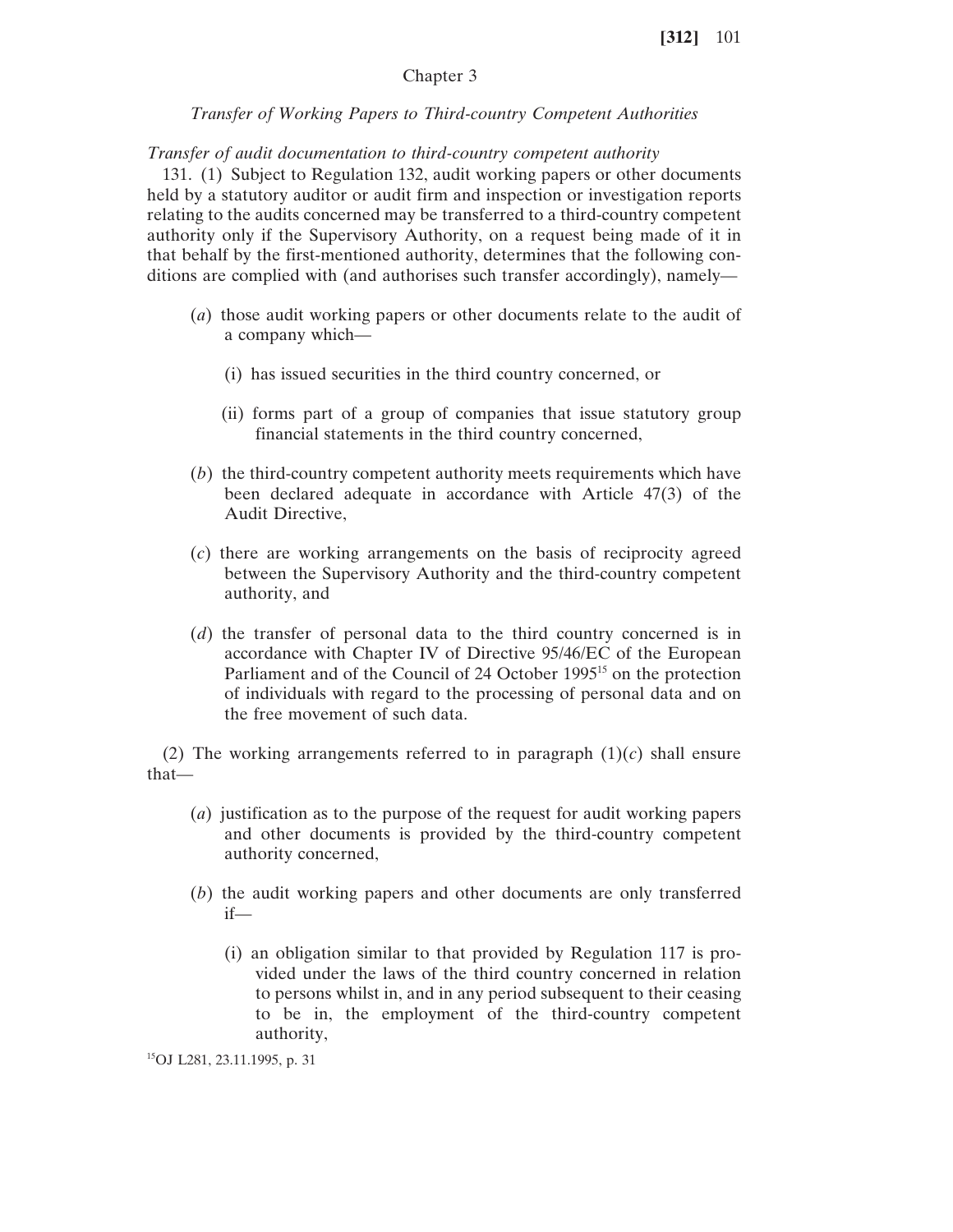- (ii) the relevant persons in the employment of the third-country competent authority that will deal with the matter provide an undertaking in writing to the Supervisory Authority that they—
	- (I) will comply with their obligation referred to in clause (i), and
	- (II) deliver up possession of the audit working papers and other documents to the third-country competent authority, and do everything within their power to secure the return of them by that authority to the Supervisory Authority, once the performance of the functions referred to in subparagraph (*c*) in relation to them is completed,

and

- (iii) the protection of the commercial interests of the audited entity, including its industrial and intellectual property, is not undermined,
- (*c*) the third-country competent authority uses audit working papers and other documents only for the performance of its functions of public oversight, quality assurance and investigations that meet requirements equivalent to those of Articles 29, 30 and 32 of the Audit Directive,

and

- (*d*) the request from a third-country competent authority for audit working papers or other documents held by a statutory auditor or audit firm can be refused by the Supervisory Authority—
	- (i) where the provision of those working papers or documents would adversely affect the sovereignty of the European Union or any of the following:
		- (I) public order (whether in the State or elsewhere in the European Union);
		- (II) the security of the State or the European Union;
		- (III) the defence of the State or the European Union;
		- (IV) the international relations of the State or the European Union,
	- (ii) where proceedings in any court in the State have already been initiated in respect of the same actions and against the same statutory auditor or audit firm, or
	- (iii) where final judgment in any court in the State has already been passed in respect of the same actions and on the same statutory auditor or audit firm, the subject of the request.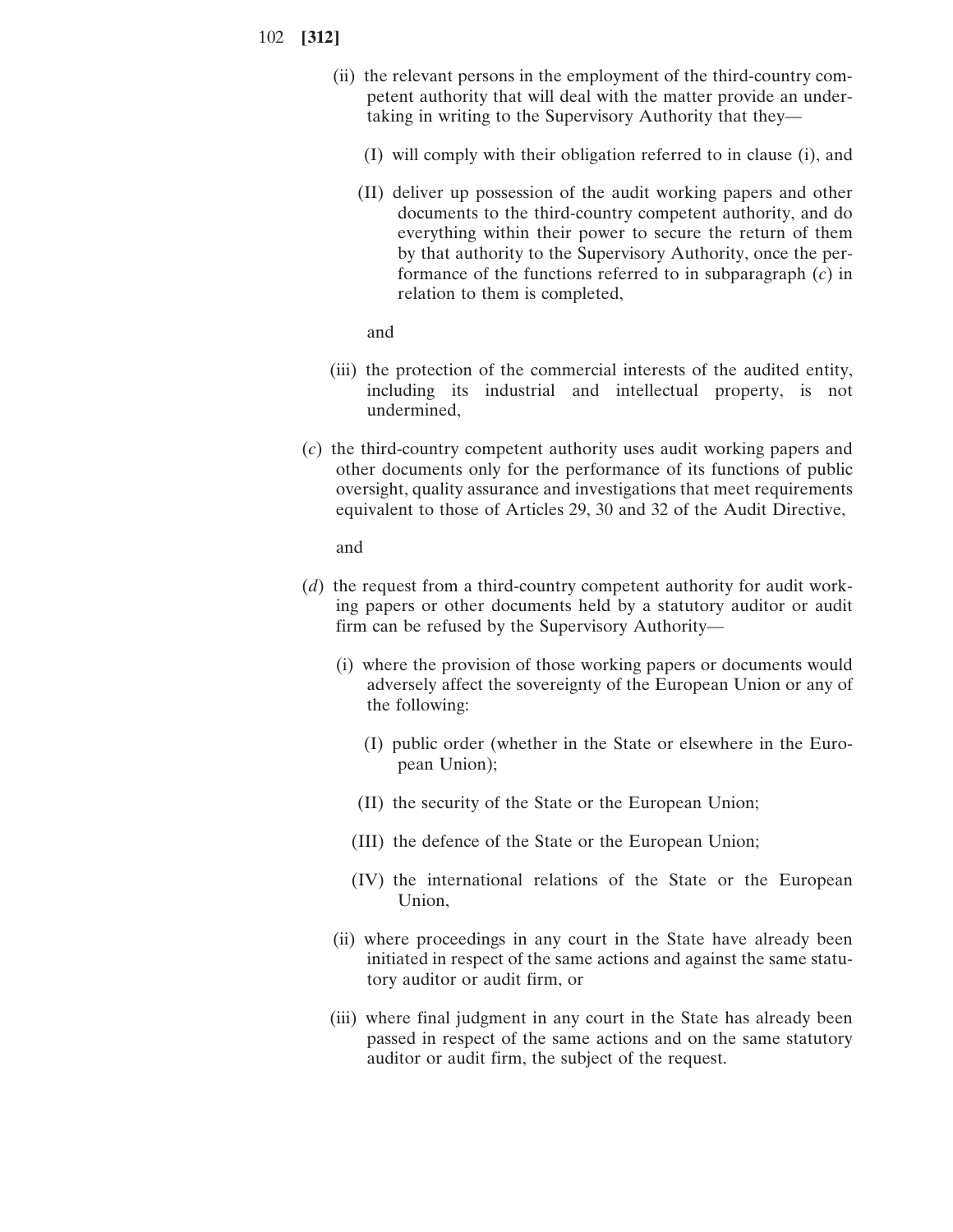(3) The Supervisory Authority has, for the purposes of the performance of its functions under the preceding paragraphs (including the taking of any steps that necessitate the perusal by it of the papers and other documents concerned so as to determine whether the transfer should be refused on any of the grounds referred to in paragraph  $(2)(d)$ ), the following power.

(4) That power is to require the statutory auditor or audit firm concerned to produce to it the audit working papers and other documents; the statutory auditor or audit firm shall comply with such a requirement made of him, her or it by the Supervisory Authority.

- (5) As soon as may be after—
	- (*a*) if such a determination is made, the making by the Supervisory Authority of a determination that the transfer of the papers and other documents be refused on any of the grounds referred to in paragraph  $(2)(d)$ , or
	- (*b*) the papers and other documents are returned by the third-country competent authority to it,

the Supervisory Authority shall secure the return to the statutory auditor or audit firm concerned of the audit working papers and other documents.

# *Derogation from Regulation 132 in exceptional cases*

132. By way of derogation from Regulation 131, the Supervisory Authority may, in exceptional cases, allow a statutory auditor or audit firm to transfer audit working papers and other documents directly to a third-country competent authority, provided that—

- (*a*) an investigation has been initiated by that competent authority in the third country concerned,
- (*b*) the transfer does not conflict with the obligations with which statutory auditors and audit firms are required to comply in relation to the transfer of audit working papers and other documents to the Supervisory Authority,
- (*c*) there are working arrangements with the third-country competent authority of a reciprocal nature that allow the Supervisory Authority direct access to audit working papers and other documents of audit entities in the third country concerned,
- (*d*) the third-country competent authority informs in advance the Supervisory Authority of each direct request for information, indicating the reasons therefor, and
- (*e*) conditions similar to those specified in Regulation 131(2)(*a*) to (*d*) are satisfied.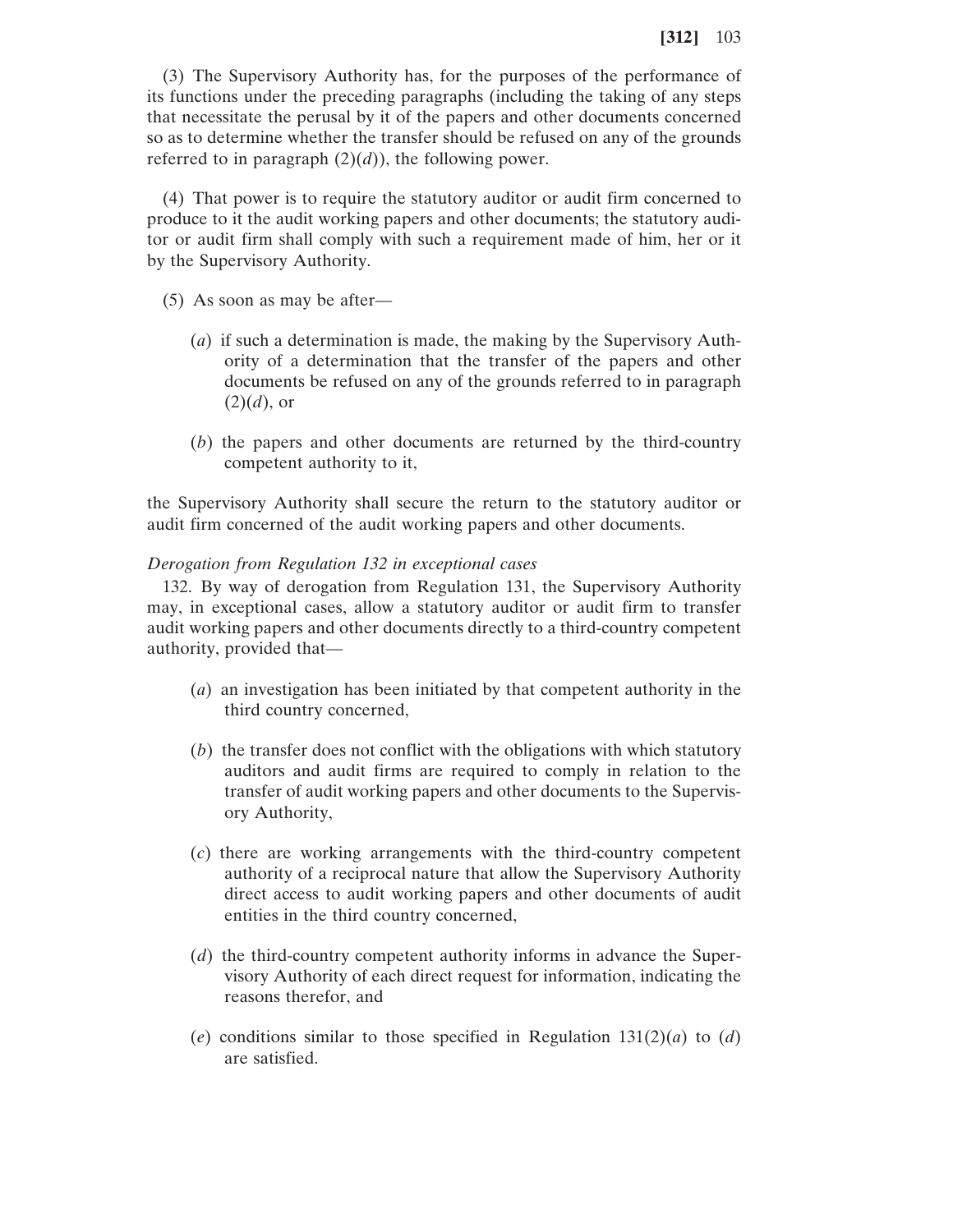# *Particulars of working arrangements to be notified*

133. (1) Where the Supervisory Authority enters into working arrangements with a third-country competent authority in accordance with Regulation  $131(1)(c)$ , particulars of those working arrangements shall be published by the Supervisory Authority on its website without delay and those particulars shall include—

- (*a*) the name of the third-country competent authority, and
- (*b*) the jurisdiction in which it is established.

(2) Particulars of those working arrangements shall also be notified by the Supervisory Authority to the Commission.

# PART 11

## THIRD-COUNTRY AUDITORS

#### Chapter 1

## *International Aspects*

#### *Approval of third-country auditor*

134. (1) Without prejudice to Chapter 2 of Part 4 and subject to paragraph (2), a recognised accountancy body may approve a third-country auditor as a statutory auditor if that person has furnished proof that he or she complies with requirements equivalent to those specified in Regulations 37 and 45.

(2) A third-country auditor shall not be approved under paragraph (1) unless reciprocal arrangements with the third country concerned are in place, that is to say arrangements that enable—

- (*a*) by virtue of the law of that third country, and
- (*b*) on fulfilment by the statutory auditor concerned of requirements no more onerous than those specified by this Regulation and Chapter 2 of Part 4 for the third-country auditor's approval under paragraph (1),

a statutory auditor to carry out audits in that third country.

#### Chapter 2

# *Registration and Oversight of Third-country Auditors and Audit Entities*

#### *Registration of third-country auditors and audit entities*

135. (1) Subject to paragraphs (6), (7), (8) and (9) and Regulation 141, the Supervisory Authority shall, in accordance with the relevant provisions of Part 6 and Schedule 2, cause to be registered in each year in the public register every third-country auditor and audit entity that indicates, in writing to it, his, her or its intention to provide an audit report concerning the annual or group financial statements of an undertaking falling within paragraph (3).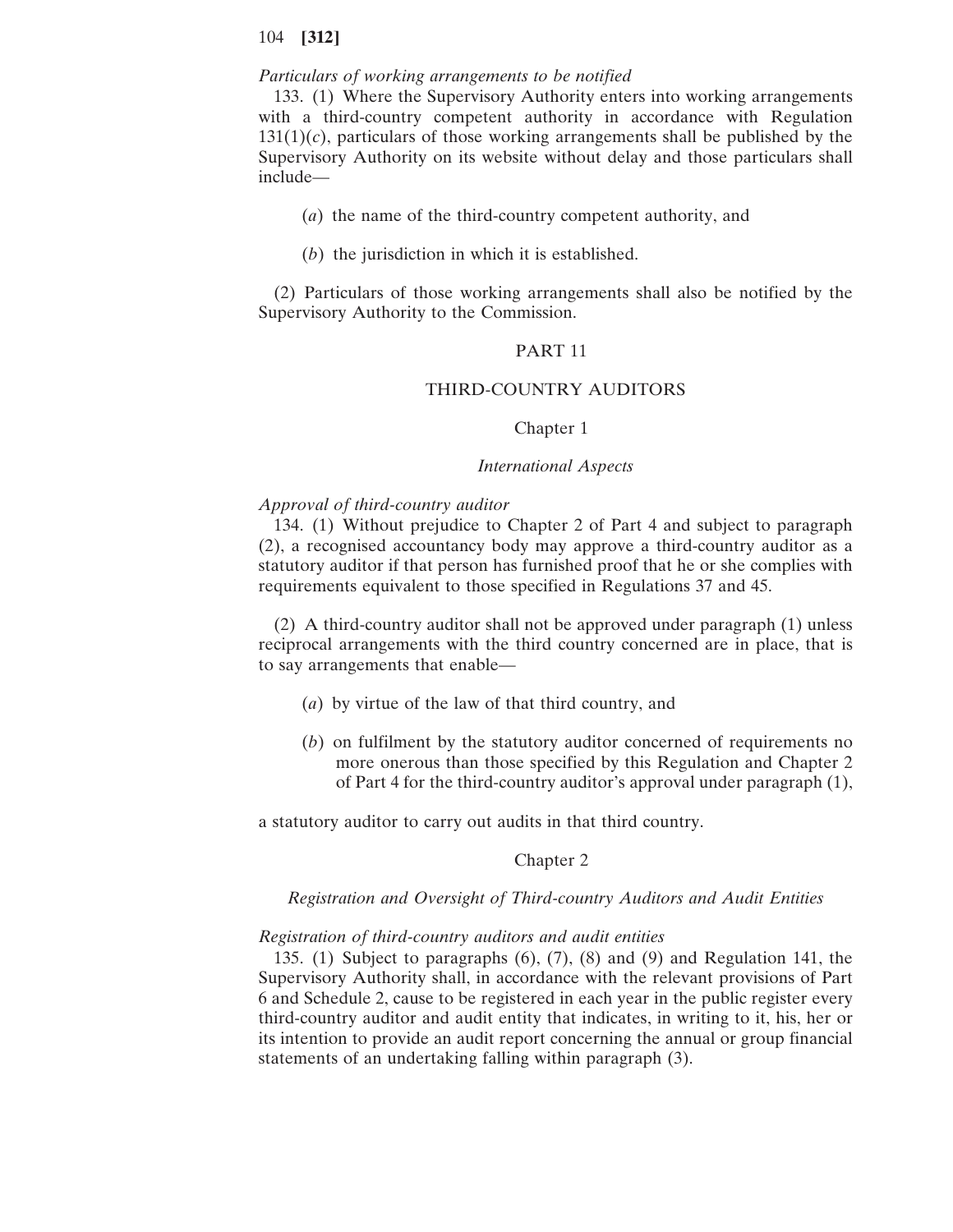(2) Registration in the public register pursuant to paragraph (1) shall have effect for a period of 12 months from the date on which the registration is effected.

(3) The undertaking referred to in paragraph (1) is one—

- (*a*) incorporated outside the European Union, not being a collective investment undertaking, and
- (*b*) whose transferable securities are admitted to trading on a regulated market (within the meaning of point 14 of Article 4(1) of Directive 2004/39/EC) in the State.

(4) There shall accompany the indication in writing by a third-country auditor or audit entity referred to in paragraph (1) a notification, in such form and manner as the Supervisory Authority specifies, of the following information (in relation to the auditor or audit entity) to it.

(5) That information is the information referred to in paragraph 3 of Schedule 2 but does not include the information referred to in paragraph 1(*b*) or 2(*b*) (as applied by that paragraph 3) of that Schedule.

(6) Paragraph (1) shall not apply if the undertaking referred to in that paragraph is an issuer exclusively of outstanding debt securities for which one of the following applies:

- (*a*) prior to 31 December 2010, the undertaking was admitted to trading on a regulated market in a Member State within the meaning of Article 2(1)(*c*) of Directive 2004/109/EC of the European Parliament and of the Council of 15 December 200416 on the harmonisation of transparency requirements in relation to information about issues whose securities are admitted to trading on a regulated market and amending Directive 2001/34/EC, and the denomination per unit of which is at the date of issue at least  $\epsilon$ 50,000 or, in case of debt securities denominated in another currency, equivalent, at the date of issue, to at least  $\epsilon$ 50,000;
- (*b*) from 31 December 2010, the undertaking was admitted to trading on a regulated market in a Member State within the meaning of Article  $2(1)(c)$  of Directive 2004/109/EC, and the denomination per unit of which is at the date of issue at least  $\epsilon$ 100,000 or, in case of debt securities denominated in another currency, equivalent, at the date of issue, to at least €100,000.

(7) Paragraph (1) shall not apply in respect of an audit report for a financial year referred to in Regulation 4(*a*) of the European Communities (Transitional Period Measures in Respect of Third Country Auditors) Regulations 2009 (S.I. No. 229 of 2009) if the audit report is provided by a third-country auditor or audit entity that complies with Regulation 4 of those Regulations.

16OJ No. L 390, 31.12.2004, p.38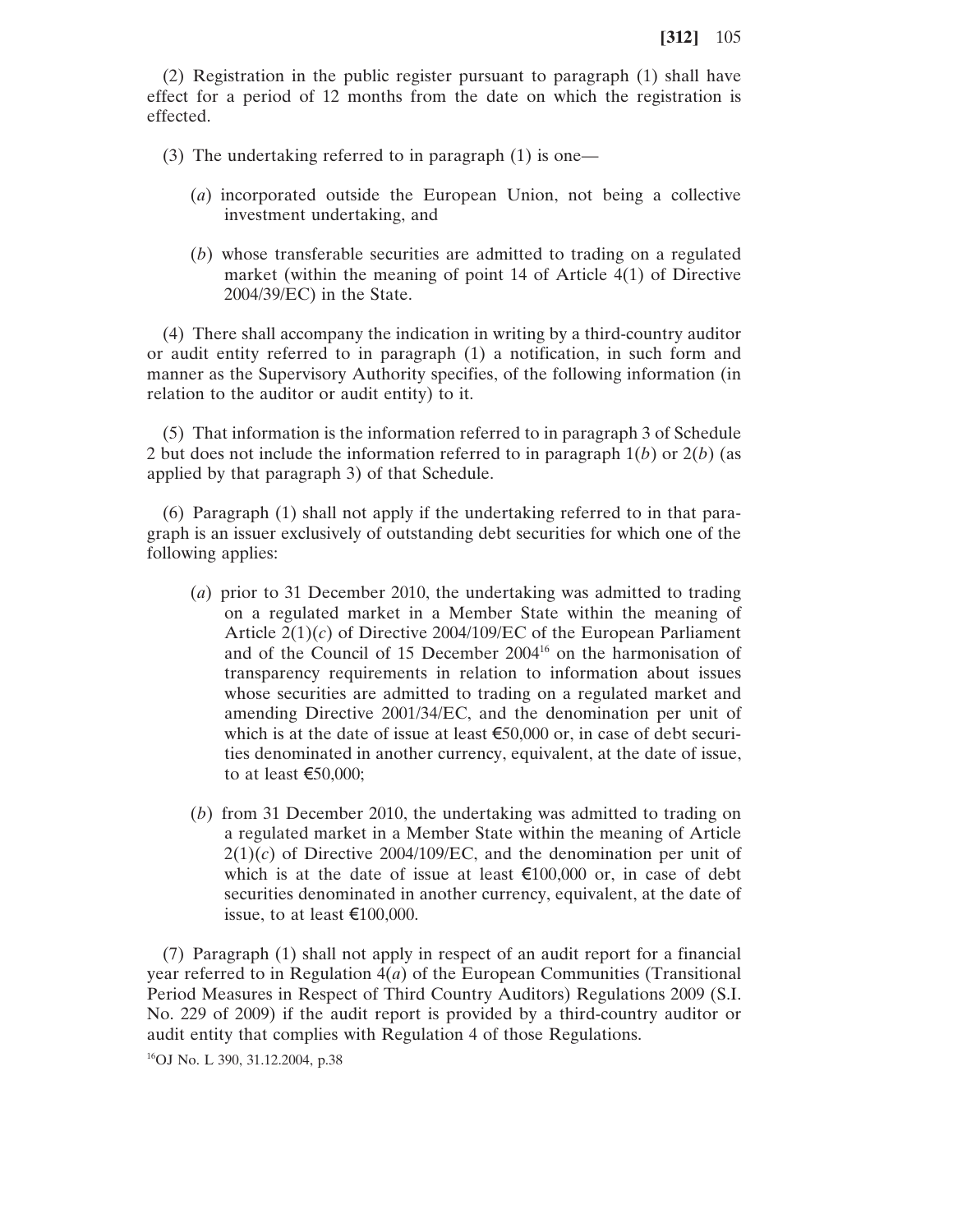(8) Paragraph (1) shall not apply in respect of an audit report referred to in that paragraph for a financial year starting during the period from 2 July 2010 to 31 July 2012 if—

- (*a*) that audit report is provided by a third-country auditor or audit entity,
- (*b*) that audit report concerns a company referred to in paragraph (2) that is incorporated in a third-country specified in Annex I to Commission Decision 2011/30/EU of 19 January 2011<sup>17</sup> on the equivalence of certain third country public oversight, quality assurance, investigation and penalty systems for auditors and audit entities and a transitional period for audit activities of certain third country auditors and audit entities in the European Union as amended by Commission Implementing Decision 2013/288/EU of 13 June 2013<sup>18</sup> amending Decision 2011/30/EU on the equivalence of certain third country public oversight, quality assurance, investigation and penalty systems for auditors and audit entities and a transitional period for audit activities of certain third-country auditors and audit entities in the European Union, and
- (*c*) the third-country auditor or audit entity concerned complies with Regulations 4(2) and 7 of the European Union (Third Country Auditors and Audit Entities Equivalence, Transitional Period Measures and Fees) Regulations 2012 (S.I. No. 312 of 2012).

(9) Paragraph (1) shall not apply in respect of an audit report referred to in that paragraph for a financial year starting during the period from 2 July 2010 to 31 July 2015 if—

- (*a*) that audit report is provided by a third-country auditor or audit entity,
- (*b*) that audit report concerns the annual or consolidated accounts of companies referred to in paragraph (2) that are incorporated in a third country or territory specified in Annex II to Commission Decision 2011/30/EU of 19 January 2011 as amended by Commission Implementing Decision 2013/288/EU of 13 June 2013, and
- (*c*) the third-country auditor or audit entity concerned complies with Regulations 4A(2) and 7 of the European Union (Third Country Auditors and Audit Entities Equivalence, Transitional Period and Fees) Regulations 2012.

(10) Regulation 87 shall apply to third-country auditors and audit entities so registered with the substitution of references to the recognised accountancy body for references to the Supervisory Authority and any other necessary modifications.

(11) Regulation 88 shall apply, with any necessary modifications, to a notification of information by a third-country auditor or audit entity under— 17OJ No. L 15, 20.1.2011, p.12

18OJ No. L 163, 15.6.2013, p.26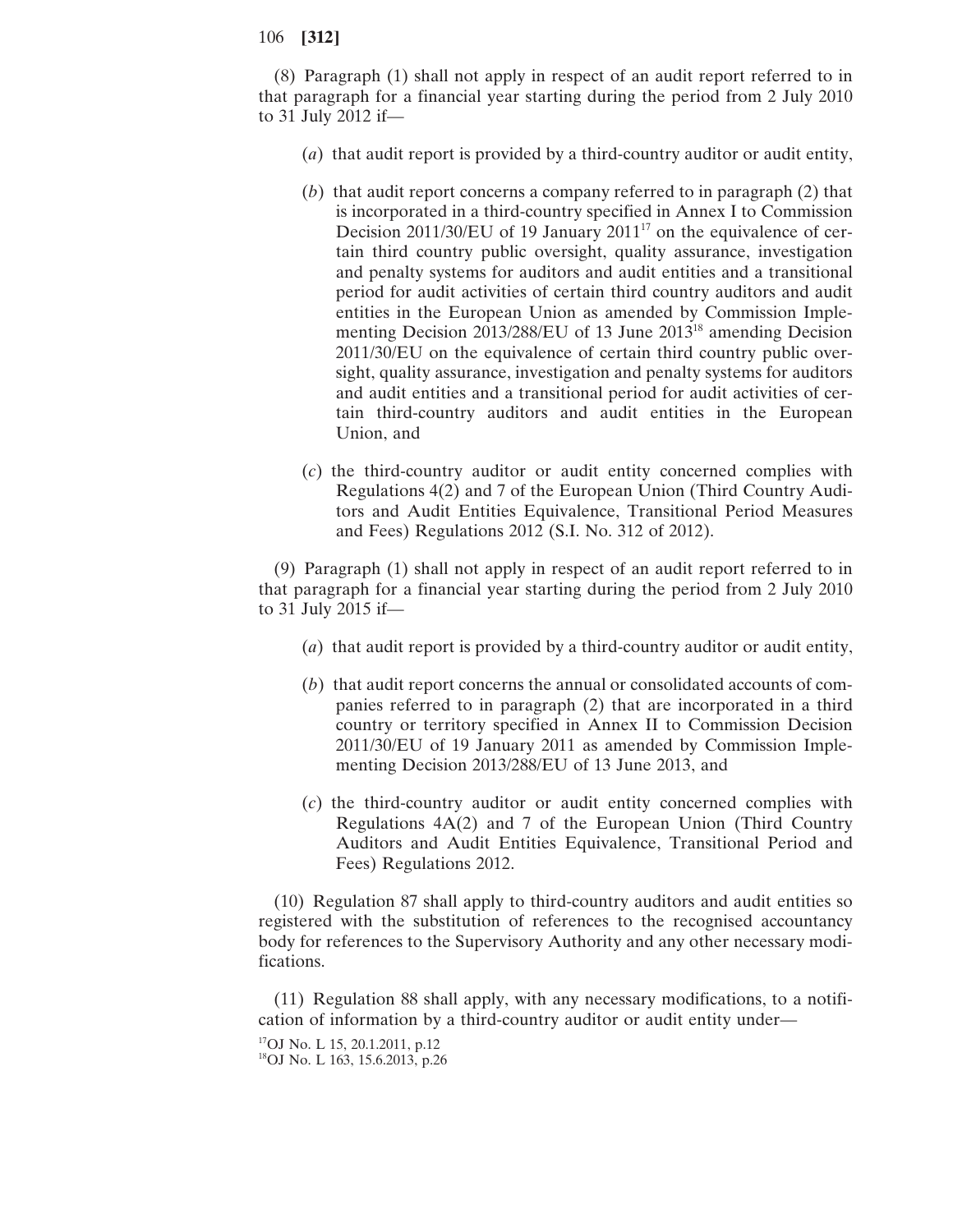- (*a*) paragraph (4) to the Supervisory Authority; and
- (*b*) Regulation 87, as applied by paragraph (10), to that Authority.

(12) In paragraph (3), "collective investment undertaking" does not include such an undertaking of the closed-ended type.

## *Exemption from quality assurance*

136. (1) A third-country auditor or audit entity registered under Part 6 in pursuance of Regulation 135 may apply to the Supervisory Authority for an exemption from Chapter 1 of Part 8 if a quality assurance review has, under another Member State's or third country's system of quality assurance, been carried out in relation to the auditor or audit entity during the 3 years preceding the making of the application.

- (2) On the making of that application, if—
	- (*a*) the Supervisory Authority is satisfied that the quality assurance review referred to in paragraph (1) has been carried out as referred to in that paragraph, and
	- (*b*) the system of quality assurance referred to in that paragraph has been assessed as equivalent in accordance with Regulation 141,

the Supervisory Authority shall grant the exemption and the third-country auditor or audit entity shall be exempted from Chapter 1 of Part 8 accordingly.

#### *Audit by non-registered auditor or audit entity* — *consequence*

137. Without prejudice to Regulation 141 and unless Regulation 135(6), (7), (8) or (9) applies to it, an audit report provided by a third-country auditor or audit entity concerning the annual or group financial statements of a company falling within Regulation 135(3) shall have no legal effect in the State if the third-country auditor or audit entity that provides it is not registered under Part 6.

#### *Conditions for registration of third-country auditor or audit entity*

138. (1) The Supervisory Authority may cause to be registered a third-country auditor or audit entity pursuant to Regulation 135 only if—

- (*a*) where the applicant for registration is an audit entity (referred to in this Regulation as the "potential registrant"), the applicant satisfies so much of the conditions specified in paragraph (2) as are applicable to an entity, and
- (*b*) where the applicant for registration is an auditor (also referred to in this Regulation as the "potential registrant"), the applicant satisfies so much of the conditions specified in paragraph (2) as are applicable to an individual.
- (2) The conditions are—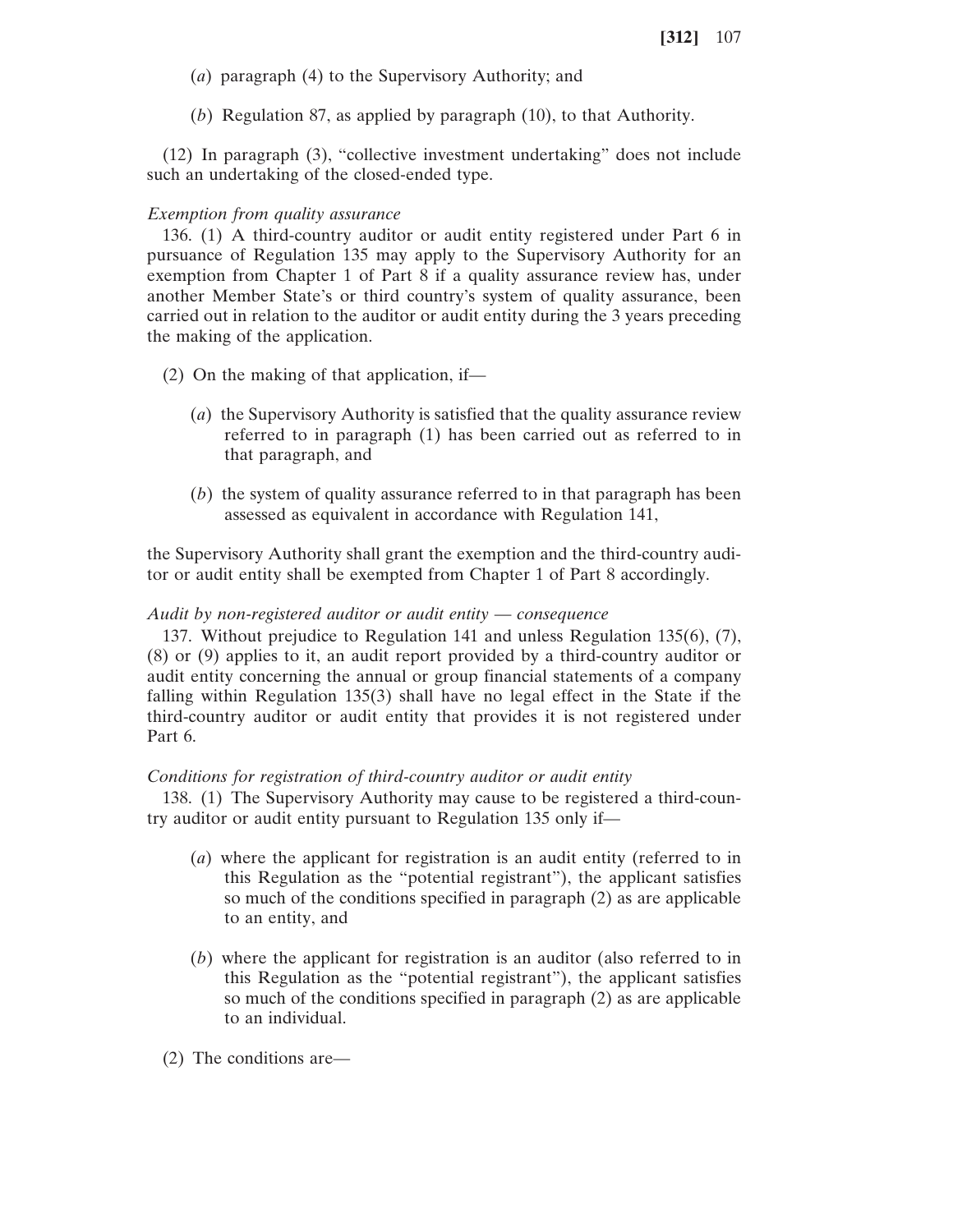- (*a*) the majority of the members of the administrative or management body of the potential registrant meet requirements equivalent to those of Regulations 37 and 45,
- (*b*) the third-country auditor carrying out the audit on behalf of the potential registrant meets requirements equivalent to those of Regulations 37 and 45,
- (*c*) the audits of the annual or group financial statements referred to in Regulation 135(1) are carried out in accordance with international auditing standards as referred to in Regulation 77, as well as the requirements referred to in Regulation 64, or with equivalent standards and requirements, and
- (*d*) the potential registrant publishes annually on a website, being a website maintained by or on behalf of the potential registrant, a report which includes the information referred to in Article 13 of Regulation (EU) No 537/2014 in relation to the year concerned or the potential registrant complies with equivalent disclosure requirements.

# *Supervisory Authority may assess matter of equivalence for purposes of Regulation 138(2)(c)*

139. (1) For so long as the Commission has not taken, in accordance with the procedure referred to in Article 48(2) of the Audit Directive, the decision under Article 45(6) of that Directive in relation to the matter of equivalence of standards and requirements referred to in Regulation  $138(2)(c)$ , the Supervisory Authority may, for the purposes of that provision, make an assessment of that equivalence.

(2) When assessing this equivalence, the Supervisory Authority shall use the general equivalence criteria established by the Commission in assessing whether the audits of the financial statements referred to in Regulation 135(1) are carried out in accordance with the standards and requirements referred to in Regulation 138(2)(*c*).

(3) The general equivalence criteria referred to in paragraph (2) shall apply to all third countries.

## *Certain fees chargeable by Supervisory Authority*

- 140. (1) (*a*) For the purposes specified in subparagraph (*b*), the Supervisory Authority may charge and impose an annual fee (of an amount specified from time to time by the Minister sufficient to cover the Authority's administrative expenses) on a third-country auditor or audit entity referred to in Regulation 135(1), and subject to paragraph (*c*), in respect of registration, effected or provided in relation to the auditor or audit entity under and in accordance with these Regulations.
	- (*b*) Money received by the Supervisory Authority under this paragraph may be used only for the purposes of covering the Authority's reasonable administrative expenses in performing its functions and exercising its powers under Regulation 135 and under any other Regulation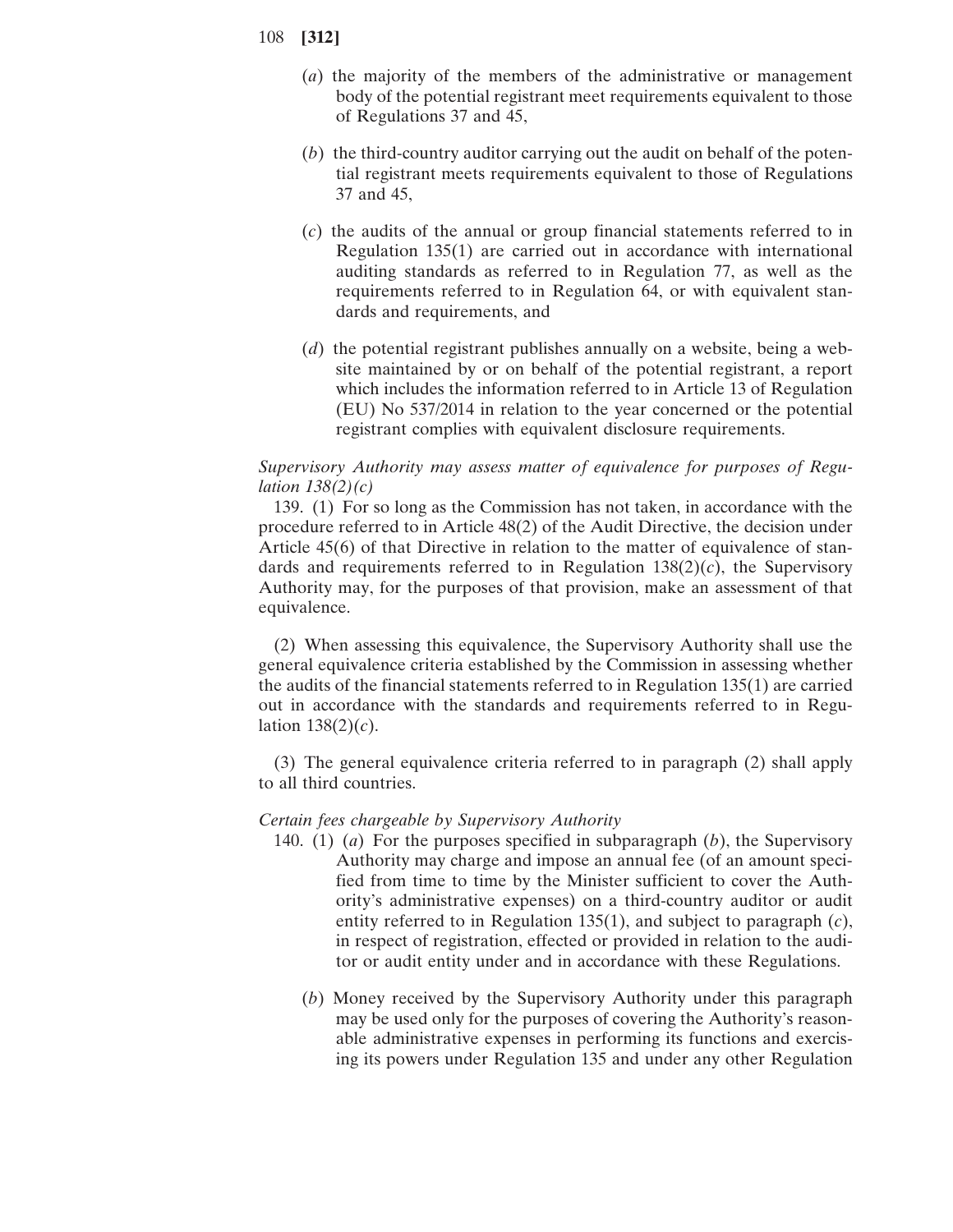of these Regulations that contain consequential or incidental provisions on, or in relation to, Regulation 135.

- (*c*) The Supervisory Authority—
	- (i) shall submit the rationale for the level of fee to the Minister for approval before imposing a fee—
		- (I) initially when the fee is proposed, and
		- (II) at any time thereafter that the fee is proposed to be amended,

and

- (ii) may charge fees on an annual basis to cover the reasonable administrative costs associated with the following tasks:
	- (I) the annual registration of such auditor or audit entity that is a statutory auditor or audit firm registered in a public register of a Member State pursuant to Articles 15 to 19 of the Audit Directive;
	- (II) the annual registration assessment and the annual registration of such auditor or audit entity that is not registered in a public register of a Member State pursuant to Articles 15 to 19 of the Audit Directive as a statutory auditor or audit firm.
- (2) (*a*) For the purposes specified in subparagraph (*b*), the Supervisory Authority may charge and impose fees, where necessary on an interim basis, having obtained the Minister's consent and subject to subparagraph (*c*), on a third-country auditor or audit entity referred to in Regulation 135(1) in respect of the oversight, quality assurance and the related matters of investigation, discipline and penalties, effected or provided in relation to the auditor or audit entity under and in accordance with these Regulations.
	- (*b*) Money received by the Supervisory Authority under this paragraph may be used only for the purposes of covering the Authority's reasonable administrative expenses in performing its functions and exercising its powers under Regulation 32 and Part 8 and under any other Regulation of these Regulations that contain consequential or incidental provisions on, or in relation to, Regulation 32 or Part 8.
	- (*c*) The Supervisory Authority—
		- (i) shall establish criteria, as set out in paragraph (3), for charging and imposing fees on a third-country auditor or audit entity referred to in Regulation 135(1),
		- (ii) shall submit the criteria to the Minister for approval before imposing fees—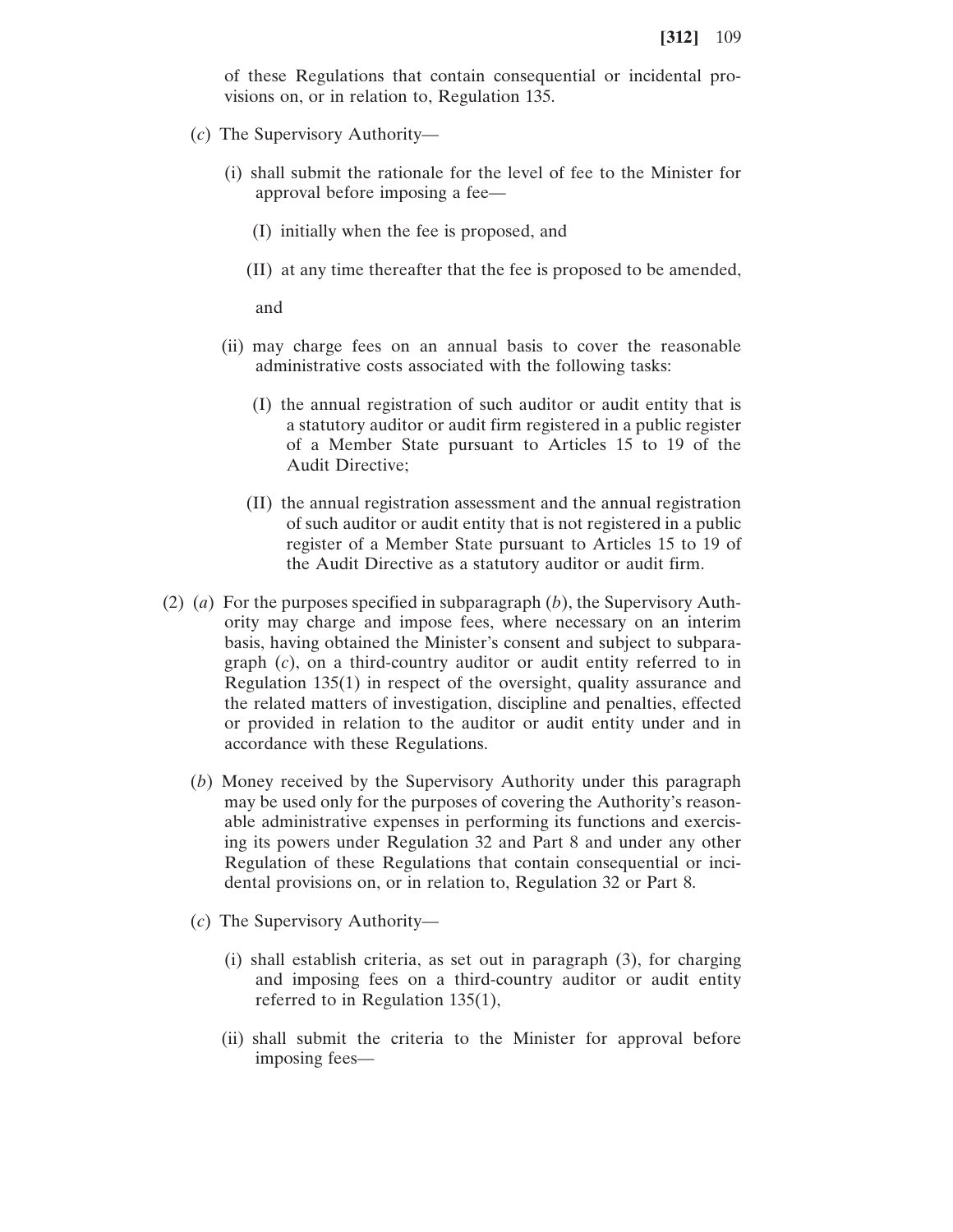- (I) initially when the criteria are established, and
- (II) at any time thereafter that the criteria are amended,
- (iii) may charge fees on an interim basis to cover the reasonable administrative costs associated with the functions of oversight, quality assurance and the related matters of investigation, discipline and penalties—
	- (I) before the function is performed,
	- (II) more than once, if necessary, during the performance of the function, and
	- (III) when the performance of the function is completed.

(3) Established criteria for charging and imposing fees on an interim basis on a third-country auditor or audit entity referred to in Regulation 135(1) shall be based on costs incurred to cover the Supervisory Authority's reasonable administrative expenses in relation to—

- (*a*) location (for example flights, accommodation and subsistence),
- (*b*) the testing of the internal quality control system undertaken (for example, the time taken to review audit firms),
- (*c*) the number and nature of the Irish relevant audit clients,
- (*d*) how many third-country auditors are within the firm,
- (*e*) staffing resources, being how many staff are required, at what level and for what period,
- (*f*) expertise required (for example, the use of local consultants to undertake on-site inspections),
- (*g*) the nature and significance of the findings (for example, the time allocated to inspection, drafting the report and follow-up to the recommendations),
- (*h*) associated miscellaneous costs (for example, the translation of audit papers), and
- (*i*) legal and other costs (for example, other third party advices).

(4) Notwithstanding that the particular audit of a public-interest entity has been carried out by a statutory auditor, no fee under this Regulation shall be imposed on the statutory auditor if he or she was designated by a statutory audit firm to carry out the audit, and the fees under this Regulation shall, in those circumstances, be imposed on the statutory audit firm instead.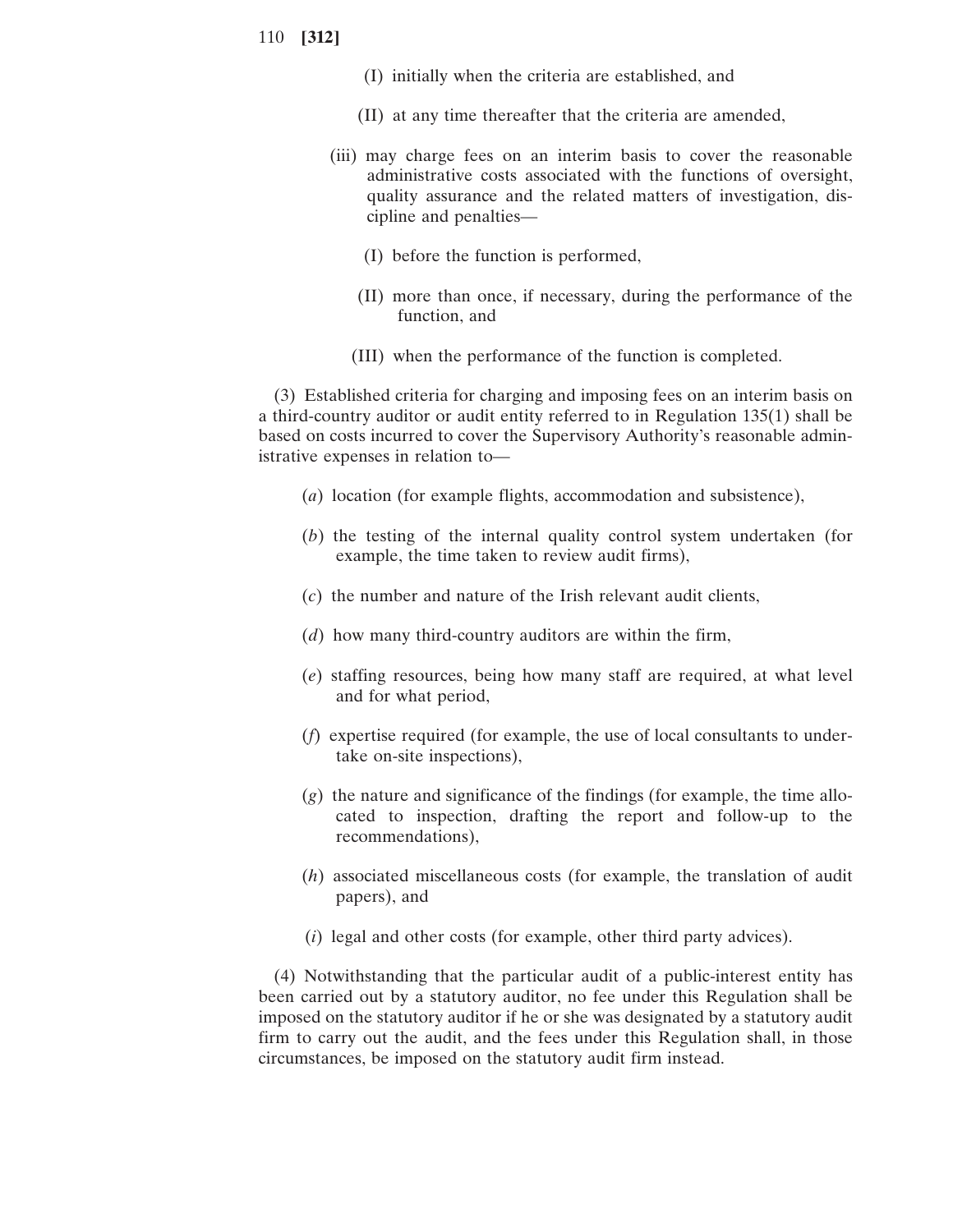(5) A fee imposed under paragraph (1) or (2) may, in default of payment, be recovered from the third-country auditor or audit entity concerned as a simple contract debt in any court of competent jurisdiction.

(6) In the case of hardship on behalf of a third-country auditor or audit firm, or where the performance of a function involves particularly complicated work, the Supervisory Authority may agree to charge a lesser fee, compatible with the circumstances of the function.

## *Exemptions in case of equivalence*

141. (1) A third-country auditor or audit entity may apply to the Supervisory Authority for an exemption from all or any of the provisions of Regulations 135 and 136 on the basis that the third-country auditor or audit entity is subject to systems of public oversight, quality assurance and investigations and penalties in the third country concerned that meet requirements equivalent to those of Regulation 32 and Part 8.

- (2) On the making of that application, if—
	- (*a*) the Commission has, in accordance with Article 46(2) of the Audit Directive, assessed the systems referred to in paragraph (1) as meeting requirements equivalent to those in the corresponding provisions of the Audit Directive, and
	- (*b*) the Supervisory Authority is satisfied that the law of the third country concerned affords reciprocal rights to a statutory auditor or audit firm with regard to being granted corresponding exemptions under that law,

the Supervisory Authority may rely on the equivalence decided by the Commission, partially or entirely, and thus to disapply or modify the requirements in Regulations 135 and 136 partially or entirely and the third-country auditor or audit entity shall be partially or entirely exempted accordingly.

(3) The Supervisory Authority shall notify the Commission of the main elements of its cooperative arrangements with systems of public oversight, quality assurance and investigations and penalties of the third country concerned, arising out of arrangements it has entered into with that third country for the purposes of the reciprocity referred to in paragraph (2)(*b*).

## PART 12

# MISCELLANEOUS

#### *Summary proceedings*

142. Summary proceeding in relation to an offence under these Regulations may be brought and prosecuted by—

- (*a*) the Director of Public Prosecutions, or
- (*b*) the Director of Corporate Enforcement.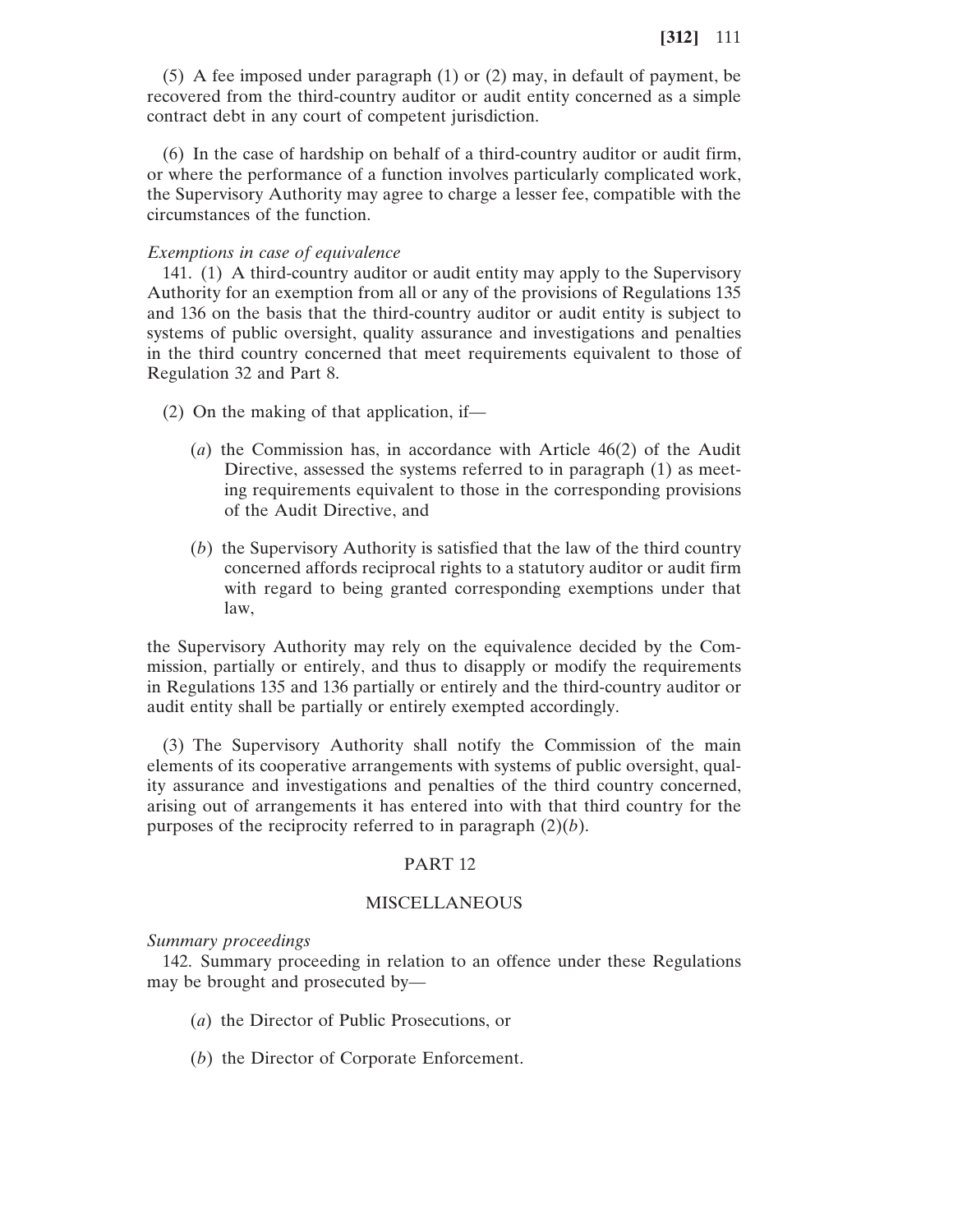# *Savings for disciplinary proceedings in being*

143. (1) None of the provisions of these Regulations (and, in particular, those amending the Companies Act 2014) affect disciplinary proceedings in being before 17 June 2016 by a recognised accountancy body against any of its members and, accordingly, those proceedings may be continued on and after that date by that body against the member or members concerned.

(2) If, as a result of proceedings referred to in paragraph (1) in relation to a person referred to in that paragraph, the person's membership of the recognised accountancy body is terminated by the body or the body's approval (howsoever expressed) of the person to act as an auditor is withdrawn, then any deemed approval of the person as a statutory auditor or audit firm by virtue of Regulation 44 ceases to have effect.

(3) Where the result of proceedings referred to in paragraph (1) is not either of those referred to in paragraph (2), the powers of the Supervisory Authority under sections 934 and 935 of the Companies Act 2014 (as those sections stand amended by these Regulations) are available to the Authority, and may be exercised by the Authority, in relation to the matters the subject of those proceedings.

#### *Amendment of Irish Collective Asset-management Vehicles Act 2015*

144. (1) In this Regulation, "Principal Act" means the Irish Collective Assetmanagement Vehicles Act 2015 (No. 2 of 2015).

(2) Section 2 of the Principal Act is amended by the substitution of the following definition for the definition of "Audits Regulations"—

> "'Audits Regulations' means the European Union (Statutory Audits) (Directive 2006/43/EC, as amended by Directive 2014/56/EU, and Regulation (EU) No. 537/2014) Regulations 2016 (S.I. No. [-] of  $2016$ ;".

(3) Section 123 of the Principal Act is amended by the substitution of the following subsection for subsection (1):

"(1) No person other than—

- (*a*) a statutory auditor or audit firm approved in accordance with the Audit Regulations, or
- (*b*) an audit firm registered in accordance with Regulation 38 of the Audits Regulations,

shall be eligible for appointment as an auditor of an ICAV.".

(4) Section 131 of the Principal Act is amended by the substitution of "Regulation 101" for "Regulation 75".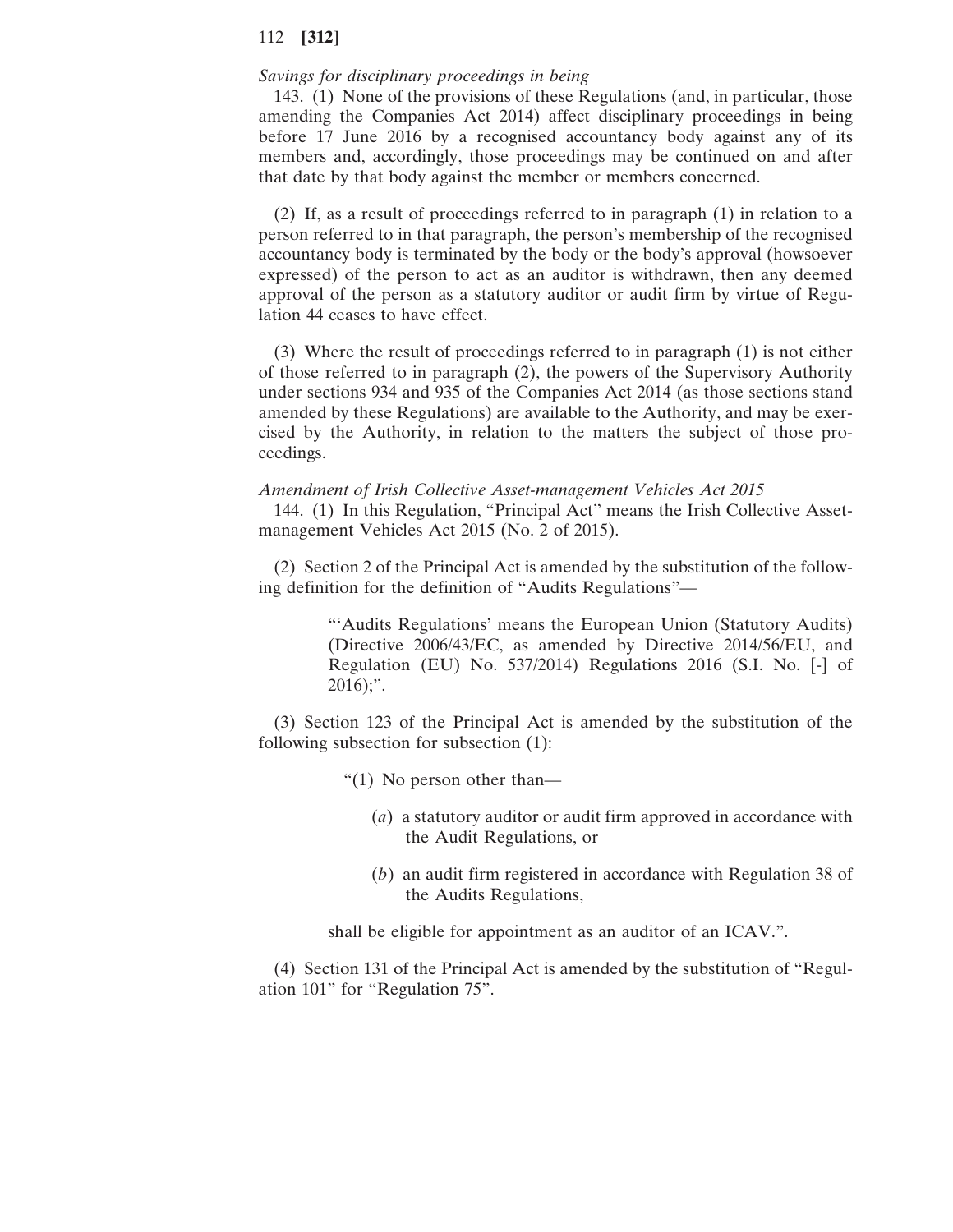# **SCHEDULE 1**

## *Regulation 45*

# **Standards relating to training and qualifications for approval of individual as statutory auditor**

1. An individual shall have attained university entrance or equivalent level and then—

- (*a*) completed a course of theoretical instruction,
- (*b*) undergone practical training, and
- (*c*) passed an examination of professional competence which is of at least the standard required in the State for university final or equivalent examination level.

2. (1) The examination of professional competence referred to in paragraph 1 shall be such as guarantees the necessary level of theoretical knowledge of subjects relevant to statutory audit and the ability to apply such knowledge in practice. Part at least of that examination shall be in writing.

(2) The test of theoretical knowledge included in the examination shall cover the following subjects in particular:

- (*a*) general accounting theory and principles;
- (*b*) legal requirements and standards relating to the preparation of annual and consolidated accounts;
- (*c*) international accounting standards;
- (*d*) financial analysis;
- (*e*) cost and management accounting;
- (*f*) risk management and internal control;
- (*g*) auditing and professional skills;
- (*h*) legal requirements and professional standards relating to statutory audit and statutory auditors;
- (*i*) international auditing standards as referred to in Regulation 77;
- (*j*) professional ethics and independence.

3. The examination shall also cover at least the following subjects in so far as they are relevant to auditing:

(*a*) company law and corporate governance;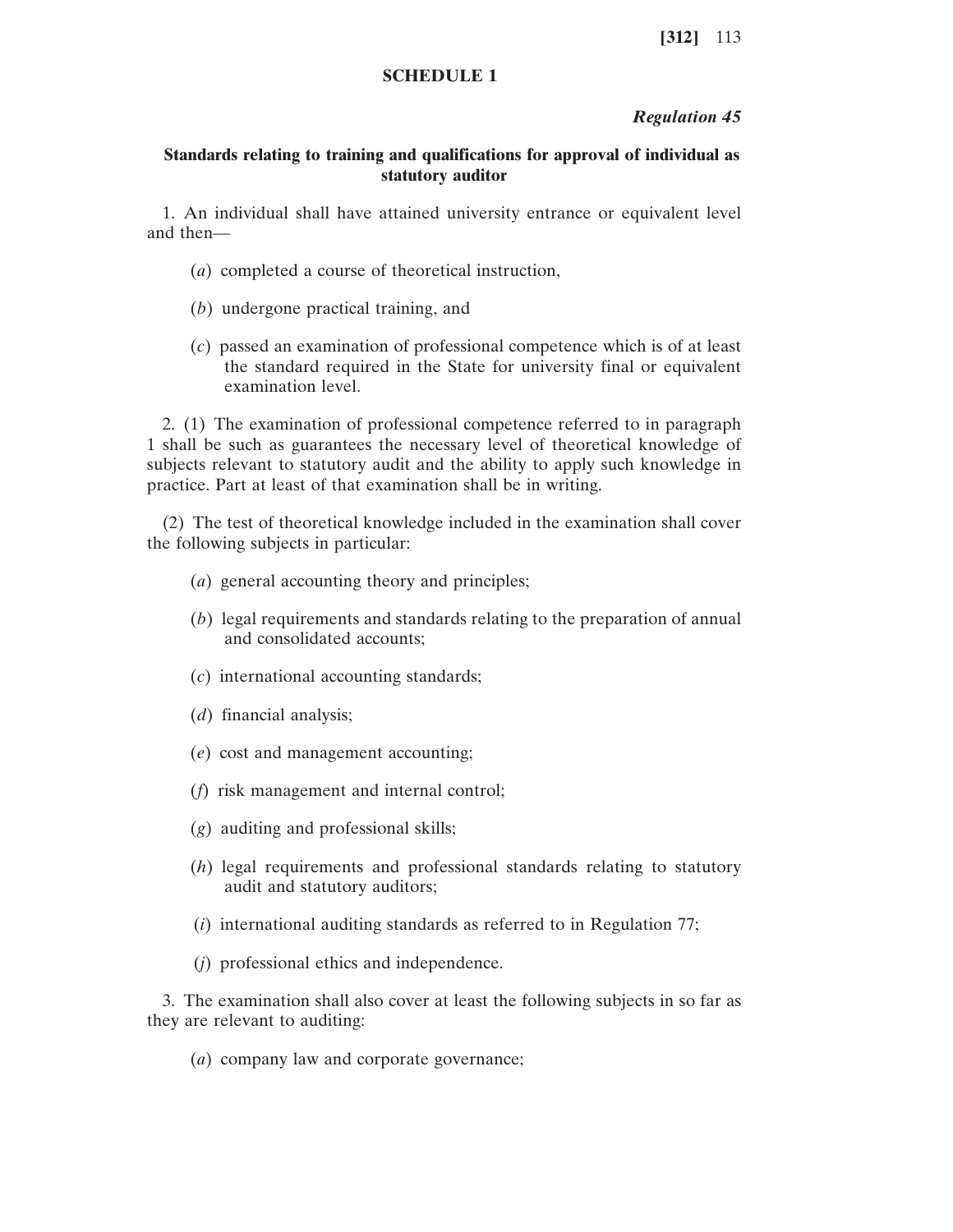- (*b*) the law of insolvency and similar procedures;
- (*c*) tax law;
- (*d*) civil and commercial law;
- (*e*) social security law and employment law;
- (*f*) information technology and computer systems;
- (*g*) business, general and financial economics;
- (*h*) mathematics and statistics;
- (*i*) basic principles of the financial management of undertakings.

4. (1) In order to ensure the ability to apply theoretical knowledge in practice, a test of which is included in the examination, a trainee shall complete a minimum of 3 years' practical training in, inter alia, the auditing of annual financial statements, consolidated financial statements or similar financial statements. A substantial part of such practical training must be in statutory audit work and at least two thirds of such practical training shall be completed with a statutory auditor or an audit firm approved in any Member State.

(2) All such training shall be carried out with persons who a recognised accountancy body is satisfied possess, to an adequate standard, the ability to provide practical training.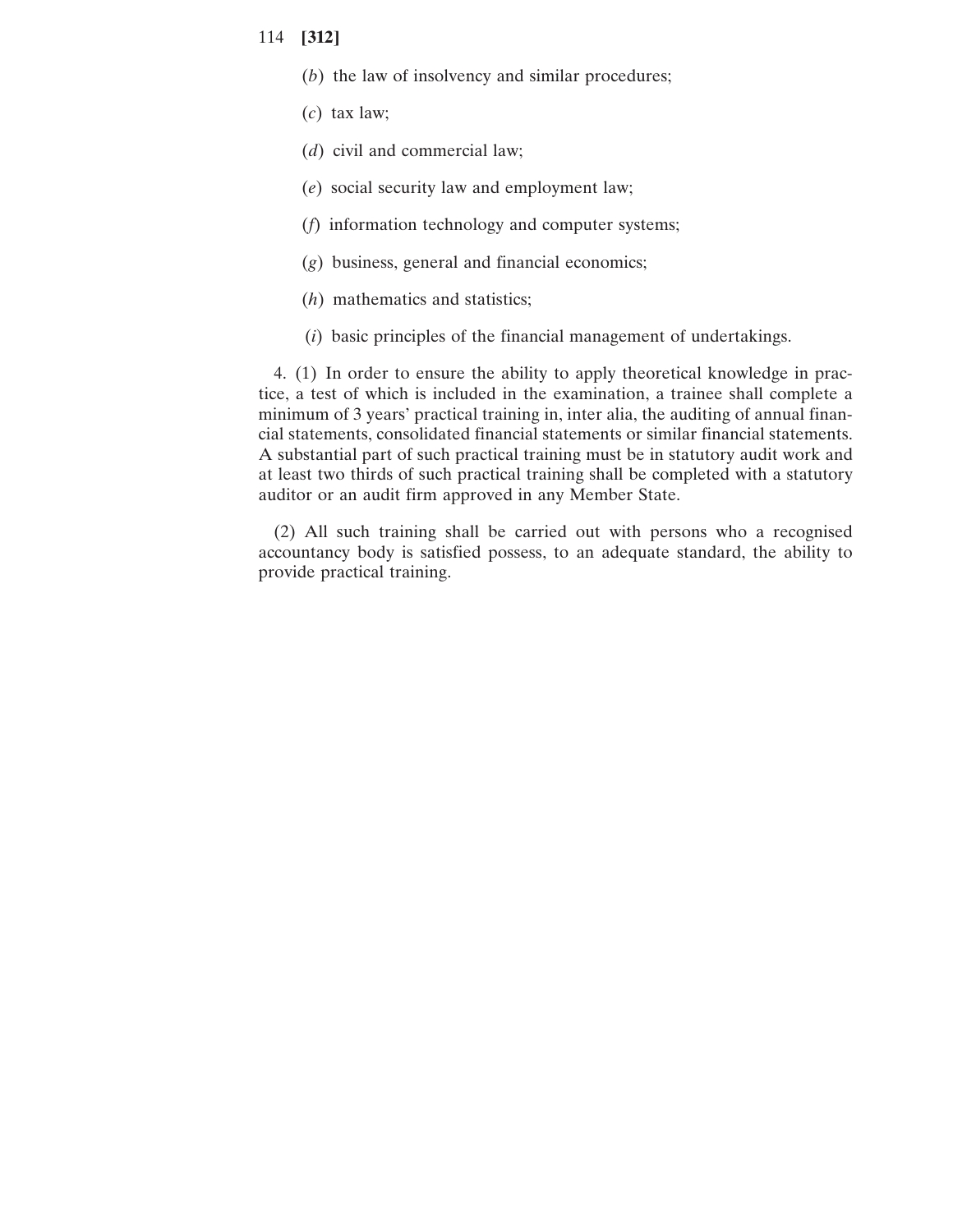# **SCHEDULE 2**

## *Regulation 84*

# **Information required, by Part 6, to be Supplied and Entered in Public Register**

#### **Statutory auditors**

1. In relation to a statutory auditor, the public register shall contain at least the following information:

- (*a*) the name and address of the auditor;
- (*b*) the number under which the auditor is entered in that register;
- (*c*) if applicable—
	- (i) the name and address and the website address (if any) of the statutory audit firm by which the auditor is employed, or with whom he or she is associated as a partner or otherwise, and
	- (ii) the number under which that statutory audit firm is entered in that register;
- (*d*) the name and address of the recognised accountancy body responsible for the regulation of the auditor;
- (*e*) if he or she is so registered with one or more recognised accountancy bodies—
	- (i) particulars of his or her registration—
		- (I) as a statutory auditor, with each counterpart authority and the name of the authority, and
		- (II) as auditor, with one or more third-country competent authorities and the name or names of it or them,

and

- (ii) the number under which he or she is registered with each such authority;
- (*f*) without prejudice to subparagraph (*e*), with regard to the auditor's status (if such be the case) as a Member State statutory auditor, the name and address of each counterpart authority responsible, in relation to him or her, for—
	- (i) approval as referred to in Article 3 of the Audit Directive,
	- (ii) quality assurance as referred to in Article 29 of the Audit Directive and Article 26 of Regulation (EU) No 537/2014,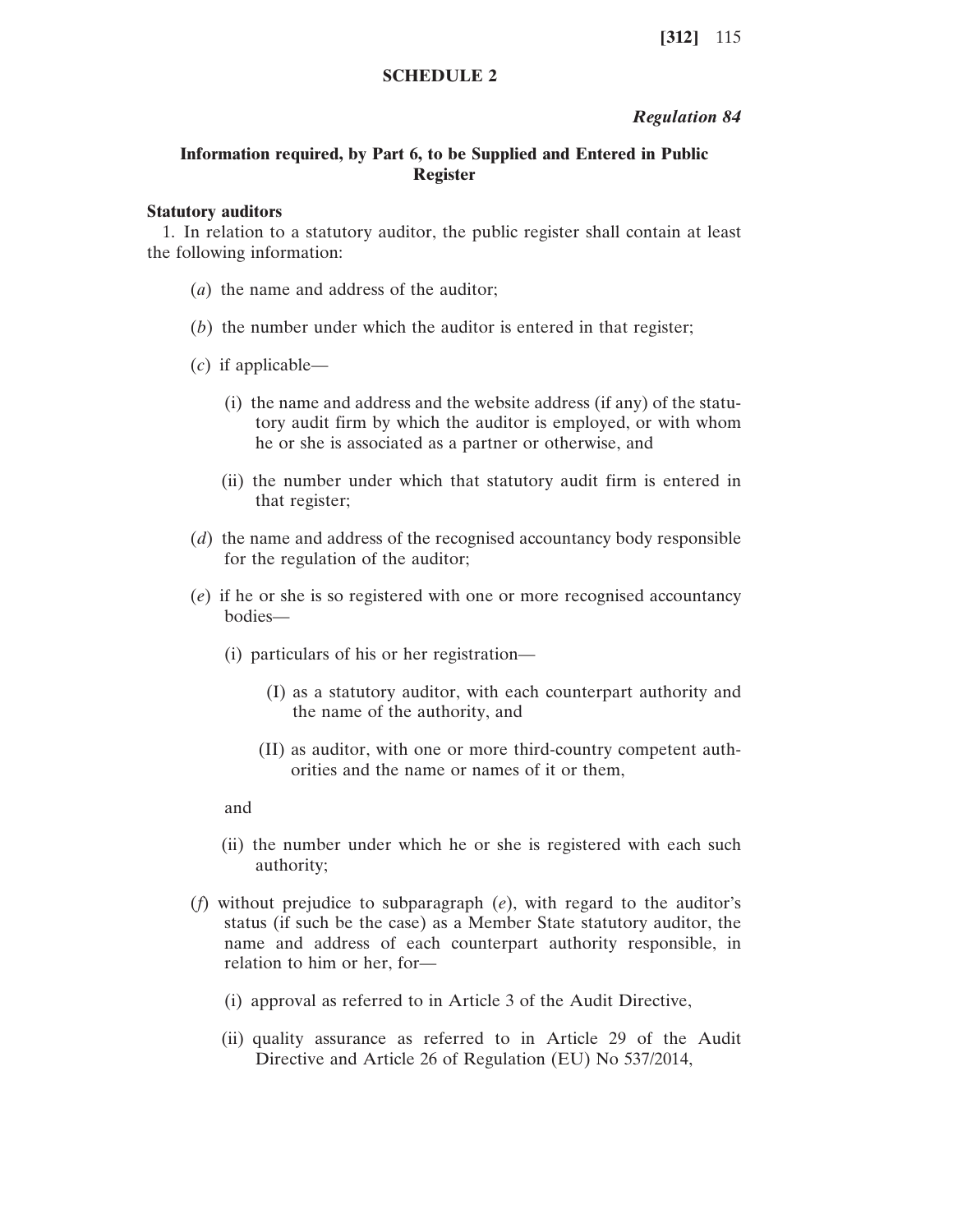- (iii) investigations and sanctions as referred to in Chapter VII of the Audit Directive and Articles 23 and 24 of Regulation (EU) No 537/2014,
- (iv) public oversight as referred to in Article 32 of the Audit Directive, and
- (v) performing the functions provided for in Regulation (EU) No 537/2014 and for ensuring the provisions of that Regulation are applied as referred to in Article 20 of that Regulation.

## **Statutory audit firms and audit firms approved in another Member State**

2. In relation to a statutory audit firm, the public register shall contain at least the following information:

- (*a*) the name and address of the audit firm;
- (*b*) the number under which the audit firm is entered in that register;
- (*c*) the legal form of the audit firm;
- (*d*) the primary contact person in the audit firm and contact details;
- (*e*) the address of each office in the State of the audit firm and the website address (if any) of the audit firm;
- (*f*) the name of every individual employed by or associated as partner or otherwise with the audit firm who is approved as statutory auditor under Part 4;
- (*g*) the number under which that individual is entered in the register;
- (*h*) the name and address of the recognised accountancy body responsible for the regulation of the audit firm in the State;
- (*i*) the names and addresses of the owners of, or as appropriate, shareholders in, the audit firm;
- (*j*) the names and addresses of the directors, or other members of, as appropriate—
	- (i) the board of directors,
	- (ii) board of management, or
	- (iii) other administrative or management body,

of the audit firm (but where the audit firm comprises a partnership with no management structure, the provision of the address of each individual named, under subparagraph (*f*), as partner suffices);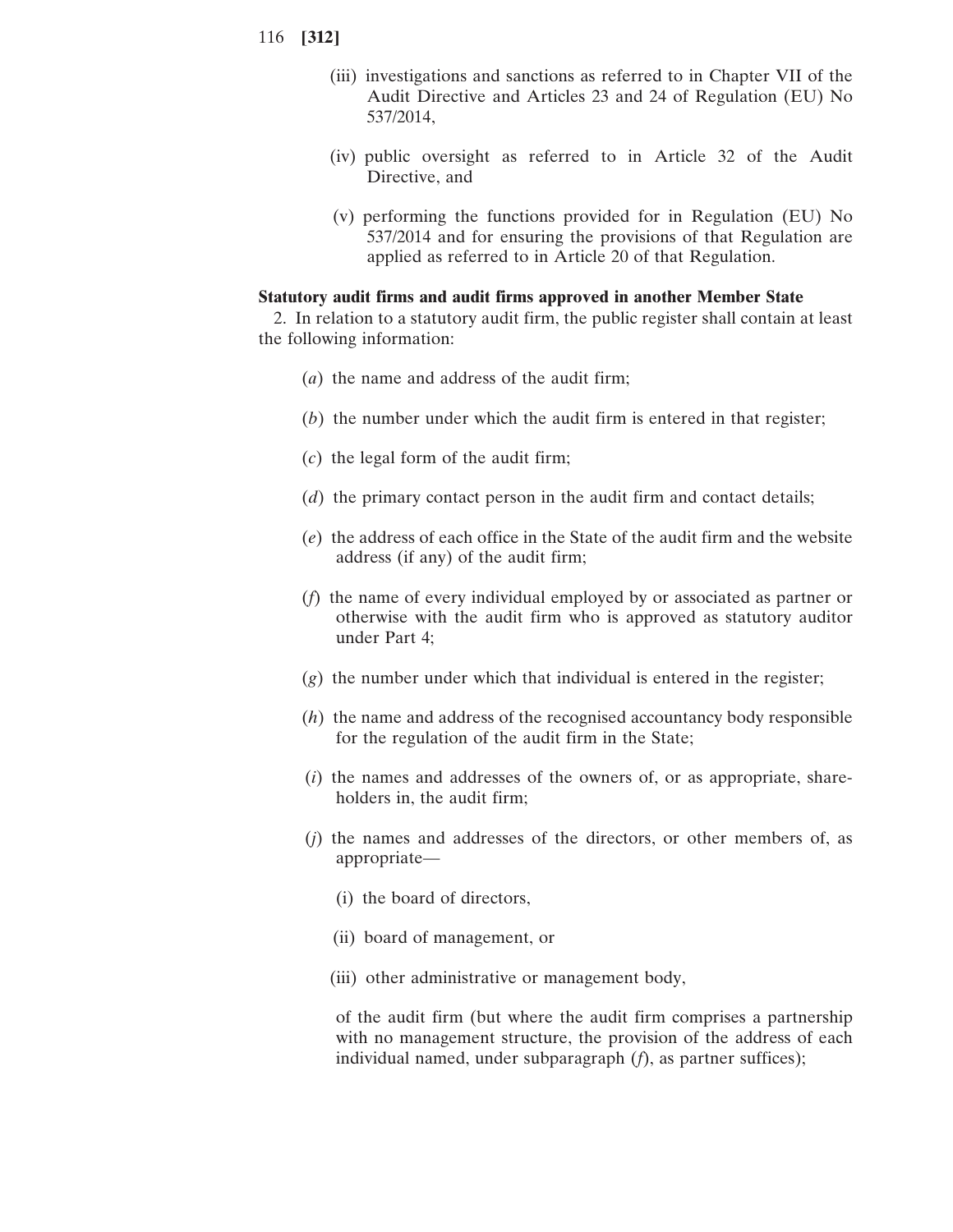- (*k*) if applicable, the fact of the audit firm's membership of a network and either—
	- (i) a list of the names and addresses of member firms and affiliates of the network, or
	- (ii) an indication of where such information is publicly available;
- (*l*) if the audit firm is so registered with one or more counterpart authorities or third-country competent authorities—
	- (i) particulars of the firm's registration—
		- (I) as a statutory audit firm, with each counterpart authority of another Member State and the name of the authority,
		- (II) as an audit firm, with one or more third-country competent authorities and the name or names of it or them, and
		- (III) as an audit firm approved in another Member State, who has registered with the relevant recognised accountancy body in accordance with Article 3a of the Audit Directive,

and

- (ii) the number under which the firm is registered with each such authority;
- (*m*) without prejudice to subparagraph (*l*), with regard to the audit firm's status (if such be the case) as a Member State statutory audit firm, the name and address of each counterpart authority responsible, in relation to it, for—
	- (i) approval as referred to in Article 3 of the Audit Directive,
	- (ii) where the audit firm is registered in the public register of another Member State pursuant to Article 3a of the Audit Directive and Ireland is its home Member State—
		- (I) the fact that the firm is so registered, and
		- (II) the name of the host Member State and the counterpart authority in the host Member State,
	- (iii) quality assurance as referred to in Article 29 of the Audit Directive and Article 26 of Regulation (EU) No 537/2014,
	- (iv) investigations and sanctions as referred to in Chapter VII of the Audit Directive and Articles 23 and 24 of Regulation (EU) No 537/2014,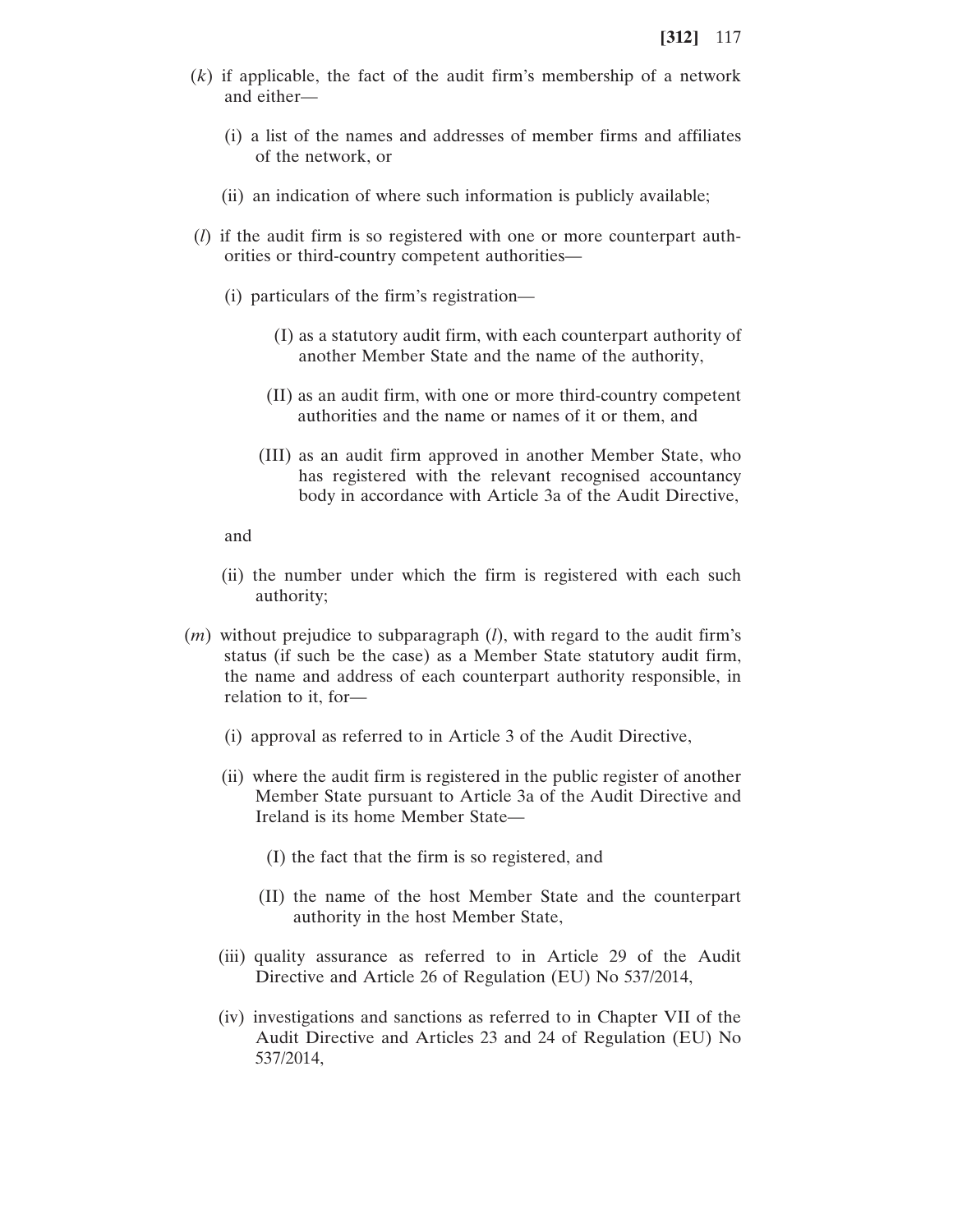- (v) public oversight as referred to in Article 32 of the Audit Directive, and
- (vi) performing the functions provided for in Regulation (EU) No 537/2014 and for ensuring the provisions of that Regulation are applied as referred to in Article 20 of that Regulation;
- (*n*) where the audit firm is registered in the public register pursuant to Article 3a(3) of the Audit Directive with Ireland as its host Member State—
	- (i) the fact that the firm is so registered, and
	- (ii) the name of the home Member State and the counterpart authority in the home Member State.

# **Third-country auditors and audit entities**

3. (1) In relation to the case provided by Regulation 135 of the registration of a third-country auditor or audit entity, the public register shall contain at least the information specified in the provisions of paragraph 1 or, as the case may be, 2 (as, in either case, those provisions are applied by subparagraph (2)).

(2) The provisions of paragraph 1 or 2, as the case may be, apply for the purposes of this paragraph save so much of them as are inapplicable in the case of a third-country auditor or audit entity, as appropriate.

(3) Third-country auditors or audit entities so registered shall be clearly indicated in the register as such and not as statutory auditors or audit firms.

#### **Individual identification number and storage of information in electronic form**

4. (1) There shall be assigned an individual identification number to each individual, firm and entity that is being entered in the public register, being—

- (*a*) in a case where the information entered in respect of the individual or firm is that provided under Regulation 85, the number notified under paragraph  $(2)(b)(i)$  of that Regulation to the Registrar of Companies,
- (*b*) in any other case, such individual identification number as, subject to subparagraph (2), is determined and allocated by the Registrar of Companies,

and references in paragraphs 1 and 2 to the number under which any of the foregoing persons is entered in the register shall be read as references to that identification number.

(2) Instead of its allocating a number for the purposes of subparagraph  $(1)(b)$ that has been determined by it, the Registrar of Companies may—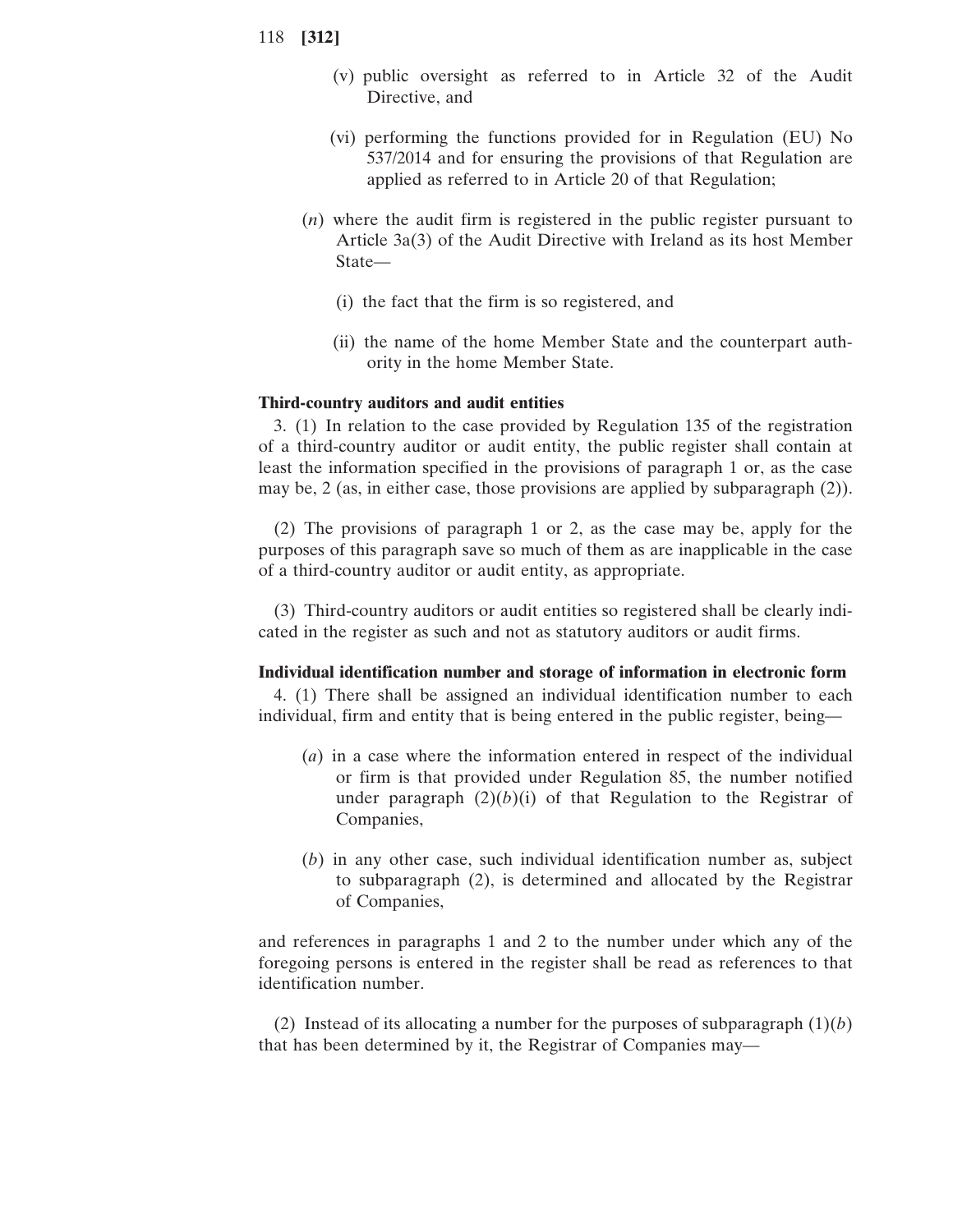- (*a*) in specifying under any provision of these Regulations the form in which information is to be notified to it for registration (and the provision concerned of these Regulations does not itself provide for the notification of such a number), include in that specification a requirement that the form, as completed, includes an identification number allocated to the subject of the notification by the notifier of the information, and
- (*b*) if the number so provided in that form is satisfactory for the purpose of distinguishing the subject from other registrants, allocate, for the purposes of subparagraph  $(1)(b)$ , that number so provided.

(3) The information contained in that register shall be stored in electronic form and be capable of being accessed by members of the public by electronic means.

## **Definition of "address"**

5. In this Schedule, "address", in relation to an individual, firm or entity, means the individual's, firm's or entity's usual business address.



GIVEN under my Official Seal, 15 June 2016.

> MARY MITCHELL O'CONNOR, Minister for Jobs, Enterprise and Innovation.